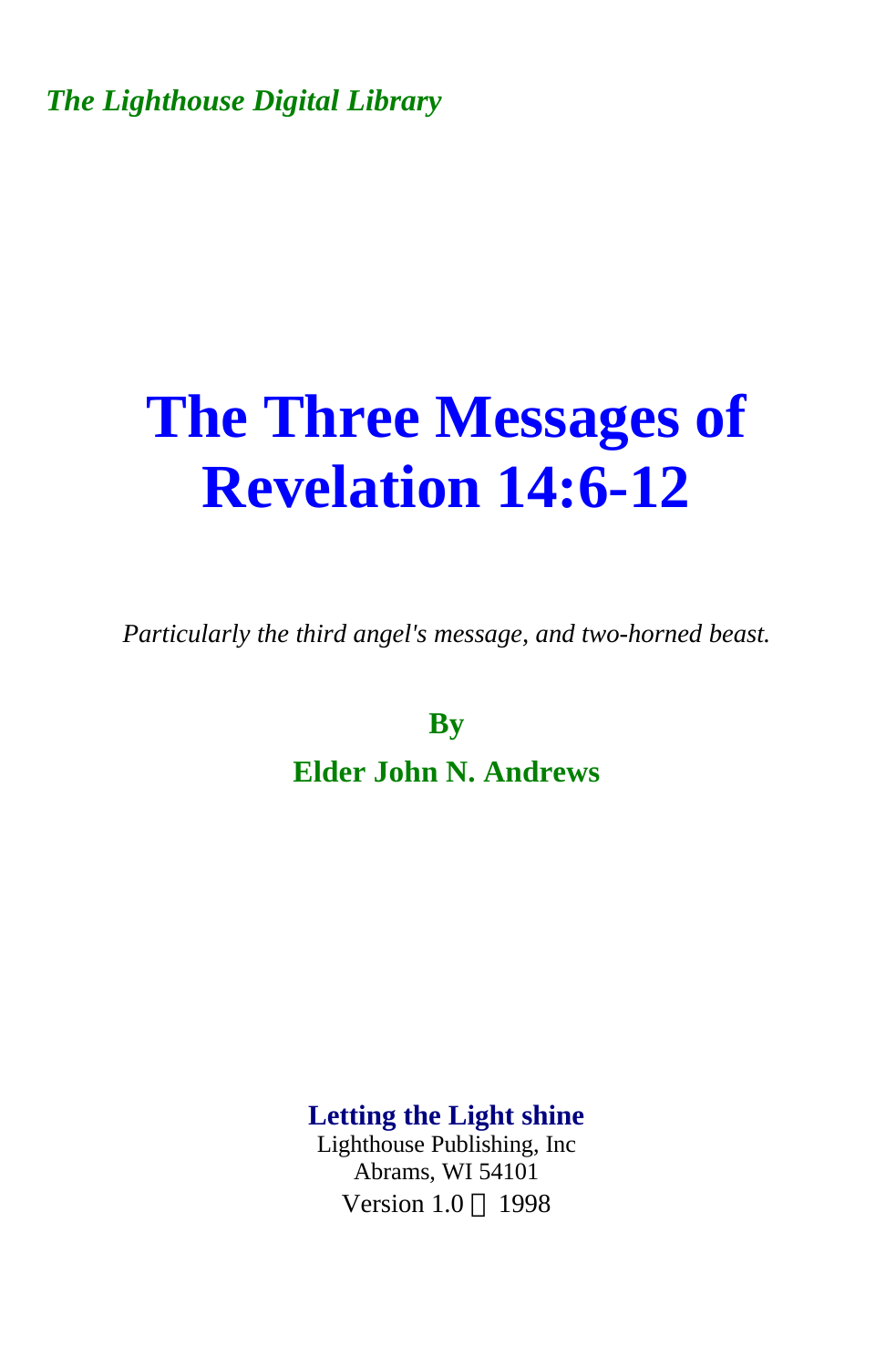## **Preface**

THE Bible is full of references to the second advent of the Saviour and the events of the great day of God. It represents that day as the great day of his wrath; as the time when destruction from the Almighty shall come upon the wicked, and when the land shall be made desolate, and the sinners thereof destroyed out of it. The language of the inspired writers expresses in the most vivid manner the awful and terrific scenes of that day in which God arises from his place to punish the inhabitants of the earth.

Shall mankind have no warning when this destruction is about to burst upon them? Shall there be no token of coming wrath to arrest the guilty in their downward career? Shall irretrievable ruin swallow up a sinful world, and God give them no intimation of its approach?

Such was not the case with the antediluvian world, nor has it ever been the manner of the just Judge of all the earth to visit mankind in judgment without giving them warning of the coming vengeance. The attentive reader of the prophets will find ample testimony in proof of this statement. The judgments of God upon Jerusalem, Samaria, Tyre, Nineveh, and Babylon, are striking illustrations of this fact. Shall we conclude that the last and most dreadful judgment of God shall come upon our earth without previous warning to its inhabitants?

The people of God at the commencement of the great day of wrath will be translated into his everlasting kingdom. That is, they will be clothed upon with immortality, and will never taste of death. What will prepare the saints of the last generation for such a distinguished honor? Will they be found at their Lord's return in a state of confusion and anarchy? Will this be their condition when their returning Lord shall take them in a body unto himself?

As the people of God, one by one, have fallen victims to the power of death, and individual work of preparation has been all that was requisite; but when the time comes that all the saints of God who are alive shall in one body be taken into glory, surely something further than an individual work is necessary. By what means shall the saints of God be gathered in one people and prepared for translation? What mighty truths has God in reserve for the last generation, with which to accomplish this great work? In answer to these questions, we cite the fourteenth chapter of Revelation.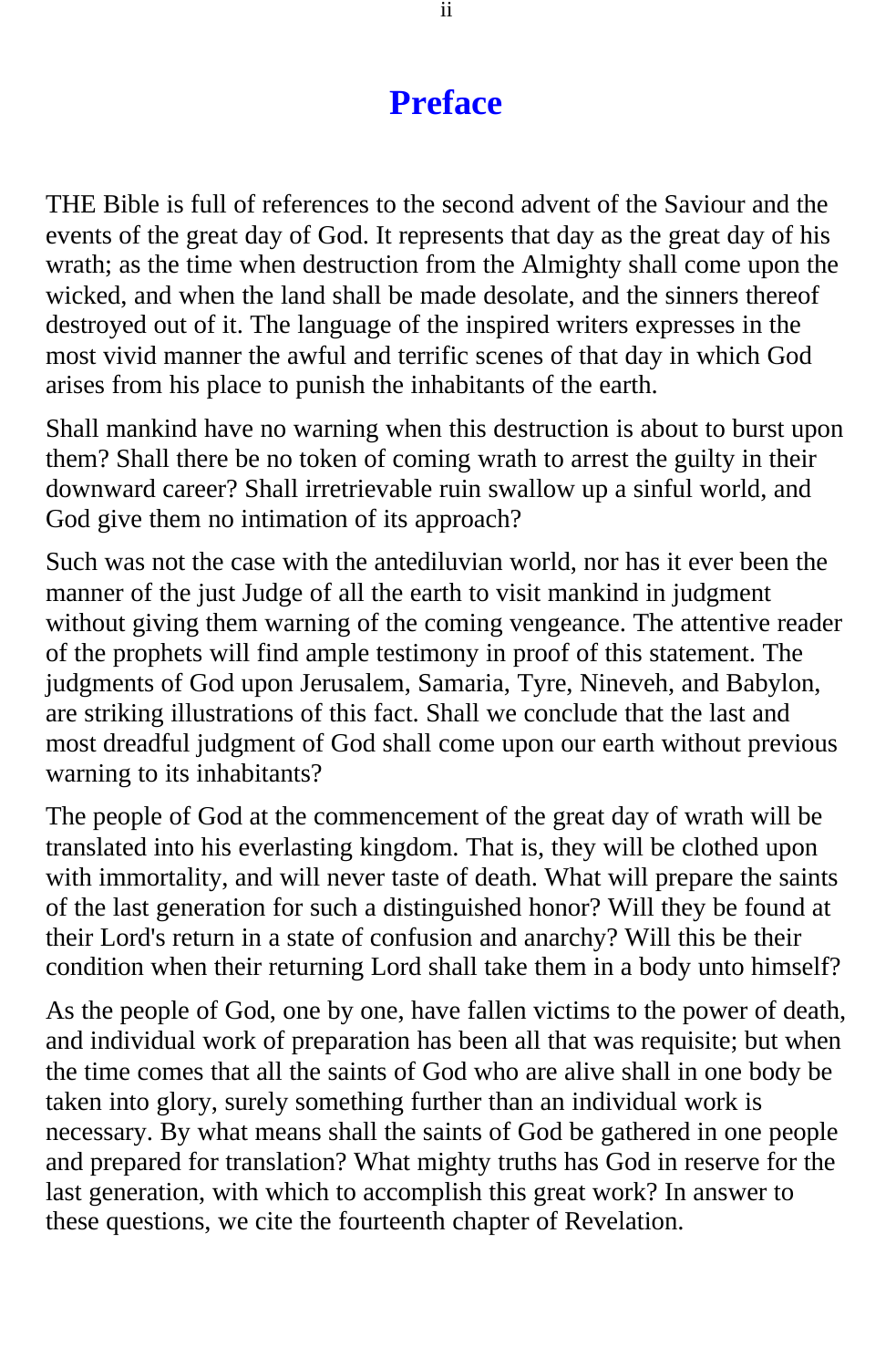The design of the three great proclamations of this chapter, is, first, to give warning of coming judgments; secondly, to set the people of God upon their watch-tower; thirdly, to gather in one body the scattered saints; and, fourthly, to restore the commandments of God to his people, and to prepare them for deliverance in the time of trouble, and for translation into his kingdom.

Such is the work presented in Rev. 14. It gives the world warning, and leaves them without excuse; it lights up the pathway of the saints; and yet, with its trial of patience it shakes off the heartless, and gives the men of the world, notwithstanding its warning, a chance to lull themselves into security, when the wrath of God hangs over their heads.

Shall not these great truths arrest attention? Shall it be with us as with the antediluvians, who, warned of the coming destruction, nevertheless knew not until it came and took them all away? When the Son of man cometh, who of us shall be able to say, "Lo, this is our God, we have waited for him, and he will save us. "?

J. N. A.

Battle Creek, Mich., Jan., 1877.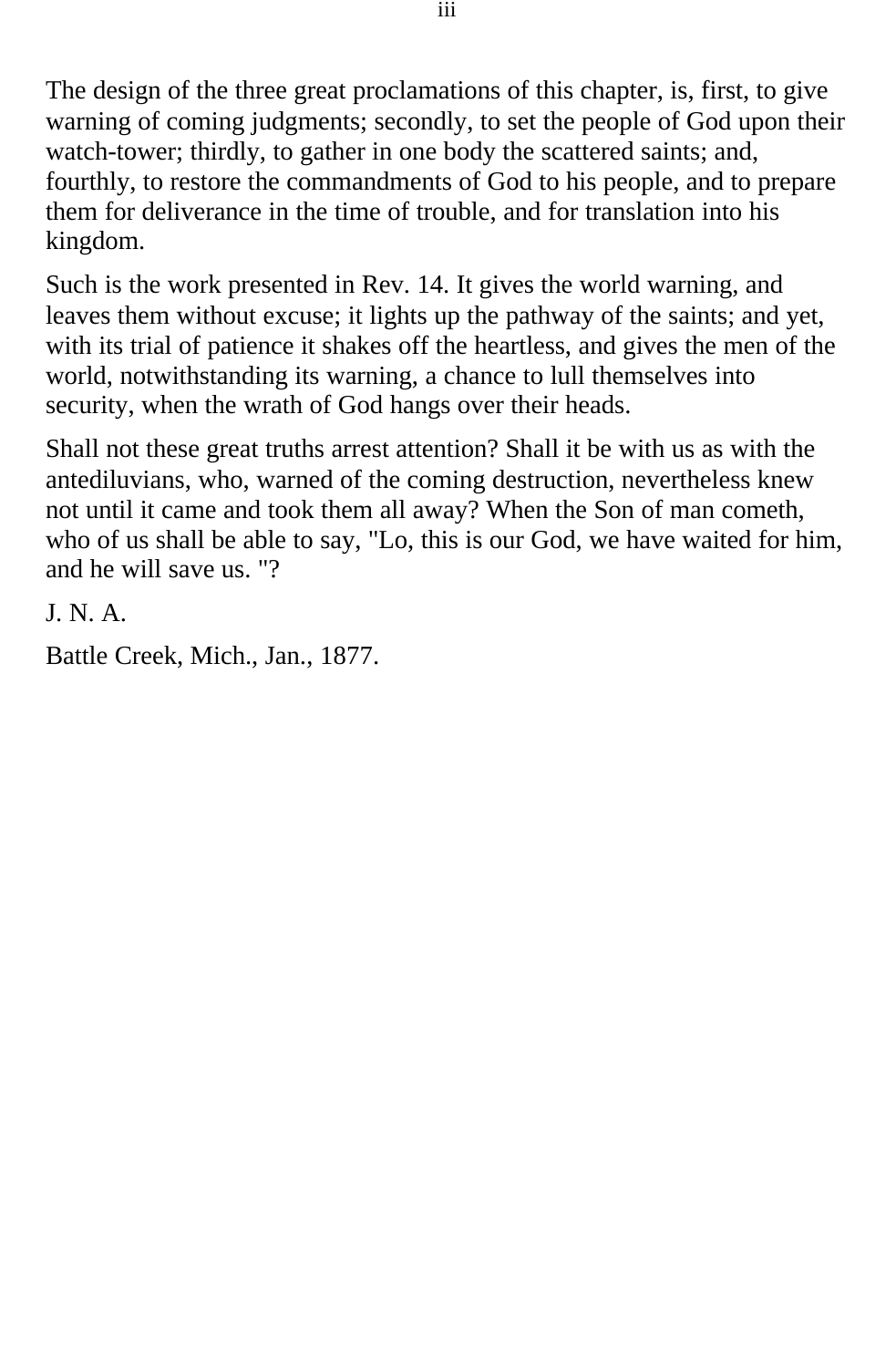## **CONTENTS**

### CHAPTER I. ................................................................................. 6

#### TIME WHEN THE PROCLAMATIONS OF REV. 14 ARE MADE.

Importance of the subject - Different views of this Prophecy - These Proclamations not applicable to the Future Age - Nor can they belong to Past Ages - The Messages addressed to the Last Generation - Argument [from Thess. 2 - From Dan. 12 - From the Signs - From the Parable of the](#page-5-0) Supper - From Nahum 2 - From the Destruction of Babylon - From the work of the Two-Horned beast - Nature of These Proclamations.

CHAPTER II. ................................................................................ 16

### THE PROCLAMATION OF THE FIRST ANGEL.

[Identity of the Angels of Rev. 14:6 and 10:1 - The Open Book of Chap. 10 -](#page-15-0) Nature of the Proclamation - Time when it is Heard - Extent of the Warning - Evidences on which it is based - Reference to John the Baptist - The disappointment.

## CHAPTER III. .............................................................................. 22

#### THE PROCLAMATION OF THE SECOND ANGEL.

Time of this Proclamation - Derivation of the term Babylon - Babylon not the Wicked World - Not the city of Rome - Explanation of Symbols - The Seven Heads of the Beast - Rome the Seat of the Beast - Babylon not a [Literal City - Meaning of the Symbol - Facts which identify Protestants as a](#page-21-0) part of this great City.

CHAPTER IV. .............................................................................. 31

#### THE FALL OF BABYLON.

The Fall of Babylon not the Burning of Rome - Not the Loss of her Civil Power - It is a Moral Fall - The Wine of Babylon - The Churches tested by the First Proclamation - Connection of the First and Second Messages - Testimonies relative to the Fallen State of the Churches - Recent Revivals - [Spiritualism as a Confirmation of the Views here presented - Destruction of](#page-30-0) Babylon - Duty of God's People.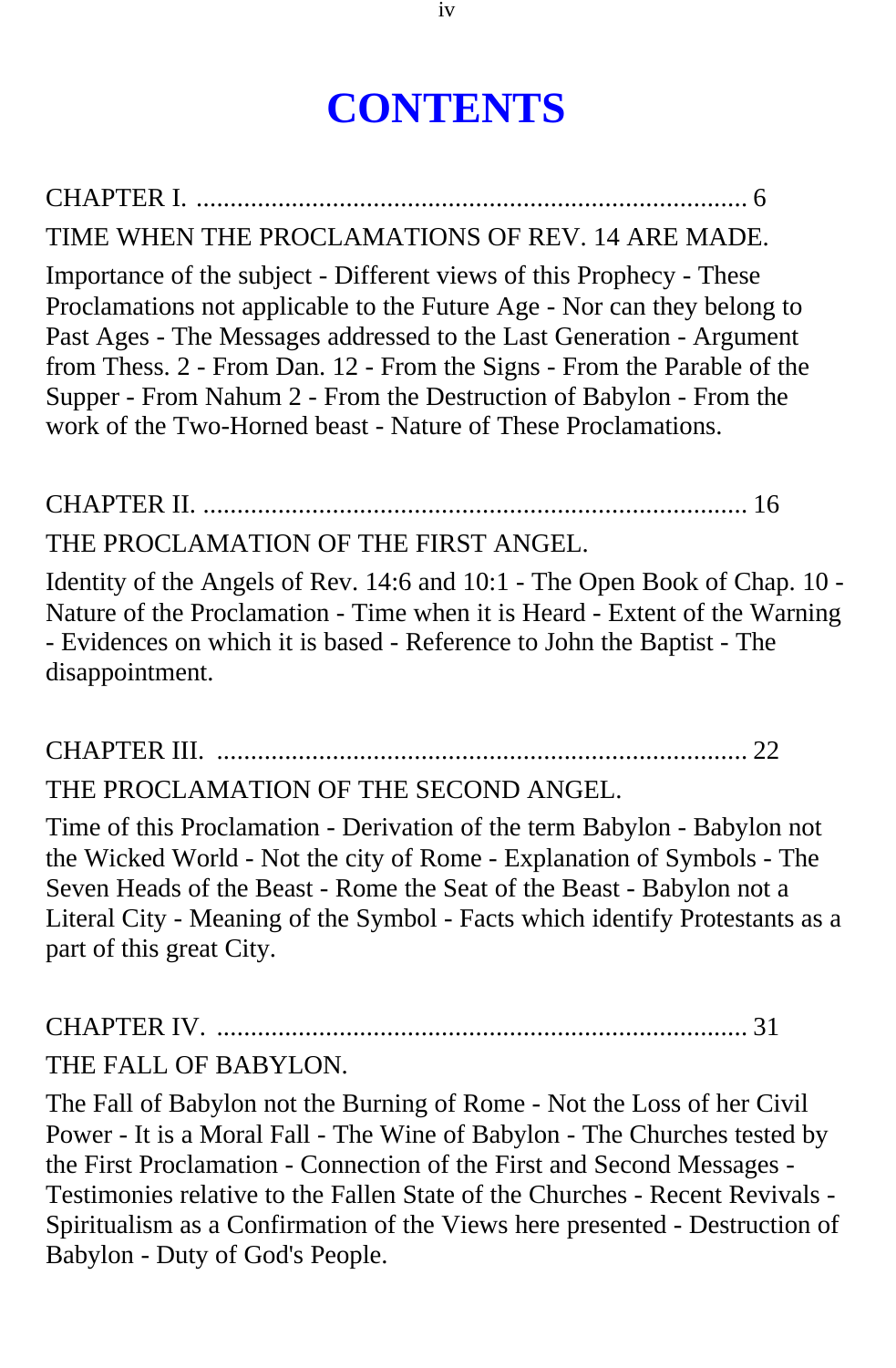CHAPTER V. ............................................................................... 46

THE PROCLAMATION OF THE THIRD ANGEL.

This Proclamation not a Past Event - It relates to the Work of the Two-Horned Beast - Its Identity with the Little Horn of Dan. 7 - The Seven [Heads - The Ten-Horned Beast - The Deadly Wound - The Mouth Speaking](#page-45-0) Great Things - Fate of the Beast.

## CHAPTER VI. .............................................................................. 51

THE TWO-HORNED BEAST.

[The Two-Horned Beast cannot arise in the Ten Kingdoms of Papal Europe -](#page-50-0) Time and Manner of his Rise - Testimony of the Doublin Nation - Symbol of the Two Horns - The Dragon Voice - An Age of Wonders - The Spirits of Devils working Miracles - The Hour of Temptation.

CHAPTER VII. ............................................................................. 64

THE WORK OF THE TWO-HORNED BEAST.

[Influence of this Power upon the Nations - Its deceptive Character - Identity](#page-63-0) of the Two-Horned Beast with the False Prophet - The Dragon Voice of the Beast - The Image of the Beast - His Mark and the Number of his Name - The Worship of the Beast - The Final Contest.

CHAPTER VIII. ............................................................................ 73

THE PENALTY THREATENED BY THE THIRD ANGEL.

[A Fearful Penalty - The Seven Last Plagues - The Third Woe - The Lake of](#page-72-0) Fire - Limited Duration of Final Conflagration - New Heavens and New Earth - Recompense of the Righteous - Annihilation of the Wicked.

CHAPTER IX. .............................................................................. 81 CHRONOLOGY OF THE THIRD ANGEL.

The Patience of the Saints - The Commandments of God - Opening of the [Temple of Heaven - The Wrath of God without Mixture - The Faith of Jesus](#page-80-0) - Practical Duties - The Time of Trouble - The Triumph of the Saints - Conclusion.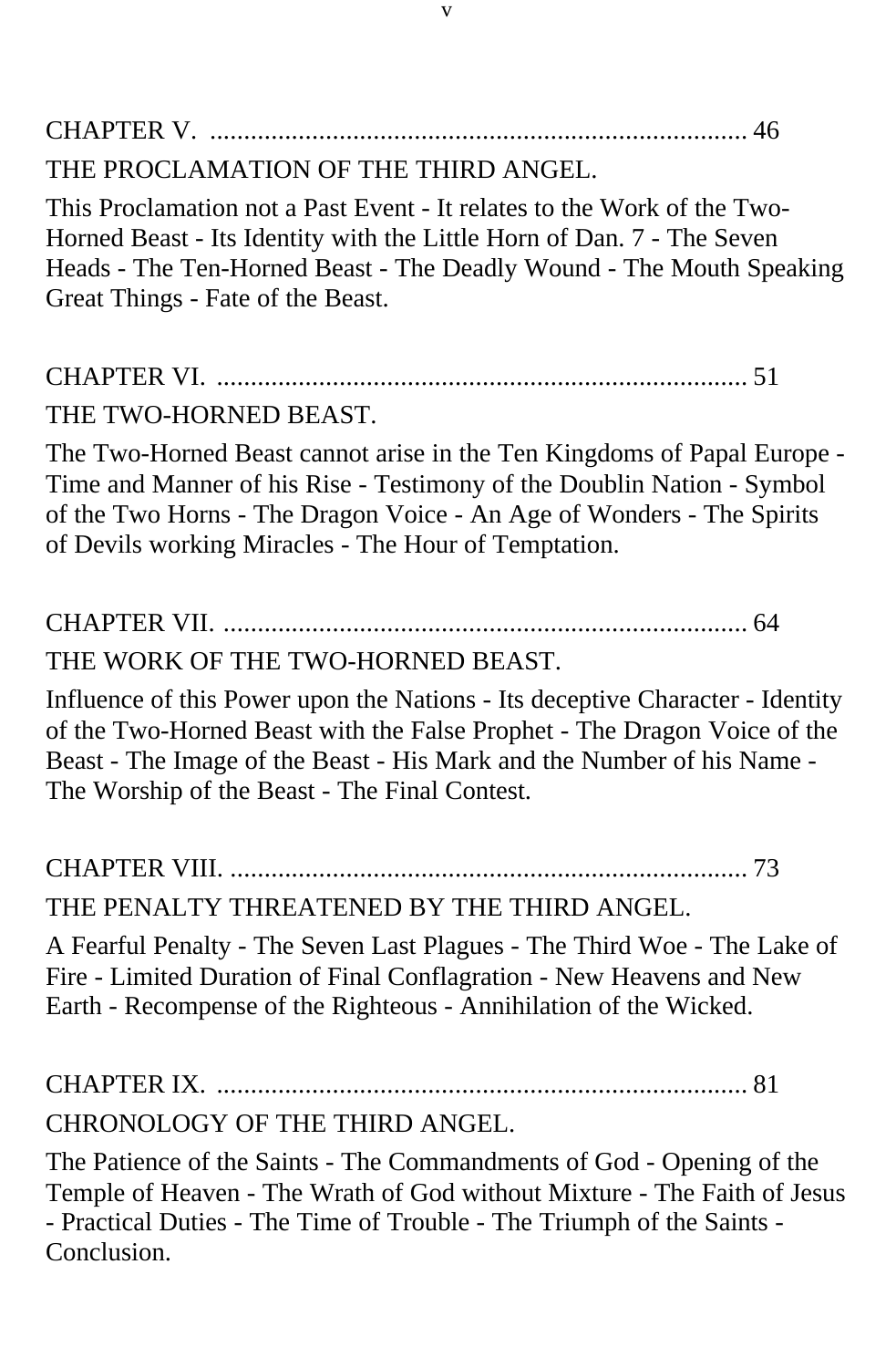## **THE THREE ANGELS OF REV. 14:6-12. CHAPTER I**

## <span id="page-5-0"></span>**Time When The Proclamations Of Rev. 14 Are Made.**

Importance of the Subject - Different Views of this Prophecy - These Proclamations not applicable to the Future Age - Nor can they belong to the Past Ages - The Messages addressed to the Last Generation - Argument from 2 Thess. 2 - From Dan. 12 - From the Signs - From the Parable of the Supper - From Nahum 2 - From the Destruction of Babylon - From the Work of the Two-Horned Beast - Nature of These Proclamations.

WHOEVER will read attentively the proclamations embraced in the fourteenth chapter of Revelation, cannot fail to notice their vast importance. At whatever period in the history of the church these proclamations are made, from their very nature they must constitute the great theme of interest for that generation. Whenever the angels of this chapter are commissioned by God to announce to the nations of the earth that the hour of his Judgment is come, or to proclaim the fall of Babylon, or to utter against the worshipers of the beast the most dreadful threatening which the Bible contains, no man can disregard their work, or treat their warnings as nonessential, except at the peril of his soul. If it were merely possible that these warnings were addressed to ourselves, it would become us to examine this subject with serious attention; but if this point can be proved by decisive testimony, it is certain that we cannot too carefully attend to the warnings here uttered.

It was but a few years ago that all advent believers were united in applying this prophecy to the present generation; but in the period of trial that has followed their disappointment, many of them have, to a great extent, lost sight of their original faith. A considerable number now contend that these angels are to utter their voices of warning in the future age; that is, in a period subsequent to the second advent. Another class attempt to show that they had their fulfillment many ages in the past, the first angel beginning in the days of the apostles, the second in the time of Luther, and the third at a period somewhat later.

As proof that these angels belong to the future age, the fact is adduced that John saw them flying through the midst of heaven immediately after having seen the Lamb stand upon Mount Zion with the 144, 000. As the latter event is future, it is concluded by them that the angels of this prophecy must be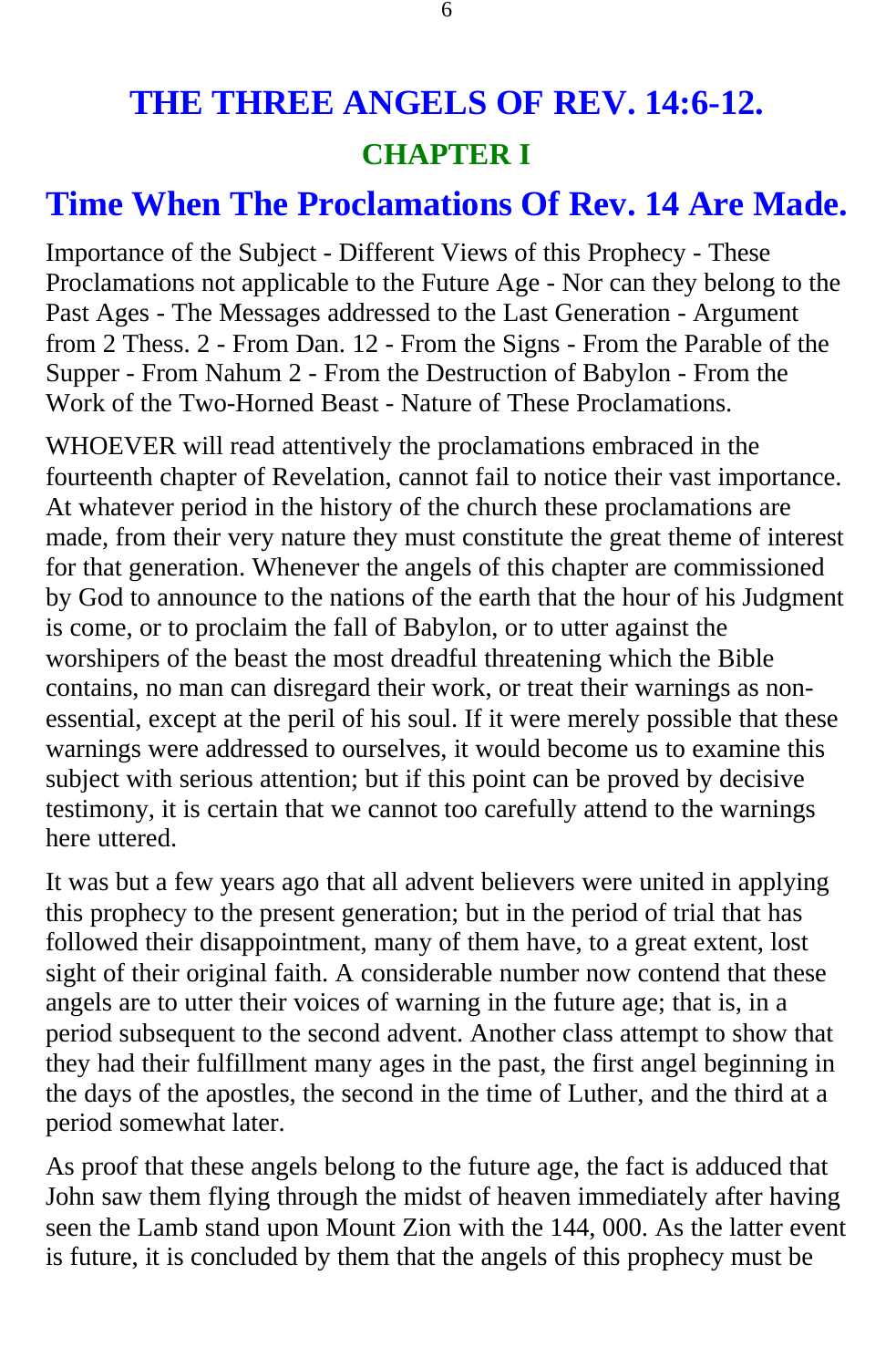future also. If it were a fact that the events predicted in the book of Revelation were there given in consecutive order, there would be some force to this argument. But it is evident that that book is made up of many distinct views, usually introduced by the expression, "And I saw, " or something of that kind, as in Rev. 14:6. The series of events which begins in Chap. 12, with the dragon, evidently extends through the work of the beasts in chap. 13, and ends with a view of the remnant in their glorified state upon Mount Zion. Rev. 14:1-5. Then begins a new series of events with the angel of chap. 14:6.

The following reasons forbid the application of this prophecy to the future age:-

1. This view would make the angel with the everlasting gospel to every nation, kindred, and tongue, an angel from heaven with another gospel (Gal. 1:8); for the apostolic commission extended only to the harvest, which is the end of the world. Matt. 28:19, 20; 24:14; 13:24-30; 36:43. Paul participated in this commission (1 Tim. 1:11), and he thus declares its import: that God "now commandeth all men everywhere to repent; because he hath appointed a day in the which he will judge the world in righteousness. " Acts 17:30, 31. The apostolic commission extended only to the end, - the day in which God shall judge the world by Jesus Christ. A gospel preached in that day would be another gospel than that preached by Paul, and one that has no Saviour in it. This would indeed show that the angel of Rev. 14:6, 7 was the very being on whom rests the curse of Paul in Gal. 1:8.

2. The second angel announces the fall of Babylon. Rev. 14:8. After this proclamation, a voice is heard from heaven, saying, "Come out of her, my people. " Rev. 18:1-4. That the absurdity of placing this transaction after the second advent may be seen, please read 1 Thess. 4:16, 17. It is there plainly stated that at the coming of Christ, his people shall all be caught up to meet him in the air, and thenceforward be forever with the Lord. Will the Lord take his people to Babylon when he comes? - Never. He says, "I go to prepare a place for you, I will come again, and receive you unto myself; that where I am, there ye may be also. " John 14:2, 3. Then the Lord will not have occasion to call his people out of Babylon after the second advent; for from that time onward they are to be forever with him.

3. Let us now see whether the third Angel's Message can be applied to the future age with any propriety. Those who will compare Rev. 14:9-12 and 13:11-17, will see at once that the warning voice of the third angel relates to the fearful scene when the two-horned beast is to act its part in oppressing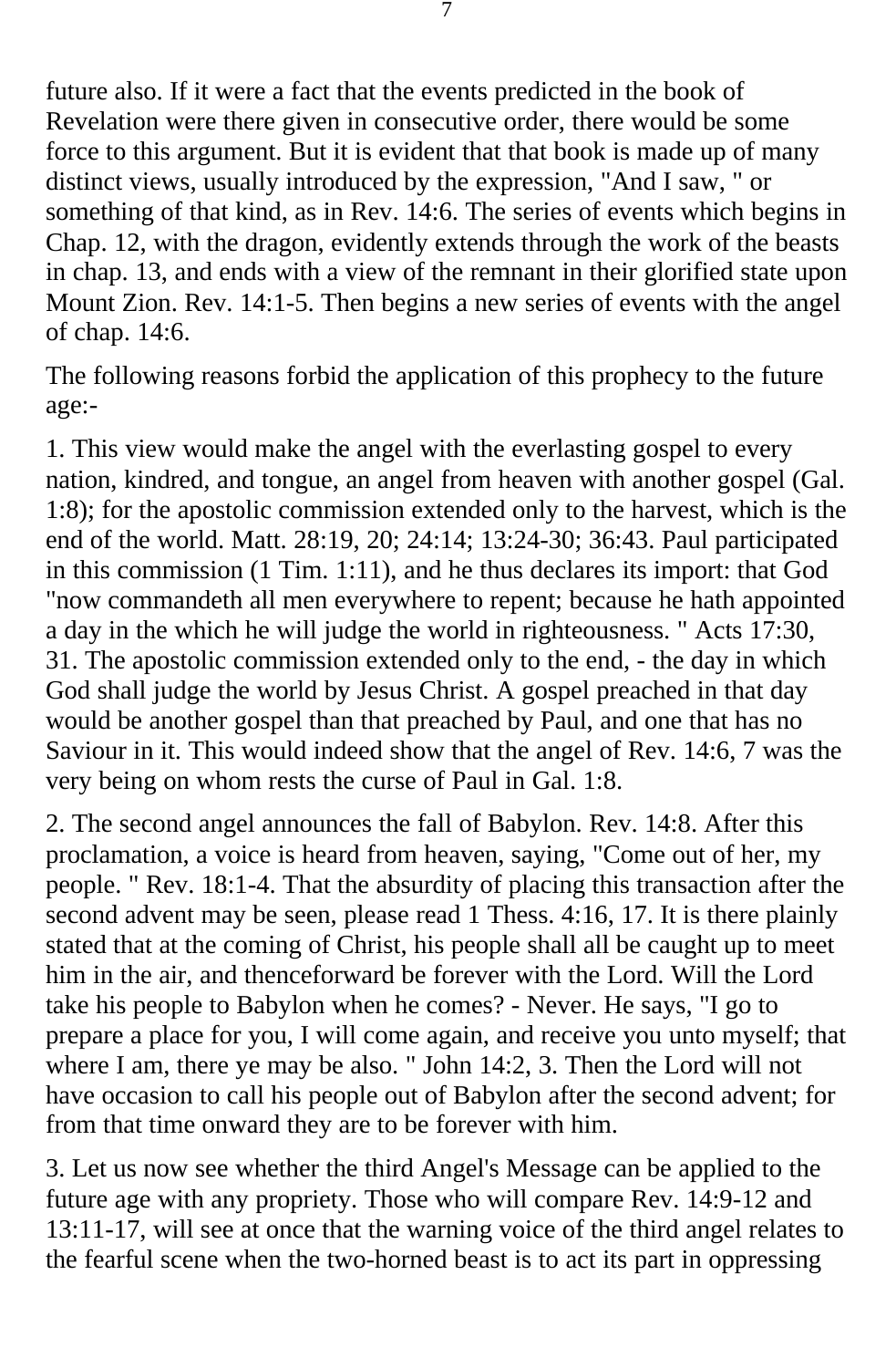the saints of the Lord. But if the third angel's proclamation relates to the period which follows the second advent, then the work of the two-horned beast must also transpire in the future age. And what a scene must the future reign of the saints present, if Rev. 13:11-17 is to be fulfilled in that time! But by turning to Rev. 20:4-6 it will be seen that the period for the triumph of the beast and his image, and for the reception of his mark, precedes the thousand years' reign of the saints. And when the reign of the saints commences, the triumph of the beast is past.

The beast doubtless represents the papal power. Rev. 13:1-10; Dan 7:8, 20, 21, 25, 26. But by turning to 2 Thess. 2, we learn that the papacy is to be destroyed by the brightness of Christ's coming. Further, we learn from Rev. 19:19-21 that the final overthrow of the beast and the false prophet, or the two-horned beast, takes place in the battle of the great day of God Almighty, in immediate connection with the second advent. By these plain testimonies we establish the fact that the beast will be destroyed at the second advent. Therefore we ask, What danger will there be that men will worship the beast at a time when there will be none for them to worship? God will never send an angel to warn men against the worship of the beast when the beast does not exist.

The language of verse 12, "Here is the patience of the saints, " is sufficient of itself to overthrow the application of these messages to the future age. The following scriptures clearly teach that the patience of the saints refers to the present time, and not to the period of their future glorious reward: "Ye have need of patience, that after ye have done the will of God, ye might receive the promise. " Heb. 10:36. "In your patience possess ye your souls. " Luke 21:19. Be patient, therefore, brethren, unto the coming of the Lord. " James 5:7. Will the saints have need of patience in the kingdom of God? Will they have to possess their souls in patience after they have received the promise, even life everlasting? 1 John 2:25. It is tribulation that worketh patience. Rom. 5:3 James 1:2, 3. Are the saints in tribulation after they are made immortal and crowned with everlasting joy? -No, never. Isa. 25:8 9; 35:10; Rev. 7:13-17. But the saints are in their patience when the Third Angel's Message is given, hence that message does not belong to the future age.

But verse 12 concludes thus: "Here are they that keep the commandments of God and the faith of Jesus. " It is evident that this refers to the period when the remnant are keeping the commandments of God while exposed to the wrath of the dragon (Rev. 12:17), and that it does not refer to the period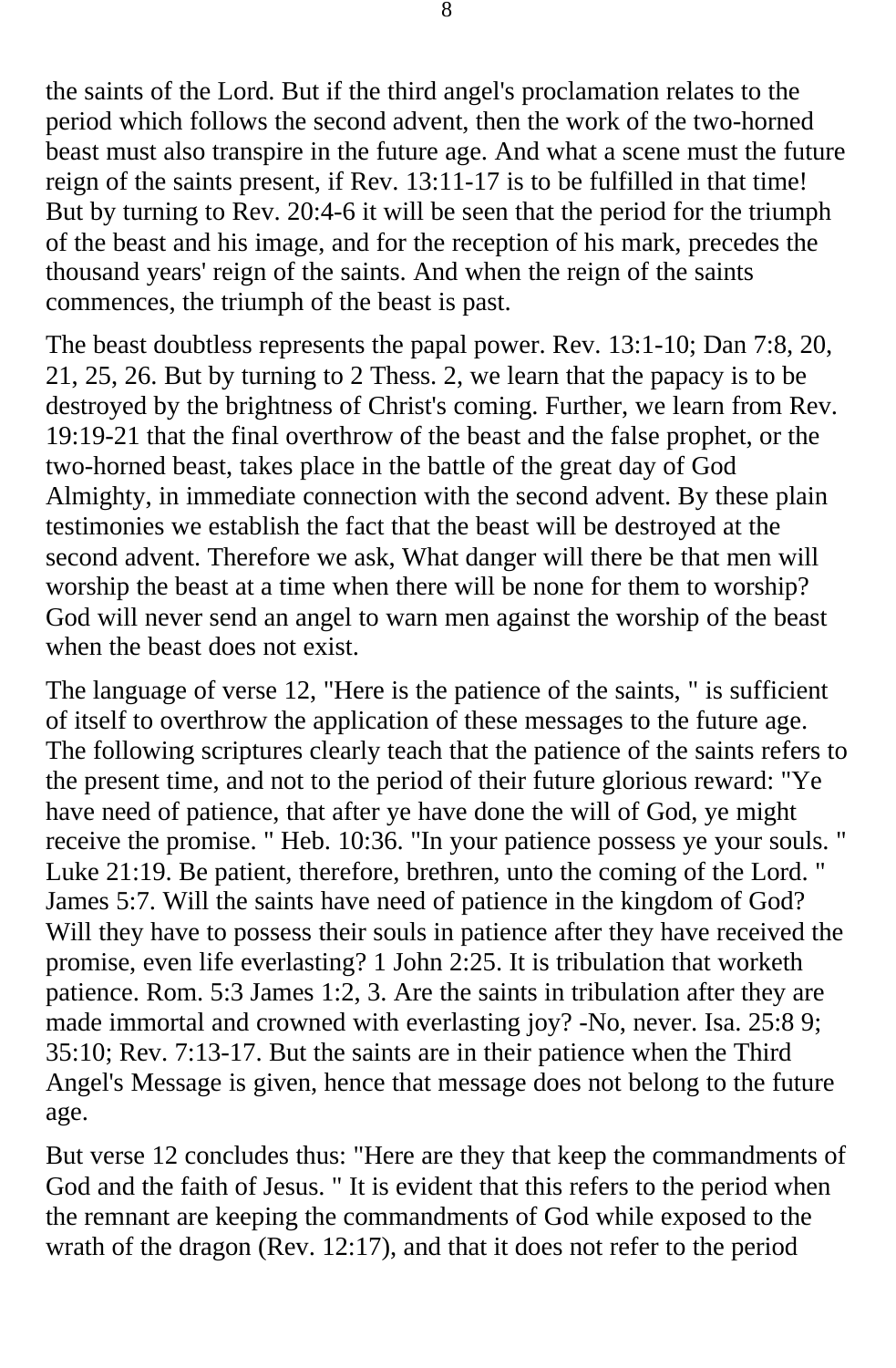when the commandment-keepers shall have entered in through the gates into the holy city (Rev. 22:14); and that it refers to the period when the saints are living by faith (Heb. 10:38, 39), and not to the period when they shall have received the end of their faith, the salvation of their souls. 1 Pet. 1:9.

But verse 13, which pronounces a blessing on the dead which die in the Lord from henceforth, that is, from a point of time as late, at least, as the third Angel's Message, presents a testimony which cannot be evaded. It demonstrates that this part of John's vision relates to a period prior to the first resurrection; for the saints cannot die after being made immortal. 1 Cor. 15:51-56. Our Lord testifies that they can die no more, but are equal unto the angels, and are the children of God, being the children of the resurrection. Luke 20:36. If any are still disposed to locate these angels' messages in the day of God itself, let them carefully read the following Scriptures: Matt. 24:37-39; Luke 17:26-30; Gen. 7:21, 22; Luke 21:35; Ps. 2:6-9; Rev. 2:26, 27; 19:11-21; 22:11, 12; 2 Thess. 1:6-10.

The next inquiry relates to the past. Have not these messages met their fulfillment in the history of the church in past ages? - We think not. Our reasons for this conclusion are, in part, the following:-

1. No proclamation of the hour of God's Judgment come, has ever been made in any past age.

2. If such a proclamation had been made many centuries in the past, as some contend, it would have been a false one.

3. The prophecies on which such a proclamation to men in a state of probation must be based, were closed up and sealed to the time of the end.

4. The scriptures plainly locate the message of warning respecting the Judgment in brief space immediately preceding the advent of our Lord, thus directly contradicting the view that locates these messages in past ages.

We now offer proof in support of the foregoing propositions. If they are sustained, they establish the fact that the present generation is that one to which the angels' messages are addressed. We earnestly invite all who wish to find the truth, to weigh this part of the argument with special care.

1. Has the proclamation of the hour of God's Judgment come, been made in any past age? If such a proclamation has never been made in past centuries, there is an end to controversy on this part of the subject. No person has ever been able to show any such proclamation in the past. The apostles did not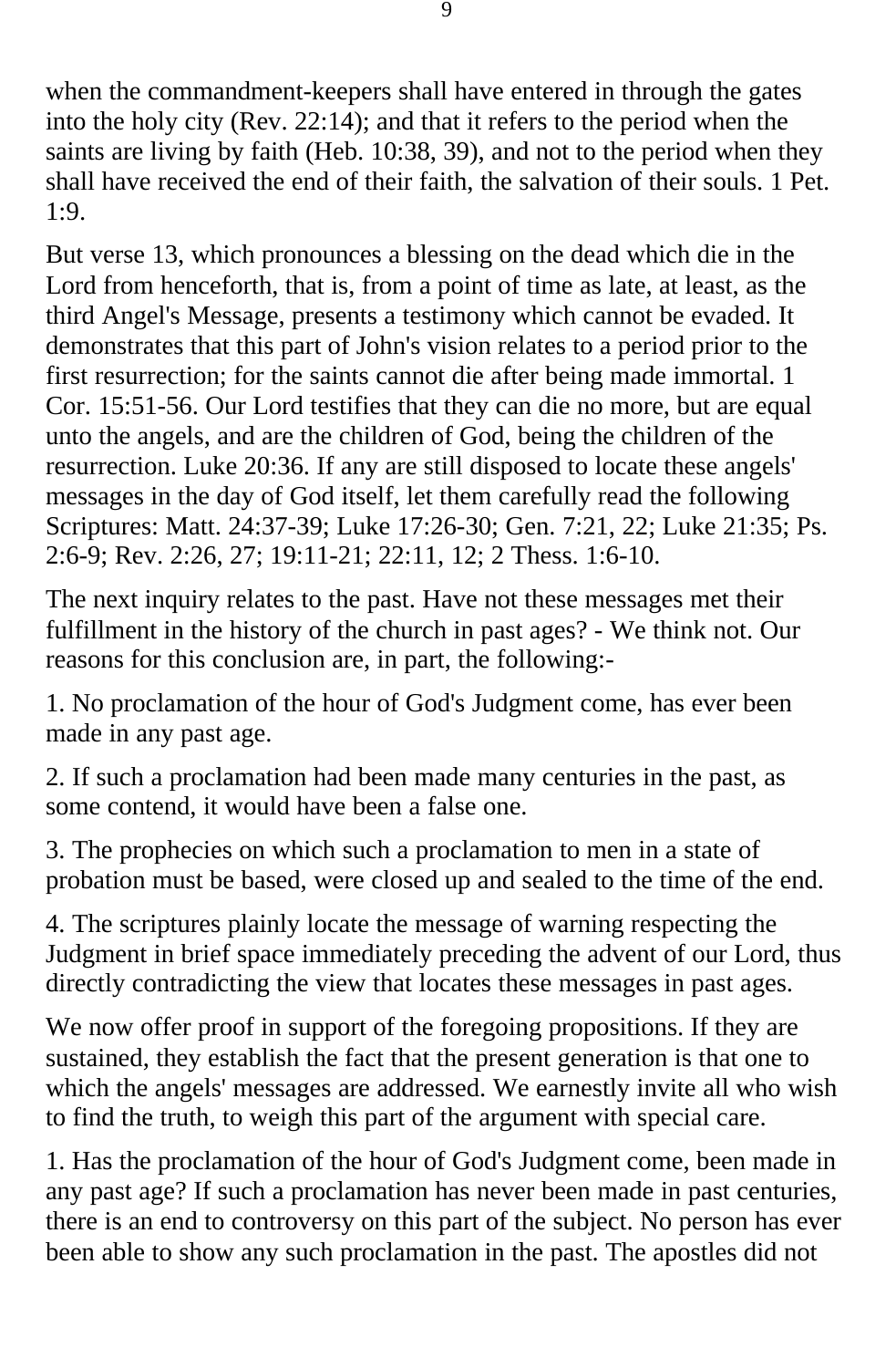make such a proclamation; on the contrary, they plainly inform us that the day of the Lord was not then at hand. Martin Luther did not make this proclamation; for he thought the Judgment about three hundred years in the future. And finally, the history of the church presents no such proclamation in the past. Had the first angel preached to every nation, and kindred, and tongue, and people, that the hour of God's Judgment had come, the publicity of such proclamation would be a sufficient guaranty that the history of the world would contain some record of the fact. Its total silence respecting such a proclamation is ample proof that it was never made, and should put to silence those who make such an affirmation.

2. We are on firm ground, also, when we say that had such a proclamation been made to the world in ages past, it would have been false. Four reasons sustain this statement: (1. ) There is no part of the Bible on which such a message, centuries in the past, could have been based; hence, had such a proclamation been made, it would have been without scripture foundation, and consequently not from Heaven; (2. ) It would have been in direct opposition to those scriptures which locate the Judgment, and the warning respecting its approach, in the period of the last generation. (The scriptures which sustain these two reasons we shall presently cite. ); (3. ) The history of the world amply evinces that the hour of God's Judgment had not come ages in the past; (4. ) Nor would it be true of past ages, if limited to Babylon; for Rev. 18:8-10 clearly shows that the hour of Babylon's Judgment is yet in the future. It is certain, therefore, that the angel with the proclamation respecting the hour of God's Judgment has not given it at a time when it would be not only destitute of scriptural support, but would absolutely contradict their plain testimony.

3. The prophecies which give us the time of the Judgment, and which present the succession of events leading down to that great crisis, were closed up and sealed till the time of the end. We refer particularly to the prophecies of Daniel. See Dan. 8:17, 26; 12:4, 9. Hence it is evident that God preserves the warning for that generation which alone needs it. Noah's warning respecting the flood was alone applicable to those who should witness it; thus also the warning respecting the Judgment is alone applicable to that generation which lives in the last days.

4. The Bible locates these messages in the period which immediately precedes the second advent, and plainly warns us against the proclamation of the Judgment at hand prior to that time. Here we join issue with our opponents. Instead of finding that the apostles gave this proclamation, as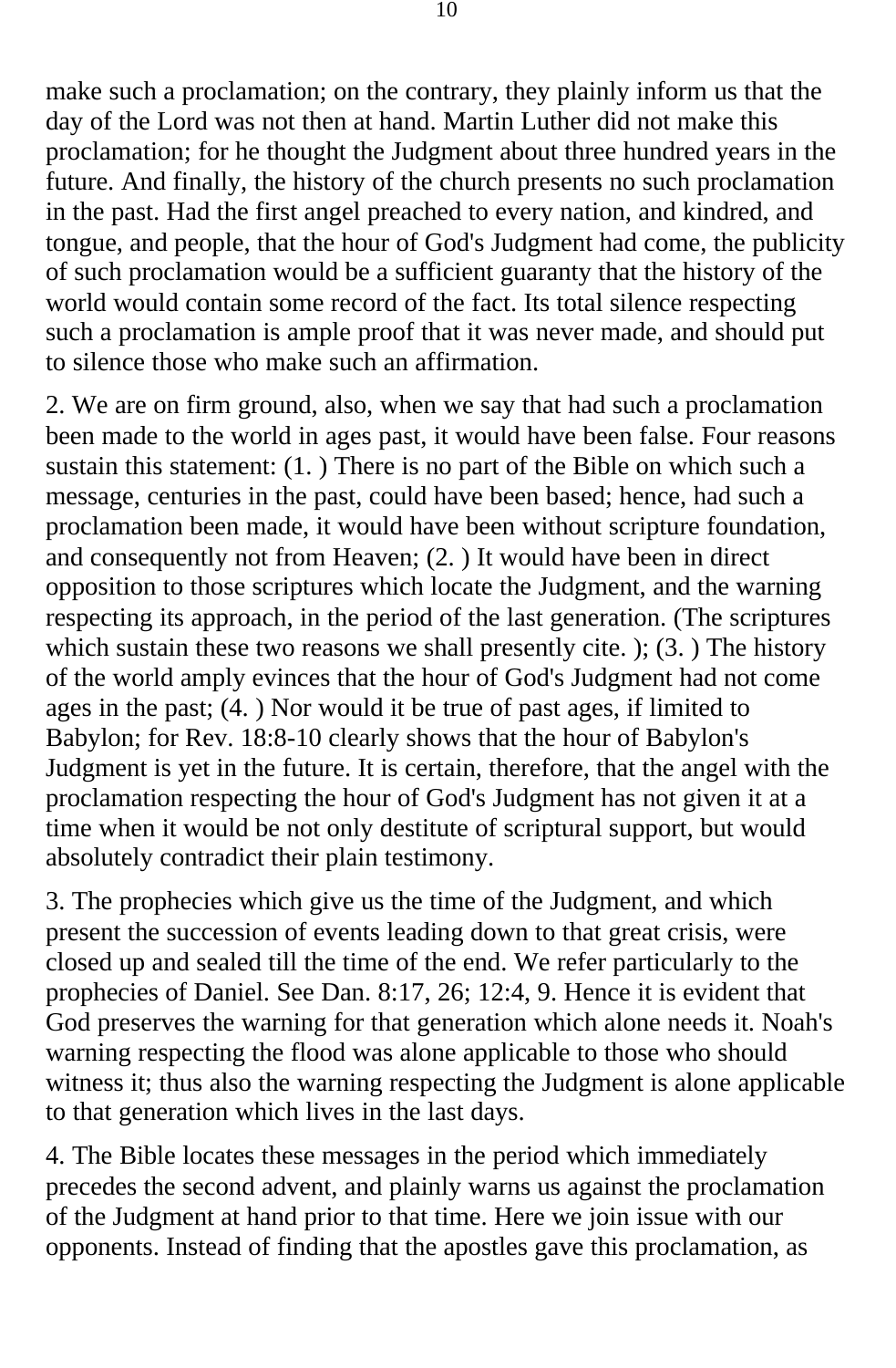some teach, we shall find indubitable evidence that they located it far in the future, and that they admonished the church to heed none that should precede a given time. If we recur to the book of Acts, we shall find Paul preaching before Felix of the Judgment to come; and before the Athenians, that God hath appointed a day in the which he will judge the world in righteousness by Jesus Christ. Acts 24:25; 17:31. But that book nowhere intimates that Christ was immediately coming to judgment. Peter points his hearers to the future, saying that the heavens which had then received Christ, must retain him until the times of restitution. Acts 3:21.

The first Epistle to the Thessalonians may seem to teach that the apostles expected the coming of Christ to judgment in their day. Indeed, it is evident that such an idea was received from it by the Thessalonian church. Hence it was, that in his second Epistle to them, Paul found it necessary to speak explicitly on the point. He tells them that the coming of Christ to the Judgment could not take place until the great apostasy; and as the result of that apostasy, that the man of sin should be revealed, showing himself that he is God, and exalting himself above all that is called God, or that is worshiped. That this mystery of iniquity is the great Romish apostasy, none but a papist will deny.

Paul reminds the Thessalonians that he had told them of these things when he was yet with them. And where could Paul have learned this fact which he had thus stated to them? He was accustomed to reason from the Scriptures, and not to deal in assertion. Hence it is very evident that he refers to the prophecy of Daniel, which in its seventh chapter has given the successive events which intervened between its time and the Judgment. In this series of events it has with wonderful precision described the power to which Paul has referred as the man of sin. No Protestant will deny the identity of Daniel's little horn and Paul's man of sin. And as Daniel has brought it into a series of events which ends with the Judgment and the setting up of the everlasting kingdom, it is an easy matter for Paul to tell where in this series of events he stood, and whether the Judgment was the next event or not. The apostle, therefore, plainly tells them that that day was not at hand. For the man of sin, the little horn, must arise and perform his predicted work; and when that should be accomplished, the coming of Christ should transpire, to consume "that Wicked" with its brightness.

Now, when was the little horn to arise? Daniel was told that it should arise after the ten horns upon the fourth beast; or, in other words, after the fourth empire should be divided into ten kingdoms, which was accomplished about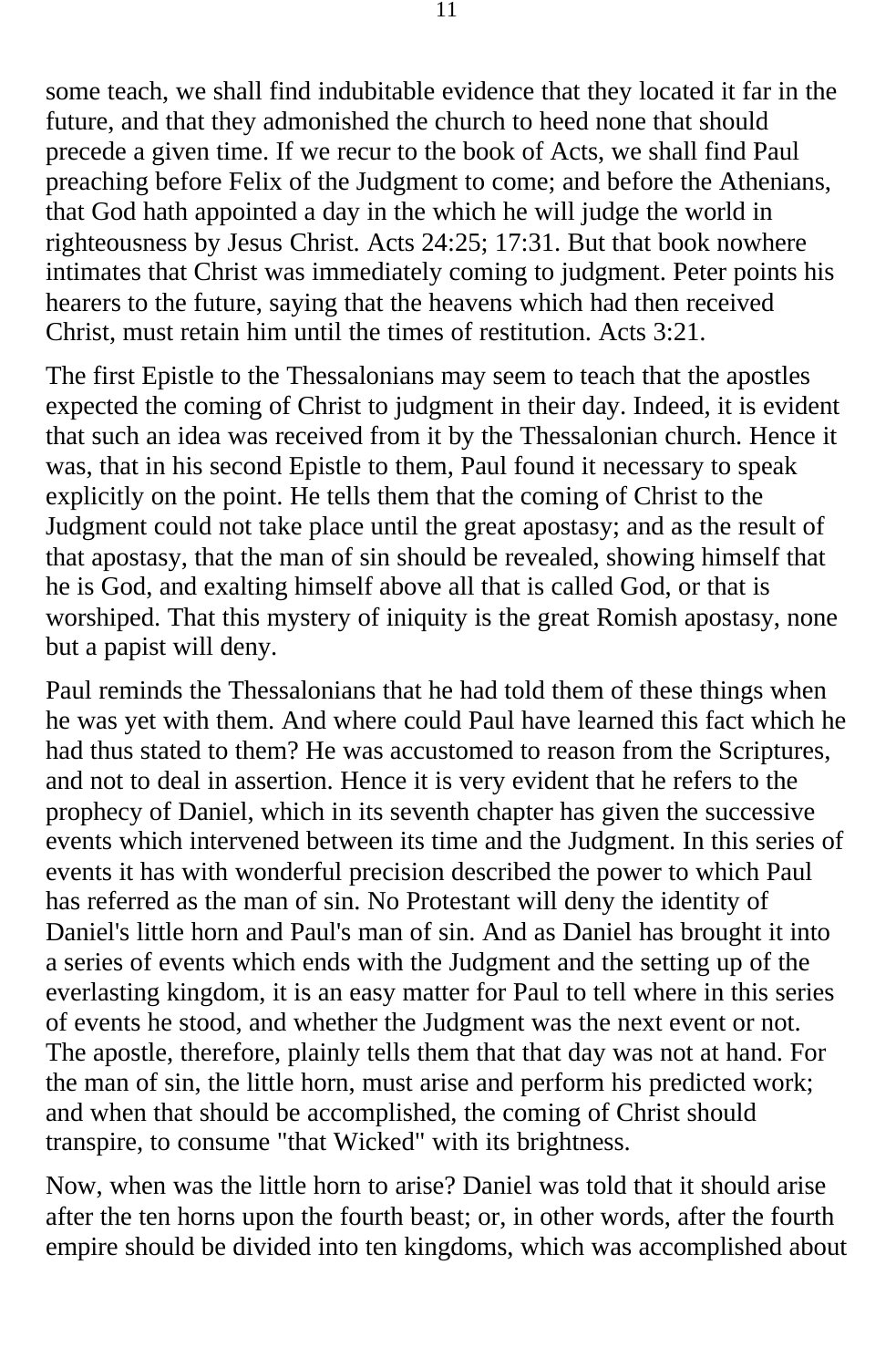five hundred years after Christ. The Judgment, therefore, could not come prior to that time. But how long was this little horn to have power to wear out the saints? - Daniel informs us that it should be for "a time, and times, and the dividing of time. " How long is this period? - Rev. 12 shows that it is 1260 prophetic days, or years. Verses 6, 14. It follows, therefore, that the apostle carries the mind forward five hundred years, to the development of the man of sin, and thence 1260 years for his triumph, before the Judgment could be preached as an event immediately impending. Whoever will carefully read Dan. 7, will get the original of Paul's argument in 2 Thess. 2, and will not fail to see the force of his statement.

The papal supremacy began in 538, and ended in 1798 with the overthrow of the pope's temporal power. Therefore the warning of Paul against a false proclamation respecting the Judgment at hand, expires at that time, and not before; for we will then have reached the point of time when the last important event in Dan. 7, before the Judgment, has transpired. An angel from heaven, preaching the hour of God's Judgment come many years in the past, would be giving a different gospel from that preached by Paul. Those who locate the angel of Rev. 14:6, 7, in past ages, virtually place upon his head the anathema of Paul in Gal. 1:8. And, what is of very deep interest, the point of time at which Paul's warning expires, is the commencement of the time of the end, - the very point to which the visions of Daniel were closed up and sealed. Compare Daniel 11:33, 35 and 7:25, and the fact that the 1260 years' persecution of the saints terminates with the commencement of the time of the end, will appear obvious. How gloriously does this view of the subject make the truth of God shine out! for the warning of the apostle against a false proclamation of the Judgment at hand, expires at the very point where the seal is taken from those prophecies which show when the Judgment sits. And it is respecting this period, the time of the end, that it is said, Many shall run to and fro, and knowledge (on the very subject which was before concealed) shall be increased. Then the time of the end is the period in which the Judgment-hour cry, and the subsequent messages, are to be given. Dan. 8:17, 26; 12:4, 9.

Another important argument on this point is found in what our Lord has said relative to the signs of his second advent. The church were to understand when his coming was at hand, by the fulfillment of certain promised tokens. Until these should be seen, they were not authorized to look for the immediate advent of the Lord. But when the signs which our Lord promised began to appear, the church might then know that his coming to judge the quick and dead was at hand. It is an interesting fact,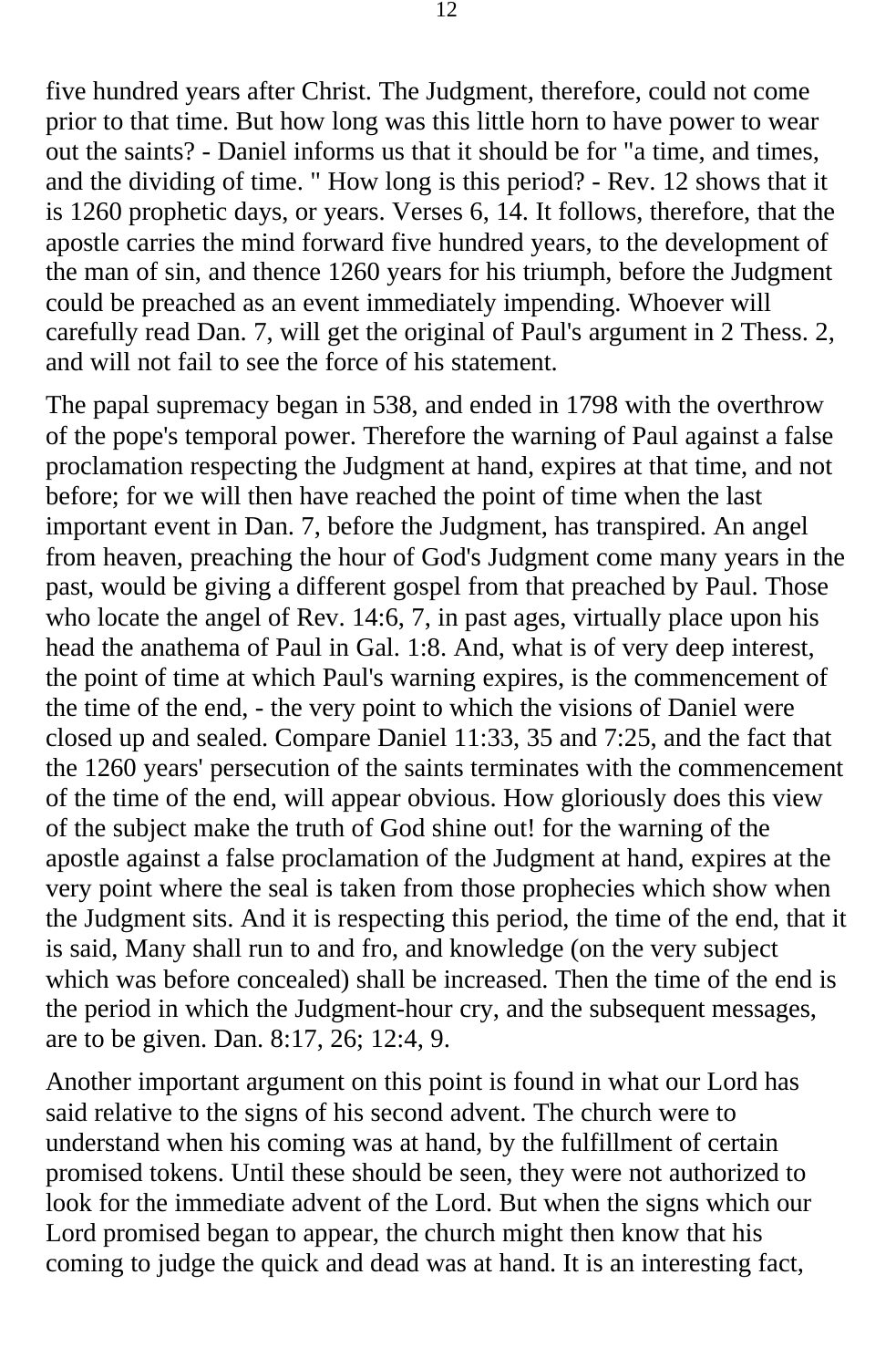that Christ has marked the time in which these signs were to begin to appear. Consequently, the messages in question could not be delivered prior to that time. "Immediately after the tribulation of those days shall the sun be darkened, and the moon shall not give her light, and the stars shall fall from heaven, and the powers of the heavens shall be shaken. " Matt. 24:29. "But in those days, after that tribulation, the sun shall be darkened, and the moon shall not give her light, and the stars of heaven shall fall, and the powers that are in heaven shall be shaken. " Mark 13:24, 25. We think there can be no mistake that in these scriptures our Lord refers to the papal tribulation of Daniel the prophet. The signs of his second coming were to commence "in those days, " but after that tribulation. " In other words, the 1260 prophetic days would not be quite over, but their tribulation would be ended, when the sun should be darkened. The sun was darkened in 1780, and the tribulation of those days was then past, but the days did not expire till 1798. Thus we have the signs of our Lord's immediate advent just opening upon us, as we come down to the time of the end, the period when the vision should be unsealed, and many run to and fro with the word of warning to a perishing world.

The parable recorded in Matt. 22:1-14 and Luke 14:16-24, furnishes an important testimony on this subject. Matthew gives a particular account of the first part of this parable, but merely states in a word the final calls to the guests. Luke, on the contrary, omits the first part of the parable, but gives its concluding features with peculiar distinctness. We think the identity of the parables in Matt. 22 and Luke 14 will be seen by every one who will compare those scriptures. It is evident that Matthew, by the calls to dinner, represents the calls which were made to the Jews at the first advent. It is to be observed that the general work of inviting the guests had preceded these calls; for these are a special announcement to those that had been bidden, that the dinner is ready. These we understand to refer to the work of John the Baptist and others at the time of the first advent. And we understand that the destruction of the city and people in the parable refers to the destruction of Jerusalem and the rejection of the Jews.

The call to the dinner proving of no effect, the king turns to another people. We understand this as we do the text in which our Lord tells the Jews that the kingdom should be taken from them, and given to a nation bringing forth the fruits thereof. Matt. 21:43. This part of the parable Matthew has given in a word, that the servants in obedience to the command of their Lord were enabled to furnish the wedding with guests. But Luke has taken up this portion with minute accuracy. The dinner indeed was past and the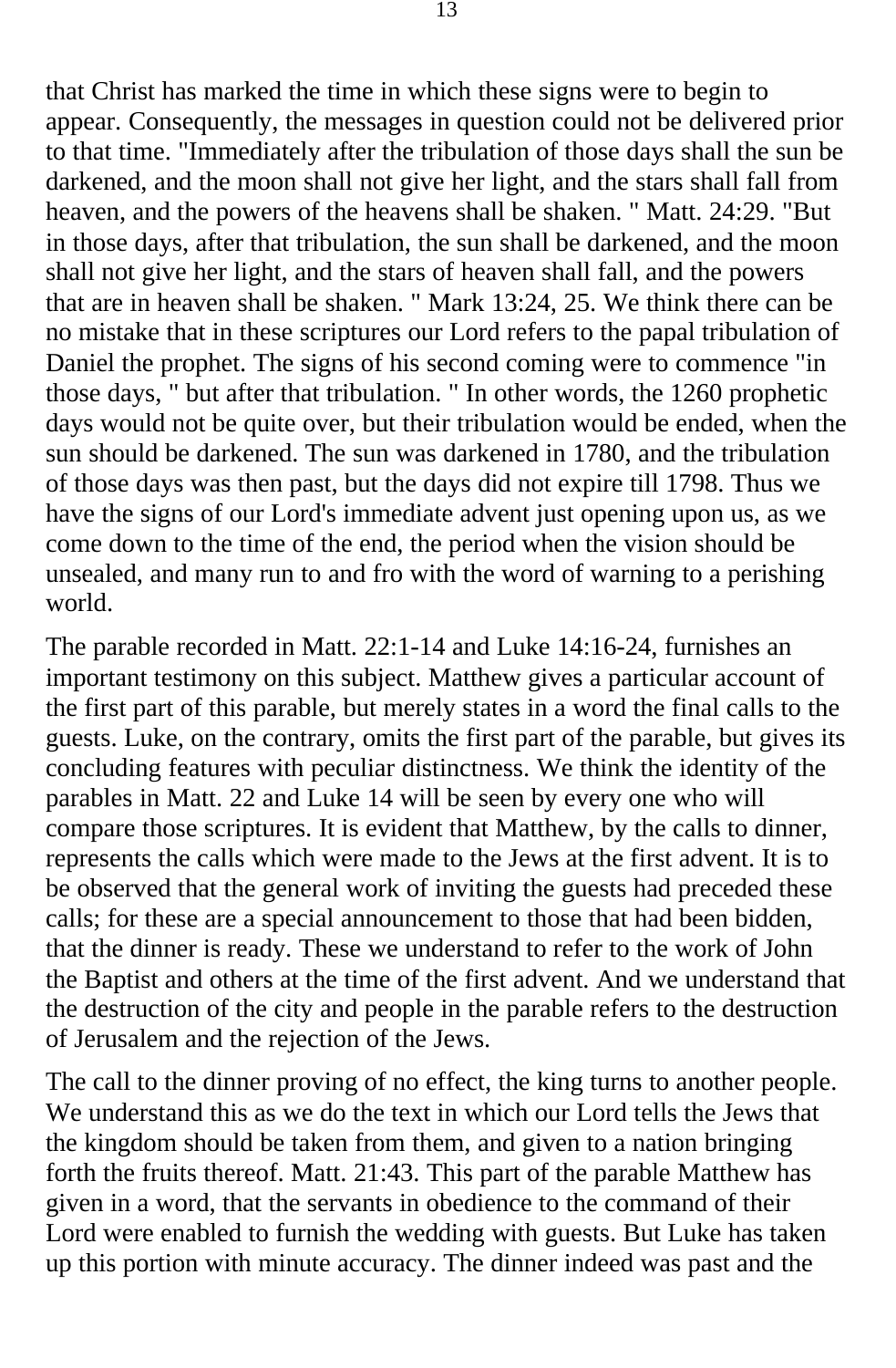people to whom it was offered were unworthy of sharing it as guests; but the purpose of the king was not to be made void. At supper time, says Luke, a message was sent forth to announce to those that had been bidden, that supper was ready. We understand that this call to the supper is made to the Gentiles, and that it is in immediate connection with the second advent. For we think that none will deny that the supper of Luke 14:16 and that of Rev. 19:9 are the same. Thus we see that there was to the Jews the general work of bidding the guests, and the special call at dinner time; and that to the Gentiles there is the general work of the gospel in bidding, and then at supper time the special call to the marriage supper.

These three calls to the marriage supper (Luke 14:16-24) we understand to be the same as the three messages of Rev. 14:6-12. The first call to the supper is "at supper time, " and the first angel announces that "the hour of His judgment is come. " None will dispute the fact that the judgment and the marriage supper are in immediate connection with each other. Rev. 19:20. The three calls are not the general work of the gospel in bidding; they are made at supper time, that is, at the close of the day. And the three proclamations in Rev. 14, in like manner, are not the general work of the gospel, but special warnings addressed to the world as the great work of our High Priest is closing up.

The book of Nahum furnishes a very striking testimony on this subject. The chariots are to seem like torches, and to run like the lightnings, in the day of God's preparation. Chap. 2. We may learn the event for which this day of preparation is appointed, by reading the first chapter of this prophet. That the sublime scenes of the second advent and the day of God are there portrayed, we think few will be disposed to deny. The day of God's preparation is, therefore, for this very event. Now, it is evident that the hour of God's Judgment cannot precede the day of his preparation for the Judgment. Hence the day of God's preparation is the time for the warning respecting the Judgment, and the associated proclamations to the inhabitants of the earth. And how strikingly have we seen the sign which marks the day of God's preparation fulfilled before our eyes! Since the time of the end commenced, in which the prophecies relative to the Judgment were to be unsealed, and many were to run to and fro, and knowledge to be increased, chariots running like the lightnings have made their appearance in every part of the civilized worlds. We think this a demonstration that we are now in the day of God's preparation, and that, consequently, this is the period of time in which the three proclamations of Rev. 14 are to be made; for the day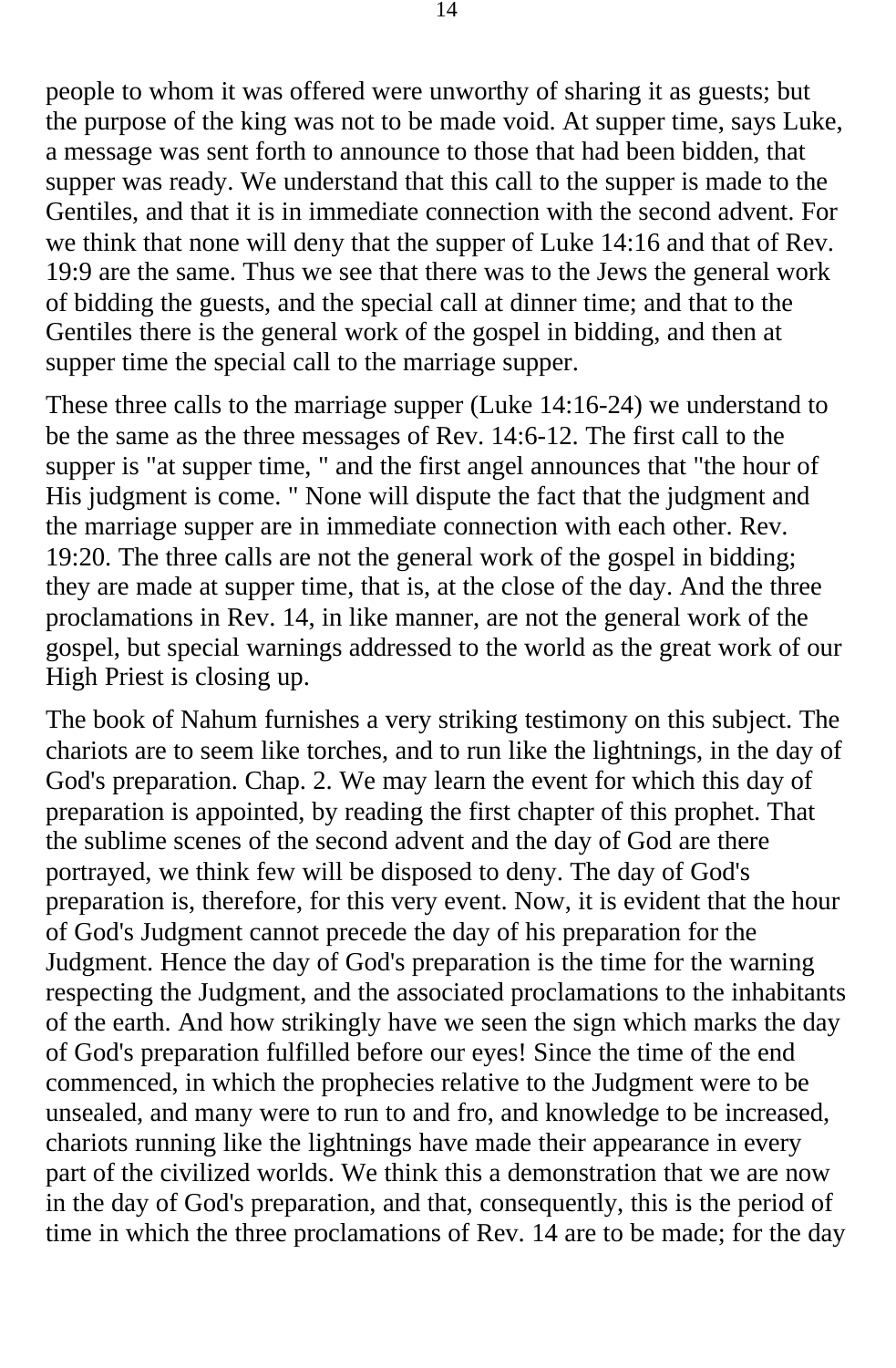of God's preparation for the second advent must be the time for the world to be warned respecting that event.

If we read the message of the second angel with care, and the more full reference to the subject in Rev. 18, we may also gather some important ideas relative to the chronology of these messages. The people of God are called out of Babylon, that the plagues which God is about to inflict upon her may not fall upon them also. These plagues are enumerated as death, mourning, and famine, and utter destruction by fire. And it is said that these shall come upon her in one day. It is evident that these plagues have not yet come upon her. The hour of Babylon's judgment, when the kings shall mourn over her for fear of her torment, is yet future. The warning, therefore, respecting Babylon, must of necessity relate to that generation which shall live when her plagues shall come upon her. The warning respecting the flood, or the destruction of Sodom, belonged to that time which witnessed those events. And the warning respecting the judgments on Babylon must relate to that generation which shall be alive when these judgments are to be inflicted.

The third angel presents a fearful warning against the worship of the beast and his image, and the reception of his mark. It must be evident to every person that this warning must relate to the time when men shall be required to worship the image on pain of death. That this work of the two-horned beast, as recorded in Chap. 13, has as yet been accomplished but in part, is certain. See verses 13-15. Hence it is a great error to locate this proclamation in any past age.

Such are the reasons, in brief, which establish the fact that these proclamations are addressed to the last generation of men. These messages are addressed to men in a state of probation. But

it is contrary to the economy of grace that angels should visibly engage in the preaching of the gospel; therefore these angels must symbolize a body of men proclaiming the messages in question; or we may understand that literal angels have the oversight of this work, and that it is carried out through the agency of men.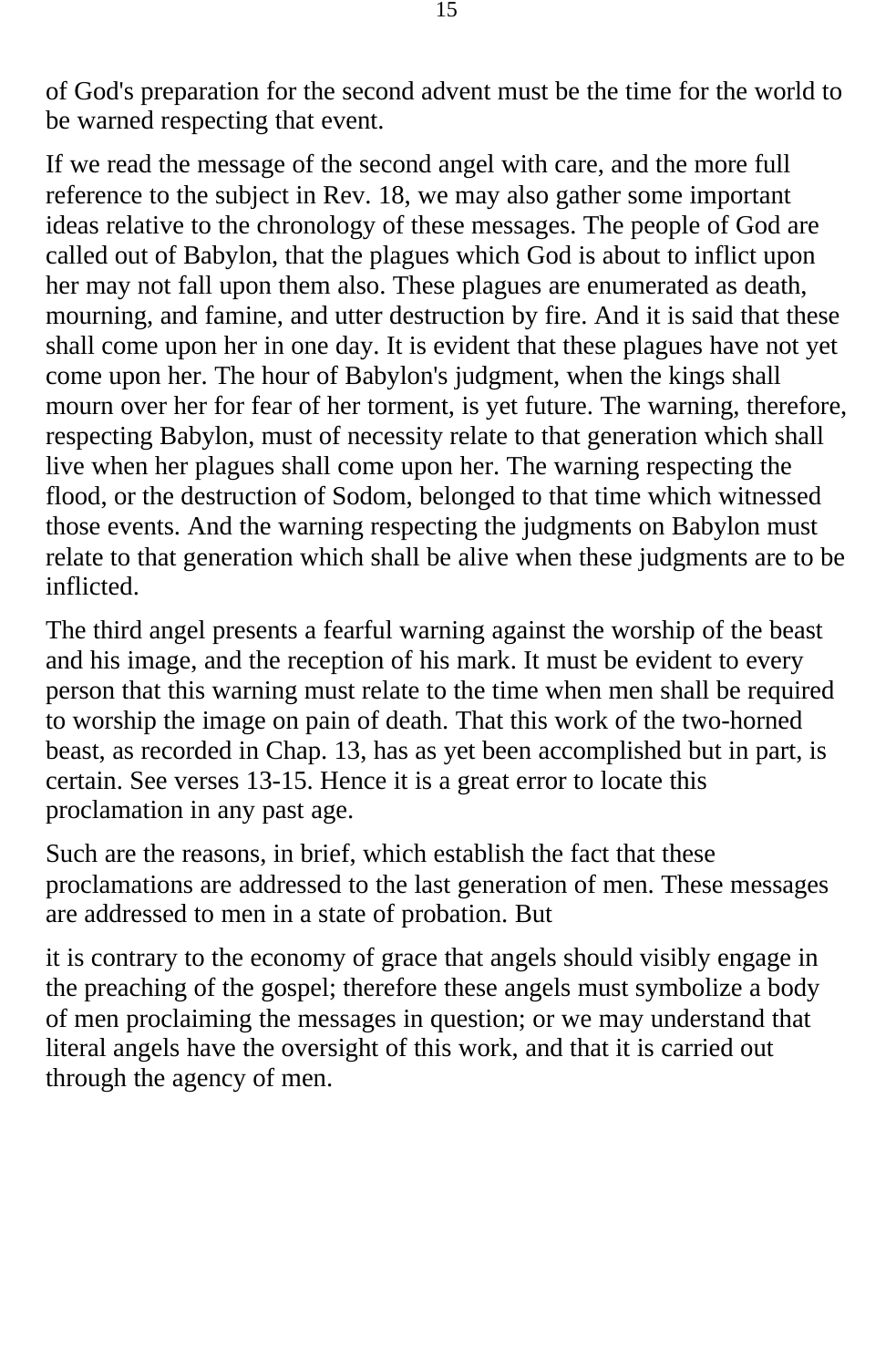#### **CHAPTER II**

## **The Proclamation Of The First Angel.**

<span id="page-15-0"></span>Identity of the Angels of Rev. 14:6 and 10:1 - The Open Book of Chapter 10 - Nature of this Proclamation - Time when it is heard - Extent of the Warning - Evidences of which it is based - Reference to John the Baptist - The Disappointment.

"And I saw another angel fly in the midst of heaven, having the everlasting gospel to preach unto them that dwell on the earth, and to every nation, and kindred, and tongue, and people, saying with a loud voice, Fear God, and give glory to him; for the hour of his Judgment is come; and worship him that made heaven and earth, and the sea, and the fountains of waters. " Rev. 14:6, 7.

WE call this the first angel, because it is the first of the series. See verse 9. John calls it "another angel, " from the fact that he had previously seen an angel flying through the midst of heaven, after the fourth angel had sounded, announcing the last three trumpets as woe trumpets. See Chap. 8:13. This was about the close of the sixth century, and this fact shows that the first angel of Rev. 14 does not belong to the apostolic age.

We understand that this angel is the same as the one brought to view in Rev. 10. We shall therefore briefly refer to that chapter as explanatory of chap. 14:6, 7, and as furnishing an important argument respecting the time of its fulfillment. Chap. 9 presents the first and second woes. The prophetic period connected with the second woe terminated with the political power of the Ottoman Empire, Aug. 11, 1840. **\*1** Thus ends the ninth chapter, and the tenth opens with the descent of a [mighty a](#page-89-0)ngel from heaven with a little book in his hand, who cries with a loud voice, as when a lion roareth, and then lifts up his hand to heaven, and swears that time shall be no longer.

This oath cannot mean duration as measured by days and years, for in chap. 20 we have 1000 years measured off between the two resurrections; and, for aught that appears to the contrary, duration will ever be measured thus. Nor can it mean probationary time, for two reasons: 1. It is certain, from verse 7, that this announcement precedes the voice of the seventh angel, and it is in the days of the commencement of his voice that the mystery of God is finished; 2. After this oath of the angel, it is said to John, who doubtless personates the church, that he must prophesy again. These reasons furnish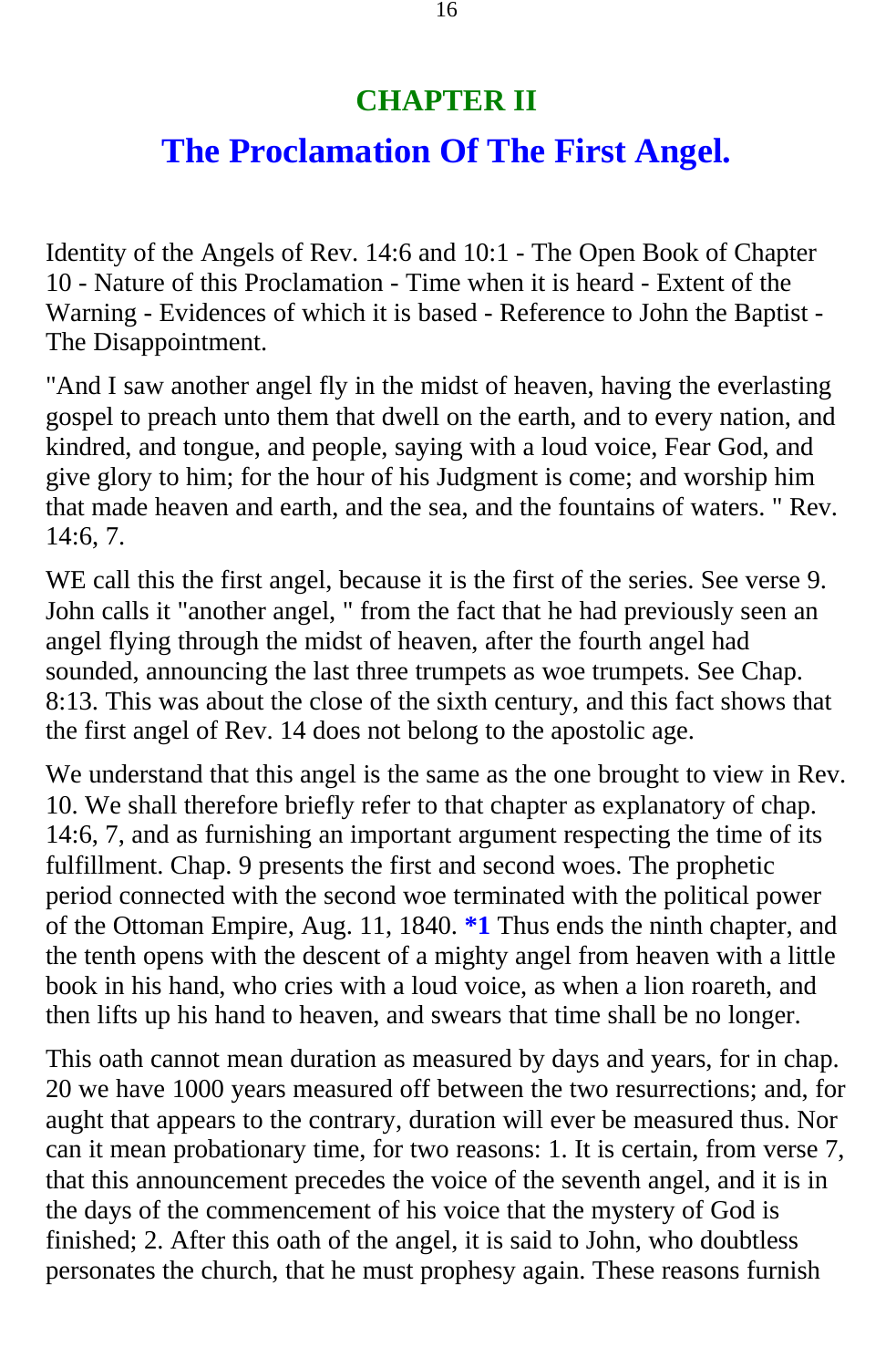conclusive proof that probation has not closed when this oath is uttered. Hence we understand that this oath has reference to the prophetic periods, and that this angel with the little book open in his hand is the same as the angel of Chap. 14, announcing that the hour of God's Judgment has come. The little book which was open in his hand, we understand to be the prophecy of Daniel, which was to be sealed up until the time of the end. The angel of Chap. 10 preached from this little book, and it is this prophecy of Daniel that contains the prophetic time on which the angel of Chap. 14:6 bases his proclamation that the hour of God's Judgment is come.

This proclamation is one of pre-eminent importance. It is not a mere local judgment, but one that concerns all the inhabitants of the earth. Hence it has reference to the final Judgment scene. It is the same gospel that Paul preached that is here styled the "everlasting gospel. " But the great truth uttered by this angel would not have been a truth if uttered by Paul; for he lived at the commencement of the gospel dispensation, and this proclamation relates to its closing scenes. It seems to be the same as "this gospel of the kingdom" that our Lord presents in Matt. 24:14 as the sign of the end of this dispensation.

The truth on this point is well expressed in the following language of the late Sylvester Bliss:-

"As an indication of the approach of the end, there was, however, to be seen another angel flying through the midst of heaven, having the everlasting gospel to preach unto them that dwell on the earth, and to every nation, and kindred, and tongue, and people. Rev. 14:6. The burden of this angel was to be the same gospel which had been before proclaimed; but connected with it was the additional motive of the proximity of the kingdom - `saying with a loud voice, Fear God, and give glory to him; for the hour of his Judgment is come; and worship him that made heaven and earth, and the seas, and the fountains of waters. ' Verse 7. No mere preaching [of the go](#page-89-0)spel, without announcing its proximity, could fulfill this message. **\*2** 

We firmly believe that this proclamation has been made, and that the preaching of the immediate advent of our lord has been in fulfillment in this prophecy. Prior to the fall of the Ottoman Empire in 1840, it had been shown by those who were preaching the immediate advent of Christ, that the hour, day, month, and year of Ottoman supremacy would expire the 11th of August, 1840. When the event verified the truthfulness of this calculation, the way was prepared for the advent message to go with mighty power. The prophecies were not only unsealed, but, in the providence of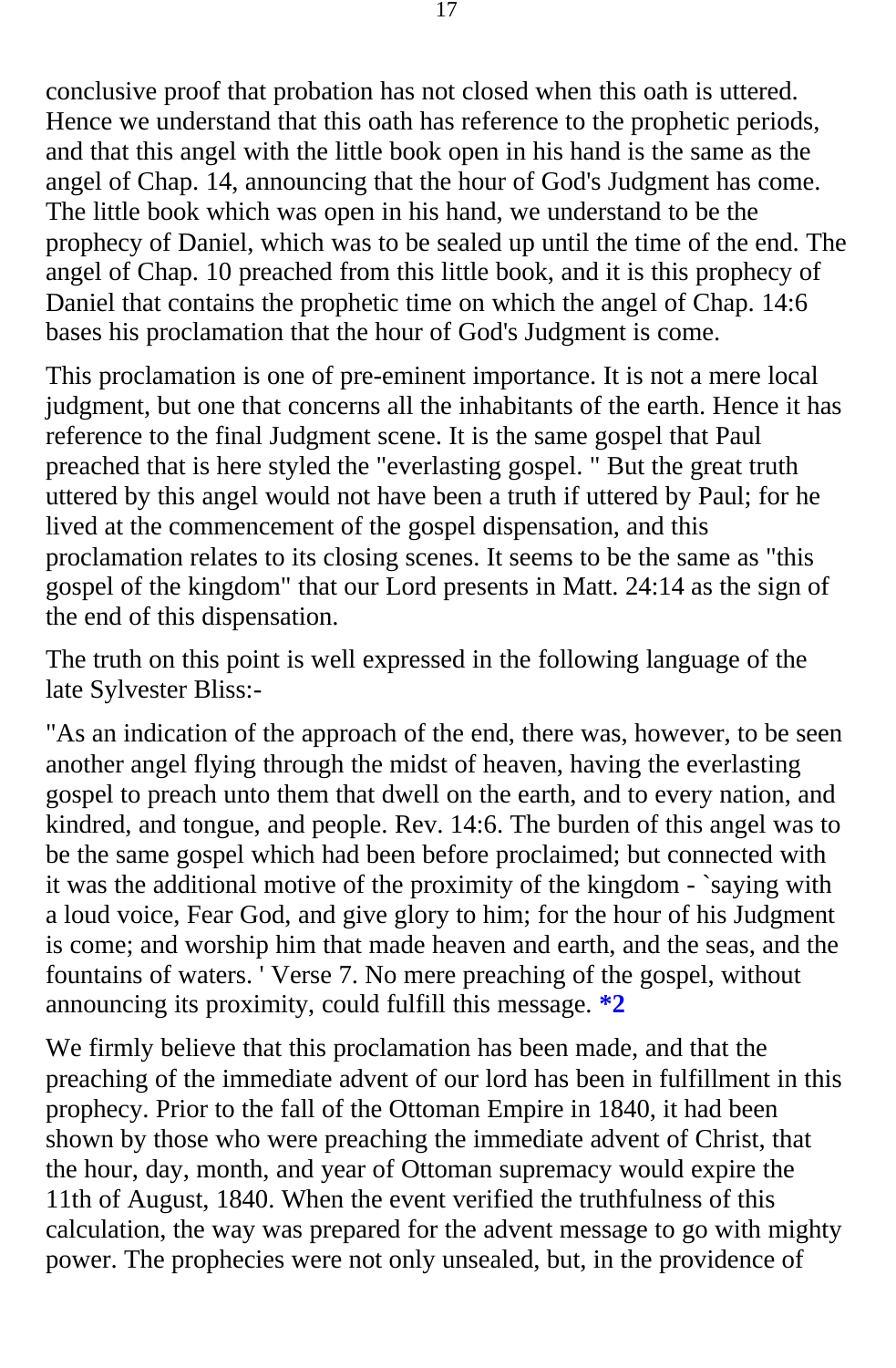God, a demonstration of the truthfulness of the mode of calculation respecting the prophetic times was given to the world. Thus, at the very time when the mighty angel of God was to come down with the little book open in his hand, and to cry with a loud voice, the advent message began to be proclaimed with great power. It was the good news of the everlasting kingdom, and of the advent of our glorious King.

Hence it is evident that the advent proclamation comes in at the right time in this prophecy. The declaration of this angel, that the mystery of God should be finished in the days of the voice of the seventh angel, as He had declared to his servants the prophets, presents several important facts: 1. That the angel bases his preaching upon the authority of the prophets; 2. That the finishing of the mystery of God occupies days at the commencement of the voice of the seventh angel, and we understand the days of this angel to be years, as were those of the fifth and sixth angels of chap. 9; 3. That it shall be finished in the days of the voice of the seventh angel in the manner that the prophets have declared. One of them, Daniel, has told how the mystery of God should be finished at the end of the 2300 days; viz. , the Sanctuary should be cleansed, which event accomplishes the work of our great High Priest.

The extent of this proclamation is worthy of notice. An English writer, Mourant Brock, thus remarks:-

"It is not merely in great Britain that the expectation of the near return of the Redeemer is entertained, and the voice of warning raised, but also in America, India, and on the continent of Europe. In America, about three hundred ministers of the word are thus preaching `this gospel of the kingdom;' while in this country, about seven hundred of the Church of England are raising the same cry. "**\*3** 

Dr. Joseph Wolfe traveled in Ar[abia Feli](#page-89-0)x, through the region inhabited by the descendants of Hobab, Moses' father-in-law. In Yemen, he saw a book which he mentions thus.

"The Arabs of this place have a book called SEERA. which treats of the second coming of Christ, and his reign in glory! In Yemen, he spent six days with the Rechabites. `They drink no wine, plant no vineyards, sow no seed, live in tents, and remember the words of Jonadab, the son of Rechab. ' With them were children of Israel, of the tribe of Dan, who reside near Terim in Hatramawt, who expect, in common with the [children of](#page-89-0) Rechab, the speedy arrival of the Messiah in the clouds of heaven. "**\*4**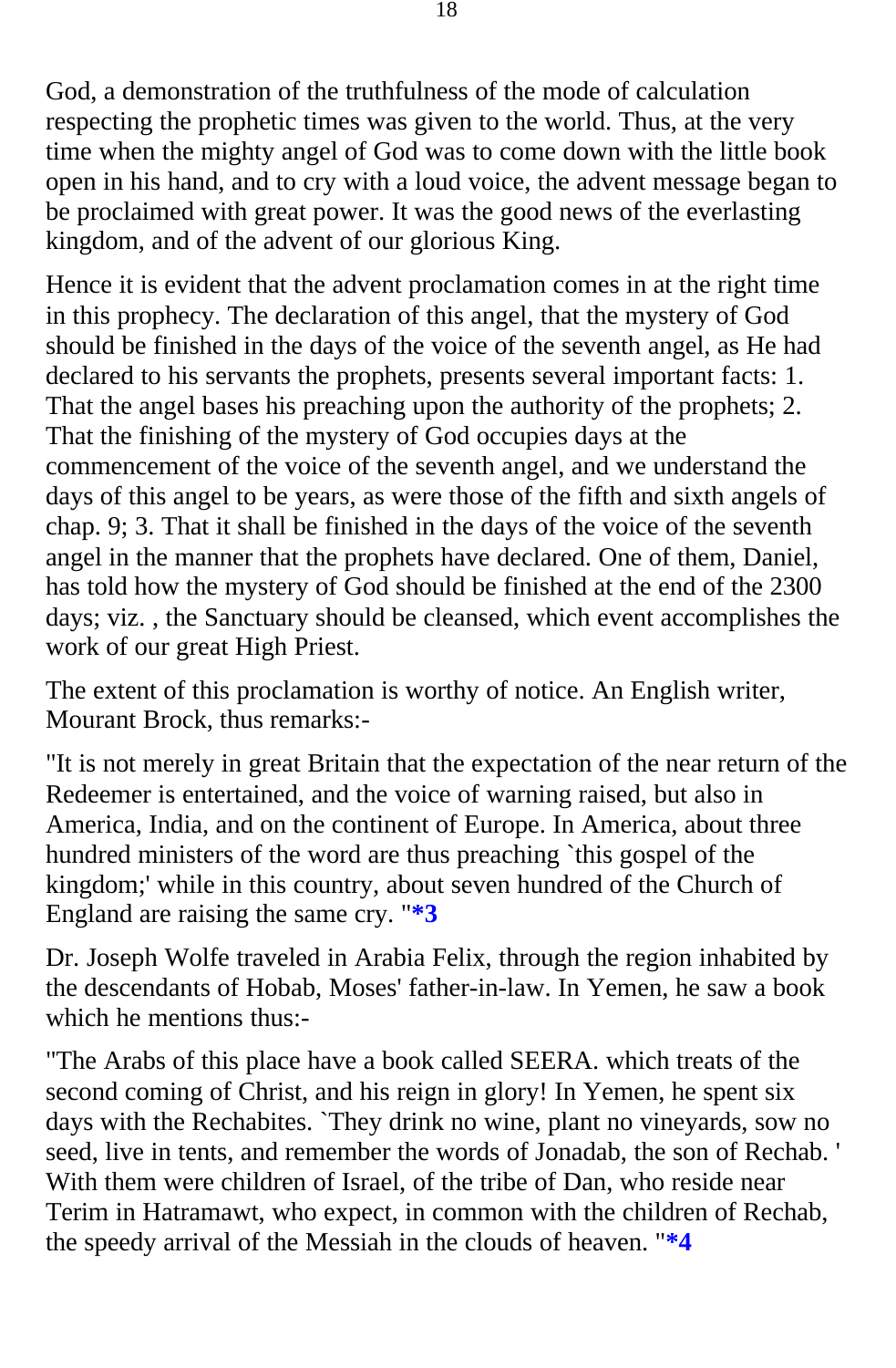The "Voice of the Church, " by D. T. Taylor, speaks as follows concerning the wide diffusion of the advent sentiment:-

"In Wirtemberg there is a Christian colony numbering hundreds, who look for the speedy advent of Christ; also another of like belief on the shores of the Caspian; the Molokaners, a large body of dissenters from the Russian Greek Church, residing on the shores of the Baltic, - a very pious people of whom it is said, `Taking the Bible alone for their creed, the norm of their faith is simply the Holy Scriptures, ' - are characterized by the `expectation of Christ's immediate and visible reign upon earth. ' In Russia, the doctrine of Christ's coming and reign is preached to some extent and received by many of the lower class. It has been extensively agitated in Germany, particularly in the south part among the Moravians. In Norway, charts and books on the advent have been circulated extensively, and the doctrine has been received by many. Among the Tartars in Tartary, there prevails an expectation of Christ's advent about this time. English and American publications on this doctrine have been sent to Holland, Germany, India, Ireland, Constantinople, Rome, and to nearly every missionary station on the globe. At the Turks Islands, it has been received to some extent among the Wesleyans.

"Mr. Fox, a Scottish missionary to the Teloogoo people, was a believer in Christ's soon coming. James MacGregor Bertram, a Scottish missionary of the Baptist order at St. Helena, has sounded the cry extensively on that island, making many converts and pre-millennialists; he has also preached it at South Africa at the missionary stations there. David N. Lord informs us that a large proportion of the missionaries who have gone from Great Britain to make known the gospel to the heathen, and who are now laboring in Asia and Africa, are millennarians; and Joseph Wolfe, D. D. , according to his journals, between the years 1821 and 1845 proclaimed the Lord's speedy advent in Palestine, Egypt, on the shores of the Red Sea, Mesopotamia, the Crimea, Persia, Georgia, throughout the Ottoman Empire, in Greece, Arabia, Turkistan, Bokhara, Afghanistan, Cashmere, Hindoostan, Thibet, in Holland, Scotland, and Ireland, at Constantinople, Jerusalem, St. Helena, also on shipboard in the Mediterranean, and at New York City to all denominations. He declares he has preached among Jews, Turks, Mohammedans, Parsees, Hindoos, Chaldeans, Yescedes, Syrians, Sabeans, to pashas, sheiks, shahs, the kings of Organtsh and Bokhara, the queen of Greece, etc; and of his extraordinary labors the Investigator says, `No individual has, perhaps, given greater publicity to the doctrine of the second coming of the Lord Jesus Christ than has this well-known missionary to the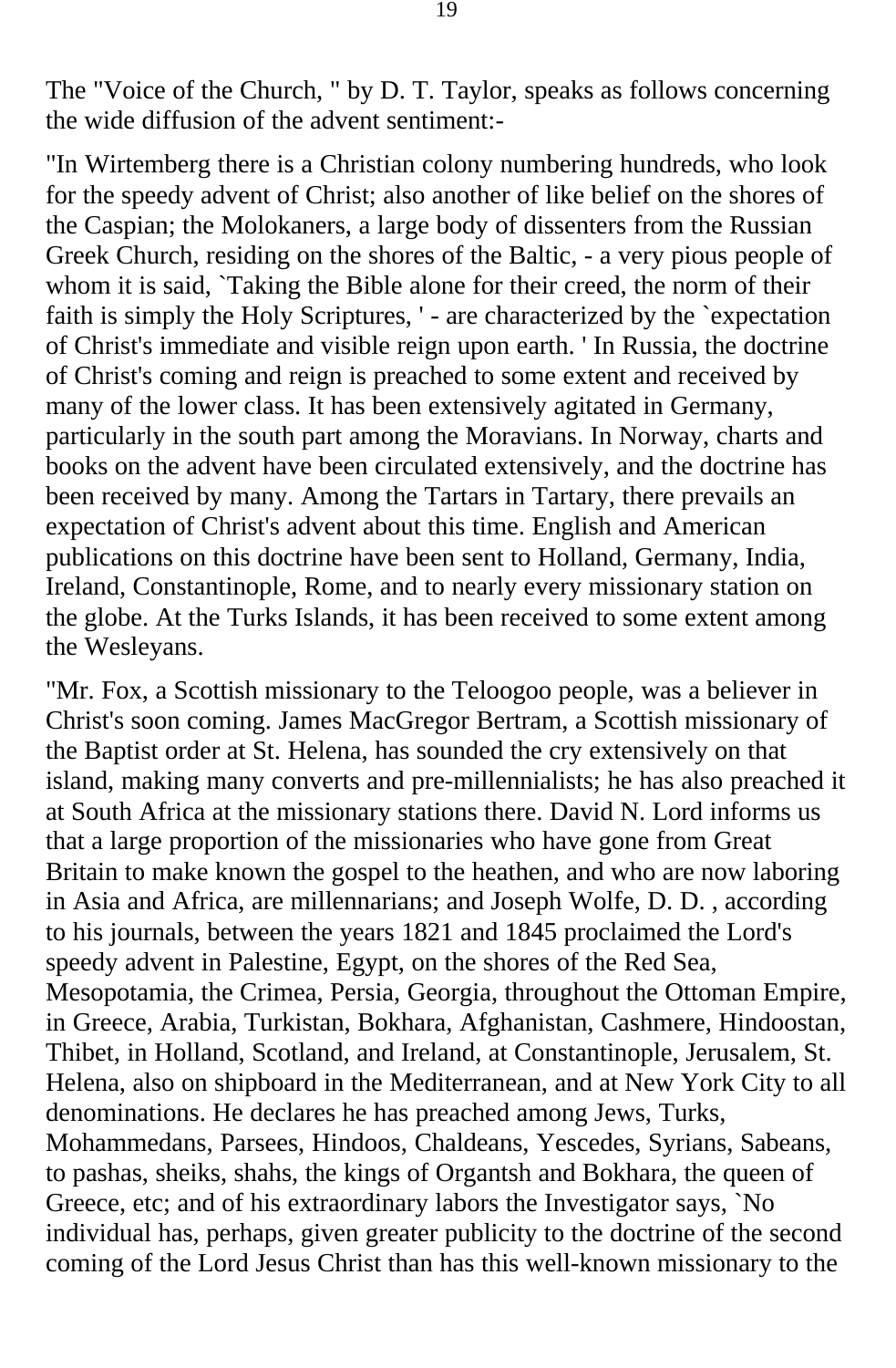world. Wherever [he goes,](#page-89-0) he proclaims the approaching advent of the Messiah in glory. ' "**\*5** 

None can deny that this world-wide warning of impending judgment has been given. The nature of the evidence adduced in its support now claims our attention, as furnishing the most conclusive testimony that it was a message from Heaven.

All the great outlines of the world's prophetic history were shown to be complete in the present generation. The great prophetic chain of Dan. 2, also the chains of chaps. 7, 8 and 11, 12, were shown to be just accomplished. The same was true of our Lord's prophetic description of the gospel dispensation. Matt. 24; Mark 13; Luke 21. The prophetic periods of Dan. 7, 8, 9, 12 and Rev. 11, 12, 13, were shown to harmonize with, and to unitedly sustain, this great proclamation. The signs in the heavens and upon the earth and sea, in the church and among the nations, with one voice bore witness to the warning which God addressed to the human family. Joel 2:30, 31; Matt. 24:29-31; Mark 13:24-26; Luke 21:25-36; 2 Tim. 3;2 Pet. 3; Rev. 6:12, 13. And besides the mighty array of evidence on which this warning was based, the great outpouring of the Holy Spirit in connection with this proclamation set the seal of Heaven to its truth.

The warning of John the Baptist, which was to prepare the way for the first advent of our Lord, was of short duration, and limited in its extent. For each prophetic testimony which sustained the work of John, we have several which support the proclamation of Christ's near advent. John had not the aid of the press to disseminate his proclamation, nor the facility of modern methods of travel; he was a humble man, dressed in camel's hair, and he performed no miracles. If the Pharisees and lawyers rejected the counsel of God against themselves, in not being baptized of John, how great must be the guilt of those who reject the warning sent by God to prepare the way of the second advent!

But those were disappointed who expected the Lord in 1843 and `44. This fact is with many a sufficient reason for rejecting all the testimony in this case. We acknowledge the disappointment, but cannot acknowledge that this furnishes a just reason for denying the hand of God in this work. The Jewish Church were disappointed when at the close of the work of John the Baptist, Jesus presented himself as the promised Messiah; and the trusting disciples were most sadly disappointed when He whom they expected to deliver Israel was by wicked hands taken and slain. And after his resurrection, when they expected him to restore again the kingdom to Israel,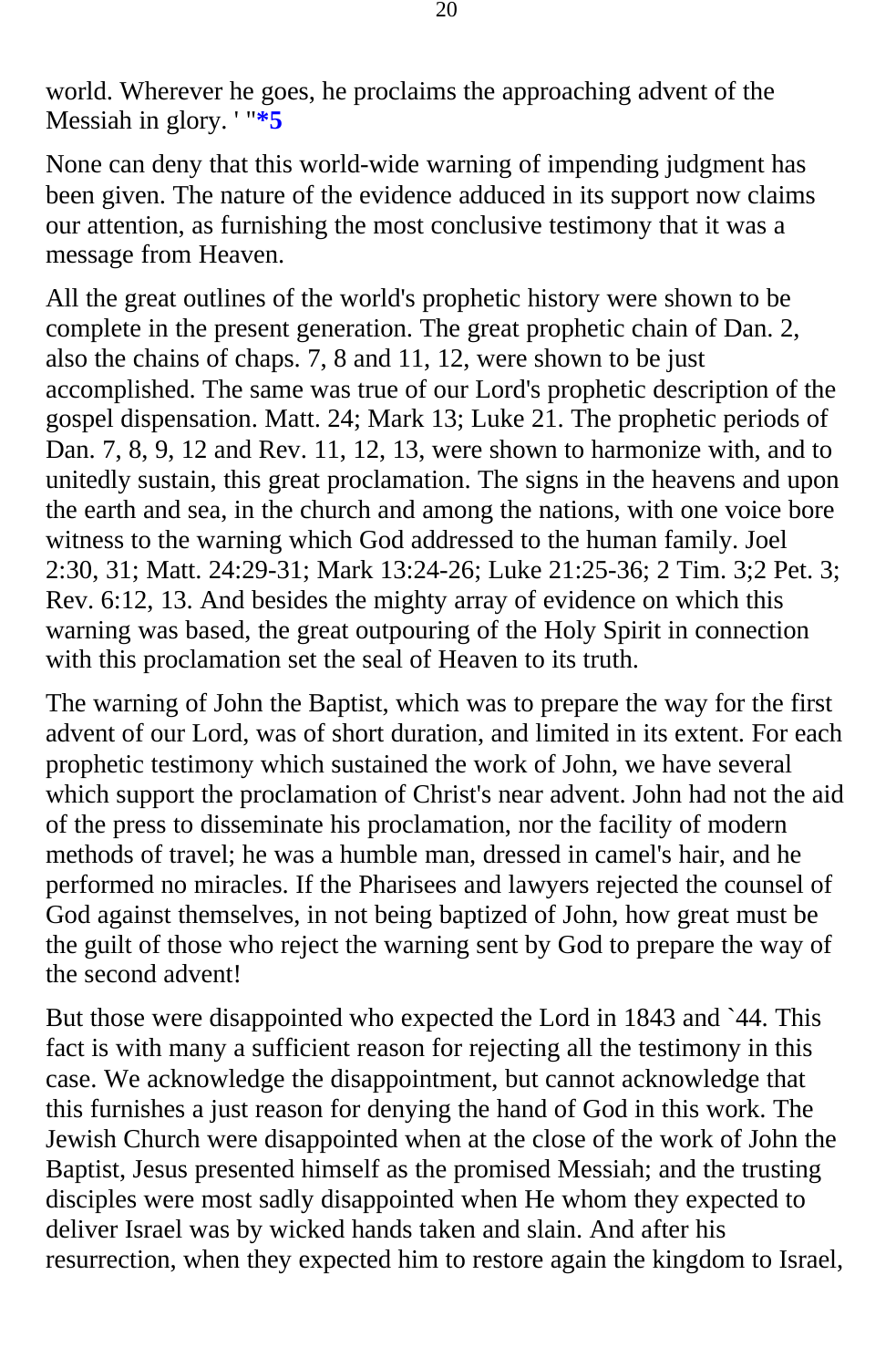they could not but be disappointed when they understood that he was going away to his Father, and that they were to be left for a long season to tribulation and anguish. But disappointment does not prove that God has no hand in the guidance of his people. It should lead them to correct their errors, but it should not lead them to cast away their confidence in God. It was because the children of Israel were disappointed in the wilderness that they so often denied their guidance as divine. They are set forth as an admonition to us, that we should not fall after the same example of unbelief.

But it must be apparent to every student of the Scriptures, that the angel who proclaims the hour of God's Judgment does not give the latest message of mercy. Rev. 14 presents two other and later proclamations, before the close of human probation. This fact alone is sufficient to prove that the coming of the Lord does not take place until the second and third proclamations have been added to the first. The same thing may also be seen in the fact that after the angel of chap. 10 has sworn that time shall be no longer another work of prophesying before many people and nations is announced. Hence we understand that the first angel preaches the hour of God's Judgment come; that is, he preaches the termination of the prophetic periods, and that this is the time which he swears shall be no longer.

The Judgment does, of necessity, commence before the advent of Christ; for he comes to execute the Judgment (Jude 14, 15; Matt. 25:31-46; John 5:27); and at the sound of the last trumpet, he confers immortality upon every one of the righteous, and passes by all the wicked. The investigative Judgment does, therefore, precede the execution of the same by the Saviour. It is the province of the Father to preside in this investigative work, as set forth in Dan. 7. At this tribunal, the Son closes up his work as high priest, and is crowned king. Thence he comes to earth to execute the decisions of his Father. It is this work of judgment by the Father which the first angel introduces.

The great period of 2300 days, which was the most important period in marking the definite time in that proclamation, extends to the cleansing of the Sanctuary. That the cleansing of the Sanctuary is not the cleansing of any part of the earth, but that it is the last work of our great High Priest in the heavenly Tabernacle, before his advent to the earth, has been clearly shown. And we understand that it is while the work of cleansing the Sanctuary takes place that the latest message of mercy is proclaimed. Thus it will be seen that the prophetic periods, and the procla[mation w](#page-89-0)hich is based upon them, do not extend to the coming of the Lord. **\*6**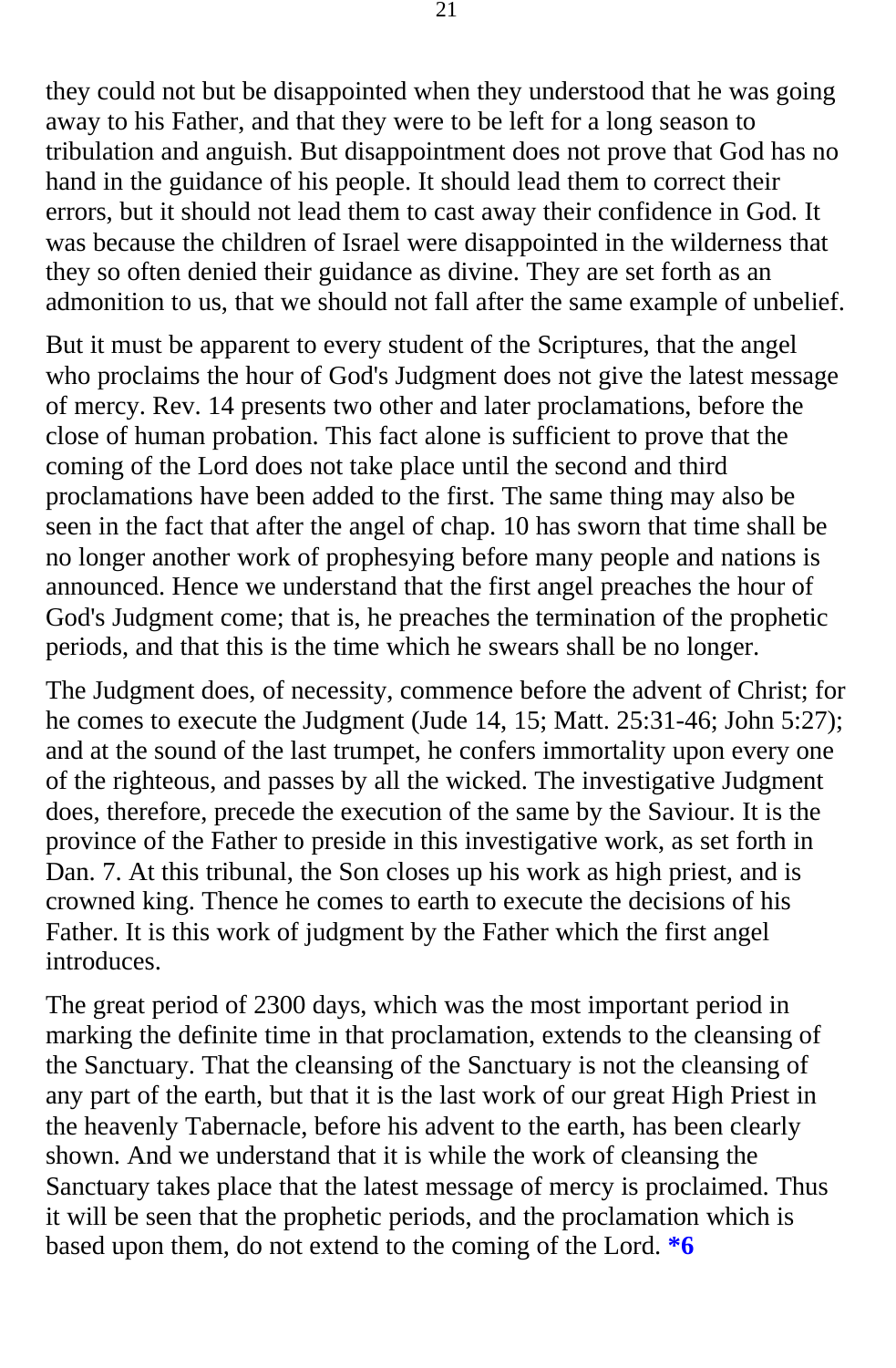#### **CHAPTER III**

## **The Proclamation Of The Second Angel.**

<span id="page-21-0"></span>Time of this Proclamation - Derivation of the term Babylon -Babylon not the Wicked World - Not the City of Rome - Explanation of Symbols - The Seven Heads of the Beast - Rome the Seat of the of the Beast - Babylon not a Literal city - Meaning of the Symbol - Facts which identify Protestants as a part of this Great City.

"And there followed another angel, saying, Babylon is fallen, is fallen, that great city because she made all nations drink of the wine of wrath of her fornication. " Rev. 14:8.

THE first important inquiry relates to the time when this proclamation is to be made. As this angel follows the one who proclaims the hour of God's Judgment, it is evident that this proclamation is the next event in order. And as it has been shown that the proclamation of the hour of God's Judgment is addressed to those who live in the last days, it is certain that the Second Angel's Message belongs to the same time, and that it was not fulfilled centuries in the past. And the fact that at the time when this proclamation of the fall of Babylon is made, the plagues and utter destruction of Babylon, which came under the seventh vial, are then immediately impending, is also conclusive proof that this proclamation belongs to the last days. Rev. 18:1- 10; 16:17-21. 21. We conclude, therefore, that the generation that shall be alive when the plagues are poured out on Babylon, is the one to which the Second Angel's Message is addressed.

Our next inquiry relates to the meaning of the term Babylon. What is designated by the word Babylon in the book of Revelation?

The word Babylon signifies confusion, and is derived from Babel, the place where God confounded the inhabitants of the earth in their impious attempt to build a tower up to heaven. Gen. 11:9, margin; 10:10, margin. The word, being the chosen term of the Holy Spirit to designate "that mighty city" which is so prominently noticed in the book of Revelation, was doubtless selected with especial reference to its signification, and to the circumstances that originated the word. That Babylon does not comprise the whole wicked world, and that it does not consist of some one literal city, but that it is composed of professed worshipers of God, we think can be clearly shown.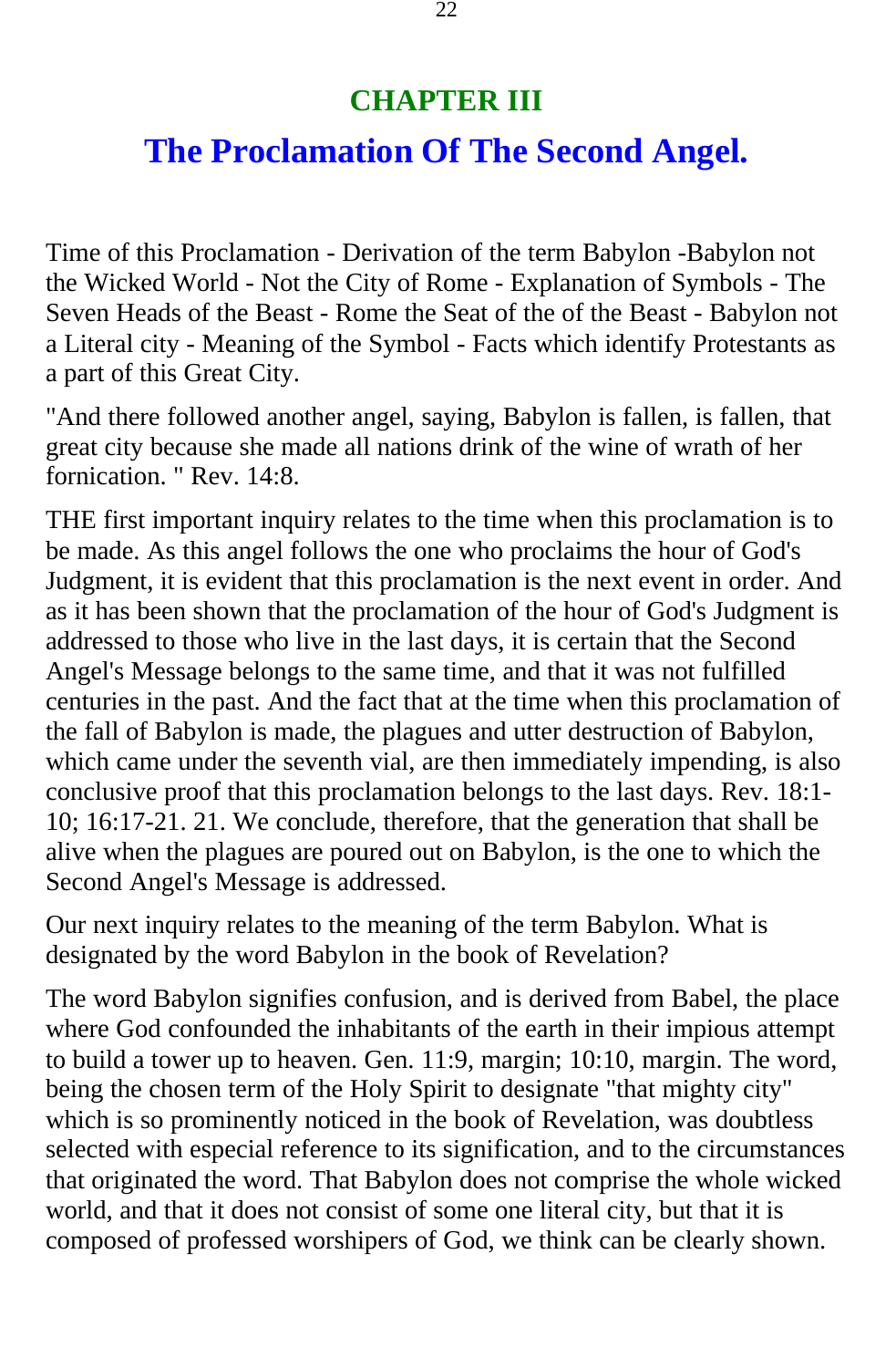This is not an abstract question, but is eminently practical, and is intimately connected with our duty toward God.

### BABYLON IS NOT THE WHOLE WICKED WORLD.

Rev. 17 represents Babylon by the symbol of a woman seated on a scarletcolored beast. If, therefore, the woman Babylon represents the whole of this fallen world, the entire empire of the Devil, what does the beast represent upon which the woman is seated? Is it not a fact that the beast represents the fourth empire of our earth in its papal form? And that being the case, is it not a certainty that Babylon does not include the whole wicked world? That the beast and the woman are two distinct symbols, is evident from verse 7.

The same chapter represents the unlawful connection of Babylon with the kings of the earth, and that she has made the inhabitants of the earth drunken. She is also represented as that great city that reigneth over the kings of the earth. Babylon is therefore distinct from the kings of the earth, and does not include all the wicked of the earth.

It is also stated that this great harlot sat upon many waters. In the explanation it is stated that these waters are peoples, and multitudes, and nations, and tongues. , Rev. 17:1, 15. Certainly we should not confound the harlot with the waters or nations upon which she is said to sit. When Babylon is destroyed, being thrown down as a millstone is cast into the mighty deep, and utterly burned with fire, the kings of the earth, the merchants, the sailors, etc. , are still spared, and mourn, and lament over her. It is plain, therefore, that the utter destruction of Babylon is not the destruction of those wicked men who lived in iniquity with her. Hence it follows that Babylon does not comprise the whole wicked world.

### BABYLON NOT THE CITY OF ROME.

As some have strongly advocated the view that Rome is the Babylon of the book of Revelation, we will examine the reasons that are adduced in support of this view. The argument stands thus:-

The angel told John that the woman which he had seen was the great city which reigned over the kings of the earth, and that the seven heads of the beast were seven mountains upon which the woman sat. The explanation of "the mystery of the woman" is regarded as decisive testimony that Rome is the Babylon of the book of Revelation. To the foregoing reasons some add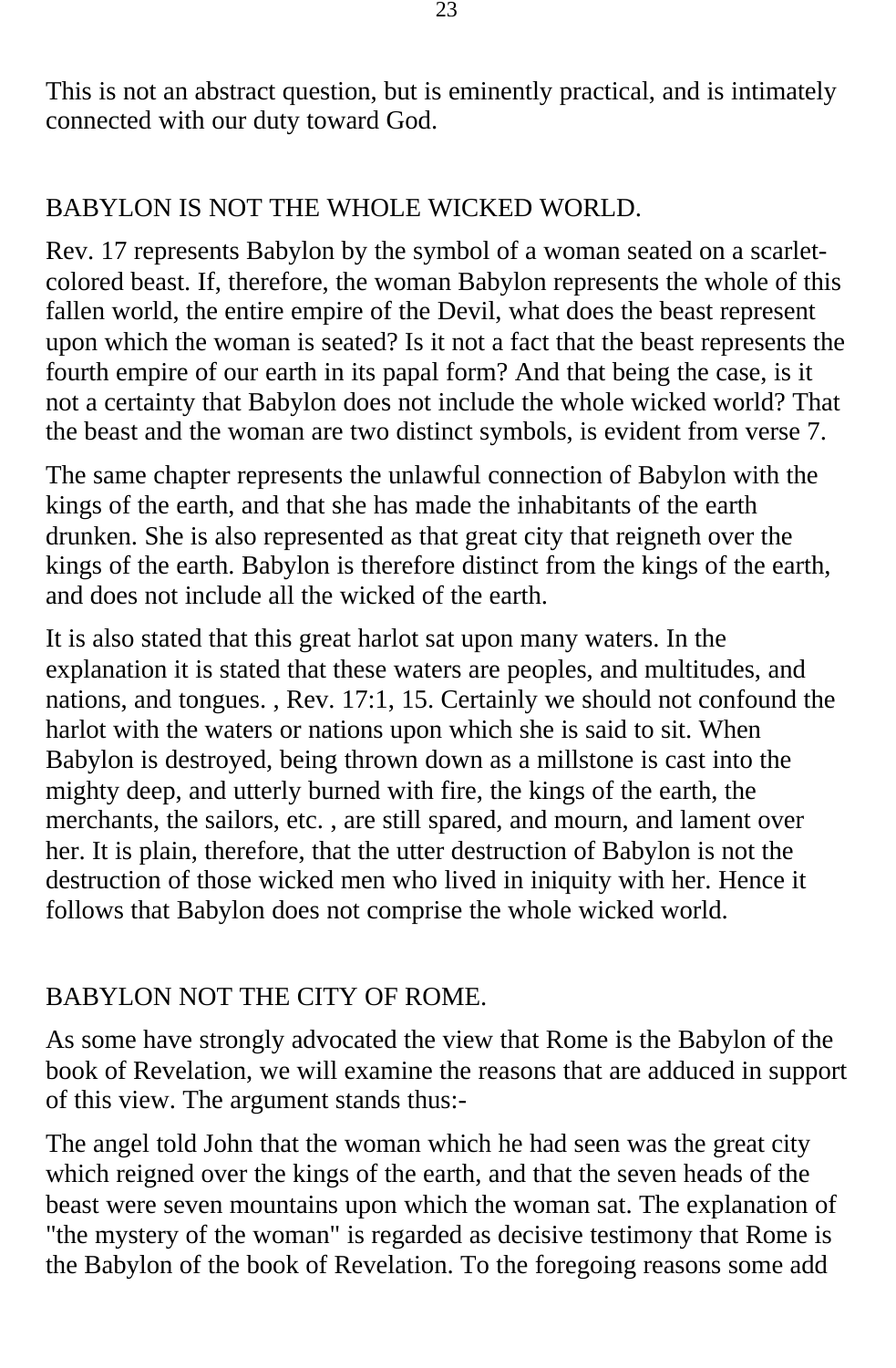the statement that a woman is used in every other instance in the book of Revelation as the symbol of a literal city, and consequently must mean a literal city in this case. But we are compelled to dissent from this view, for the following reasons:-

The grand principle assumed by the foregoing view is this: The interpretation of a symbol must always be literal, and can never consist in the substitution of one symbol for another; and hence the interpretation of the woman as a city, and of the heads of the beasts as mountains upon which the woman sitteth, must be literal. That there are exceptions to this rule, and that the case in question furnishes a manifest exception, we will now show. In Rev. 11:3 the two witnesses are introduced. The next verse is an explanation of what is meant by the two witnesses: "These are the two olive-trees, and the two candlesticks standing before the God of the earth. " There can be no question that in this case the explanation of the symbol consists in the substitution of other symbols. In other words, the explanation consists in transferring the meaning to other symbols, which are elsewhere clearly explained.

That this is the case in Rev. 17, we will now show. The angel introduces his explanation of the heads by saying, "Here is the mind which hath wisdom, " plainly implying that wisdom was needed in order to understand what he was there communicating. With the fact before us, that in Rev. 11 the explanation consists in substituting one symbol for another, and with the caution of the angel, as he gives the explanation in this case, let us consider what he utters:-

"The seven heads are seven mountains, on which the woman sitteth. " "The woman which thou sawest in that great city, which reigneth over the kings of the earth. " Verses 9, 18. The wisdom which is needed to rightly comprehend the words of the angel, would doubtless lead us to compare the different instances in which the same facts are referred to in the book of Revelation. If we do this, the following points will appear:-

1. Chap. 13 informs us that one of these seven heads was wounded unto death, and that this deadly wound was healed. Or, as the same fact is stated again, it had a wound by a sword, and did live. It would be utter folly to assert this of a literal mountain. Hence the heads are not mountains of earth.

2. Each of the seven heads is represented in chap. 12 with a crown upon it, even as each of the ten horns is thus represented in chap. 13. Each of the heads must therefore represent a kingdom or government, even as the horns represent governments.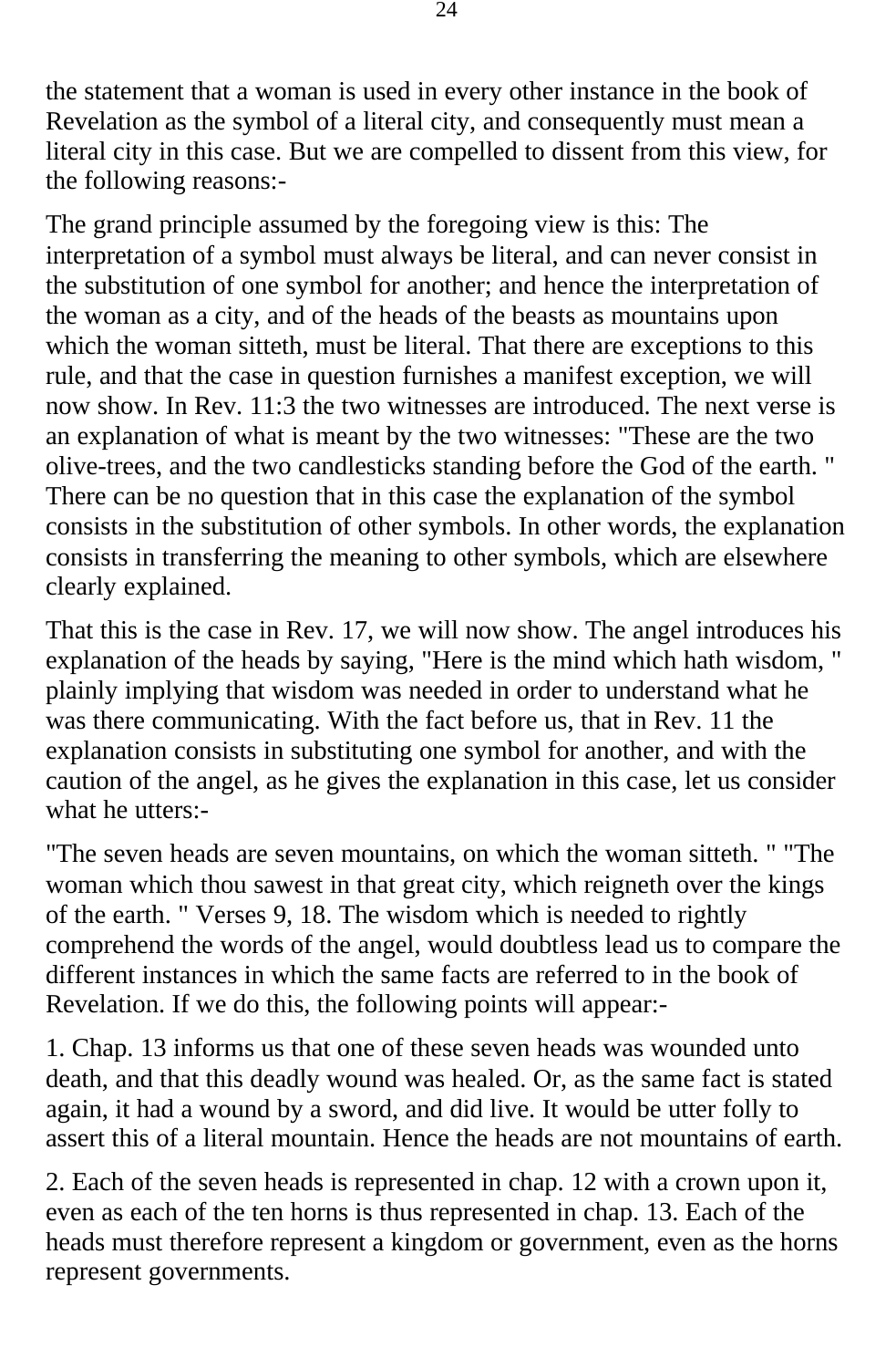3. It is evident that the seven heads are successive (that is, the beast has but one head at a time), in distinction from the ten horns, which are contemporary. But the seven hills of Rome are not successive; for it cannot be said of them, "Five are fallen, and one is, and the other is not yet come; and when he cometh, he must continue a short space. " The beast itself is the eighth, and is of the seven, which proves that the beast is a literal mountain, or that the heads are not.

4. The heads of the beast must, according to Dan. 7:6 compared with Dan. 8:22, be explained as kingdoms or governments. Mountains, according to Dan. 2:35, 44 and Jer. 51:25, denote kingdoms. But the version of Prof. Whiting, which is a literal translation of the text, removes all obscurity from Rev. 17:9, 10: "The seven heads are seven mountains on which the woman sitteth, and they are seven kings. " Thus it will be seen that the angel represents the heads as mountains, and then explains the mountains to be seven successive kings. Thus we see that the angel transferred the meaning from one symbol to another, and then gave the explanation of the second symbol.

Having proved that the mountains are not literal, but symbolic, it follows that the woman who sits upon them cannot represent a literal city; for a literal city cannot sit upon symbolic mountains. Hence it appears that the angel transfers the meaning from one symbol to another, as in verses 9, 10; chap. 11:4. And it is certain that the woman of chap. 12 represents the church, and not a literal city. Therefore it is a mistaken idea that a woman in the book of Revelation, as a symbol, always represents a literal city.

Another evidence that the city of Rome is not the Babylon of the Apocalypse, is found in the following important fact: Rome was and is "the seat of the beast;" therefore the city of Rome cannot be the woman seated upon the beast; for Rome cannot be both the seat of the beast and the woman that sits on the beast. Lest any should deny that Rome is the seat of the beast, we will prove that point from the New Testament. The seat of the beast is the same that had been the seat of the dragon. Rev. 13:2. This dragon is the power that ruled the world at the time of our Saviour's birth. Rev. 12. Consequently it is imperial Rome. The seat of the imperial power, the throne of the Caesars, was at Rome in Italy. Luke 2:1; Acts 25:10-12, 21; compared with Acts 26:32; 27:1, 24; 28:14-16. The fact being established that Rome is the seat of the beast, it follows that Rome is not the woman Babylon, seated upon the beast.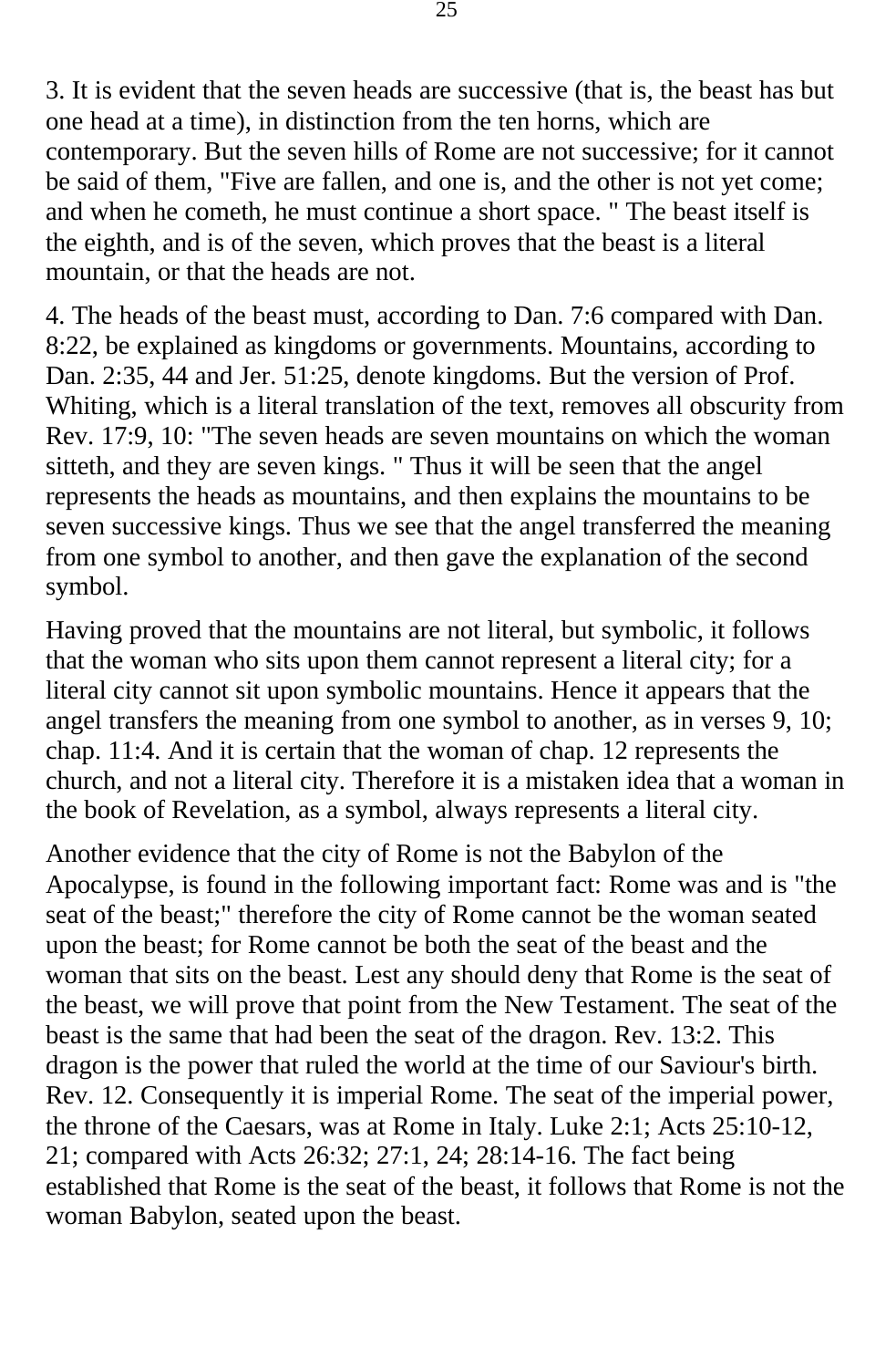The fact that Rome is not the Babylon of the Apocalypse may also be demonstrated from Rev. 16. The fifth vial is poured out upon the seat of the beast, which we have shown to be Rome. But the great city, Babylon, does not receive her cup of wrath until the seventh vial is poured out. Verses 10, 11, 17-19. Then Babylon and Rome are not the same.

Were Babylon a literal city, but few, at most, of the people of God could be found in it, and but a portion of any class of the wicked; so that almost all of every class of men would in that case be outside of the Babylon of Revelation.

But it is very evident that at the time of the cry, "Come out of her, my people, " the people of God, as a body, are in that great city. It is also worthy of notice that if Babylon is a literal city, it must be a place of the greatest commercial importance; for in Rev. 18 it is represented as the great center of commerce, and its destruction causes universal mourning among the merchants and sailors of the world. It is certain that Rome is far from being a commercial city as any one upon the globe; and the destruction of Rome would not in the slightest degree affect commercial business.

"At Rome, " says Gibbon, "commerce was always held in contempt. " Nor could the sailors and ship-masters of the earth lament over her, saying, "What city is like unto this great city!" for either New York or London is equal to a great number of such cities as Rome in commercial importance. And, indeed, there is not a city upon the globe whose destruction would cause all commerce to cease, and all the sailors and merchants of the earth to mourn. These arguments, we think, demonstrate that Rome is not the Babylon of the Apocalypse.

## BABYLON A SYMBOL OF THE PROFESSED

### CHURCH UNITED TO THE WORLD.

Babylon is the name of the symbolic harlot which was seen by John. A woman is the symbol of a church. Rev. 12. A harlot is the symbol of a corrupt church. Eze. 16. It is evident that the woman in Rev. 17 should be interpreted in the same manner as the one in chap. 12. As that symbol undoubtedly represents the true church, though spoken of as a woman and her seed, so the harlot and her daughters are doubtless the entire corrupt church. Rev. 18:5. We understand, therefore, that Babylon is not limited to a single ecclesiastical body, but that its very name renders it necessary that it should be composed of many.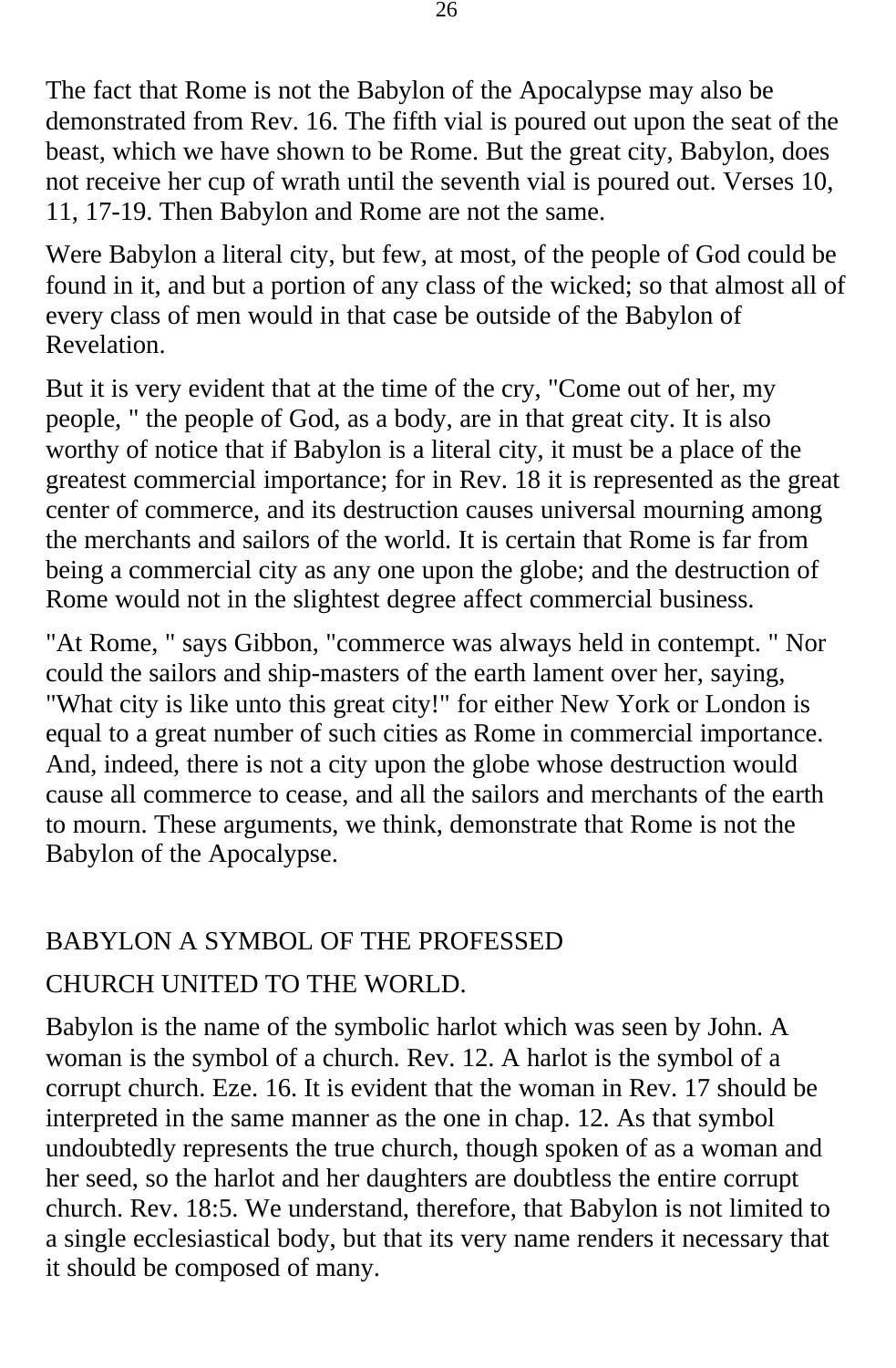If the harlot to whom the kings of the earth have unlawfully united themselves, symbolizes only the church of Rome, it follows that many of the wicked powers of the earth are quite free from this sin. The Greek Church is the established church of Russia and Greece; the Lutheran Church is the established Church of Prussia, Holland, Sweden, Norway, and a part of the smaller German states; England has Episcopacy for her State religion; and other countries have their established religions, and zealously oppose dissenters. Babylon has made all the nations drunk with her wine; it can therefore symbolize nothing less than the universal worldly church.

It will be seen, therefore, that we do not exclusively apply the prophecy respecting Babylon to any one of the corrupt bodies which have existed, or which now exist. In this great city of confusion, we understand that the corrupt Roman and Greek churches occupy a large space, and act an important part. War, oppression, conformity to the world, and the like, identify with sad and faithful accuracy the great body of the Protestant churches as an important constituent part of this great Babylon.

When the papal church possessed the power, it destroyed a vast multitude of the saints of God. Nor has the Protestant Church, since its rise, been free from acts of persecution whenever it has possessed the power to perform them. The Protestants of Geneva, with John Calvin at their head, burned Michael Servetus, a man who had barely escaped the same fate at the hands of the popish inquisition. They did this for the same reason that the papists do the like; that is, they did it for a difference of opinion, and because they had the power to do it. Witness also the long-continued oppression which the Church of England was able to maintain toward all dissenters. Even the puritan fathers of New England, themselves fugitives from the wicked oppression of the Church of England, could not forbear to hang the Quakers, and to whip and imprison the Baptists. In all these cases the civil arm was under the control of these professed worshipers of Jehovah, and they could not forbear to use it.

The Protestant Church, till within a short time, held many thousand slaves; nor is the fact to be disguised that the professed church was the right arm of the slave power. Nor was slavery abolished by the churches. To the secular power falls the honor of overthrowing this gigantic evil; and the churches have never confessed their great wrong in so long upholding this iniquitous system. This great fact identifies the Protestant Church as a part of Babylon, with absolute certainty. Rev. 18:13. The celebrated Albert Barnes, whose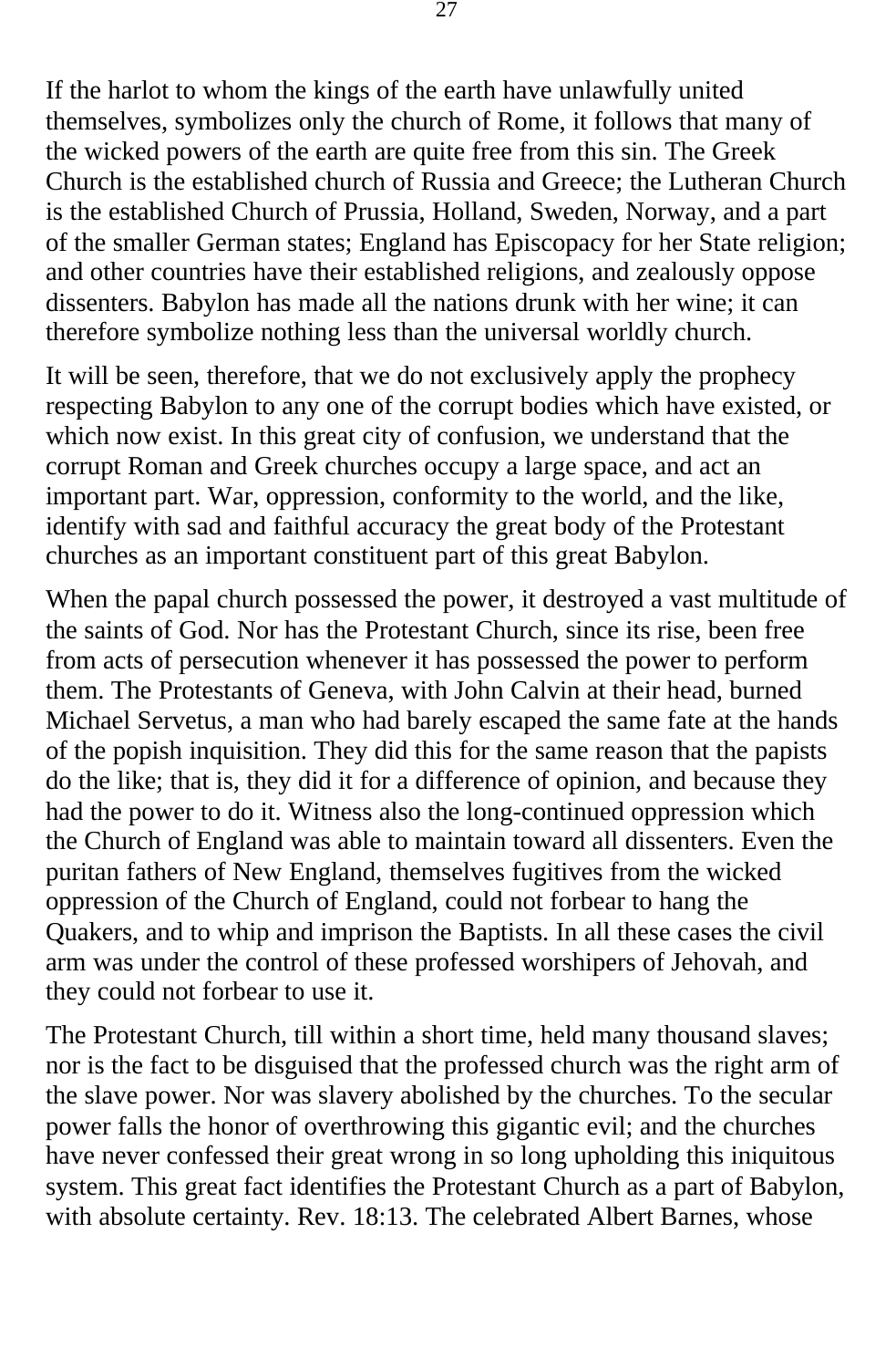notes on the New Testament are so widely diffused, uses the following startling language:

"There is no power out of the church that could sustain slavery an hour, if it were not sustained in it. " "The churches are the bulwark of American slavery. "

Christ forbade his people to lay up treasures on earth (Matt. 6:19); but the professed church at the present day, as a body, exhibits greater eagerness in the pursuit of wealth, and in the acquisition of Babylonish treasures (Rev. 18:11-14), than even worldlings themselves. In exposing the corruption of the Babylonish church of his time, Christ warned his own people to beware of the like abominations. "But be not ye called Rabbi, " says Christ; that is, master, or doctor; "for one is your Master, even Christ; and all ye are brethren. " Matt. 23:8. Apparently to imitate the Romish Church, Protestants call their ministers Reverend. This word, which is used only once in the Scriptures, is there applied to God. Ps. 111:9. If it is a sin for the church to call her ministers Rabbi, or master, how much greater sin must it be for her to apply to them the title of Reverend, which belongs to God alone! Not content with this, some of these professed servants of Jesus Christ become Right Reverend, and Very Reverend. And not a few of them become Doctors of Divinity, so great is their proficiency in the doctrines of Christ!

The New Testament speaks in the most decisive manner respecting plainness of dress; but the majority of the professed church at the present time walk in all the fashionable follies of life. They are arrayed in all the gaudy attire of Babylonian merchandise. The merchants of Babylon are the great men of the earth. In the fold of the nominal church is to be found a large portion of the lawyers, doctors, politicians, and great men of the world. To succeed in business, to become honorable in society, or to rise to high offices in the nation, it is important to make a profession of religion, and to have a good and regular standing in the church. This is most abominable in the sight of God; and yet it is very apparent that the church joyfully welcomes such members, because they will make the body more honorable.

It may be said that even corrupt Protestants should not be joined with Romanists, as forming the great city of Babylon; for although Romanists claim infallibility, Protestants never yet have done this. We answer that in this the difference exists only in name. To speak in the language of their several pretensions, Romanists never can err; Protestants never do err. If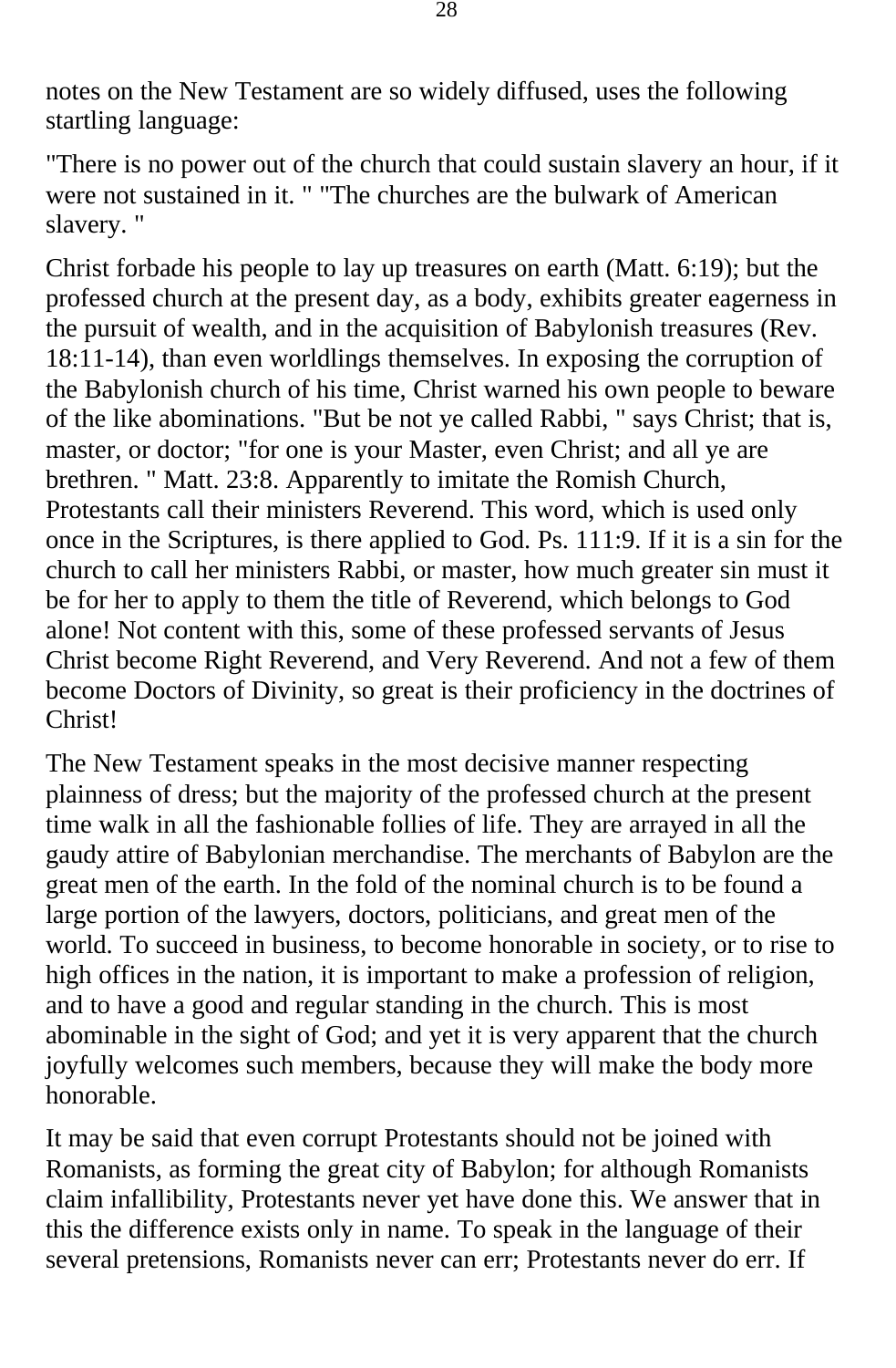Romanists claim infallibility in advance for the decrees and ordinances of their church, it is also true that Protestant bodies never afterward acknowledge wherein their churches or their councils have been in error. So that Protestant churches have all the advantage of infallibility, and leave to the Romanists all the odium of claiming it.

Babylon is represented as trafficking in the souls of men. Look at the Church of England. There the vacant parishes are in some cases even set up for sale, and the highest bidder becomes the possessor of its revenue and the pastor of its people! To come nearer home, let us look at the various religious denominations in every place where they have sufficient wealth and strength to become popular. They must erect a splendid house of worship and furnish it in the most expensive style; and the members of the church must dress in all the fashion and pride of life. Then they must have an eloquent man to preach smooth things to fashionable ears. The church which can outdo the others in these particulars will succeed in securing the fashionable sinners of the place as permanent members of the congregation.

The word Babylon. as we have seen, signifies confusion, and comes from Babel, the place where men, in their impious attempt to build a tower that should reach unto heaven, had their language confounded. Gen. 11. The church should be a unit. This was the will of Christ. Witness his intercession with the Father, as recorded in John 17. He prayed that his disciples might be one, as he and his Father are one; for this would cause the world to believe in Christ. Since the great apostasy, the majority of the professed followers have busied themselves in attempting to climb up to heaven some other way. They have been confounded in the attempt, and scattered abroad upon the face of the earth, with creeds as discordant as the languages of those who were dispersed at the ancient tower. The Holy Spirit uses the word Babylon on account of its signification, and it is a most appropriate designation for the great city of confusion to which it is applied.

The church was represented as a chaste virgin, espoused to Christ. 2 Cor. 11:2. She became a harlot by seeking the friendship of the world. James 4:4. It was this unlawful connection with the kings of the earth that constituted her the great harlot of the Apocalypse. Rev. 17. The Jewish Church, represented as espoused to the Lord (Jer. 2; 3; 31:32), became a harlot in the same manner. Eze. 16. Even the term Sodom, which in Rev. 11 is applied to "the great city, " is in Isa. 1 applied to the Jewish Church thus apostatized from God. The fact that Babylon is distinct from, though unlawfully united with, the kings of the earth, is positive proof that Babylon is not the civil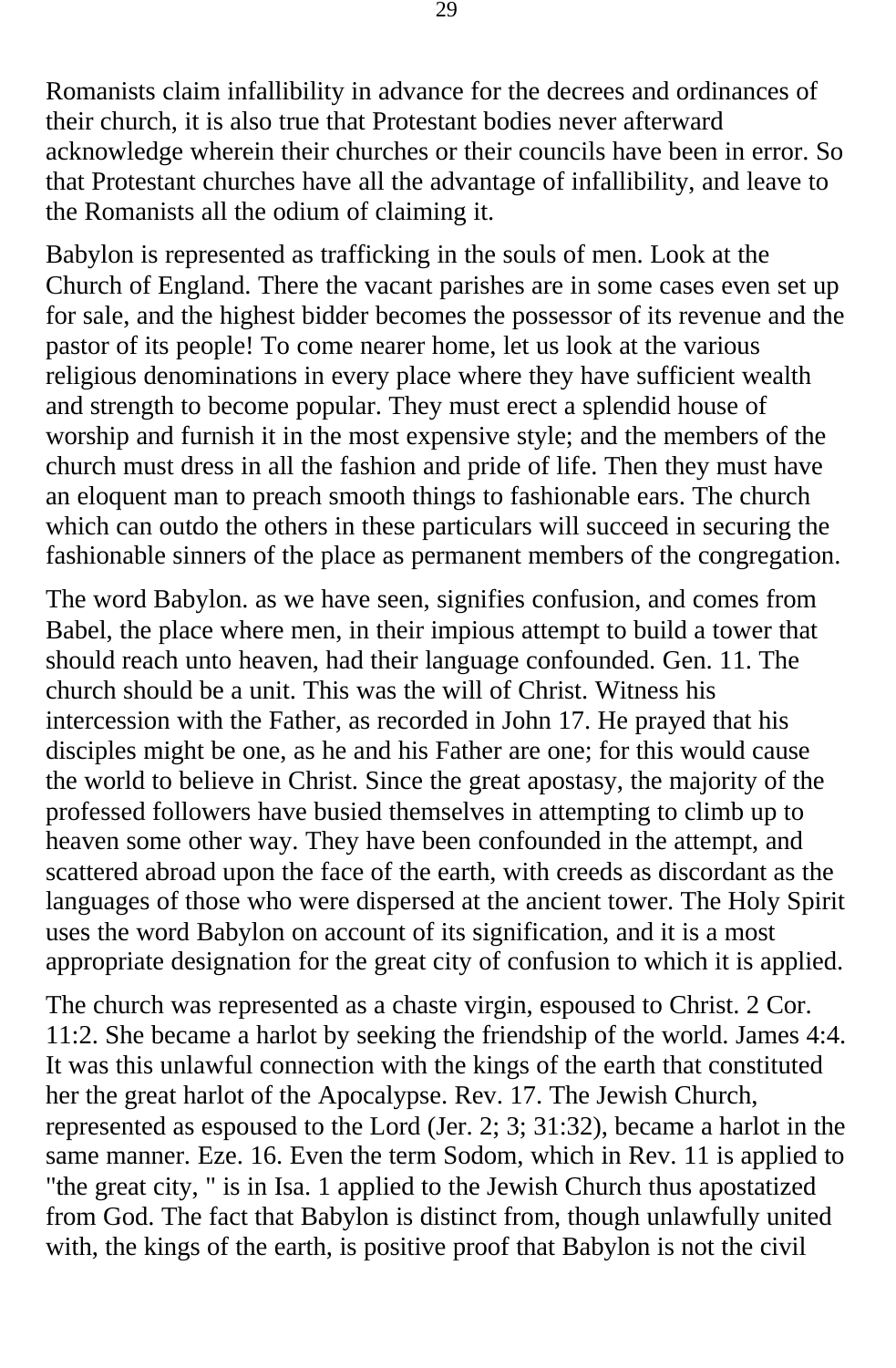power. The fact that the people of God are in her midst just before her overthrow, proves that she is a professedly religious body. We think it must be apparent, that the Babylon of Rev. 17 symbolizes the professed church unlawfully united to the world.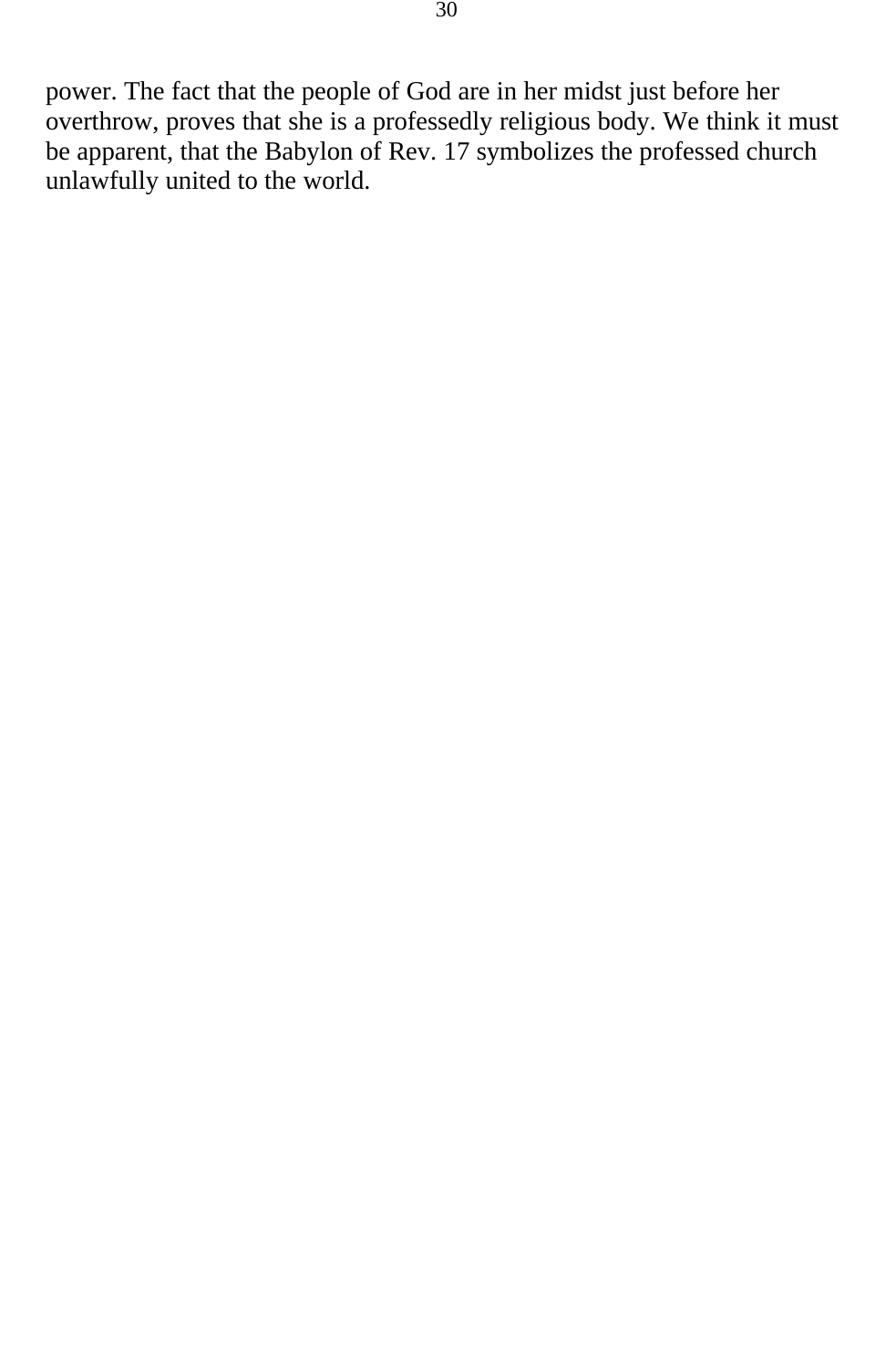## **CHAPTER IV The Fall Of Babylon.**

<span id="page-30-0"></span>The Fall of Babylon not the Burning of Rome - Not the Loss of her Civil Power - It is a Moral Fall - The Wine of Babylon - The Churches tested by the First Proclamation - Connection of the First and Second Messages - Testimonies relative to the Fallen State of the Churches - Recent Revivals - Spiritualism as a Confirmation of the Views here Presented - Destruction of Babylon - Duty of God's People.

WHAT constitutes the fall of Babylon? Those who contend that the Babylon of Revelation is the city of Rome, answer that the fall of Babylon is the burning of Rome; while those who make Babylon a symbol of the Church of Rome only, answer that this fall is the loss of her civil power, the fall of the woman from the beast. We dissent from both these positions, believing that the fall of Babylon is a moral fall, and that it denotes her rejection, as a body, of God. That the fall of Babylon is not the burning of Rome, appears from the following facts:-

1. The cry, "Come out of her, my people, " is made after the announcement that she has fallen. Rev. 18:2, 4. It is therefore evident that Babylon exists after her fall, and that the people of God are still in her midst; therefore her fall must be distinct from her destruction.

2. When it is said, "Come out of her, my people, " it is added as a reason, "that ye be not partakers of her sins, and that ye receive not of her plagues. " Her fall had taken place; but she still existed to sin against God, and her plagues were yet future; therefore her fall and her destruction were events entirely distinct.

3. When her plagues are named in verse 8, they are said to be death, mourning, and famine, and utter destruction by fire. Her plagues were yet future at the time of her fall; consequently her fall is not her destruction by fire. Between those two events the people of God make their escape from her.

4. The burning of Rome would not cause that city to become the hold of foul spirits and the cage of every unclean and hateful bird. Indeed, the only effectual cleansing that wicked city will ever receive will be by fire. These facts clearly evince that the fall of Babylon is not the burning of Rome.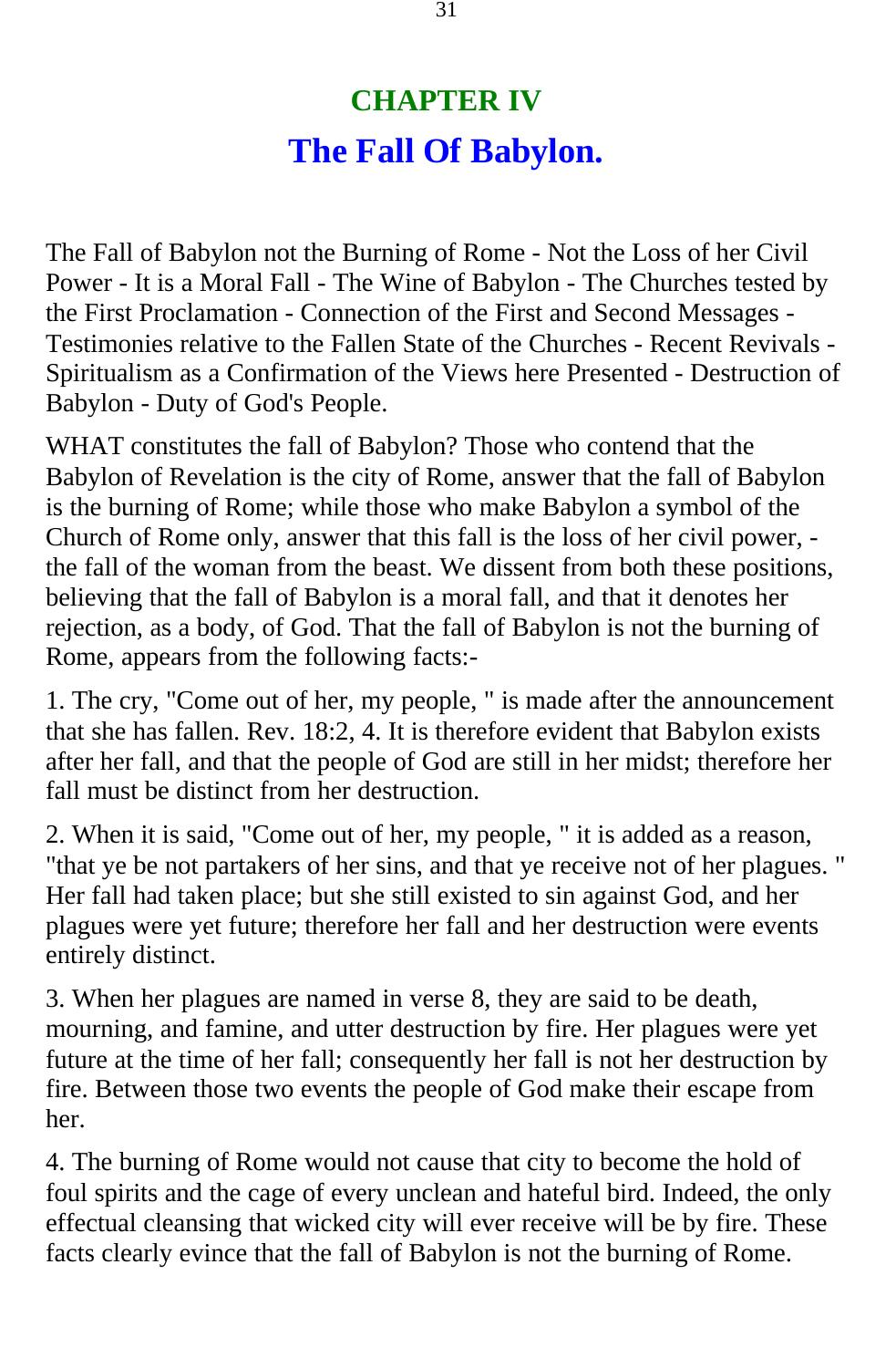Besides this, we have clearly proved that Rome is not the Babylon of the Apocalypse, which is sufficient of itself on this point.

That the fall of Babylon is not the loss of civil power by the Papal Church, the following facts clearly prove:-

1. This would make the angel say, Babylon is fallen, that is, has lost her civil power, because she made all nations drink of her wine. Such a statement would be false; for it was by this very means that she obtained her power.

2. Babylon becomes the hold of every foul spirit and the cage of every unclean and hateful bird in consequence of her fall. Rev. 18:1, 2. It would be absurd to represent this as the consequence of her loss of civil power.

3. The loss of civil power is not the fall of Babylon, for this would not make her more sinful than before, nor would such a fall as this furnish a reason why the people of God should leave her.

We understand that the fall of Babylon is her rejection by God, that the Holy Spirit leaves her in consequence of her alienation from God and her union with the world, and that thus she is left to the spirits of devils. As an illustration, we will refer to the fall of the Jewish Church, the harlot of Eze. 16. This fall is distinctly stated in Rom. 11. Its particulars may be gathered from Matt. 21:43; 23; 12:43-45.

That her fall was her rejection by God, her destruction being deferred for a considerable period, the following facts prove:-

1. The nature of the reasons assigned for the fall of Babylon proves that it is a moral fall; for it is because she has made the nations drunk with her wine. In other words, it is her wickedness that has caused God to reject her.

2. The consequences of her fall testify that that fall is her rejection by God, and not her destruction; for her fall causes her to become the hold of foul spirits, and the cage of unclean and hateful birds. This shows that God has given her up to strong delusions. It is for this reason that the voice from heaven cries, "Come out of her, my people. " The cause of the fall of Babylon is thus stated: "She made all nations drink of the wine of the wrath of her fornication. " Her fornication was her unlawful union with the kings of the earth; and the wine is that with which the church has intoxicated the nations of the earth. There is but one thing that this can refer to; viz. , false doctrine. This harlot, in consequence of her unlawful union with the powers of the earth, has corrupted the pure truths of the Bible, and with the wine or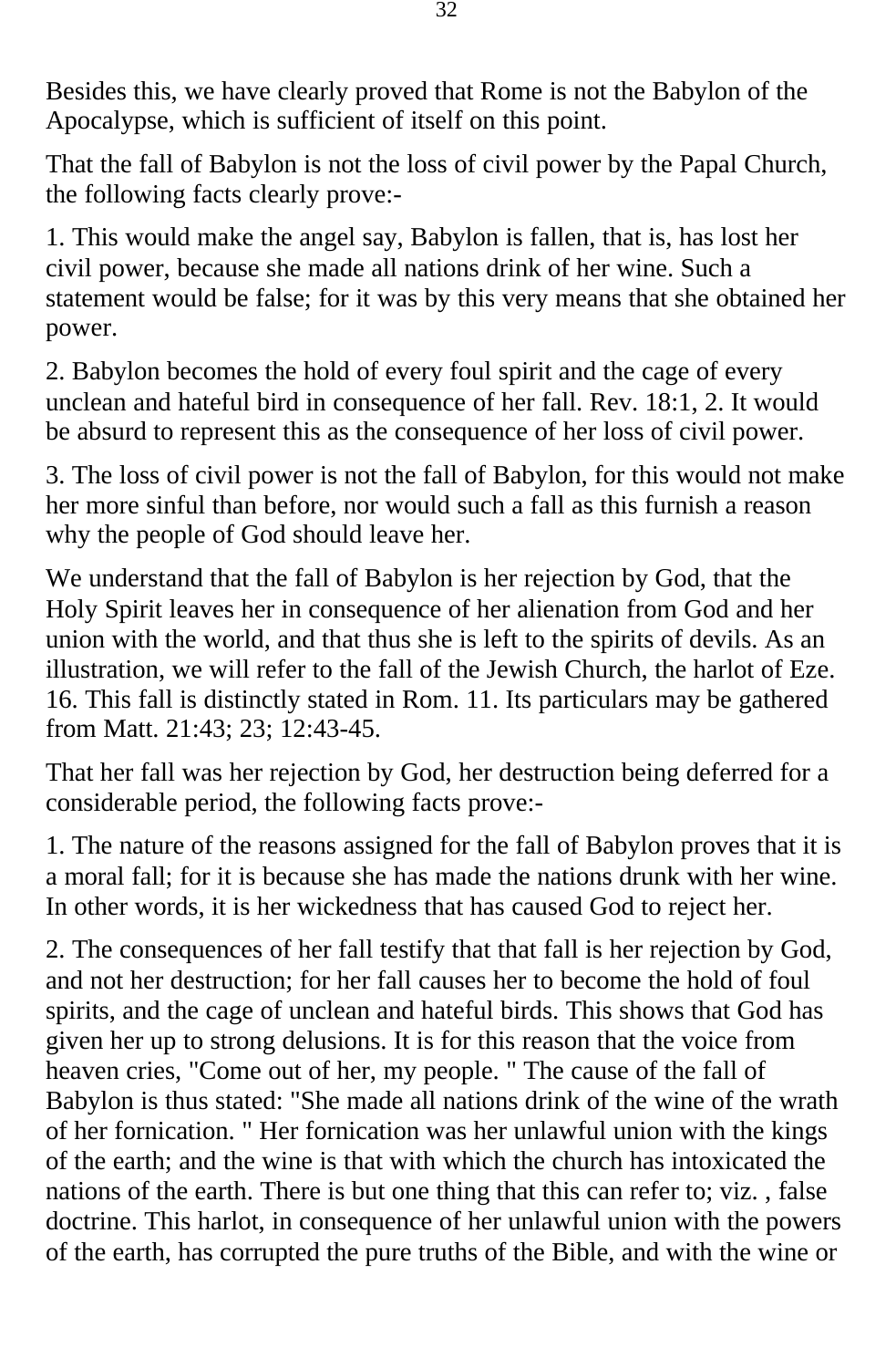her false doctrine has intoxicated the nations. A few instances of her corruption of the truths of the Bible must suffice:-

1. The doctrine of a thousand years of peace and prosperity before the coming of the Lord. This doctrine will probably prove the ruin of as many souls as any heresy that ever cursed the church.

2. The corruption of the ordinance of baptism. Burial in baptism is the divinely authorized memorial of our Lord's burial and resurrection. This has been changed to sprinkling, or pouring, the fitting memorial of but one thing; viz. , the folly and presumption of man.

3. The change of the fourth commandment. The pagan festival of Sunday has been substituted by the church for the rest-day of the Lord. The Bible plainly teaches that the sanctified rest-day of the Lord is the divinely authorized memorial of the rest of Jehovah from the work of creation. But the church has changed this to the first day of the week, to make it a memorial of our Lord's resurrection, in the place of baptism, which has been changed to sprinkling.

4. The doctrine of the natural immortality of the soul. This was derived from the pagan mythology, and was introduced into the church by means of distinguished converts from paganism, who became "fathers of the church. " This doctrine makes man's last foe - death - the gate to endless joy, and leaves the resurrection as a thing of minor importance. It is the foundation of modern Spiritualism.

5. The doctrine of the saints' inheritance beyond the bounds of time and space. For this fable, multitudes have turned from the scriptural view of the everlasting kingdom in the new earth.

6. The spiritual second advent. It is well known that the great majority of religious teachers and commentators of the present time openly advocate the view that Christ's second advent, as brought to view in Matt. 24, took place at the destruction of Jerusalem; and also that he comes the second time whenever any person dies.

7. Until the time when slavery was forcibly abolished, the institution was upheld in the most confident manner from the Old and New Testaments, by some of the leading doctors of divinity of most denominations; and some of the most distinguished and skillful even tried to find authority for it in the golden rule.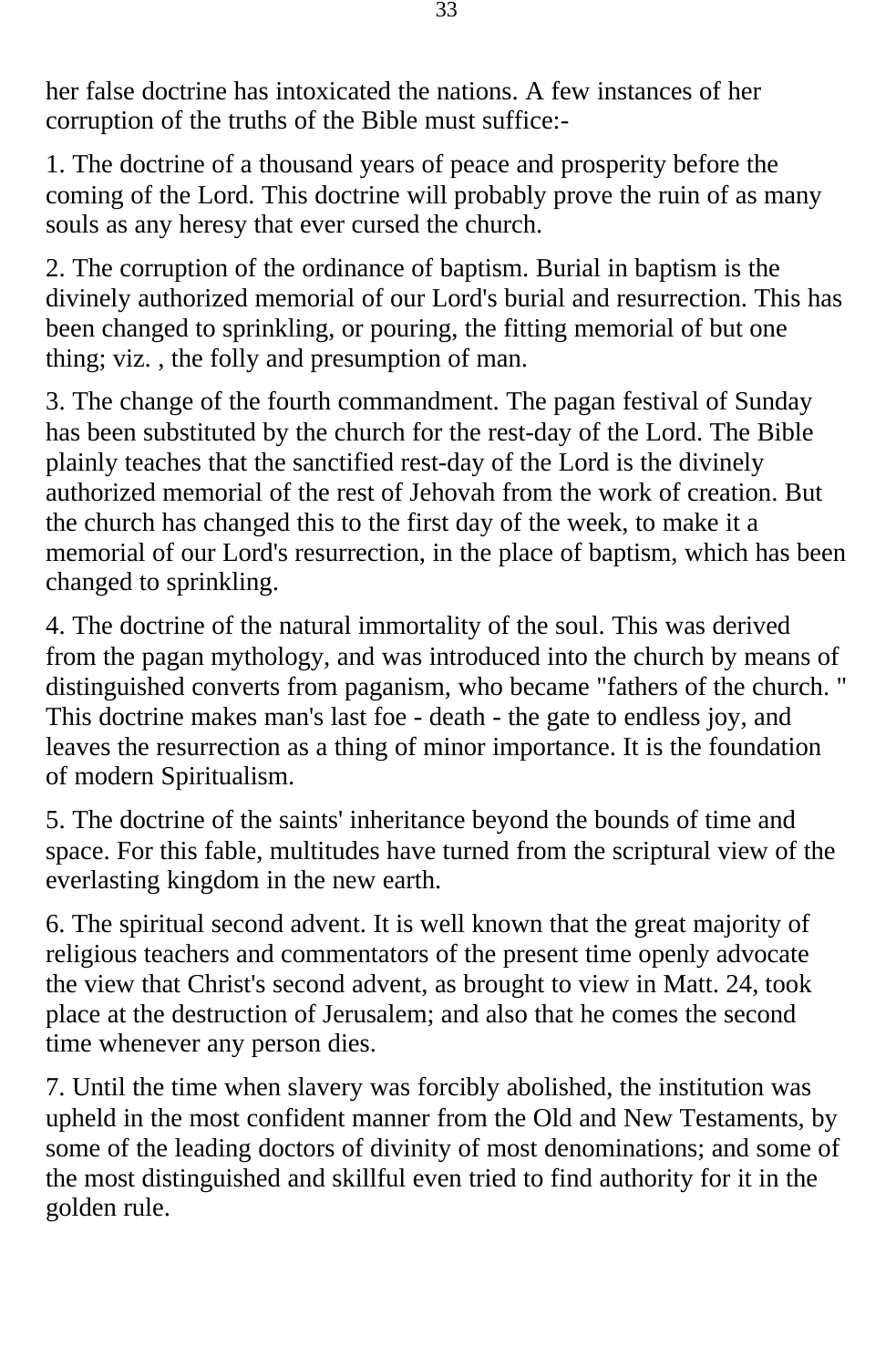8. Finally, the lowering of the standard of godliness to the dust. This has been carried so far that the multitudes are made to believe that "every one that saith, Lord, Lord, shall enter into the kingdom of heaven. " In proof of this, I might appeal to almost every tombstone or funeral discourse.

God appointed the church to be the light of the world, and at the same time ordained that his word should be the light of the church. But when the church becomes unfaithful to her trust, and corrupts the pure doctrines of the gospel, as a natural consequence the world becomes intoxicated with her false doctrine. That the nations of the earth are in such a condition at the present time, is too obvious to be denied. The world is intoxicated in the pursuit of riches and honor, but the sin lies at the door of the church; for the church sanctions what the Lord strictly forbade, and she sets the example to the world. If the church had not intoxicated the world with the wine of her false doctrines, the plain truths of the Bible would powerfully move the public mind. But the world seems hopelessly drunken with the wine of Babylon.

At the time of the First Angel's Message, the people of God were in Babylon; or the announcement of the fall of Babylon, and the cry, "Come out of her, my people, " is made after the first proclamation has been heard. Here also we have a most decisive testimony that Babylon includes Protestant as well as Catholic churches. It is certain that the people of God, at the time of the preaching of the hour of his Judgment, were in all the popular churches; and this fact is a most striking testimony as to what constitutes the great city of confusion. In a word, Paul has well described the Babylon of the Apocalypse, and the duty of the people of God with reference to it, in 2 Tim. 3:1-5: "This know also, that in the last days perilous times shall come; for men shall be lovers of their own selves, covetous, boasters, proud, blasphemers, disobedient to parents, unthankful, unholy, without natural affection, truce-breakers, false accusers, incontinent, fierce, despisers of those that are good, traitors, heady, highminded, lovers of pleasures more than lovers of God; having a form of godliness, but denying the power thereof; from such turn away. " Who would dare to limit this description to the Catholic Church?

The preaching of the hour of God's Judgment and the immediate coming of the Lord, was at once the test of the church, and the means by which she might have been healed. It was the test of the church in that it showed that her heart was with the world, and not with her Lord; for when the evidences of his immediate advent were set before her, she rejected the tidings with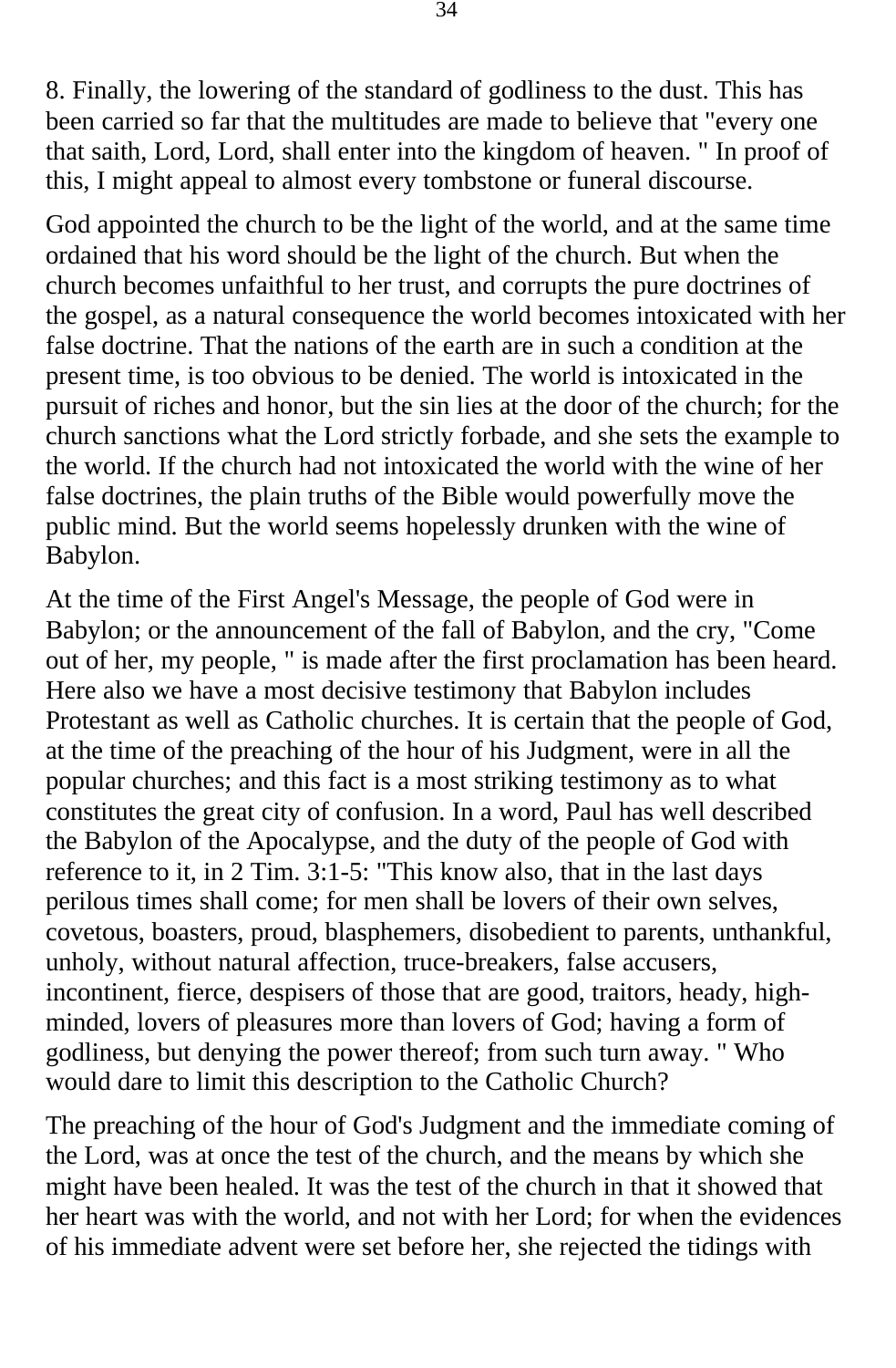scorn, and cleaved still closer unto the world. But it might have been the means of healing her. Had she received it, what a work would it have wrought for her? Her unscriptural hope of a temporal reign, her false view of the second advent, her unrighteous justification of oppression and wickedness, her pride and conformity to the world, would all have been swept away. Alas! that this warning from Heaven was rejected!

The last means that Heaven had in store to heal Babylon having failed, God gave her up to her own heart's desire.

It is well known that in immediate connection with the proclamation of the hour of God's Judgment, the announcement of the fall of Babylon was everywhere made throughout our land. Its connection with the advent message is well expressed by the following from Elder Himes, dated McConnellsville, O. , Aug. 29, 1844:-

"When we commenced the work of giving the `midnight cry' with Bro. Miller, in 1840, he had been lecturing nine years. During that time he stood almost alone. But his labors had been incessant and effectual in awakening professors of religion to the true hope of God's people, and the necessary preparation for the advent of the Lord, as also the awakening of all classes of the unconverted to a sense of their lost condition, and the duty of immediate repentance and conversion to God as a preparation to meet the Bridegroom in peace at his coming. These were the great objects of his labor. He made no attempt to convert men to a sect or party, in religion. Hence he labored among all parties and sects without interfering with their organization or discipline, believing that the members of the different communions could retain their standing, and at the same time prepare for the advent of their King and labor for the salvation of men in these relations until the consummation of their hope. When we were persuaded of the truth of the proclamation that the advent was at hand, and embraced the doctrine publicly, we entertained the same views and pursued the same course among the different sects, where we were called in the providence of God to labor. We told the ministers and churches that it was no part of our business to break them up, or to divide and distract them. We had one distinct object, and that was to give the `cry, ' the warning of the `Judgment at the door, ' and to persuade our fellow-men to get ready for the event. Most of the ministers and churches that opened their doors to us and our brethren who were proclaiming the advent doctrine, co-operated with us till the last year. The ministry and membership who availed themselves of our labors, but had not sincerely embraced the doctrine, saw that they must either go with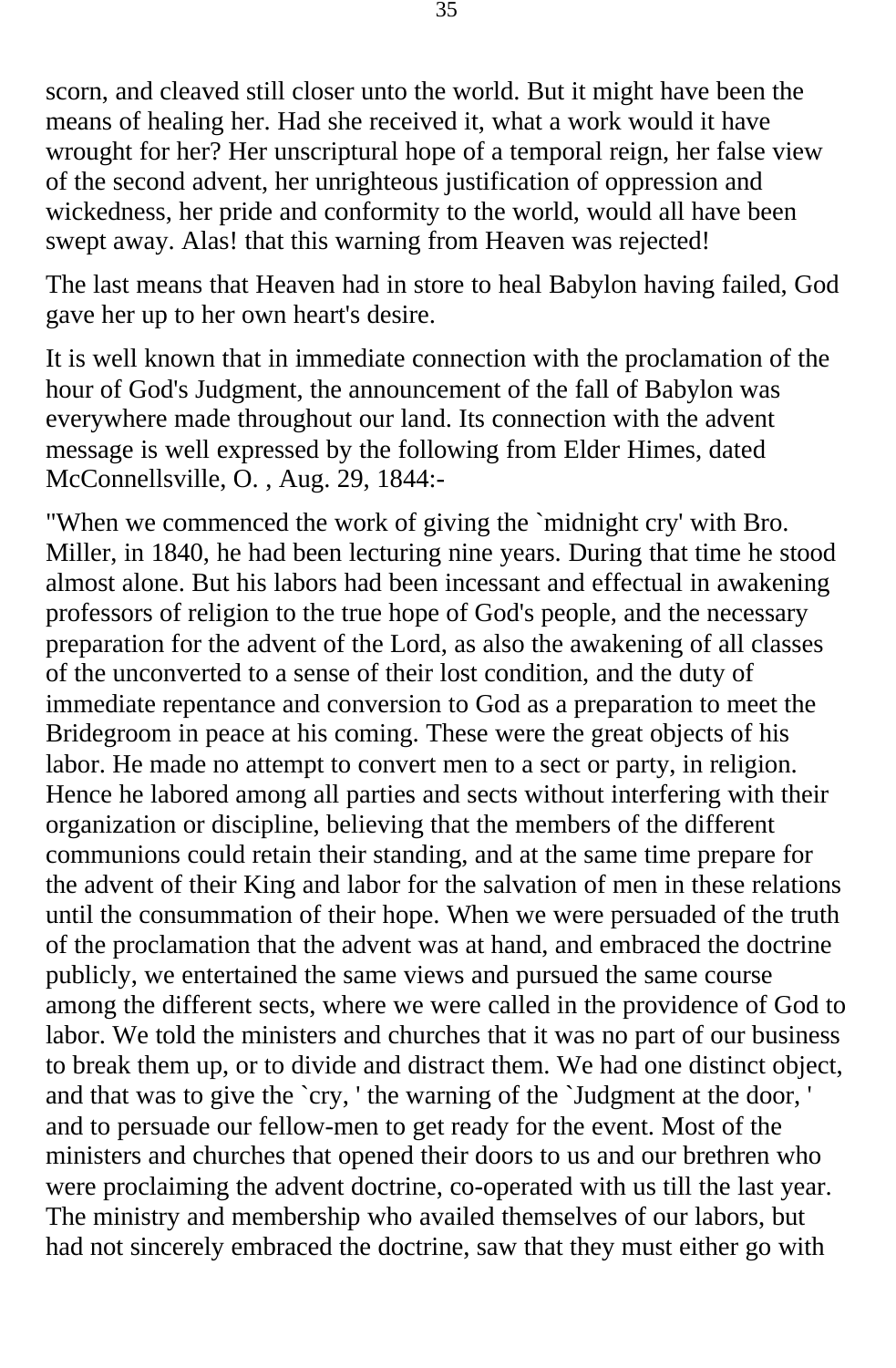the doctrine, and preach and maintain it, or in the crisis which was right upon them, they would have difficulty with the decided and determined believers. They therefore decided against the doctrine, and determined, some by one policy and some by another, to suppress the subject. This placed our brethren and sisters among them in a most trying position. Most of them loved their churches, and could not think of leaving. But when they were ridiculed, oppressed, and in various ways cut off from their former privileges and enjoyment, and when the `meat in due season' was withheld from them, and the siren song of `peace and safety' was resounded in their ears from Sabbath to Sabbath, they were soon weaned from their party predilections, and arose in the majesty of their strength, shook off the yoke, and raised the cry, `Come out of her, my people!' This state of things placed us in a trying position.

1. Because we were near the end of our prophetic time in which we expected the Lord would gather all his people in one; and 2. We had always preached a different doctrine, and now that the circumstances had changed, it would be regarded as dishonest in us if we should unite in the cry of separation and breaking up of churches that had received us and our message. We therefore hesitated, and continued to act on our first position until the church and ministry carried the matter so far that we were obliged, in the fear of God, to tak[e a posit](#page-89-0)ion in defense of the truth and the downtrodden children of God. "**\*7** 

The testimonies of the churches in 1844, relative to their fallen condition, are worthy of particular notice.

The Christian Palladium for May 5, 1844, speaks in the following mournful strain: "In every direction we hear the dolorous sound, wafting upon every breeze of heaven, chilling as the blasts from the icebergs of the north, settling like an incubus on the breasts of the timid, and drinking up the energies of the weak, - that lukewarmness, division, anarchy, and desolation are distressing the borders of Zion. "

The Religious Telescope of 1844 uses the following language: "We have never witnessed such a general declension of religion as at the present. Truly, the church should awake, and search into the cause of this affliction; for as an affliction every one who loves Zion must view it.

When we call to mind how `few and far between' cases of true conversion are, and the almost unparalleled impenitence and hardness of sinners, we almost involuntarily exclaim, `Has God forgotten to be gracious? or is the door of mercy closed?' "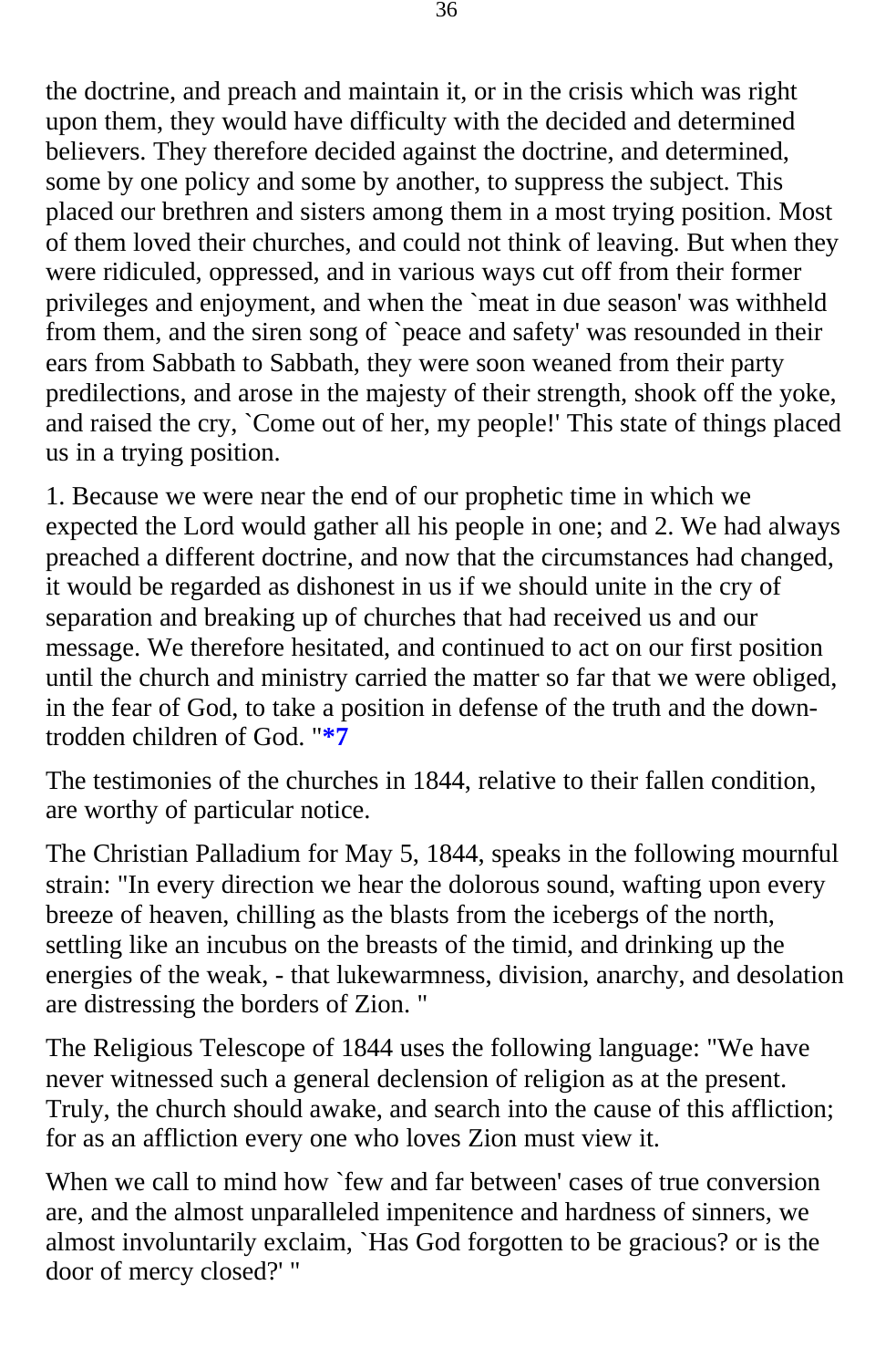About that time, proclamations of fasts and seasons of prayer for the return of the Holy Spirit were sent out in the religious papers. Even the Philadelphia Sun, of Nov. 11, 1844, has the following: "The undersigned ministers and members of various denominations in Philadelphia and vicinity, solemnly believing that the present signs of the times - the spiritual dearth in our churches generally, and the extreme evils in the world around us - seem to call loudly on all Christians for a special season of prayer, do therefore hereby agree, by divine permission, to unite in a week of special prayer to Almighty God, for the outpouring of his Holy Spirit on our city, our country, and the world. "

Prof. Finney, editor of the Oberlin Evangelist, Feb. 1844, says: "We have had the facts before our minds that, in general, the Protestant churches of our country, as such, were either apathetic or hostile to nearly all the moral reforms of the age. There are partial exceptions, yet not enough to render the fact otherwise than general. We have also another corroborated fact: the almost universal absence of revival influence in the churches. The spiritual apathy is almost all-pervading, and is fearfully deep; so the religious press of the whole land testifies. Very extensively, church members are becoming devotees of fashion - joining hands with the ungodly in parties of pleasure, in dancing, in festivities, etc. But we need not expand this painful subject. Suffice it that the evidence thickens and rolls heavily upon us, to show that the churches generally are becoming sadly degenerate. They have gone very far from the Lord, and he has withdrawn himself from them. "

It may be said that our views of the moral fall and spiritual dearth of the churches are shown to be incorrect by the great revivals of 1858. Of the fruit of these revivals let the leading Congregational and Baptist papers of Boston bear testimony.

Says the Congregationalist for Nov. , 1858: "The revival piety of our churches is not such that one can confidently infer, from its mere existence, its legitimate, practical fruits. It ought, for example, to be as certain, after such a shower of grace, that the treasuries of our benevolent societies would be filled, as it is after a plentiful rain that the streams will swell in their channels. But the managers of our societies are bewailing the feebleness of the sympathy and aid of the churches.

"There is another and sadder illustration of the same general truth. The Watchman and Reflector recently stated that there had never been, among the Baptists, so lamentable a spread of church dissension as prevails at present. And the sad fact is mentioned that this sin infects the very churches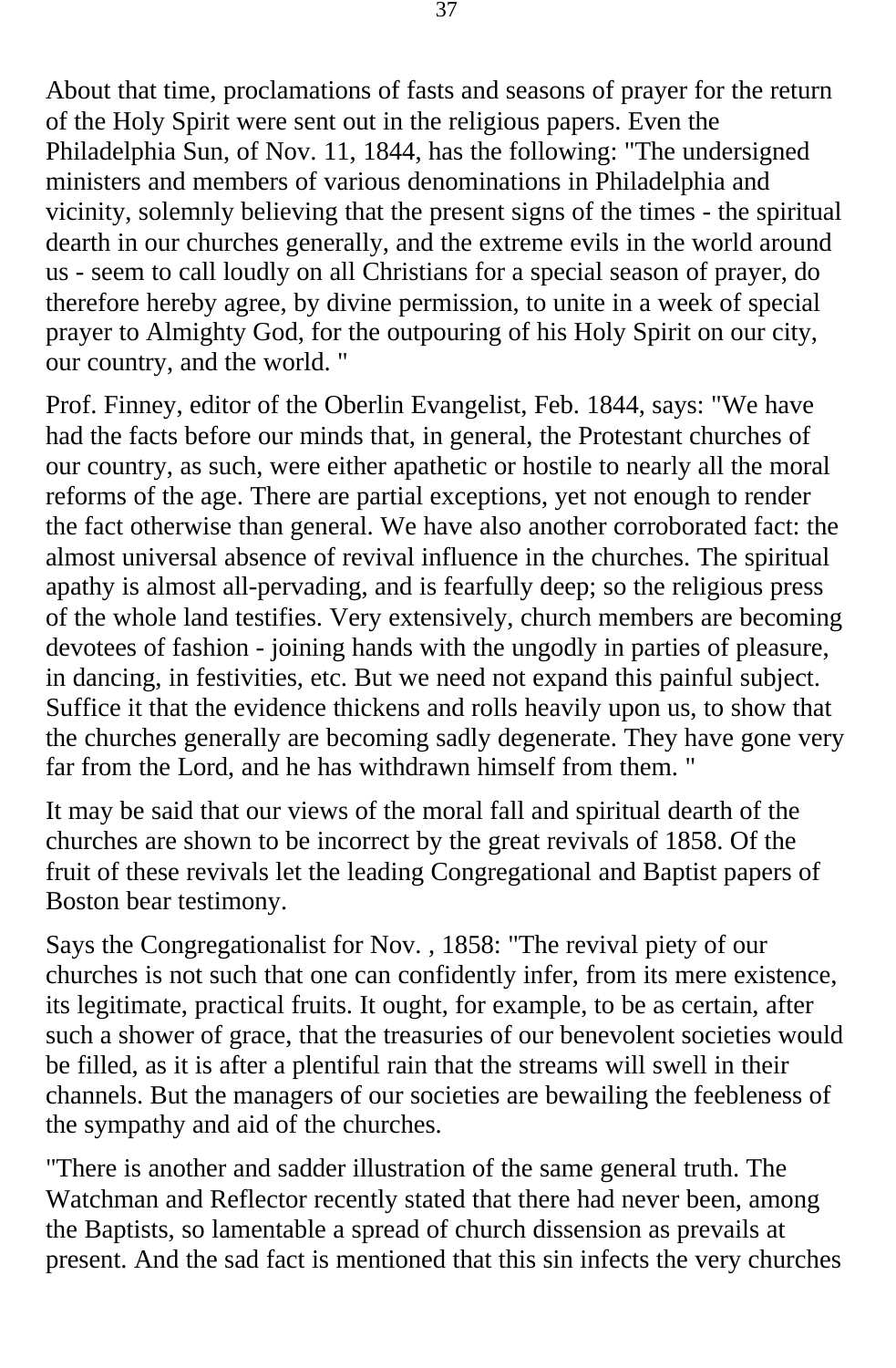which shared most largely in the late revival. And the still more melancholy fact is added, that these alienations date back their origin, in most cases, to the very midst of that scene of awakening. Even a glance at the weekly journals of our own denomination will evince that the evil is by no means confined to the Baptists. Our own columns have, perhaps, never borne so humiliating a record of contentions and ecclesiastical litigations as during the last few months. "

A Presbyterian pastor, of Belfast, Ireland (1858), uses the following language respecting the recent revivals in this country: "The determination to crush all ministers who say a word against their national sin [slavery], the determination to suffocate and suppress the plain teachings of Scripture, can be persisted in and carried out at the very time these New York Christians are expecting the religious world to hail their revivals. Until the wretchedly degraded churches of America do the work of God in their own land, they have no spiritual vitality to communicate to others; their revivals are in the religious world what their flaunted cr[ies of liber](#page-89-0)ty, intermingled with the groans of the slave, are in the political. "**\*8** 

During the time of the great Irish revival of 1859, the General Assembly of the Presbyterian Church of Ireland held its session in Belfast. Says the Belfast News-Letter, of Sept. 30: "Here in this venerable body of ministers and elders, we find two ministers openly giving each other the lie, and the whole General Assembly turned into a scene of confusion bordering upon a riot. "

These sad facts need no comment. In Ireland the ministers of the gospel are unable to meet in General Assembly without a riot among themselves; in America, prayers for the enslaved were not allowed in the revival meetings. No wonder that fruit of genuine piety is difficult to be found.

How unlike what God designed that his people should be, has this great city become! The church of Christ was to be the light of the world, a city set upon a hill, which could not be hid. Matt. 5:14-17. But instead of this, his professed people have united with the world, and joined in affinity with it. This unlawful union of the church and the world (James 4:4) has resulted in her rejection by God; for how can the God of truth and holiness recognize as his people those who, in addition to their departure from their Lord, have rejected with scorn the tidings of his speedy coming?

In Rev. 18 the message announcing the fall of Babylon is presented again, with additions, showing, as we understand, that there is in the future a mighty movement to take place on this subject. We have no doubt that God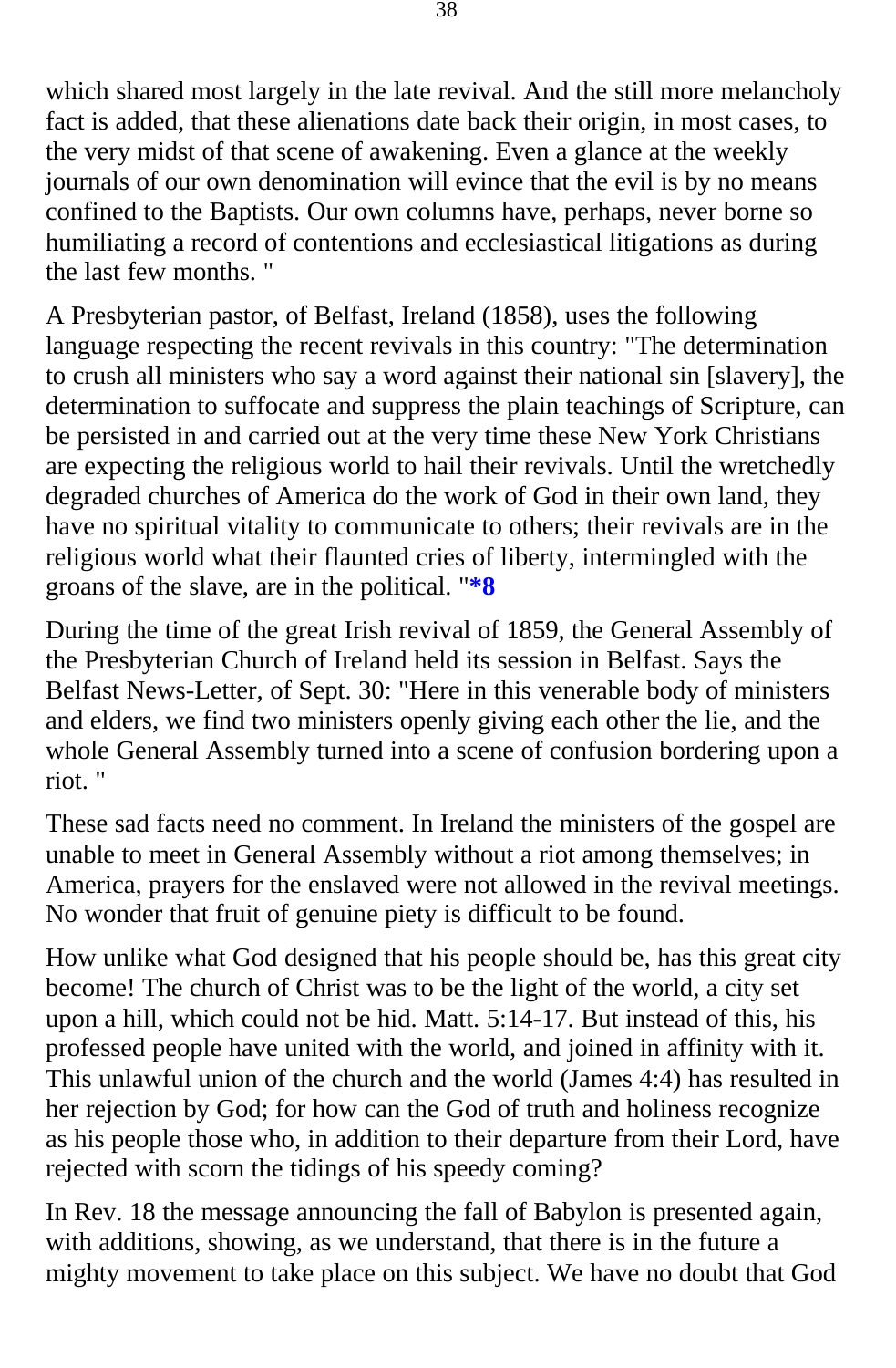has many dear saints united with the various bodies of professed Christians. Those, we believe, will yet hear the call given in Rev. 18:4. There is, however, one important fact which demonstrates that it was the providence of God which caused the proclamation of the first and second angels' messages within a few years past. Rev. 14:6-8. Chap. 18, in presenting again the message respecting the fall of Babylon, informs us that she has become the hold of foul spirits, and a cage of every unclean and hateful bird. As a demonstration that we are correct in regard to the application of Rev. 14, let the present movement respecting the spirits of the dead answer. An innumerable host of demons are spreading themselves over the whole country, flooding the churches and religious bodies of the land to a very great extent. The immortality of the soul, a doctrine which is held by almost every church in the world, is the basis and foundation of all their work. This extraordinary movement clearly evinces the rapid approach of the hour of temptation that shall come on all the world, to try them that dwell on the earth.

It is an interesting fact that the judgment on the great harlot, which is so fully described in Rev. 18, is shown to John by one of the seven angels having the seven vials filled with the wrath of God. Rev. 17:1. From chap. 16:17-21, we learn that the judgment on the harlot Babylon is inflicted by the angel having the seventh vial. Hence we may justly conclude that the angel who shows John the judgment of Babylon, is that one of the seven who has her judgment to inflict; in other words, it is the angel who has the seventh vial. It is agreed on all hands that the seventh angel of Rev. 16 is yet future. It follows, therefore, that Rev. 18, which describes the judgment on Babylon and gives the call to come out of her, belongs to the future. It is manifest that Babylon is rapidly becoming the hold of foul spirits, and of unclean and hateful birds. The call to come out of her is made while her plagues are immediately impending.

The destruction of Babylon, as described in Rev. 18, takes place under the seventh vial; for it is under that vial that she comes in remembrance before God, to give unto her the cup of the wine of the fierceness of his wrath. Rev. 16:17-21. The people of God are called out of her just before the seven last plagues are poured out. Those plagues are future, as we shall hereafter prove. Hence it is certain that Rev. 18 cannot be applied to the events of the sixteenth century. It is manifest that the destruction of Babylon begins before the great battle takes place; for the kings are spared to witness her destruction (Rev. 18); but in the great battle they are all destroyed. Rev. 19. While the saints eat the marriage supper, they behold the smoke of her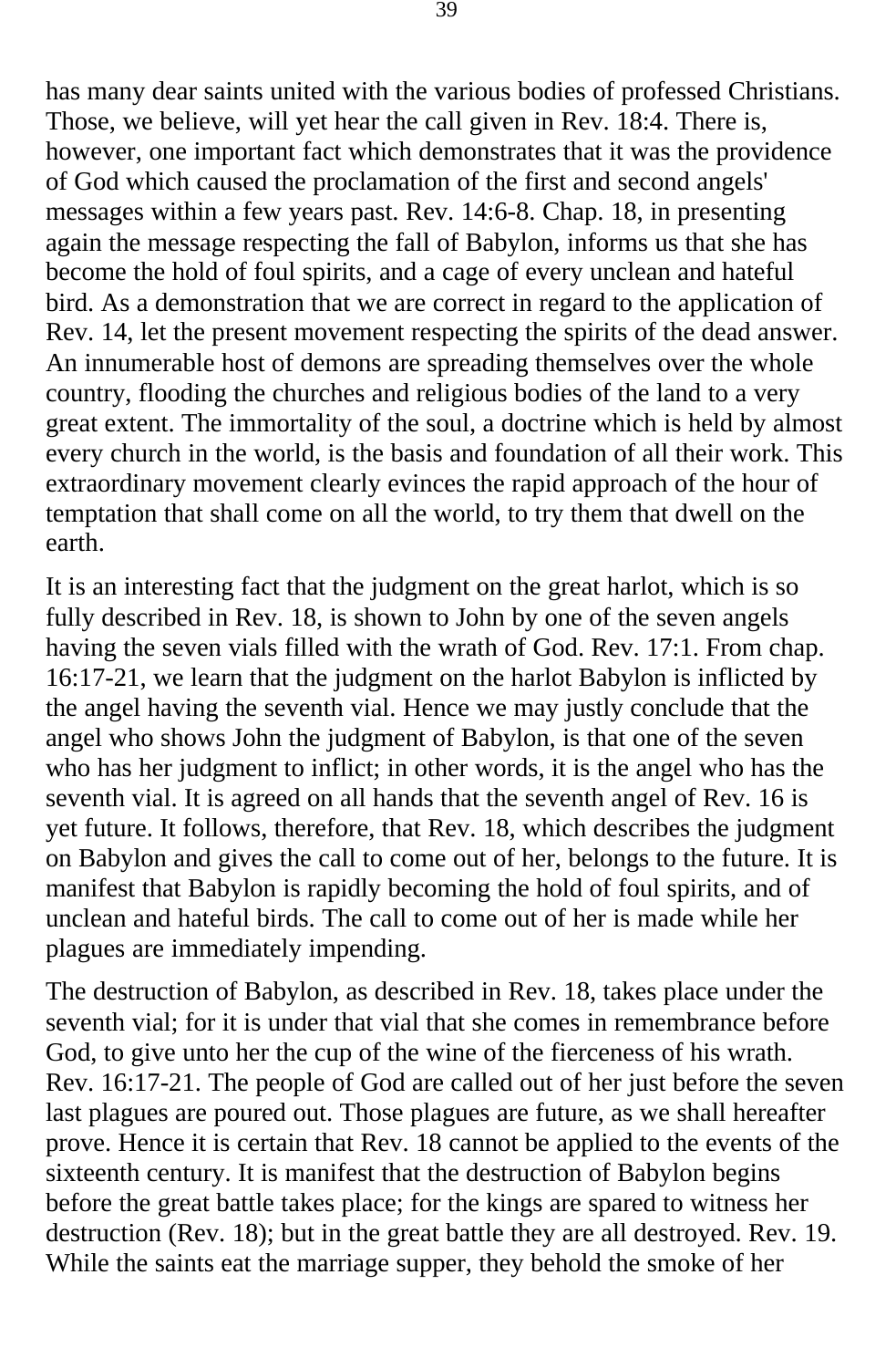burning; and in response to the call of Rev. 18:20, they rejoice over her. Rev. 19:1-9.

Babylon is to be thrown down with violence, as a millstone is cast into the great deep, and she is to be utterly burned with fire. If this utter destruction were her "fall", there would be no need of the second angel's proclamation to announce the fact; for her destruction is to be witnessed by the kings and merchants, and by every ship-master, and by all the company in ships, and by sailors, and by as many as trade by sea. This is conclusive proof that the fall and destruction of Babylon are not the same, and that Babylon itself is not a literal city; for its destruction causes results that the destruction of no city on the globe could cause. It is evident from what has been said, that the destruction of Babylon takes place in immediate connection with the second advent. This fact is of itself a sufficient refutation of the view that locates the call, "Come out of her, my people, " in the future age; for Babylon is destroyed at the very commencement of that age.

The duty of the people of God is plainly expressed, "Come out of her, my people, that ye be not partakers of her sins, and that ye receive not of her plagues. " Her sins have reached unto heaven, and God has remembered her iniquities; she has united herself to the kings of earth, and confided in the arm of flesh, and not in Jehovah. For the sake of this protection, she has smoothed down the terrible threatenings of God's word against sin, and has thrown the mantle of religion over some of the basest of human crimes. As an instance, we will cite the Fugitive Slave Law, which during its existence had the sanction of many of the leading doctors of divinity. Pride, love of the world, and departure from God too plainly identify the Babylon of the Apocalypse with St. Paul's description of the popular church of the last days. 2 Tim. 3:1-5. "From such, " says the apostle, "turn away. " If we would not partake of her sins, and thus share in the plagues that are about to be poured out upon her, we must heed the voice from heaven, "Come out of her, my people. "

The moral fall of the Protestant churches in general brings us to the point where we are able to say, in the language of the Second Angel's Message, "Babylon is fallen, is fallen, that great city. " This was not true of all Babylon before this moral fall had been witnessed, and consequently the second message would not have been appropriate if it had been preached before 1844. Only two divisions of Babylon had fallen before this time.

The Bible presents a testimony of the most solemn character concerning Babylon. It must be the duty of God's servants to give this testimony at the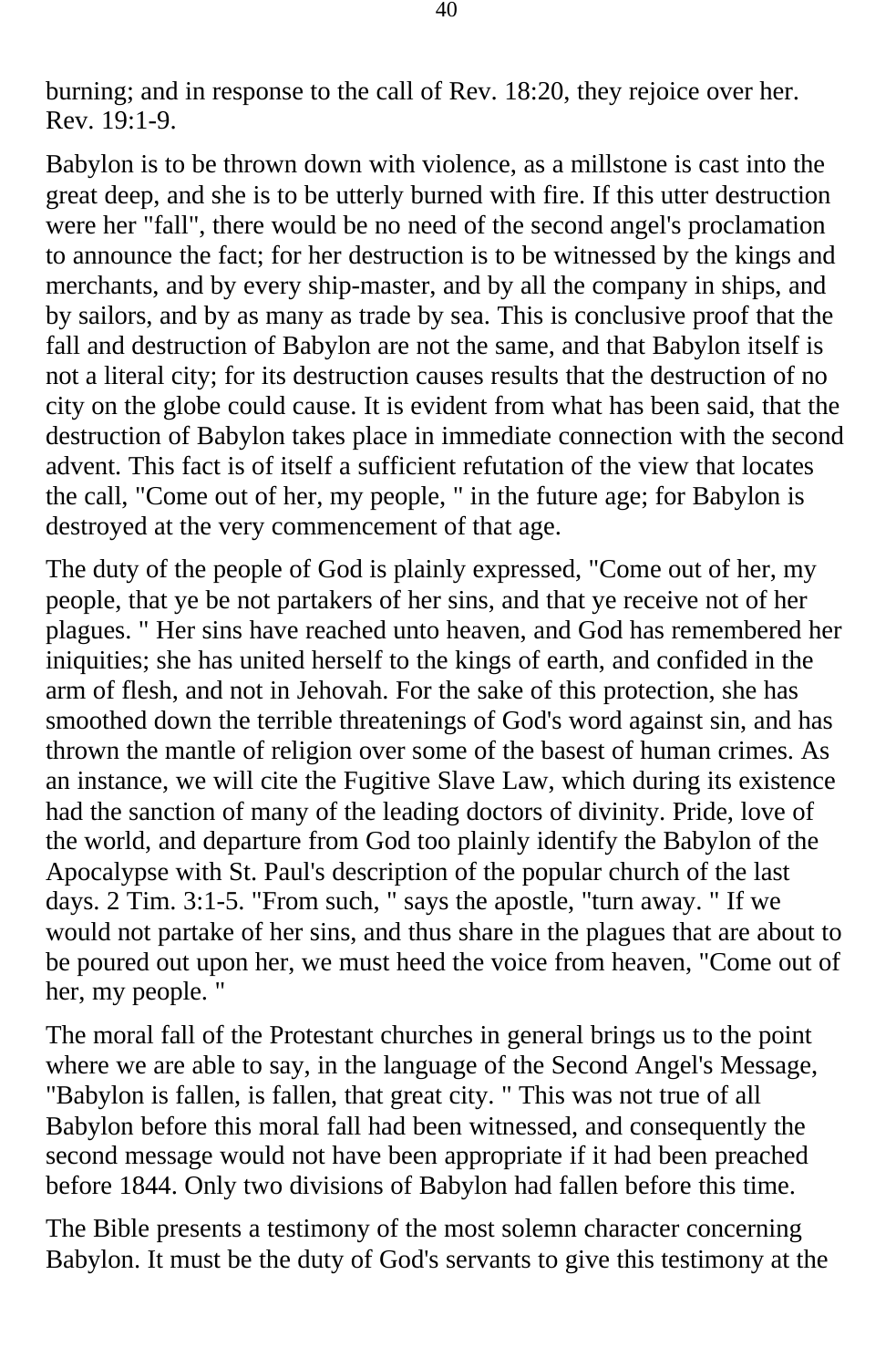proper time, even as God has given it in his word. This testimony comes from God, and is not dependent upon the will of man, and therefore no person should be offended when it is presented. If that which is said of Babylon is true of a particular denomination, then that people should receive the light with gratitude, and bring forth the fruits of repentance. But if any church is found to whom this testimony is not applicable, let them be grateful that they do not belong to this great city, and let them not complain that this most solemn message is preached for the benefit of the vast numbers for whom it is appropriate. The servants of God are called to announce the principles of truth with faithfulness, and each one must apply them in his own case according to truth in the fear of God.

Now, lest any should deny that the Greek and the Protestant churches are included in Babylon, we invite attention to the following facts: It is evident, from the terms of this prophecy, that Babylon is composed of people who profess to be Christians. It is also evident that a great part of the true people of God are found in Babylon, even in the last days. But Babylon is a harlot because of her unlawful union with the kings of the earth; and as the result of this union she has corrupted the truth of God. Now we will prove that the Greek Church is one of the three grand divisions of Babylon. The Catholic Church became a harlot at an epoch at least as early as the time of Constantine. History records the acts of no other civil ruler who has wrought so great changes in the church as did Constantine. He gave a new form of government to the church, having for his model the government of the empire. He created offices in the church unknown to the New Testament, and he corrupted the doctrines and practices of the church. In his time the Greek Church and the Roman Church formed together the one socalled Catholic Church.

This great church continued to corrupt itself more and more from century to century. Its history is full of examples of unlawful union with the kings of the earth. But in the eleventh century, as the result of the long quarrel between the bishop of Rome and the bishop of Constantinople concerning the supremacy, the Catholic Church was divided into two churches, the Roman Catholic Church, and the Greek Catholic Church. After this separation, the Greek Catholic Church continued to be what the general Catholic Church had been before the division. The separation did not cause the Greek Church to renounce a single error of the great Catholic Church, nor to cease her unlawful connection with the kings of the earth. If the Catholic Church was Babylon before it was thus divided, then the Greek Church was, before that separation from Rome, a very considerable part of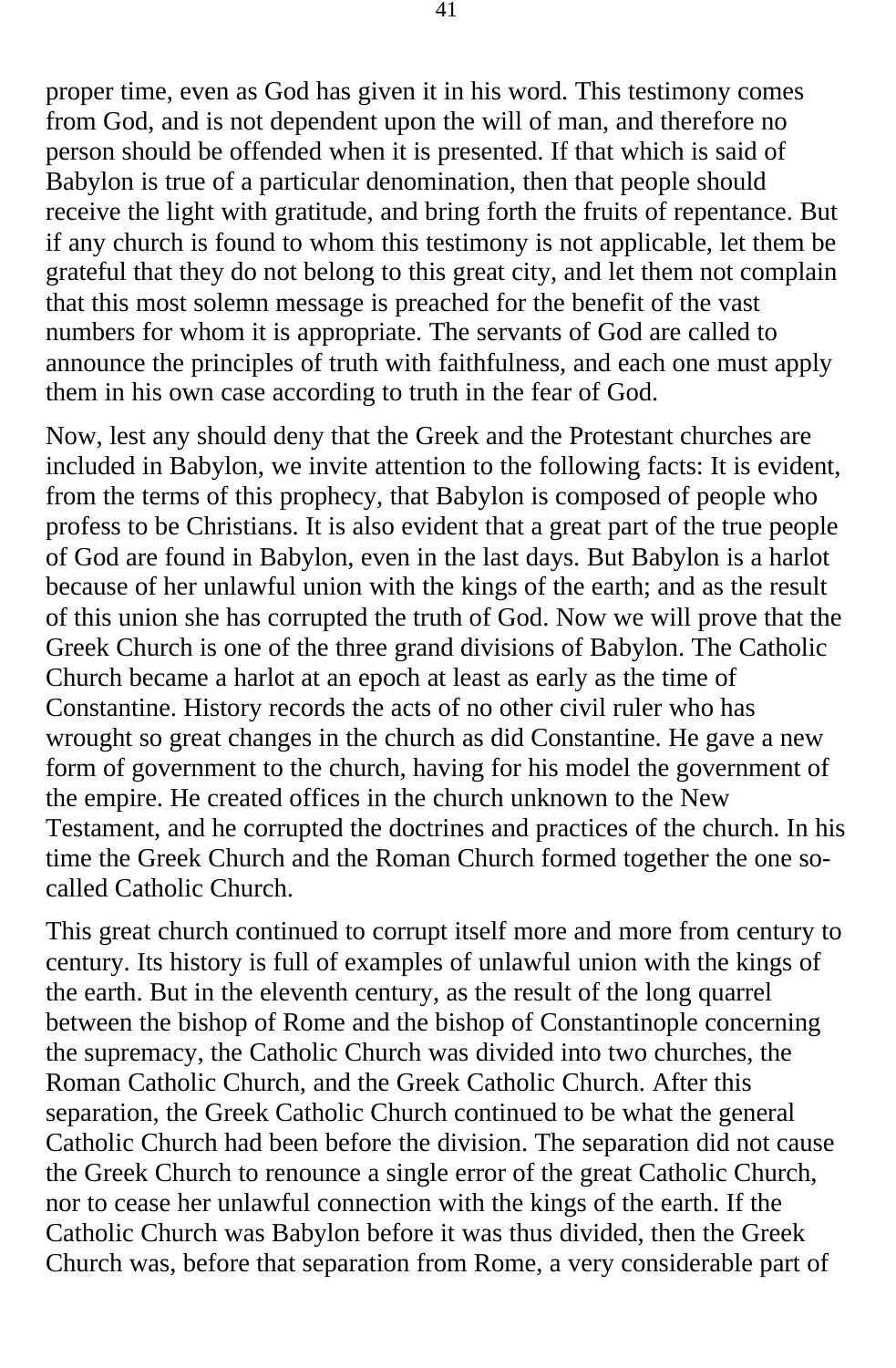the great city of Babylon. The principal difference between the Roman Church and the Greek Church since the separation is, that the Greek Church has simply retained the errors held by all in common before the separation, without making much addition to those errors, and without taking a very active part in persecuting others; while the Roman Church has added several other errors to her system of doctrine, particularly such as have respect to the power of the pope, and she has been very active in persecuting those who have not submitted to her authority. The Greek Church is less guilty than the church of Rome; but to deny that she forms an important division of Babylon, would be to deny that Babylon existed before the great schism of the eleventh century.

Five hundred years after the separation of the Greek and Roman churches bring us to the Reformation of the sixteenth century, which separated several great nations from the communion of the church of Rome. This is the second grand separation from Rome. Since that time, the religious world has existed in three grand divisions, the Greek Catholics, the Roman Catholics, and the Protestants. The separation of the Greeks from Rome was not characterized by a reformation; it is therefore certain that the Greeks continued to be a part of Babylon. But the separation of the Protestants from Rome was characterized by the renunciation of several great errors. It is therefore worthy of our attention to determine carefully whether the Protestants made such a reform as would cause them to cease to be a part of Babylon. They rejected the authority of the pope and of the church of Rome; they appealed to the Bible as the supreme rule of faith; they exposed many errors and sins of the church of Rome; and they taught justification by faith.

But to leave Babylon it is not enough to separate from the communion of those who sustain her errors. It is necessary to renounce these errors by receiving the truth of God, and it is necessary, also, to renounce the sins of Babylon by true repentance. If the Protestants returned to the purity and simplicity of the New Testament, then they ceased to be a part of Babylon; but if they retained a considerable number of the essential errors and sins of Babylon, and contented themselves to preserve their part of the old city, after a partial purification, instead of building anew after the divine model, then they have never ceased to be a part of Babylon. The churches of the New Testament were composed of those only who repented of their sins, believed on the Lord Jesus Christ, and were buried with him in baptism. But the churches which compose the Romish apostasy are organized on a plan essentially different from that of the apostles. By means of infant baptism,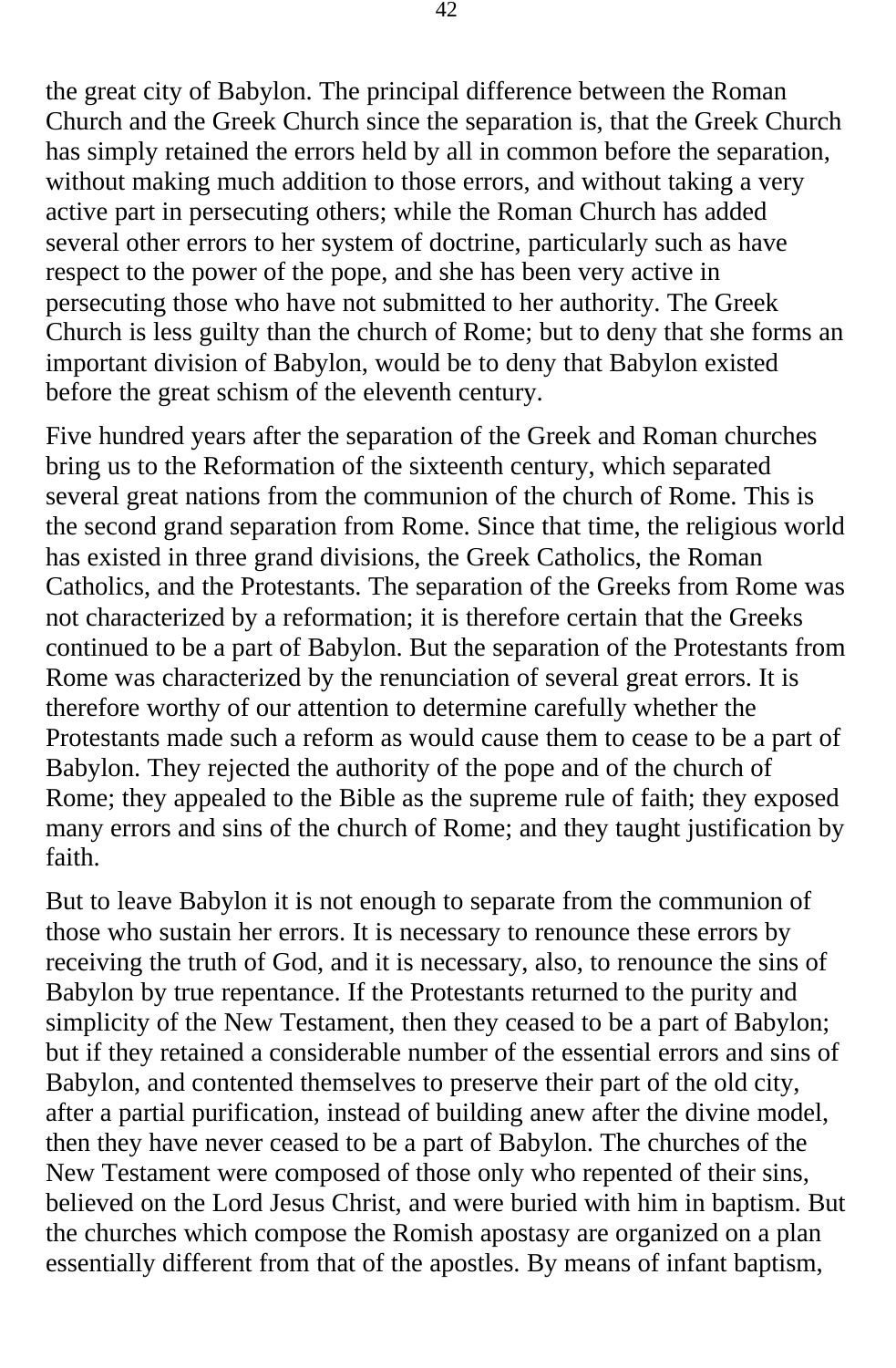the entire population is brought into the church; the church and the world are no longer distinct, and the church becomes an assembly of unconverted men. This confusion of the world and the church is one of the essential errors which made a Babylon of the Catholic church. Now it is a painful fact that the reformers did not see it necessary to commence at the foundation, and form churches of converted persons only; on the contrary, they positively refused to do this, but their first churches were simply Romish churches which had accepted the doctrines of the Reformation, but which were composed of persons admitted by infant baptism, the larger part of whom were unacquainted with Christian experience; and the churches afterward raised up by them were of a similar character, because formed on the same model.

Now we offer a second decisive proof that the Reformation was not sufficiently complete to deliver the Protestants from Babylon. The unlawful union of Church and State is the natural consequence of the prevalence of infant baptism; for that human ordinance made the terms church and world two names for one thing. This shows how appropriate is the term Babylon as the name for this city of confusion. But Babylon is called a prostitute because of her unlawful union with the kings of the earth. This criminal union is seen when by their royal authority they exercise their influence informing the doctrines of the church, in giving form to the service and worship of God, and in creating offices in the church, and filling them with their favorites; and when the church not only accepts all this, but even sanctions the criminal practices of kings, so that she may profit by their revenues, and that she may use this power to persecute those who do not accept her dogmas. Was it true that the reformers separated Church and State in Germany, Switzerland, Denmark, Sweden, Norway, Scotland and England? Did they imitate the apostles in organizing churches without the participation of the civil power? - By no means. In all these countries the civil power has exercised a strong influence in the formation of the confessions of faith, and in deciding what should be the character and manner of the worship, in creating church offices and in selecting the persons to fill those offices, and even in determining who should be the ministers of the word of God. These things are carried so far in England that the king or queen is recognized as the head of the church. This unlawful union of Church and State made Babylon a prostitute, and the reformers did not dissolve this union, but perpetuated it.

The ordinances of the church have been corrupted in Babylon. To leave Babylon it is necessary to turn from these corruptions, and to receive the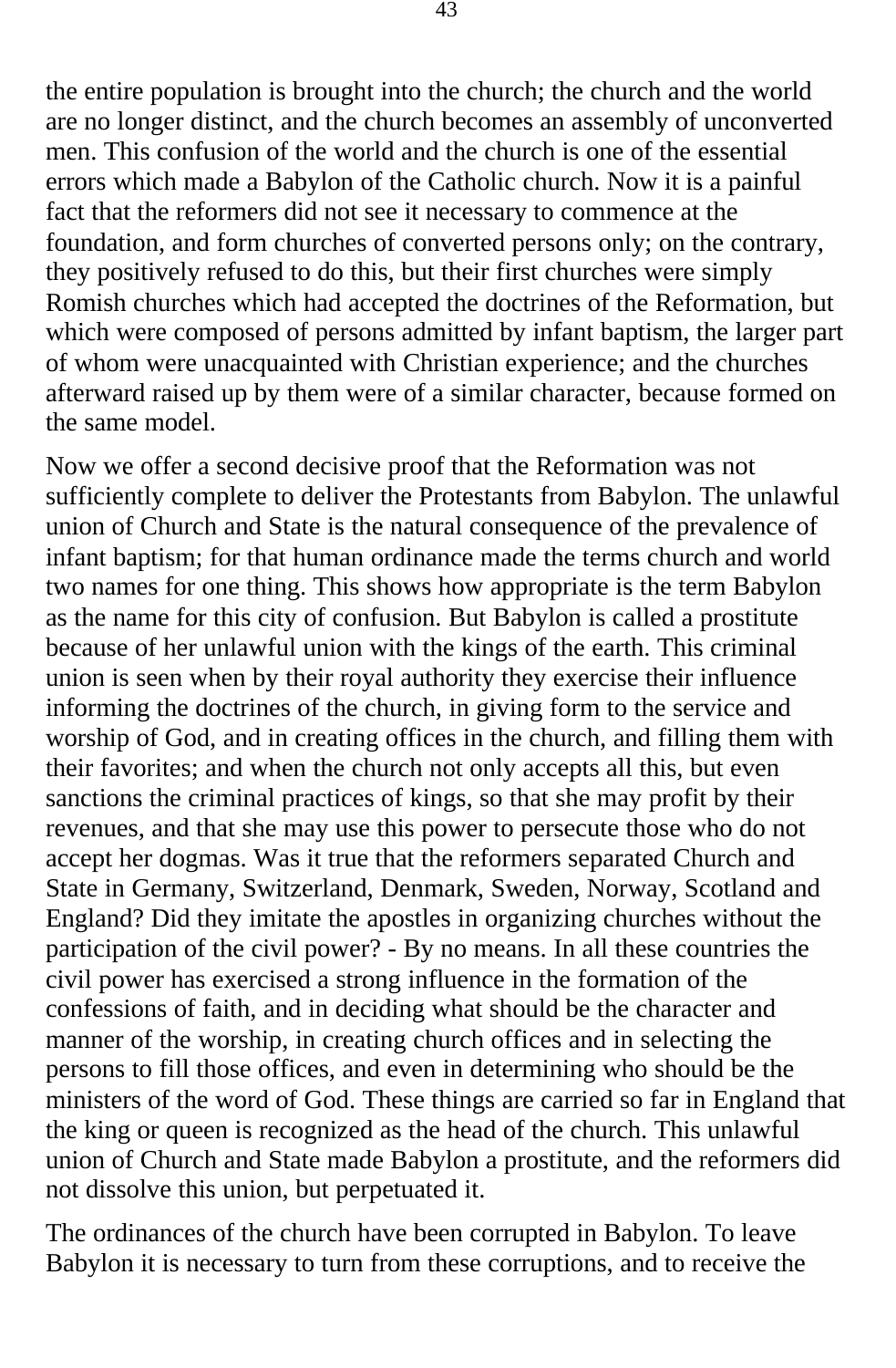pure ordinances of the New Testament church. Did the reformers see the necessity of doing this? - They did not. They were satisfied with the baptism they had received in their infancy from the Catholic priests, and they perpetuated this corruption of the ordinance of baptism in the Protestant churches. They served in the work of the Christian ministry by virtue of their ordination as Catholic priests, and they never considered it important to be set apart to the holy ministry by converted men. They were satisfied with that which they had received from Rome. Even the bishops and archbishops of the ancient Catholic Church of England have been perpetuated in the Church of England and in the Episcopal Church of America, and these churches pretend to be the Catholic Church, or rather, grand divisions of that church, because they can trace their bishops back to the apostles through the long line of popes.

These things show that the Reformation formed the third grand division of Babylon, instead of establishing a church upon the model of the ancient apostolic church. This third division is much less soiled with error than are the other two divisions, but it is not clean in the sight of God. Since the Reformation, other Protestant churches have arisen, having less of papal errors than the first reformed churches. But a serious error which is at the foundation of the great Babylonian apostasy is found in nearly all the Protestant churches. That great apostasy has virtually annulled the commandment which forbids graven images, and the commandment which commands men to sanctify the seventh day in memory of the Creator's rest. The action of the church of Rome with respect to the first of these commandments was considered by the reformers a just ground for separation from that church, and yet nearly all the Protestant churches have perpetuated the action of that great apostasy with respect to the fourth commandment. They violate the fourth commandment, and teach men so; or rather, they make void the commandment of God to keep the tradition of the elders. They set aside the Sabbath of the Lord that they may keep the festival day of the sun; and in thus violating the fourth commandment, they actually violate the entire law of God. No church has a right to consider itself apostolic while it violates the commandments of God. So long as a church does this, the stain of apostasy is upon her, and in this respect she is Babylonian rather than apostolic.

Though the account of the judgment upon Babylon in Rev. 18 speaks of Babylon as if she were one city, yet we learn from Rev. 16:19 that Babylon will be divided into three parts before she receives her punishment. This seems to indicate that these three parts are not alike guilty, and that God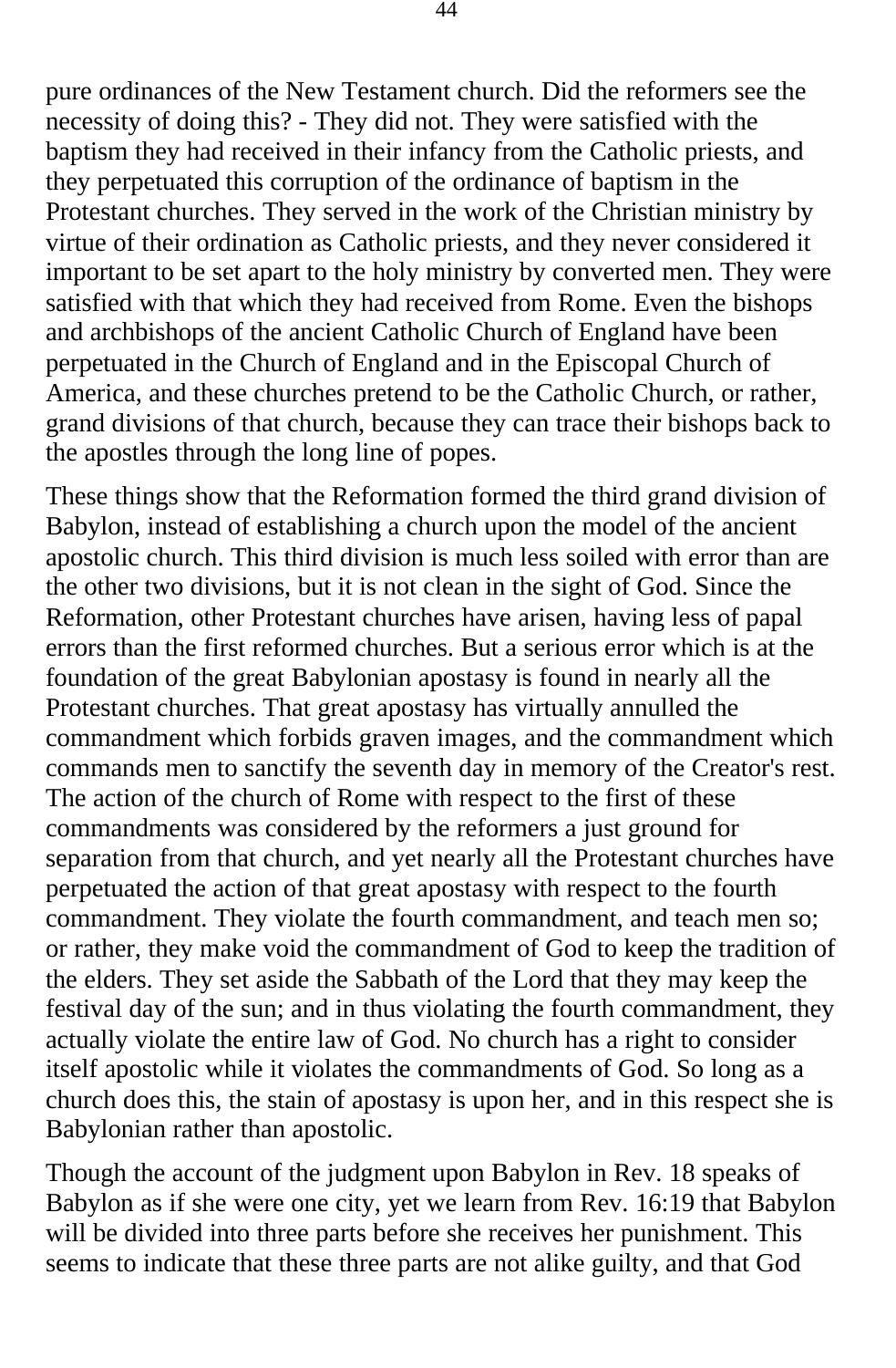makes this division that he may punish each part according to the light which it has had, and the crimes which it has committed. It is therefore not unreasonable to conclude that Babylon is now composed of three grand sections, which are culpable in different degrees, and that God will judge each according to its deserts. The Roman Catholic Church, having its seat at Rome, and having once had the jurisdiction of the entire ten kingdoms, and now of the greater part of them, is without doubt the central section of this great city; but we have convincing proof that there are also two other sections of Babylon, and that God will punish each as it deserves.

The fall of this great city is announced after the third and last section has fallen. It is only then we are able to say in truth that Babylon is fallen. The place assigned to this proclamation in prophecy is the only place suitable for it. For us to be able to leave Babylon, it is necessary that the angel of God should illuminate the earth with his glory (Rev. 18:1, 2), and thus dissipate the darkness which its errors have caused. This angel accomplishes his work in intimate connection with the angel who announces that the hour of God's Judgment is come, and with that other angel who preaches the commandments of God and the faith of Jesus. It is at the time of these messages that the people of God are called out of Babylon, - a proof conclusive that the greater part are in Babylon when this proclamation is made. The coming of Christ must be preceded by a work which shall establish the primitive purity, and this work must be accomplished by the three angels. Consequently, the proclamation concerning Babylon pertains to the end of this dispensation.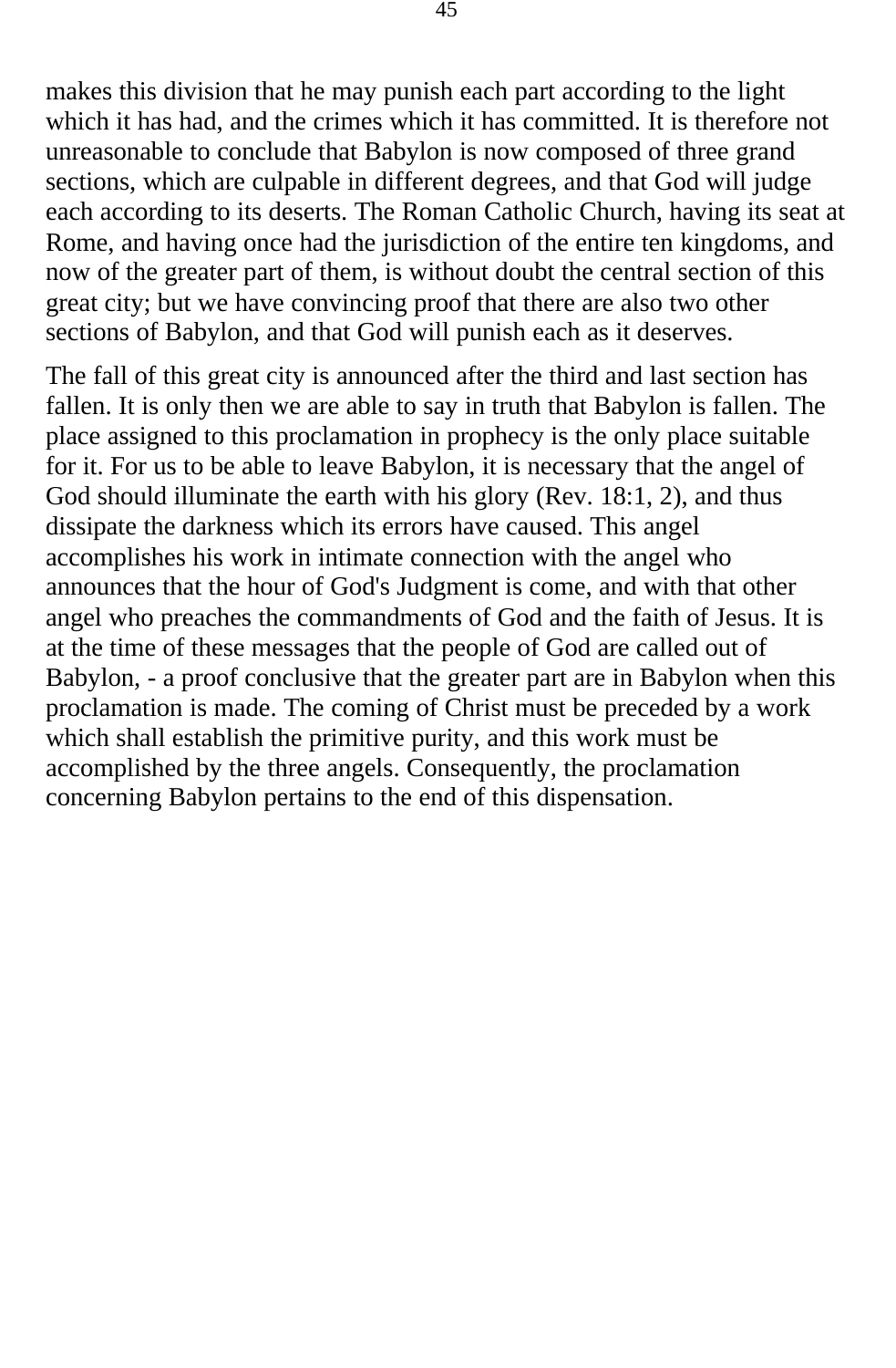## **CHAPTER V**

## **The Proclamation Of The Third Angel.**

This Proclamation not a Past Event - It Relates to the Work of the Two-Horned Beast - The Ten-Horned Beast - Its Identity with the Little Horn of Dan. 7 - The Seven Heads - The Ten Horns - The Deadly Wound - The Mouth Speaking Great Things - Fate of the Beast.

"And the third angel followed them, saying with a loud voice, If any man worship the beast and his image, and receive his mark in his forehead, or in his hand, the same shall drink of the wine of the wrath of God, which is poured out without mixture into the cup of his indignation; and he shall be tormented with fire and brimstone in the presence of the holy angels, and in the presence of the Lamb: and the smoke of their torment ascendeth up forever and ever and they have no rest day nor night, who worship the beast and his image, and whosoever receiveth the mark of his name. Here is the patience of the saints; here are they that keep the commandments of God, and the faith of Jesus. " Verses 9-12.

THIS is the most solemn warning that the Bible contains. As the pen of inspiration has recorded this language for our instruction, it will be wise for us to listen and obey. It is certain that the record of our world's history presents no testimony that this message has been heard in the past. And the fact that the first and second angels of this series have been proved to belong to the present generation, most clearly establishes the point that this message does not belong to the past ages.

Says J. W. Himes, in 1847: "But the fourteenth chapter [of Revelation] presents an astounding cry, yet to be made, as a warning to mankind in that hour of strong temptation. Verses 9-11. A denunciation of wrath so dreadful cannot be found in the book of God, besides t[his. Does i](#page-89-0)t not imply a strong temptation, to require so terrific an admonition?"**\*9** 

The work of the two-horned beast in performing miracles, and causing those that dwell upon the earth, by means of those miracles, to form an image to the beast which all men must worship, certainly pertains to the future. The Third Angel's Message is a warning to prepare the church for this fearful scene. In proof of this fact, we place the prophecy respecting the two-horned beast, and the warning of the third angel, in contrast:-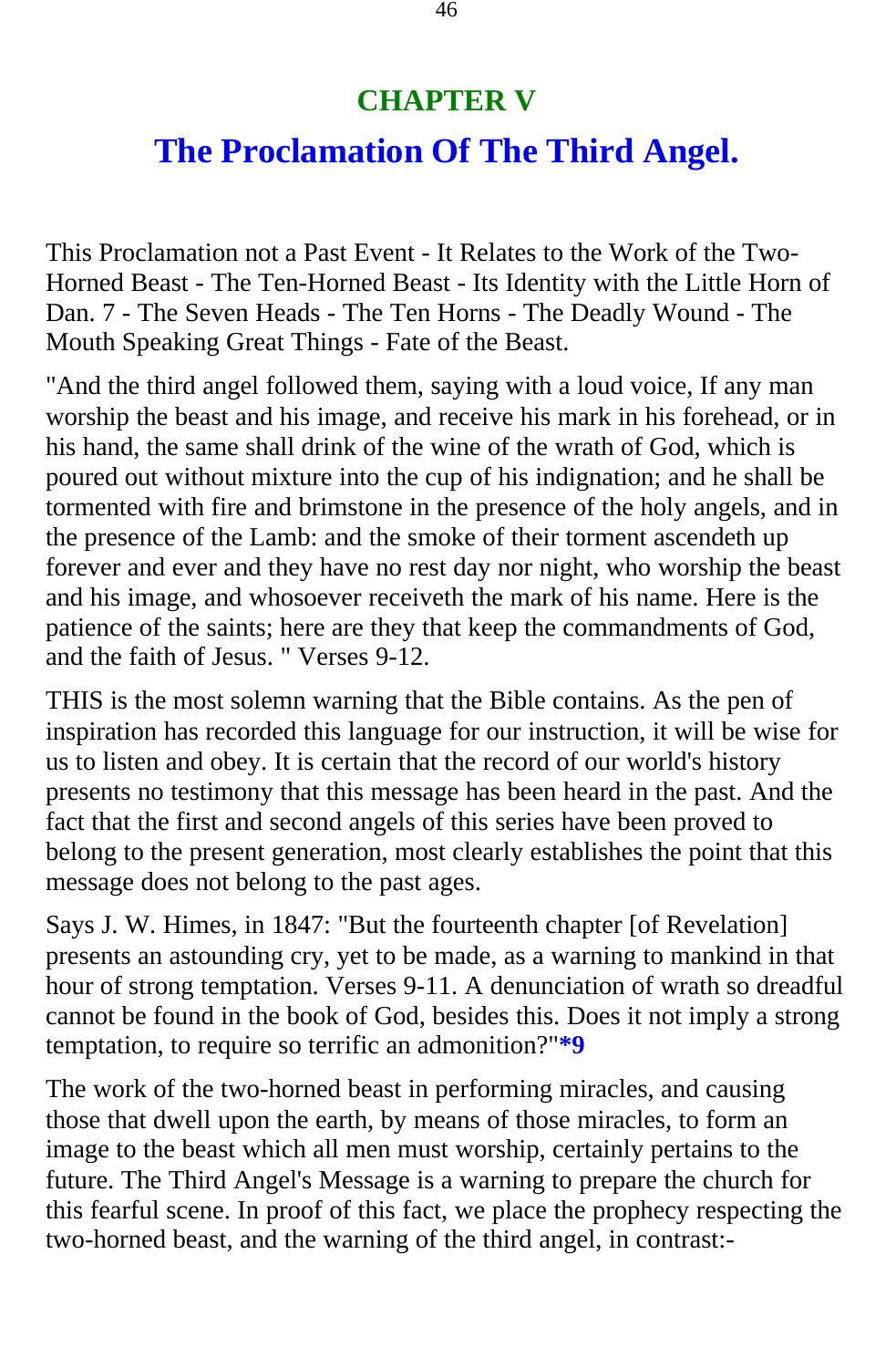Of the two-horned beast the prophet says: "And he exerciseth all the power of the first beast before him, and causeth the earth and them which dwell therein to worship the first beast, whose deadly wound was healed. . . . And he had power to give life unto the image of the beast, that the image of the beast should both speak, and cause that as many as would not worship the image of the beast should be killed. And he causeth all, both small and great, rich and poor, free and bond, to receive a mark in their right hand, or in their foreheads; and that no man might buy or sell, save he that had the mark, or the name of the beast, or the number of his name. " Chap. 13:12- 17.

Of the warning of the third angel he says: "If any man worship the beast and his image, and receive his mark in his forehead, or in his hand, the same shall drink of the wine of the wrath of God, which is poured out without mixture into the cup of his indignation; and he shall be tormented with fire and brimstone in the presence of the holy angels, and in the presence of the lamb; and the smoke of their torment ascendeth up forever and ever; and they have no rest day nor night, who worship the beast and his image, and whosoever receiveth the mark of his name. " Rev. 14:9-11.

A comparison of these scriptures shows us what an hour of temptation and anguish there is yet before us. If men worship the beast and his image, they will receive of the wine of the wrath of God; and if they refuse, it is at the peril of their lives at the hands of men. This doubtless refers to the time when all who dwell upon the earth, whose names are not written in the book of life, shall worship the beast. Rev. 13:8.

That we may understand the cause of this fearful warning against the worship of the beast and his image, and the reception of his mark, it is necessary that we should examine the testimony respecting the beast, and also the two-horned beast that causes the image to be made to the first beast. What, then, is the beast?

This question may be answered by referring to Rev. 13:1-10. When Daniel, in his vision of the seventh chapter, was shown the various empires that should successively bear rule over the earth, they were represented under the symbols of beasts arising from the sea. Three of these having passed away in John's day, it is proper that the fourth of this series, only, should be shown to him. The beast with ten horns, described by Daniel, is also seen by John to ascend out of the sea.

In him were blended the marks of all the preceding beasts, - the body of the leopard, the feet of the bear, and the mouth of the lion. Dan. 7:4-6. The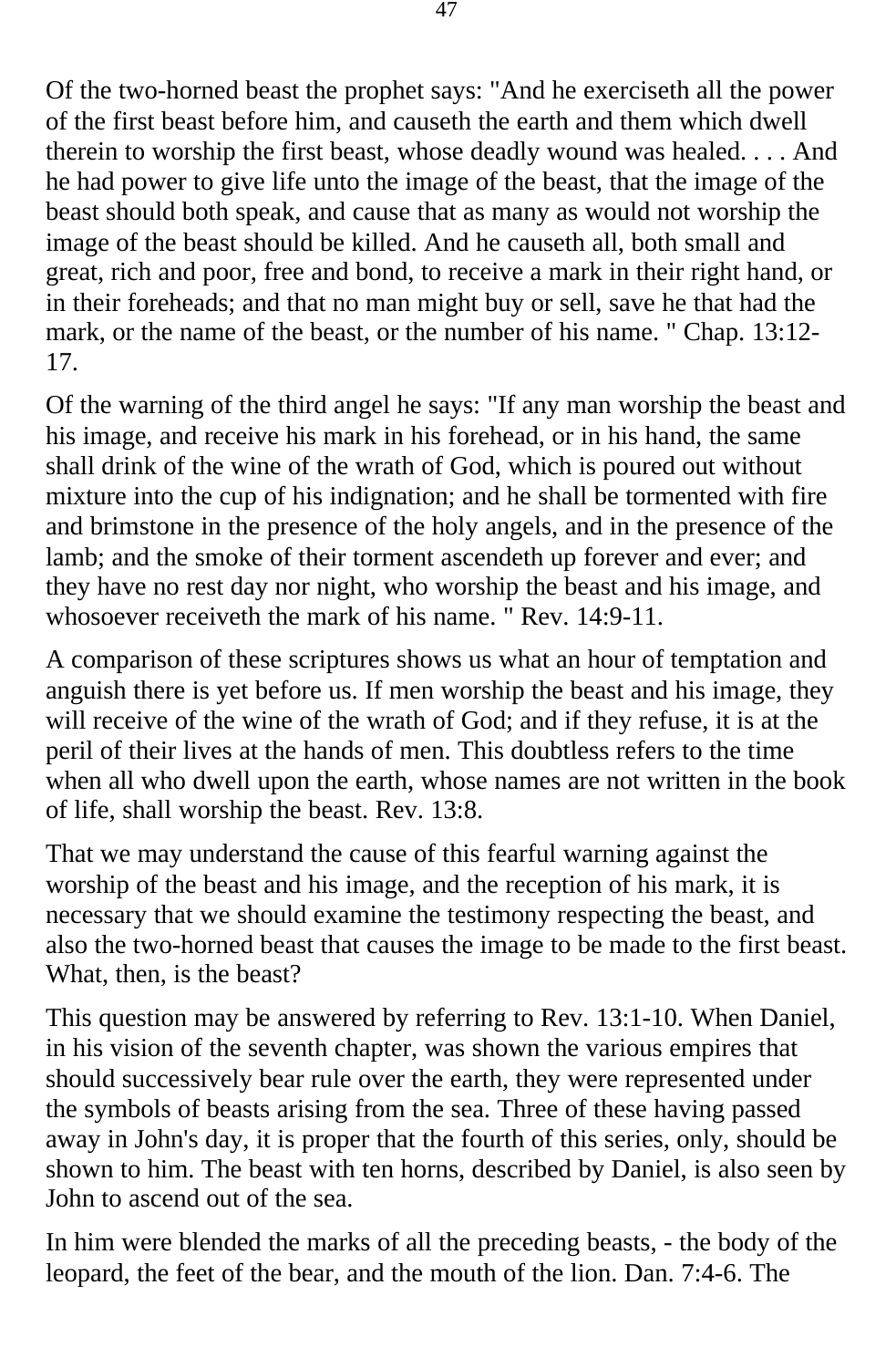beast is evidently the papal form of the fourth empire; for it receives its power and seat from the dragon, imperial Rome. Verse 2. In proof of this, we present the following evidence as arranged by Litch. He is showing the identity of the papal power in Dan. 7 with the beast of Rev. 13:1-10.

"1. The little horn was to be a blasphemous power. `He shall speak great words against the Most High. ' Dan. 7:25. So, also, was the beast of Rev. 13:6 to do the same. `He opened his mouth in blasphemy against God. '

"2. The little horn `made war with the saints, and prevailed against them. ' Dan. 7:21. Thus the beast of Rev. 13:7 was also `to make war with the saints, and to overcome them. '

"3. The little horn had a `mouth that spake very great things. ' Dan. 7:8, 20. So, likewise, there was given the beast of Rev. 13:5 `a mouth speaking great things and blasphemies. '

"4. Power was given the little horn of Dan. 7:25, `until a time, times, and the dividing of time. ' To the beast, also, power was given to `continue forty and two months. ' Rev. 13:5.

"5. The domination of the little horn was to be taken away at the termination of that specified period. The beast of Rev. 13:10, who led into captivity and put to death with the sword so many of the saints, was himself to be led into captivity, and be killed with the sword, at the end of the forty and two months.

"With these points of similarity in [the two e](#page-89-0)mblems, the little horn and the beast, who can doubt their identity?**\*10** 

"The dragon (imperial Rome) gave unto the beast (papal Rome) his power, and his seat, and great authority. "

We have before proved that the city of Rome was the seat of the dragon, which is here represented as transferred to the beast. It is well known that the seat of empire was by the emperor Constantine removed from Rome to Constantinople; and that Rome itself, at a later period, was given to the popes by the Emperor Justinian.

The seven heads are seven forms of civil power which successively bear rule. These seven heads belong alike to the dragon of Rev. 12, the beast of chap. 13, and that of chap. 17. This shows conclusively that the dragon and these two beasts are symbols of the same power under different heads for there are not three sets of seven heads, but it is evident that the heads are successive forms of its power, one of them bearing rule at a time, and then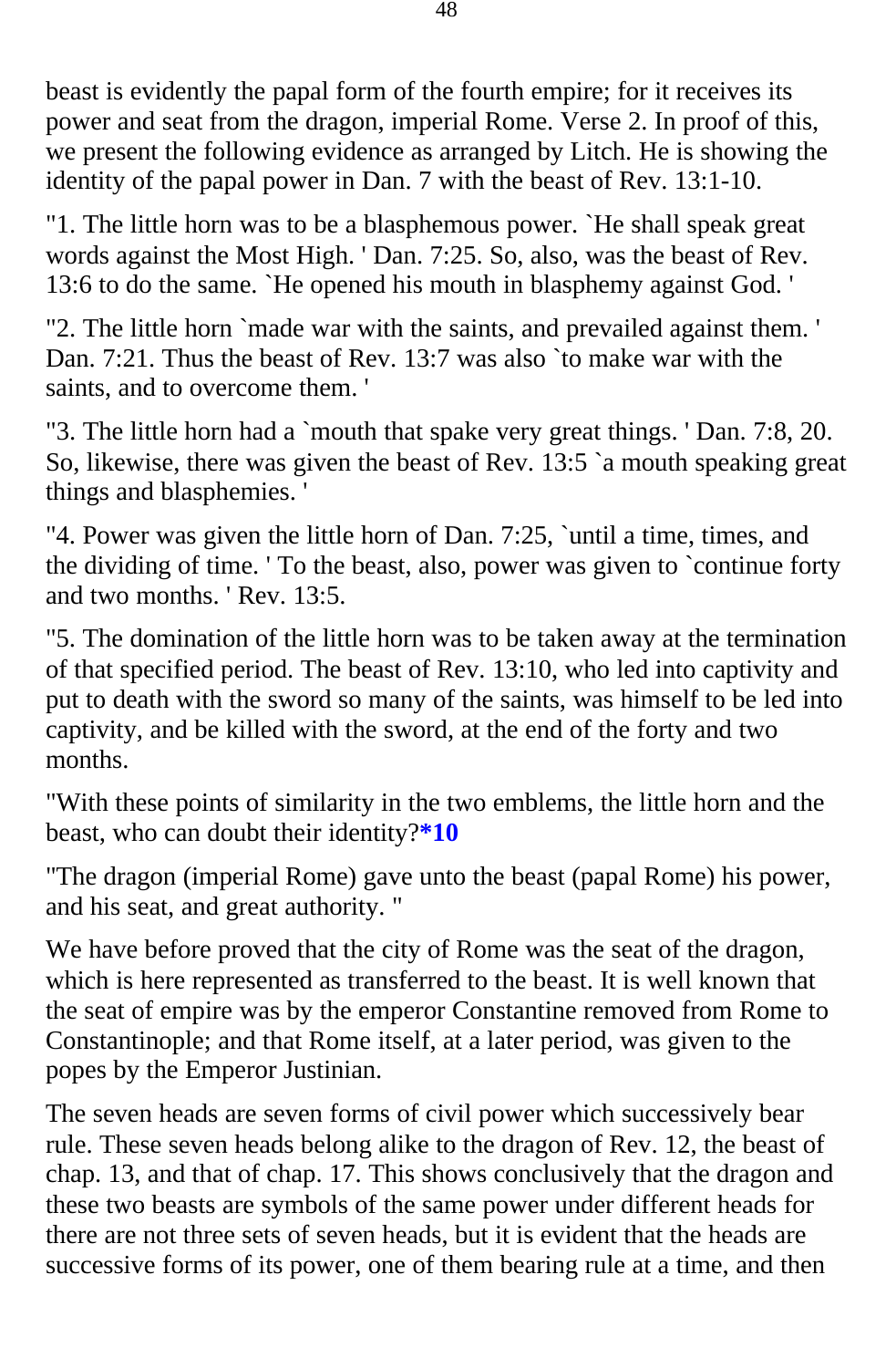giving place to another. Rev. 17:9, 10. It appears that the dragon of chap. 12 and the beast of chap. 13 and that of chap. 17 each represents some one or more of the seven heads yet as each is seen with the seven heads, they must each in a certain sense extend over all the period covered by the three symbols; for there are not twenty-one heads. The proper period of each seems to be this: the dragon before the 1260 years, the beast of chap. 13, during that period, and the beast of chap. 17 since the deadly wound and captivity at the close of that period.

The ten horns are the ten kingdoms of the fourth empire. They are distinct from the seven heads, and hence the ten kingdoms are not to be counted as one of the heads as some have done. The horns are contemporary, that is, all reign at the same time; while the heads are successive, but one existing at a time. It seems that John in Rev. 13:1-10, goes twice over the history of the beast, once in verses 1-3, and again in verses 4-10. We now inquire respecting the time when the beast received its deadly wound. That this event took place at the close of the 1260 years and not before the commencement of that period or during its continuance, we think evident from the following facts:-

1. A head wounded before that period would not be a head of the beast, but a head of the dragon. The prophecy does not relate to the wounding of a head of the dragon, to make way for the rise of the beast, as some suppose, but to the wounding of a head of the beast.

2. Nor could it take place during the 1260 years; for it is said that the beast receives his power and seat from this dragon, and that from that time he was to have power for 1260 years, so that he should be able to overcome the saints, and should have power over all kindreds and tongues and nations. This 1260 years' rule began with the act of the dragon in giving his seat, the city of Rome, unto the beast, in 538, and ended in 1798, when the city of Rome was taken from the beast, and his power was wrested from him. During this period, therefore, the deadly wound and overthrow of the beast could not take place.

3. The time when the beast received this deadly wound seems to be clearly marked in verse 10. It is there stated that he that leadeth into captivity and killeth with the sword, must be led into captivity and killed with the sword. That is, the papal power, which had thus acted for 1260 years, must at the close of that period of triumph be thus used. Such were the facts in 1798. So John goes over the history of the beast twice, first in verses 1-3, ending with the deadly wound; and the second time in verses 4-10, ending with the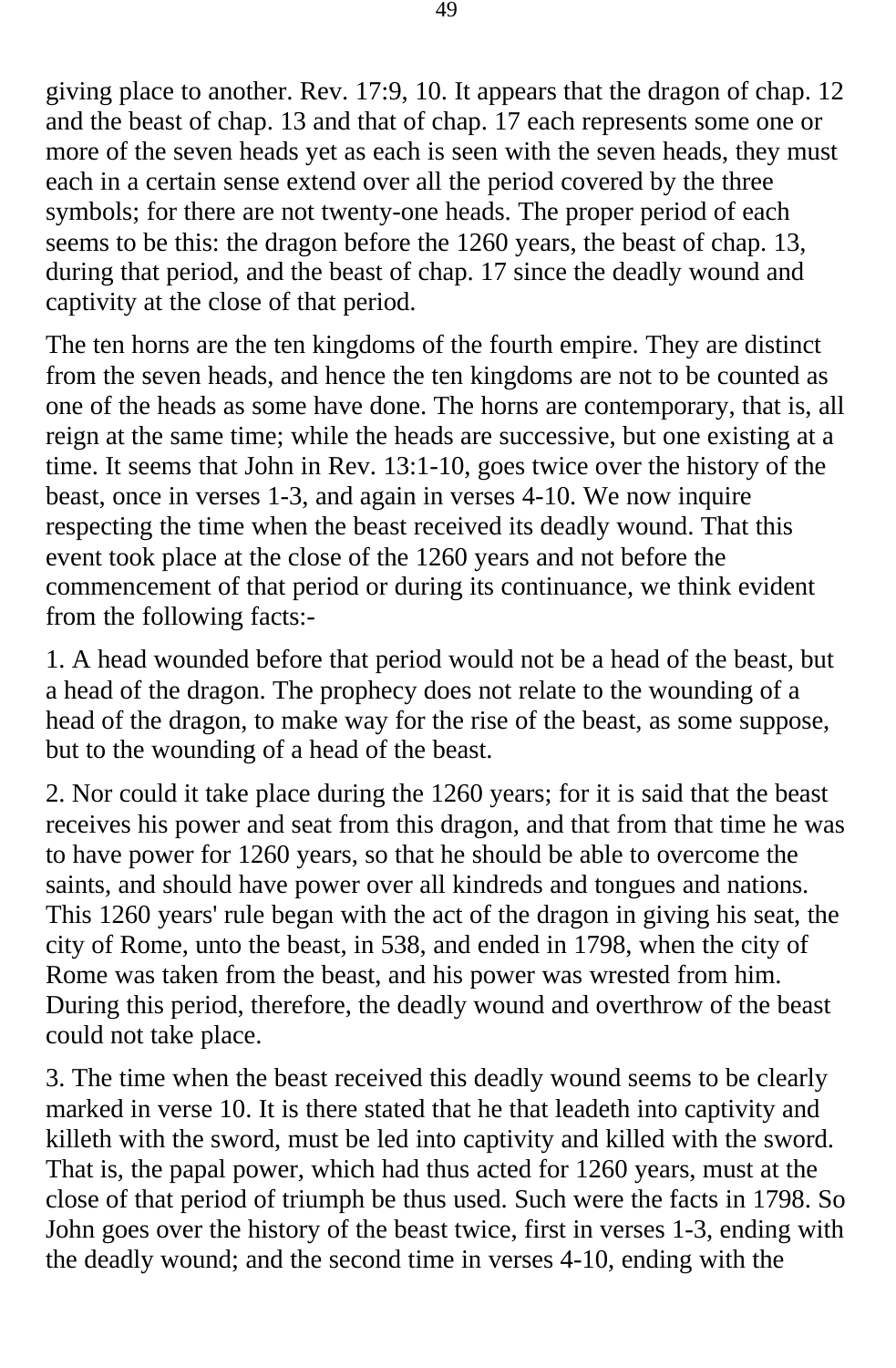beast's being led into captivity and slain. This is the event predicted in Dan. 7:26: "They shall take away his dominion. "

The mouth given to the beast speaking great words and blasphemies, evidently signifies the same as the mouth of the little horn of Dan. 7, which should speak great words against the Most High, and think to change times and laws. It is the papacy claiming infallibility, and pretending to be the vicar of God upon earth. That this prophecy has been fulfilled in the most wonderful manner, and that the 1260 years of papal triumph expired about the close of the last century, cannot be denied. The papal power was then subverted, and the seat of the dragon wrested from him. We believe, however, that verse 8 - "And all that dwell upon the earth shall worship him, whose names are not written in the book of life of the Lamb slain from the foundation of the world" - has never yet been fully accomplished. It is certain that the time never yet has been when all except true Christians worshiped the beast. But this time is yet to be witnessed in the fulfillment of the prophecy respecting the two-horned beast. We expect this in the hour of temptation that shall come on all the world, to try them that dwell upon the earth. It is in view of this scene that the third angel utters his voice of warning. The beast of Rev. 13:1-10, though wounded with a deadly wound, was to recover from that wound, and must, according to Rev. 19:19, 20 and Dan. 7:7-11, continue till the battle of the great day of God Almighty, after which he is to be cast into the lake of fire.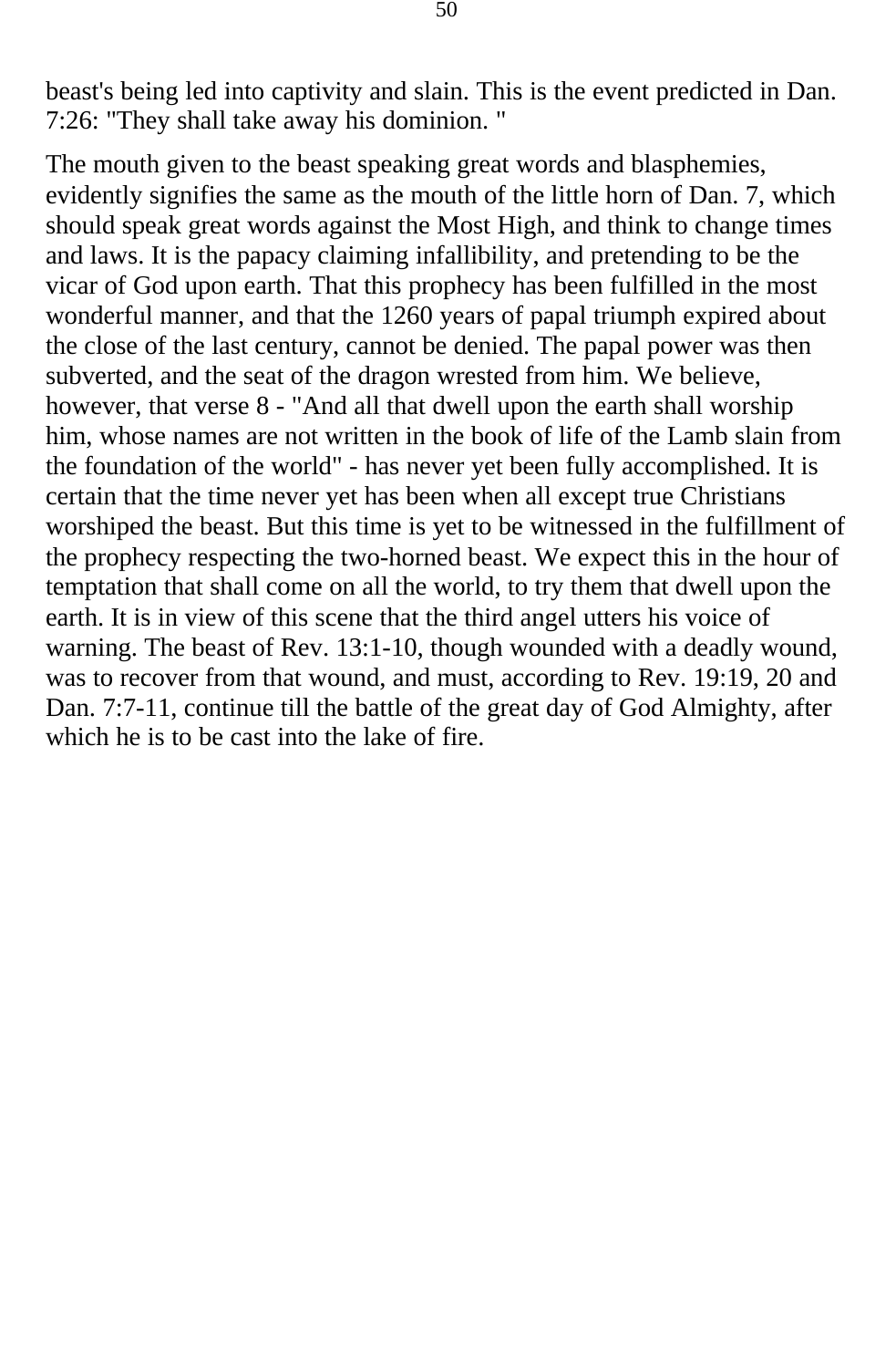## **CHAPTER VI The Two-Horned Beast.**

The Two-Horned Beast cannot arise in the Ten Kingdoms of Papal Europe - Time and Manner of his Rise - Testimony of the Dublin Nation - Symbol of the Two Horns - The Dragon Voice - An Age of Wonders - The Spirits of Devils working Miracles - The Hour of Temptation.

IT is the Two-Horned beast that is to cause the world to worship the first beast, and to form an image to that beast, which all must worship on pain of death. We have shown that it is the two-horned beast which is to cause the fearful scene respecting which the third angel utters his voice of solemn warning. It is therefore evident that if we would understand this warning, we must carefully examine the prophecy respecting the two-horned beast. What power, then, is symbolized by this beast with two horns like a lamb? We have already seen that the fourth beast of Daniel, which in its papal form is the same as the beast that received the deadly wound, of which John speaks, does not give his place to another beast, but continues until the Judgment, when he is to be cast into the fiery flame. Dan. 7:11; Rev. 19:20. Hence it is certain that the location of the two-horned beast is not in the ten kingdoms of the fourth beast. We cannot take one of the horns of the fourth beast, and with it constitute another beast, or the horns of another.

The two-horned beast is "another beast" besides the ten-horned beast. It is not the first beast healed of his deadly wound; for the work of the twohorned beast is in the sight of that beast. Rev. 13:14. It would indeed be a surprising change if the ten horns were to be plucked up, and in their stead two other horns should arise. Yet such is a necessary conclusion if the twohorned beast is but another form of the first beast. Hence we conclude that the two-horned beast is another and a distinct power.

It is, however, from the time of its rise a power contemporary with the beast whose deadly wound was healed. It acts in the sight of the first beast in performing its wonders.

The manner of its rise is not to be overlooked. The four beasts of Daniel, of which series John's first beast constituted the fourth, are all seen to rise out of the sea in consequence of the striving of the winds. Dan. 7:2, 3; Rev. 13:1. They arose by overturning the powers that preceded them, by means of general war. Winds denote war or strife among men, and sea or waters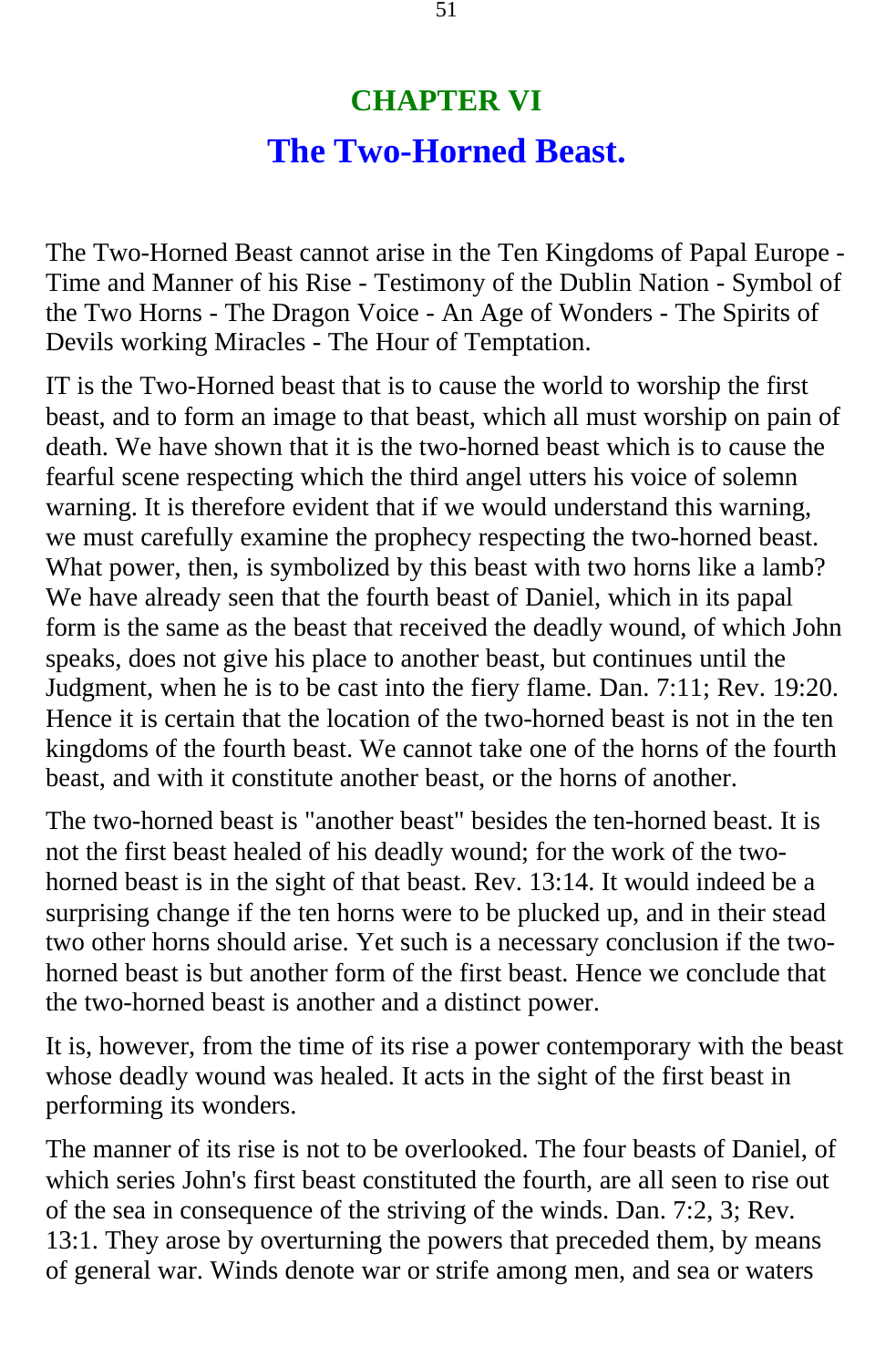denote people, nations, etc. Rev. 7:1-3; 17:15. But this power rises in a peaceful or lamb-like manner from the earth. It does not arise by the strife of the winds upon the sea, that is, by the overthrow of other nations and empires, but it arises where no other beast exists, and acts its part in the presence of its predecessors. This shows that it must arise from a new and previously unoccupied territory.

When was this power to arise? - Not prior to the first beast, certainly. Not at the same time; for then there would be no propriety in designating either as the first beast. It is said that it shall exercise all the power of the first beast before it. Then we may look for it to come on the stage of action about the close of the first beast's dominion, at the end of the 1260 years. Again, it is to cause the world to worship the first beast, whose deadly wound was healed, which shows that its period of action is this side of 1798.

J. Litch says: "The two-horned beast is represented as a power existing and performing his part after the death and revival of the first beast. . . . If asked for my opinion as to what will constitute that beast with two horns, or the false prophet, I must frankly confess I do not know. I think it is a power yet to be developed or made manifest as an accomplice of the papacy in subjecting the world. It will be a power whic[h will per](#page-89-0)form miracles, and deceive the world with them. See Rev. 19:20. "**\*11** 

Mr. Wesley, in his notes on Rev. 13, says of the two-horned beast: "He has not yet come, though he cannot be far off: for he is to appear at the end of the forty-two months of the first beast. "

One fact of interest may be noticed here: The course of empire, beginning with the first great empire near the garden of Eden, has been ever tending westward. Thus the seat of the Babylonian and Persian empires was in Asia. The seat of the Grecian and Roman empires was in Europe. The Roman Empire, in its divided state, as represented by the ten horns, occupies all the remaining territory west of the Atlantic Ocean. Hence, we still look westward for the rise of the power described in this prophecy.

Bishop Berkeley, in his celebrated poem on America, written before the American Revolution, foresaw the greatness of this power, and he forcibly describes its connection with its predecessors:-

> "Westward the course of empire takes its way; The first four acts already past, A fifth shall end the drama with the day; Time's noblest offspring is the last. "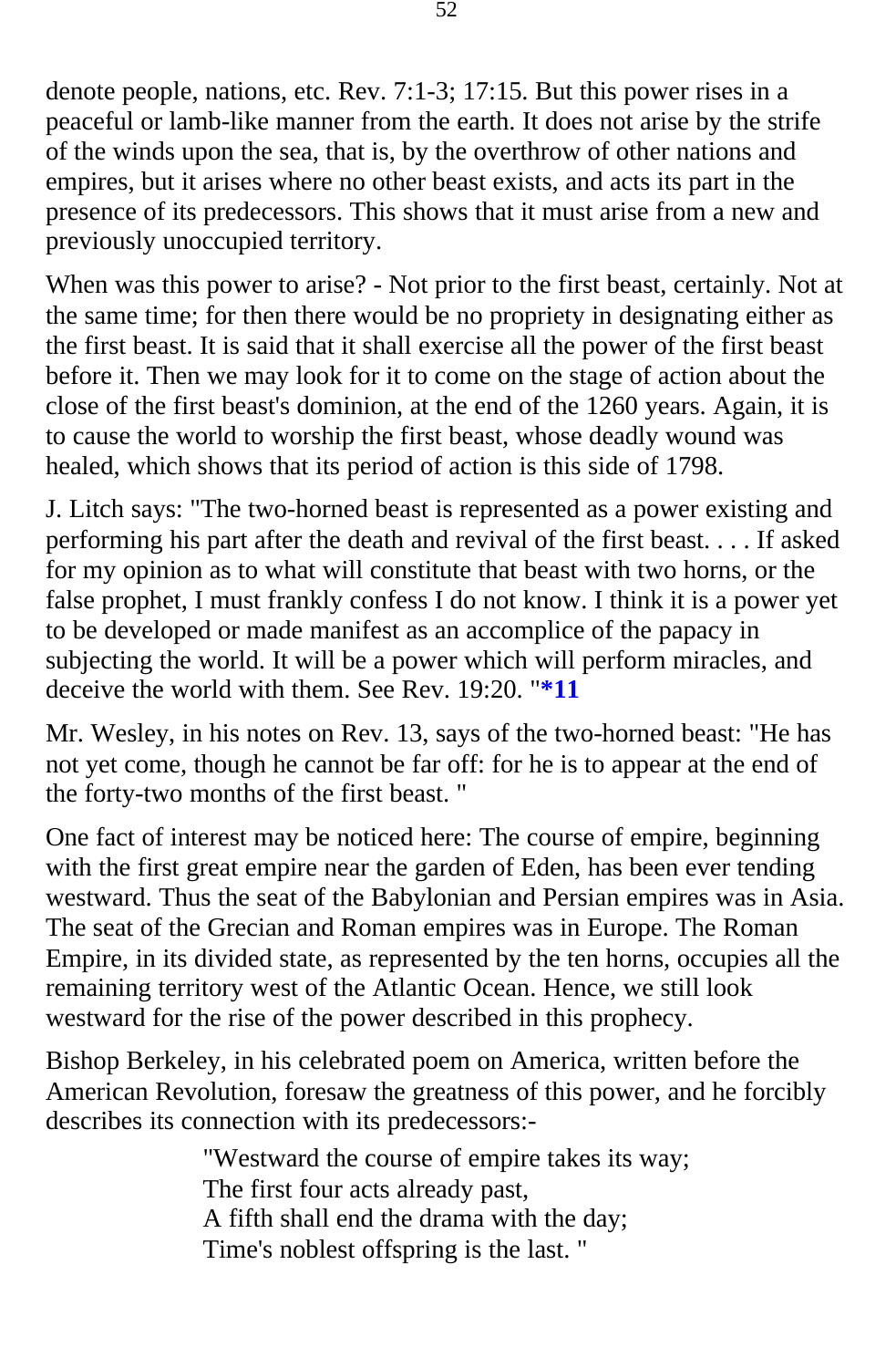By "the four acts" the bishop doubtless refers to the four great empires of the prophet Daniel. The fifth, with which the scene closes, is the power that has arisen this side of the Atlantic. As the four powers of the Eastern Continent were not to be succeeded by a fifth, we understand that the power represented by the beast with two horns, which arises in the last days of the fourth beast, must be located in America. This lamb-like power, the noblest and the last offspring of time, must also in its dragonic character prove itself the basest. As we have said, the two-horned beast does not arise by overthrowing its predecessors. And it is worthy of notice that the ten kingdoms of the fourth empire were all complete long before the discovery of America. The war of the Revolution was not for the purpose of overthrowing one of the ten kingdoms of the fourth empire, but it was to maintain the just rights of the American people.

This power is evidently the last one with which the people of God are connected; for the Third Angel's Message, which immediately precedes the coming of Jesus on the white cloud pertains almost entirely to the action of the two-horned beast. Compare Rev. 14:9-11 with 13:11-18. And it is a fact which ought not to be overlooked, that those powers with which the people of God are connected, are the only ones noted in prophecy. It is also plain that the march of civilization and of Christianity, like the course of the natural sun, has ever been westward; and it is evident that the territory of this last power is to be the field of the angels' messages, the land where the crowning truths of the gospel, as it finishes its course, are to be brought out.

The rise of each of the great powers has been gradual. For a series of years they were preparing for the stations which they afterward assumed; but they begin to be represented in prophecy at the time when they are prepared to act their part. We are now to trace the rise of an empire which has come up in the sight of the first beast, - a power still further on toward the setting sun, with the history of which the great circuit of empire will be accomplished, for the boundary of the vast Pacific has been reached.

A short time before the Reformation in the days of Martin Luther, a new continent was discovered. The rise of the reformers brought out a large class who were determined to worship God according to the dictates of their own conscience. They desired a greater measure or civil and religious freedom; hence they with many others fled to the wilds of America, and laid the foundation of a new empire. They did not establish their power by overturning another power, but they planted themselves in an uncultivated waste, and laid the foundation of a new government. The preceding powers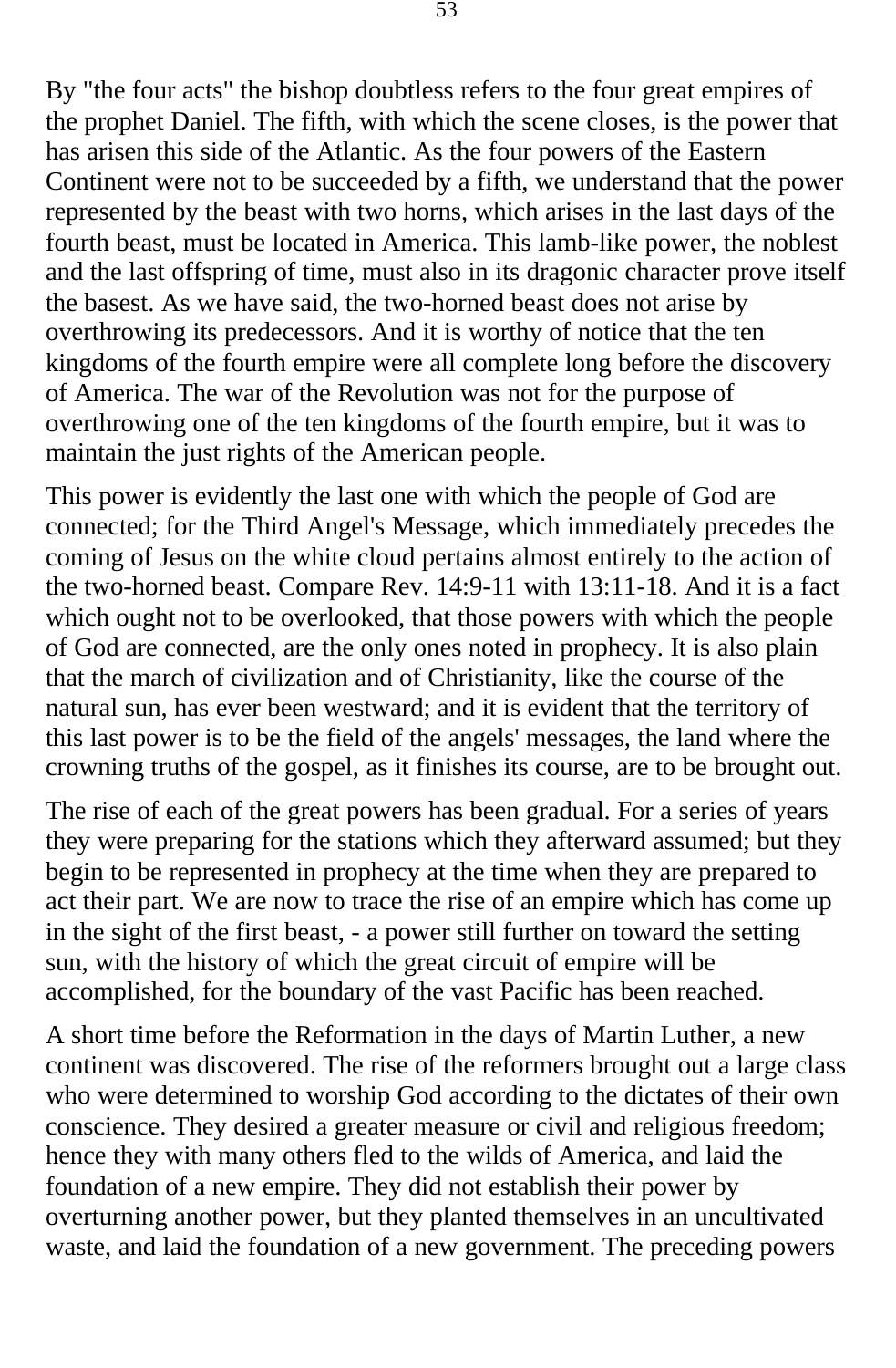had arisen through the strife of the winds on the great sea; but this power arises out of the earth. That is, the first powers arose through the action of wars in overturning and subverting other nations, to be in turn overthrown and subverted by their successors; but this power appears to arise from the earth in a peaceful manner. It comes up in the sight of the first beast like the settlement and growth of a new country.

The Dublin Nation thus notices the progress and the power of this republic: "In the East, there is arising a colossal centaur called the Russian Empire. With a civilized head and front, it has the sinews of a huge barbaric body. There one man's brain moves 70, 000, 000. There all the traditions of the people are of aggression and conquest in the West. There but two ranks are distinguishable, serfs and soldiers. There the map of the future includes Constantinople and Vienna as outposts of St. Petersburg.

"In the West, an opposing and still more wonderful American Empire is EMERGING. We islanders have no conception of the extraordinary events which, amid the silence of the earth, are daily adding to the power and pride of this gigantic nation. Within three years, territories more extensive than these three kingdoms, France, and Italy put together, have been quietly, and in almost `matter of course' fashion, annexed to the Union.

"In seventy years, seventeen new sovereignties, the smallest of them larger that Great Britain, have peaceably united themselves to the federation. No standing army was raised, no national debt, sunk, no great exertion was made, but there they are. And the last mail brings news of the organization of three more great States about to be joined to the thirty, Minnesota in the north-west, Deseret in the south-west, and California on the shores of the Pacific. These three States will cover an area equal to one-half the European continent.

"Nor is this a mere addition on the map. It is not piling barren Pelion upon uncultivated Ossa. It is an actual conquest of new strength and resources. Already has Minnesota its capital, St. Paul, which has its journals, churches, schools, parties, interests, and speculations. . . . Instead of becoming a lawless horde of adventurers, the settlers in California are founding cities, electing delegates, magistrates, sheriffs, and congressmen as methodically and as intently as if they trod the beaten paths of life on the Atlantic shore of the continent.

"And with this increase of territory, there is a commensurate increase of industry in the older States. The census of 1850, about to be taken in the United States will show a growth of numbers, territory, and industry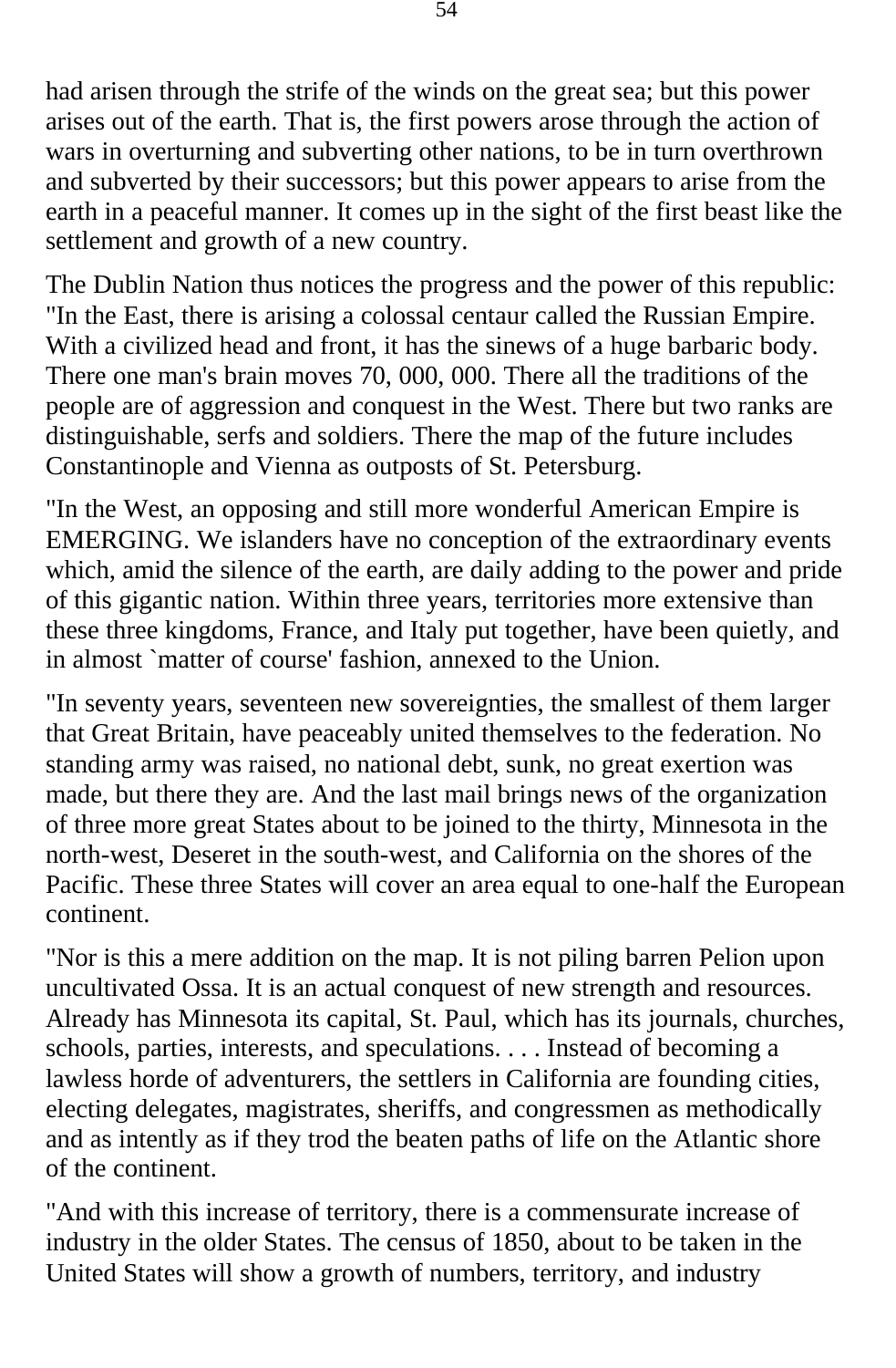entirely unexampled in human history. Let the `gray powers of the Old World' look to it; let the statesmen of France, Germany, and Russia read the census carefully, though it should startle them. Let despotism count every man of these millions as a mortal enemy, and every acre of that vast commonwealth as an inheritance of mankind mortgaged to the cause of freedom. America is as grand a field for human enterprise as when the ships of Columbus first neared the shores of Guanahani. "

The progress of our country since its first settlement has indeed been wonderful. We trace its rise onward, from the time of its first settlement by those who fled from the oppression of the fourth empire till it assumes its station among the great powers of earth, a little previous to the end of the 1260 years. Its territory has increased more than three-fold since that period, by the addition of the vast territories of Louisiana, Florida, Texas, New Mexico, and California, and the extension of an undisputed title to Oregon, thus extending its dominion to the vast Pacific.

The youth, as well as the apparent mildness of this power, seems to be indicated by its lamb-like horns. What do these horns mean? The symbol of horns like those of a lamb is not elsewhere used in the prophetic scriptures, with the exception of those texts which represent Christ as a lamb having seven horns, etc. Rev. 5:6. The idea appears to be generally prevalent, that a horn is used only to designate civil power. This is certainly a mistake.

"The horn as an emblem of power was originally taken from beasts, such as the urus, wild ox, buffalo, or perhaps the rhinoceros, who were perceived to have so much power in their horns. Hence, a horn was frequently worn on crowns and helmets, as is evident on ancient coins; and to this day it is an appendage to the diadems of the kings and chiefs of Abyssinia. "

We may learn from those symbols, which are explained in connection with other powers, some facts that will throw light on this. The two horns of the ram in Dan. 8 denoted the union of the two powers of Media and Persia in one empire. The great horn of the Grecian goat was the symbol of the first form of that power. The ten horns of the fourth beast denoted the ten distinct powers into which the fourth empire was divided. Dan. 7:23-25. And the little horn which came up after the ten, represented the papacy, a purely ecclesiastical power. It was a horn before the three were plucked up. See Dan. 7:8, 24. This was accomplished in 538, but the papacy did not become possessed of temporal dominion until 755.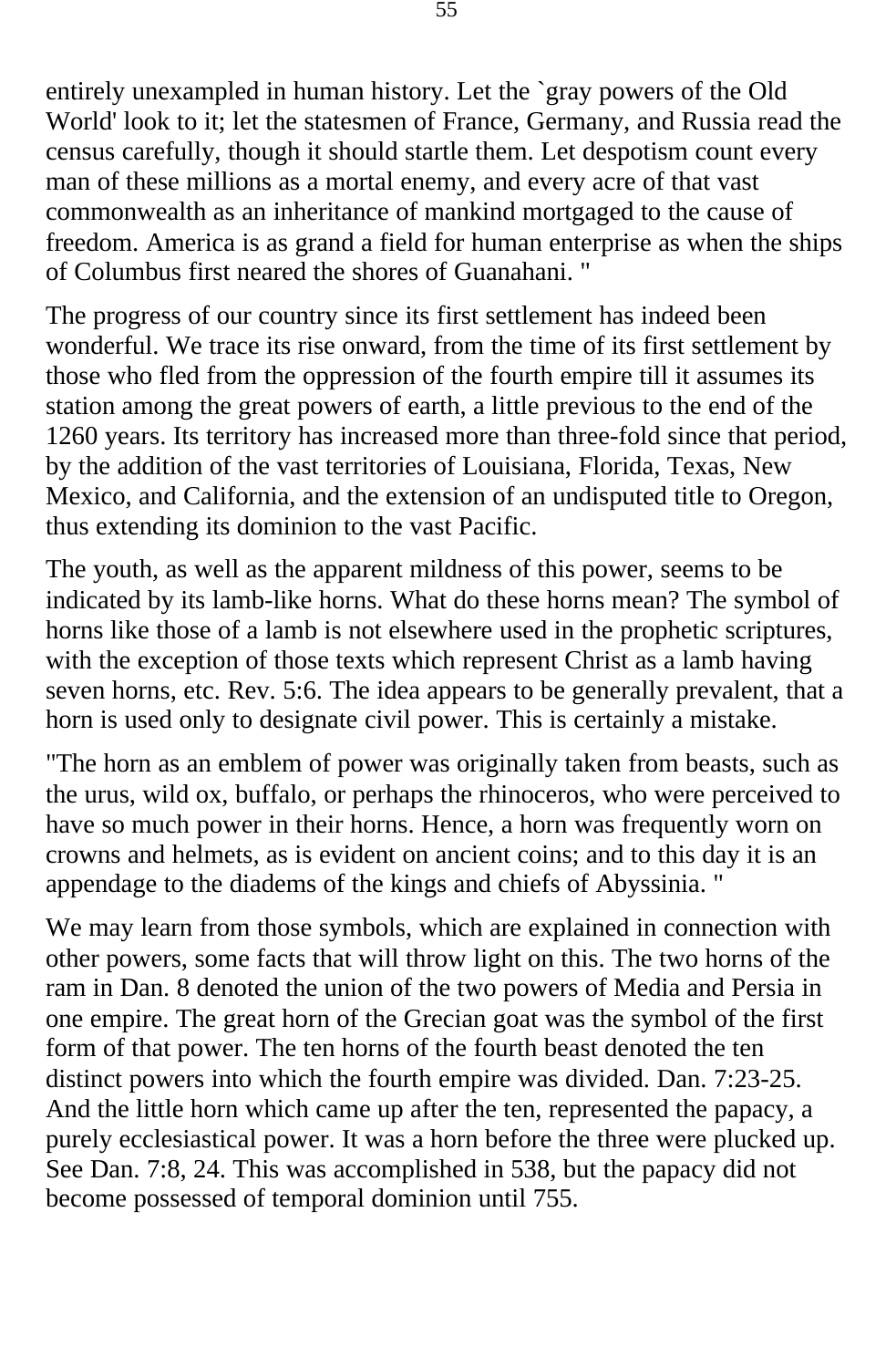Says Goodrich: "As a reward to the Roman pontiff, Pepin, in the year 755, conferred on Stephen, the successor of Zachary, several rich [provinces](#page-89-0) in Italy, by which gift he was established as a temporal monarch. "**\*12** 

Hence it is certain that ecclesiastical as well as civil power is represented by a horn. And it is evident that the horns of these beasts symbolize the entire power of the beasts. From these facts we may learn that the horns of Daniel's fourth beast (the first beast of Rev. 13) denoted civil and religious power. Hence we regard the horns of the last beast of Rev. 13 as symbolizing the civil and religious power of the nation represented by that beast. A plurality of horns is not always the symbol of a power divided; for the two horns of the ram in Dan. 8 symbolize the union of Media and Persia in one government. In appearance, if we may judge from the symbols used, this beast represents the mildest power that ever rose; for in the prophetic history of the governments that have preceded this, no one has been represented by symbols so mild. We understand these horns to denote the civil and religious power of this nation, - its Republican civil power, and its Protestant ecclesiastical. If it be objected that its civil power ought to be represented by the beast, rather than by a horn of the beast, we refer to one or two facts that will meet this point. The civil power of Grecia was represented by the great horn of the goat; and when that civil power was broken, the beast still continued to exist; and in the place of that one civil government arose four. And we may add, that when the dominion of the different beasts of Dan. 7 was taken away, their lives were prolonged for a season and a time. That is, the nations still lived, though their dominion was destroyed. Hence, we understand that the beasts denote the nations which constitute the different kingdoms, and the horns of the beast denote the civil and religious powers of the nations.

No civil power could ever compare with Republicanism in its lamb-like character. The grand principle recognized by this form of power is thus expressed: "That all men are created equal; that they are endowed by their Creator with certain inalienable rights; that among these are life, liberty, and the pursuit of happiness. " Hence all should have a right to participate in making the laws, and in designating who shall execute them. Was there ever a development of civil power so lamb-like before? And what, in religious matters, can be compared with Protestantism? Its leading sentiment is the distinct recognition of the right of private judgment in matters of conscience. "The Bible is the only religion of Protestants. " Was there ever in the religious world anything to equal this in its lamb-like professions?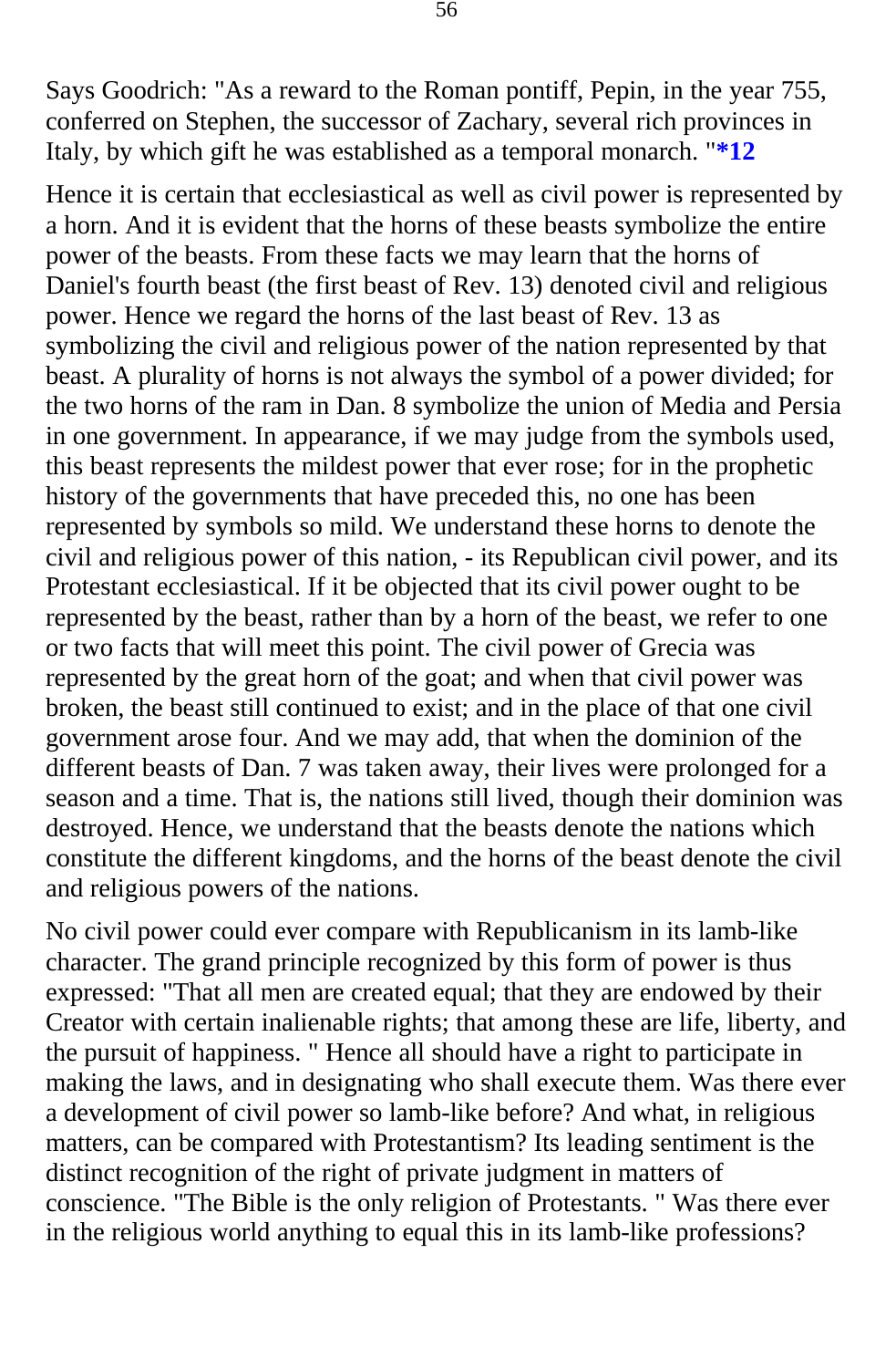The symbol of the beast with two horns like a lamb fitly represents this new power. Observe the combination of the lamb and the dragon. Both these symbols had been previously seen by John. There is an evident reference to them in this description of the beast with two horns. He had seen a Lamb with seven horns and a dragon with ten horns. Rev. 5:6; 12:3. The Lamb represents Jesus Christ in his office of King of kings. Rev. 17:14. The dragon represents the Roman power animated by Satan. Rev. 12. In fact, if we omit the heads and horns which represent that empire in its several forms, we shall find that the real dragon, or serpent, is Satan himself. Rev. 20:2, 3, 7. The kingdom of Christ and the kingdom of Satan are opposite in character. Christ's kingdom is one and indivisible; but the kingdom of Satan is full of confusion and division. For this reason the horns of the Lamb and the horns of the dragon, though alike symbolic, are by the Spirit of God interpreted very differently. The horns of the dragon are the same as the horns of the beast to whom the dragon gave his power. They are the ten kingdoms, into which the kingdom of the dragon or beast has been divided. Rev. 17:12; Dan. 7:24. But the horns of the Lamb, who is King of kings, are the seven spirits of God. Rev. 5:6. The seven horns must therefore represent the nature of Christ's dominion as King of kings, and not that his kingdom should be divided; for his title, King of kings, indicates not one kingdom broken up into many, but rather many united in one; for the servants of Christ will be princes under him (Matt. 19:28; Luke 22:30; Rev. 20:4; 21:24); and he, as King over an undivided kingdom, will wear many crowns. Rev. 19:12.

In the symbol of the two-horned beast, the character of the horns, and not merely the number, is intended to be expressed by the words, "two horns like a lamb"; for there is nothing peculiar to a lamb with respect to the number of its horns, but there is something peculiar in the character of these horns. It is important to notice this fact; for the interpretation of the horns of a lamb in John's vision is essentially different from that of the horns of the dragon, or of the beast. Thus the horns of the beast represent the division of his kingdom; but the horns of the lamb represent the nature of his power, and do not signify that his kingdom is to be divided. We therefore understand the two horns like those of a lamb to represent the nature of the power symbolized, and not that it should be divided into two parts.

The spirit of God, in giving us the symbol of the ten-horned beast, thought proper to place crowns upon each of those horns. But in giving us the symbol of the beast with two horns like those of a lamb, it placed no crowns upon those horns. Now these two symbols are not only given in immediate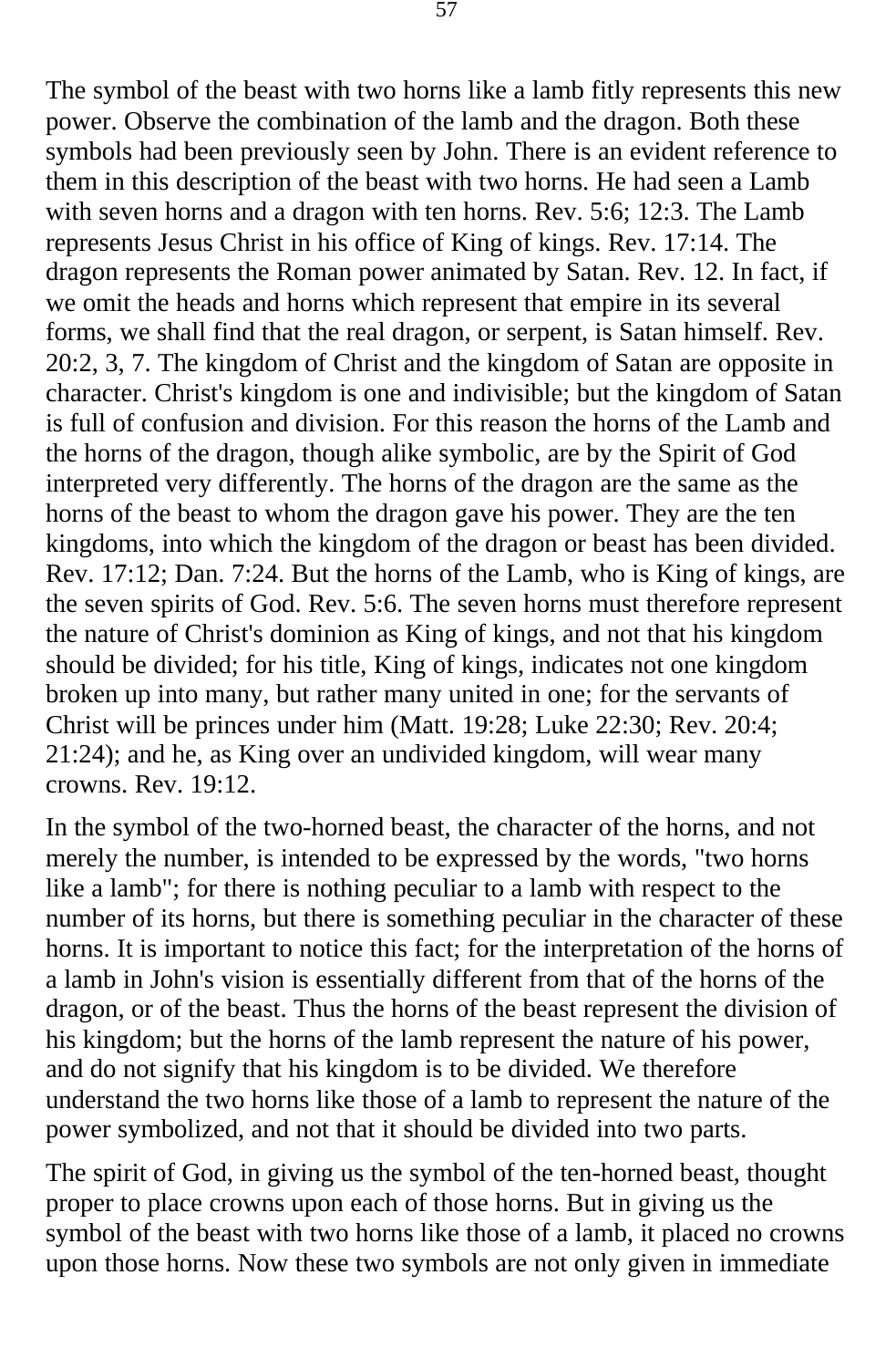connection, but they are joined in the same work, according to this prophecy. Rev. 13:1, 11, 12, 14; 16:13; 19:20. It cannot, therefore, be without design that crowns are placed upon the horns of the first beast, and omitted in the case of the second. We know that the horns with crowns represent kingly governments (Rev. 17:12); and we think it a necessary conclusion that these horns like those of a lamb, and without crown, represent a government in which the people bear rule.

In some form, two kinds of power everywhere exist. These are, the civil power, as seen in the State; and the spiritual power as seen in the Church. In almost every country these powers are blended together in one, and both are in the hands of the rulers, and not in those of the people. But the American Republic presents the first instance in the history of the world in which these two powers are separated, and both are reserved by the people in their own hands. It is a government by the people and for the people, and it acknowledges them as the fountain of all authority. Here we have a State without a king and a Church without a pope; and Church and State are separate. The civil power recognizes the equality of all men before the law; and the spiritual power acknowledges the right of every man to worship God according to his own convictions of what God requires. Here are the two horns like those of a lamb.

"And he spake like a dragon. " With all these lamb-like appearances, the real spirit by which he is actuated is that of the dragon, - the Devil. "For out of the abundance of the heart the mouth speaketh. " Matt. 12:34. What he is to speak we may notice hereafter. Rev. 13:14.

"And he exerciseth all the power of the first beast before him [or in his sight, as Whiting translates it], and causeth the earth and them that dwell therein to worship the first beast, whose deadly wound was healed. " Here is conclusive proof that the two-horned beast is distinct from the ten-horned beast, and contemporary with it from the time that its deadly wound was healed, or about the commencement of the present century. This exercise of power will constitute the very scene of trouble and danger before us, respecting which the third angel utters his voice of warning, "If any man worship the beast, " etc. The anguish of that period, when all the power of the first beast shall be exercised, may be learned from reading the history of the first beast. Rev. 13:5-7; Dan. 7:23-26. It is certain that since the 1260 years of triumph of the first beast, no power has exercised such oppression as that which is here predicted. Hence this has not been accomplished in the past; and the prophecy clearly shows us that this dragonic work is to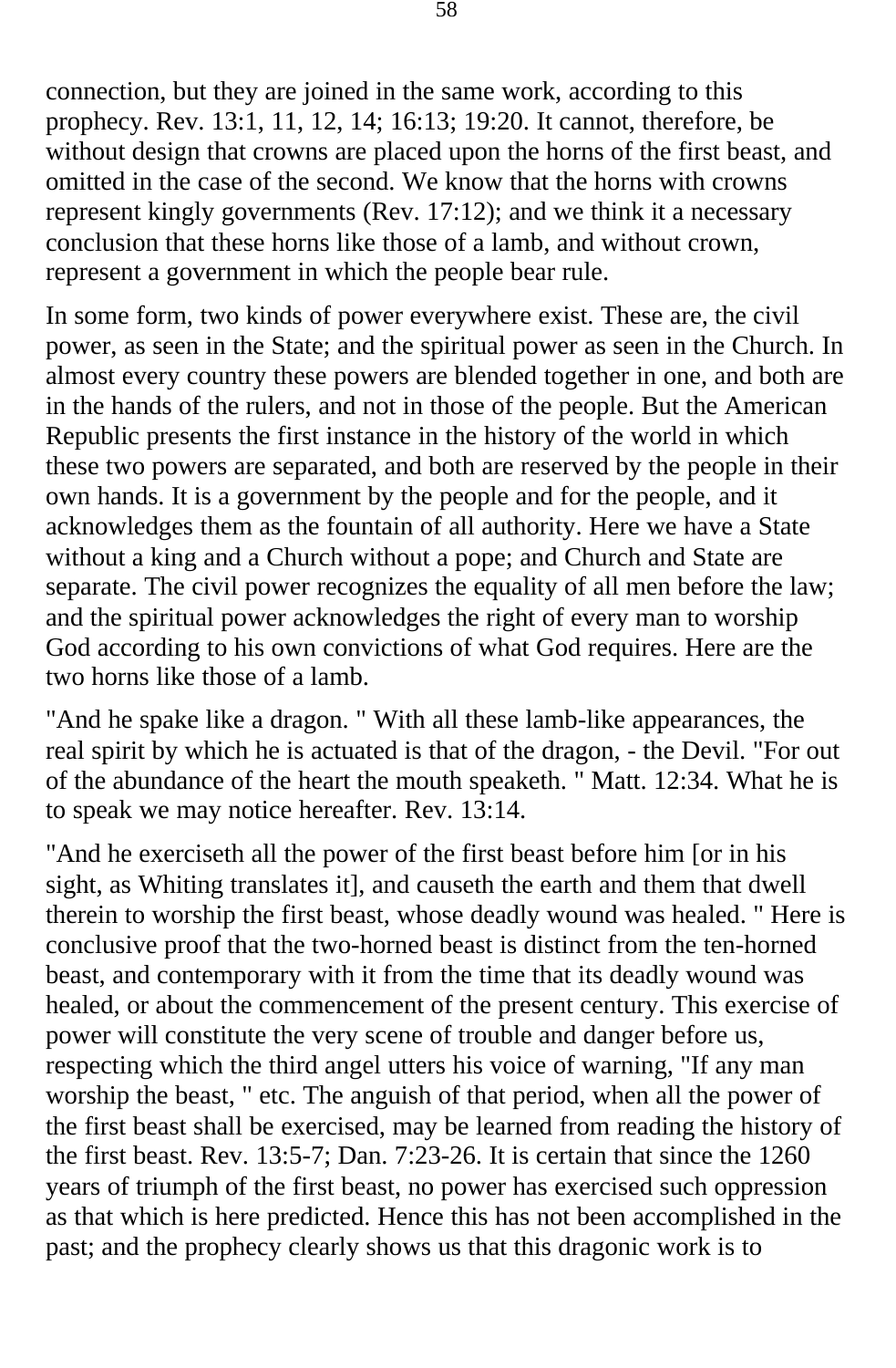proceed from a government the mildest in appearance that the world ever saw, its power being represented by "horns like a lamb"; so that from a power that has presented to the world the most extraordinary spectacle of civil and religious liberty, bitter and unrelenting persecution is yet to be experienced by the church. This important fact should be carefully considered.

The lamb-like character is first to be exhibited. This is to deceive the nations. Then the dragonic character - the real character of the beast - is to appear. For as the dragon gave power to the first beast, and thus prepared the papacy for its 1260 years of persecution, so the two-horned beast gives power to the image of the first beast, to act a part like that beast in warring upon the saints. The only civil government that has ever existed, exhibiting the lamb-like appearance of this symbol, is the United States, one of the articles of its Constitution containing these words: "Congress shall make no law respecting an establishment of religion, or prohibiting the free exercise thereof. " As the lamb-like power of this beast, represented by its horns, is not in accordance with its dragonic character, as exhibited in its exercising all the power of the first beast, we think the conclusion a reasonable one, that its period of mildness and deception precedes that of its tyranny and oppression. We shall notice hereafter what this power does in causing the world to worship the first beast.

That we are living in an age of wonders is an admitted fact. The expression is oft times repeated, "There is nothing too wonderful to happen. " The increase of knowledge in every department of the arts and sciences has indeed been without precedent in our world's history. Our own country takes the lead in all this: we see the chariots, with the speed of lightning, coursing their way through the land, and with similar speed men traverse the mighty deep. The prophecy of Nahum is now literally fulfilled: "The chariots shall be with flaming torches in the day of His preparation, and the fir-trees shall be terribly shaken. The chariots shall rage in the streets, they shall jostle one against another in the broad ways: they shall seem like torches, they shall run like the lightnings. " Chap. 2:3, 4. "The fire of God" (the lightning, Job 1:16; Ex. 9:23, 24) has been here brought down from heaven. Such is the wonderful power that man has obtained over the elements. And the lightning thus brought down from heaven is now made obedient to the will of man, and sent as a messenger from one end of our land to the other. God said to Job, "Canst thou send lightnings, that they may go and say unto thee, Here we are? Job. 38:35. To send the lightning seems almost an attribute to Omnipotence, if we may judge from the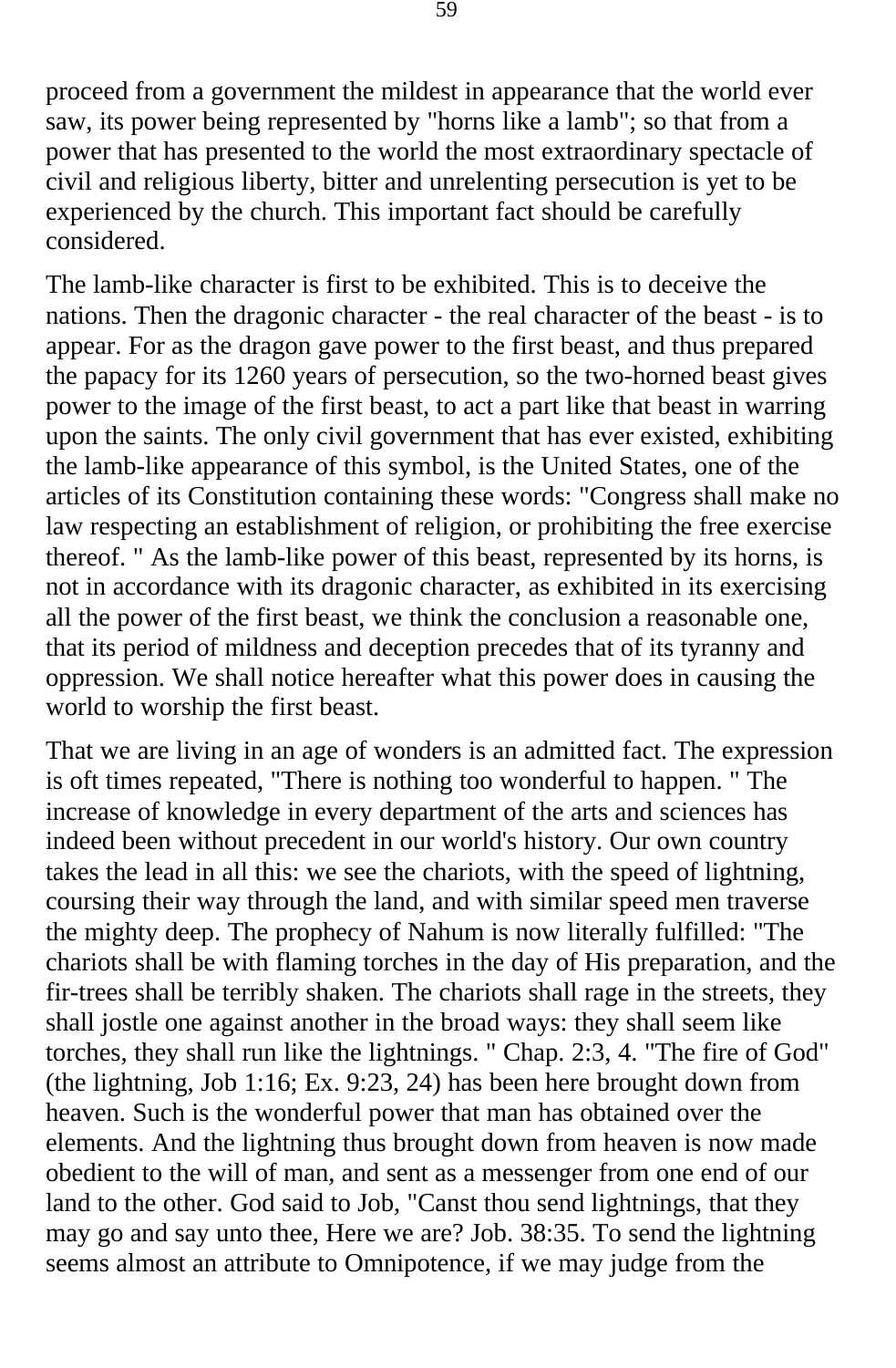manner in which Jehovah speaks to his ancient servant; Yet men are now able to employ this executor of the wrath of God as their own obedient servant. It has been observed by one speaker: "If Franklin tamed the lightning, Prof. Morse taught it the English language. " And all this bids fair to be eclipsed by other and more astonishing wonders.

We do not indeed regard this as the fulfillment of the prophecy, "He doeth great wonders, so that he maketh fire to come down from heaven on the earth in the sight of men;" but these facts are worthy of notice as marking the age in which we live. When men in ancient times had reached that pass that there was nothing restrained from them that they imagined to do, we read that God came down and confounded them. Gen. 11:6-9. If the men of the present generation do not occupy a similar position, they certainly bid fair to do so before long. The world may indeed be deceived by the things that we have named, and many others of a like character, and be caused to believe that better days are coming, and that the earth is being prepared for the happy residence of men, and that men are becoming more virtuous and enlightened, and that thus the way is preparing for the temporal millennium. But there is a class of wonders now in process of development that bids fair to present to the world the perfect fulfillment of this prophecy. We refer to that which is now called "Spiritualism, " the work of the unclean spirits in our land.

In almost every part of our land, multitudes of men of every class are now holding communion, as they suppose, with the spirits of the dead. And that they are holding communion with spirits of some kind is undeniable, for the fact of their presence is attested by astounding miracles. We think that no one can deny the facts that are brought to substantiate the work of the spirits, however they may judge of the spirits themselves.

Hon. J. W. Edmonds, judge of the Supreme Court of New York, said in 1853: "Scarcely more than four years have elapsed since the `Rochester knockings' were first known among us. Then, mediums could be counted by units, but now, by thousands; then, believers could be numbered by the hundreds, now, by tens of thousands. It is believed by the best informed that the whole number in the United States must be several hundred thousand, and that in this city [New York] and its vicinity there must be from twenty to twenty-five thousand. There are ten or twelve newspapers and periodicals devoted to the cause, and the Spiritual library embraces more than one hundred different publications, some of which have already attained a circulation of more than ten thousand copies. Besides the undistinguished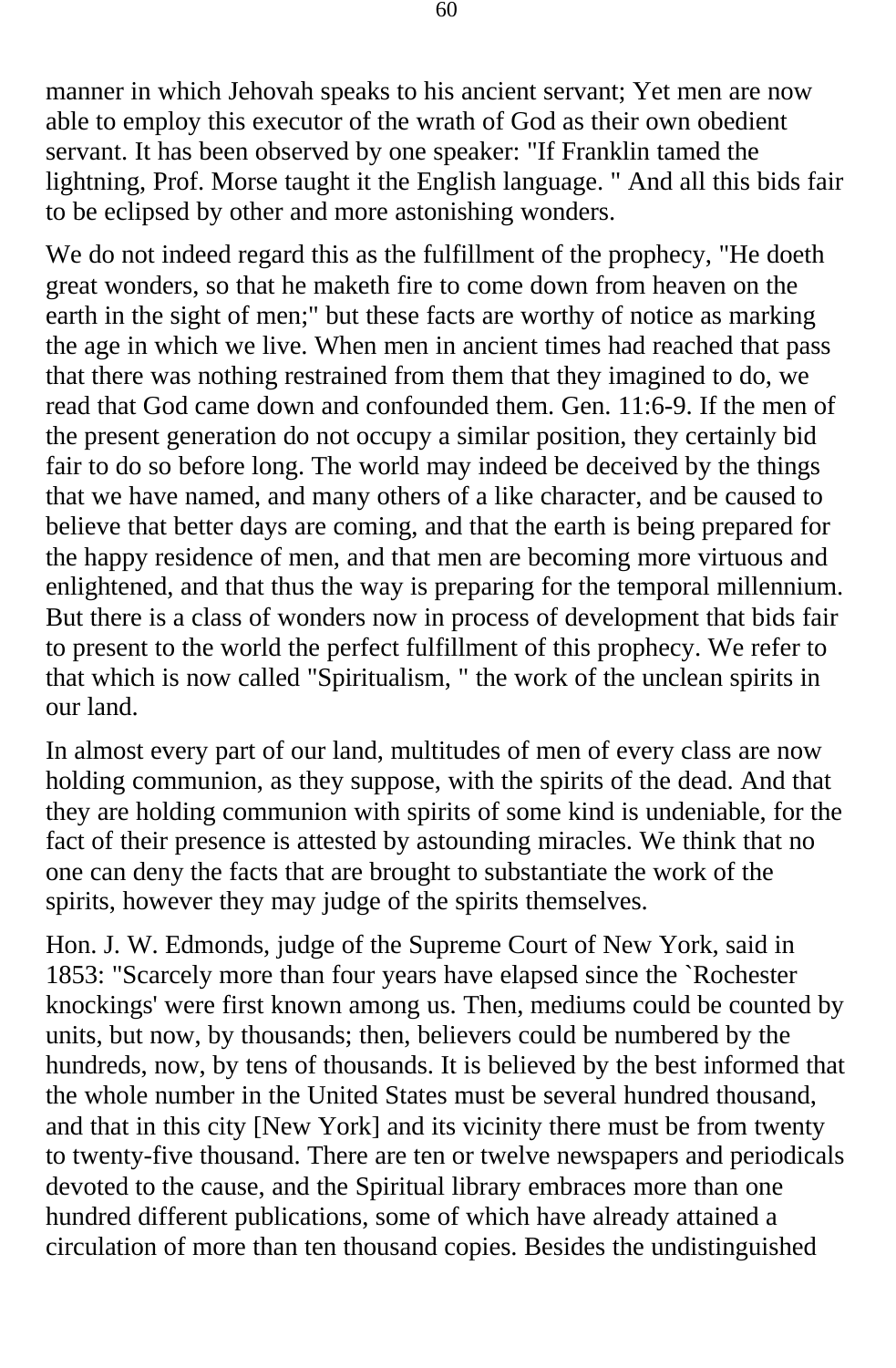multitude, there are many men of high standing and talent ranked among them, - doctors, lawyers, and clergymen in great numbers, a Protestant bishop, the learned and reverend president of a college, judges of our higher courts, members of Congress, foreign embassadors, and ex-members of the United States Senate. "

This statement of Judge Edmonds was written about 1855. Since that time this work of the spirits has been steadily progressing, and they have now extended themselves over Great Britain, France, Germany, and many other countries. The Roman pontiff, the Queen of Spain, and the Empress of France, also the late Emperor, have all sought to these spirits for knowledge. It may be proper that we enumerate some of the many remarkable acts performed by them. Among them are the following:-

Many well-attested cases of healing; writing performed by them without the aid of any one; the transportation of things from a distance by the spirits alone; and persons carried by the spirits through the air in the presence of many others. Tables have been suspended in the air with several persons on them; beautiful music has been performed by the spirits, with and without the aid of instruments; extraordinary communications respecting distant persons and places have been many times made with complete accuracy; and the spirits have represented themselves to the natural vision of some, and talked with them in an audible voice, the persons not knowing them to be spirits until they disappeared.

The astonishing progress of these wonders should awaken serious reflection on the part of every one. If these things continue to progress as hitherto, what a scene is there before us! It is evident that these things are but the beginning of the miracles with which the world is to be deceived. That all this is the work of demons, and not of the spirits of the dead, appears from several decisive facts, as follows:-

1. As to the dead, the Bible plainly testifies that they "know not anything" (Eccl. 9:5); that they are in the grave, where there is no work, nor device, nor knowledge, nor wisdom (verse 10); that they have laid down, and that they shall not awake, nor be raised out of their sleep, until the heavens be no more (Job 14:12); that they praise not the Lord (Isa. 38:18, 19 Ps. 115:17; 6:5): that in the day of death the thoughts perish (Ps. 146:2-4); and that if there is no resurrection, they which have fallen asleep in Christ have perished. 1 Cor. 15:18. To this we may add, that God has most solemnly forbidden necromancy, which is the pretended science of dealing with the dead. Deut. 18:11; Isa. 8:19. We may all see for a certainty that the dead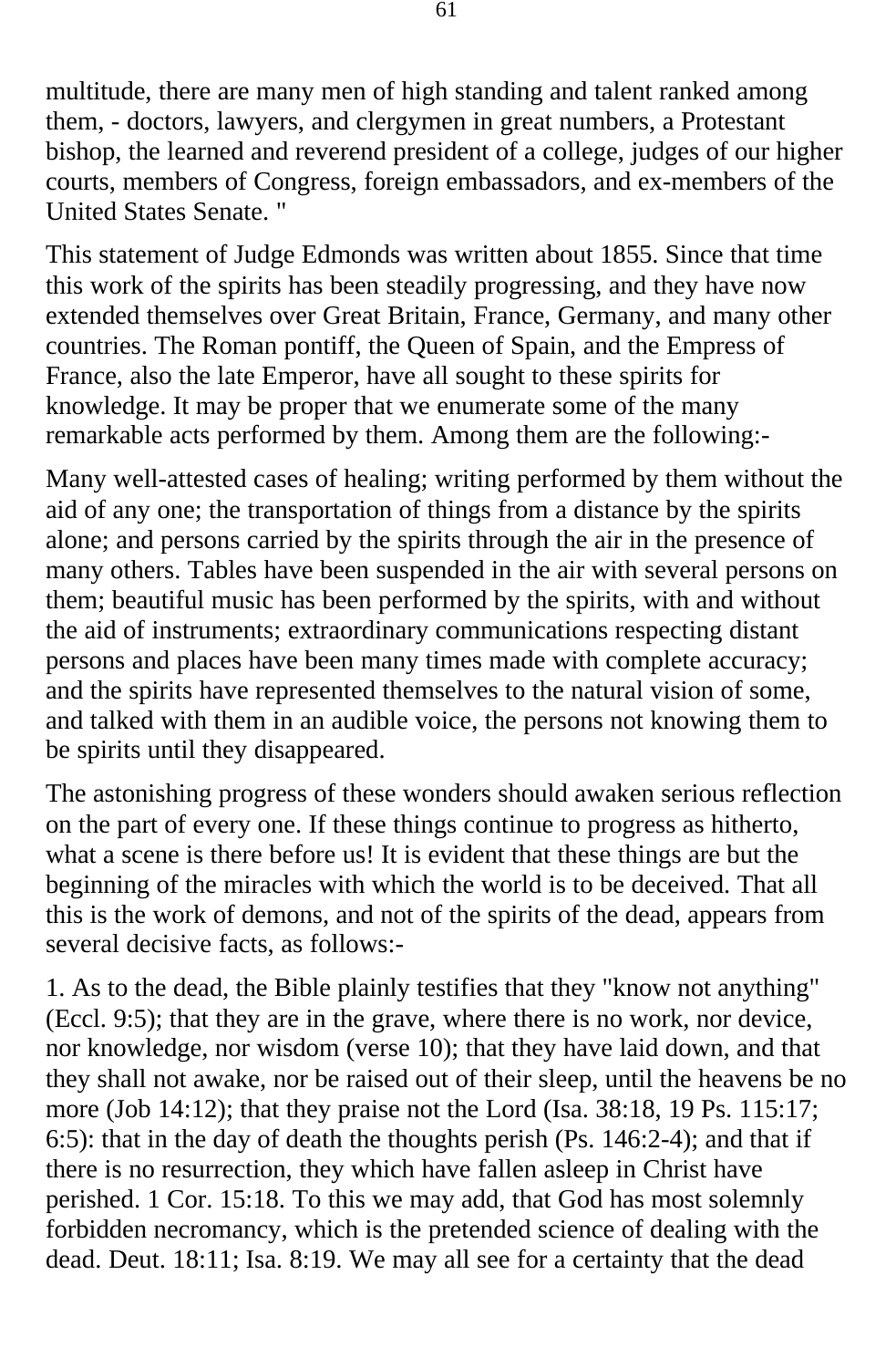cannot impart knowledge to us when they have none for themselves; and hence may understand that God warns us against seeking knowledge from that source, as we shall only expose ourselves to the delusion of the Devil.

2. The Bible clearly predicts that in the last days Satan is at work with all power, and signs, and lying wonders; that the spirits of evils are to work miracles; and that they will come in the guise of the spirits of the dead. We beg the reader to carefully compare 2 Thess. 2:9, 10 with Rev. 16:13-15 and Isa. 8:19-22. That the two-horned beast, which performs the miracles spoken of in Rev. 13, is the same as the false prophet from whose mouth one of the unclean spirits issues (chap. 16:13), we shall hereafter prove.

3. The third reason for regarding these as the spirits of devils is found in the fact that they most openly contradict the authority of the Holy Scriptures. They deny the resurrection of the dead, the second advent of Christ, the Judgment, and, indeed, all the leading doctrines of the Christian religion; they place the most profligate and wicked men, like the infidel Paine, in the highest heaven, and represent him as engaged in the same work that he so faithfully adhered to while he lived, viz. , the overthrow of the authority of the Bible; and, finally, they openly deny the inspiration of the word of God, and seek to substitute in its place their own worthless fables.

The foregoing facts are, in short, the most important reasons that prove them to be these spirits of devils, and they can be appreciated by every person who fears God and trembles at his word. We have referred to the unclean spirits as the agency by which the miracles of the two-horned beast are to be performed. As proof that we are correct in this, we refer to Rev. 16:13, where one of the three unclean spirits is represented as going out of the mouth of the false prophet to perform miracles. A comparison of Rev. 13:11-17 with 19:20, as we shall notice hereafter, proves that the twohorned beast and the false prophet are the same; hence it is certain that the unclean spirits are the agency by which the two-horned beast performs his miracles.

But these miracles are to be carried so far that fire is to be brought down from heaven upon the earth in the sight of men. In the days of Elijah, the test between Jehovah and Baal was this very thing; the god that could cause fire to come down from heaven in the sight of the assembled multitude, was the true God. Satan was not then able to perform this astonishing miracle. 1 Kings 18. But this very act, by which the true God was distinguished from the false, is now to be performed by Satan himself. This shows, as we think, that this act of the two-horned beast relates to the hour of temptation that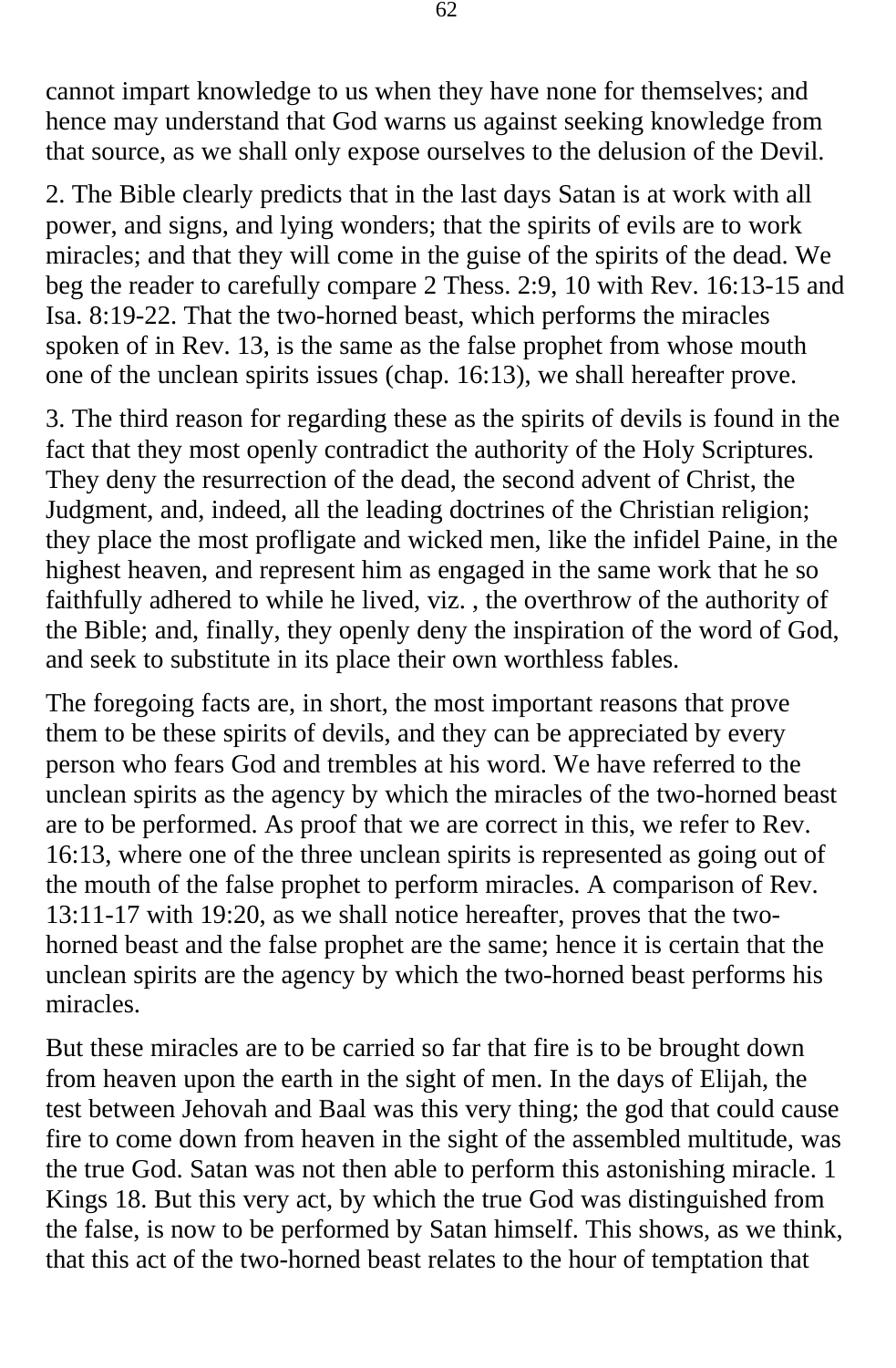shall come upon all the world, to try them that dwell upon the earth. Rev. 3:10, 11. Who will be prepared to resist such miracles as this? - None but those who are especially kept by God. The multitude will inevitably be carried away by them. The truth of God, that shows all this to be the work of the Devil, will then be the only shield. Those only who have kept the word of God's patience will be kept in that time. This fearful hour of temptation, when Satan shall work with all power and signs and lying wonders, is before us, and who will stand when it shall come upon all the world? "Watch ye, therefore, and pray always, that ye may be accounted worthy to escape all these things that shall come to pass, and to stand before the Son of man. " Luke 21:36.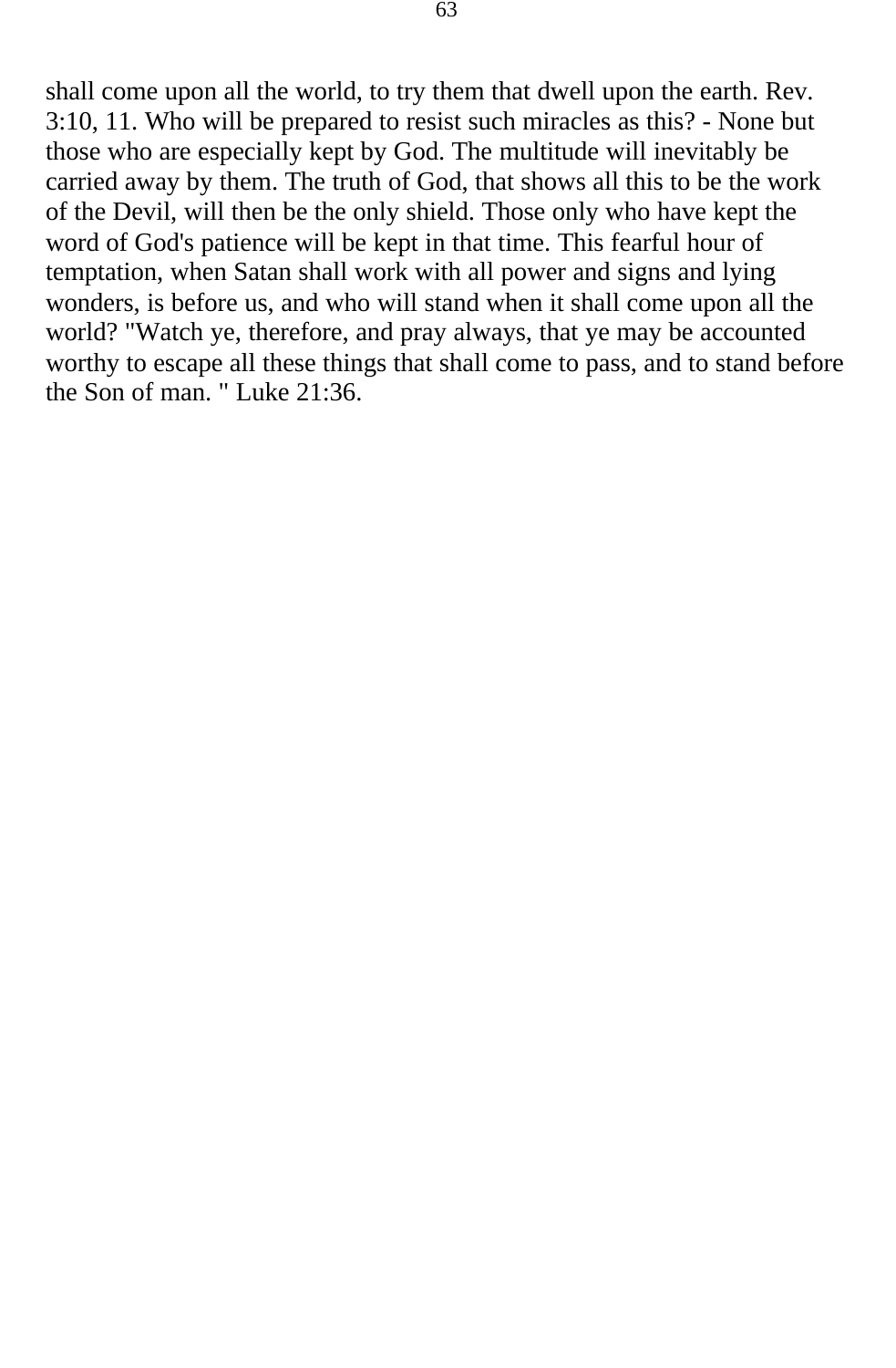## **CHAPTER VII The Work Of The Two-Horned Beast.**

Influence of this Power upon the Nations - Its Deceptive Character - Identity of the Two-horned Beast with the False Prophet - The Dragon Voice of the Beast - The Image of the Beast - His Mark and the Number of his Name - The Worship of the Beast - The Final Contest.

NO form of power ever arose in any past age combining the remarkable features which appear in our own government. It is of itself a wonder, a system of government which has not its like elsewhere. What is needed throughout the world to relieve its inhabitants of their oppression, but that Republicanism should remodel all their civil governments? The leaven of its principles has deeply diffused itself throughout the nations of the earth. In proof of this, witness the revolutions of 1848, which shook nearly all the thrones of Europe. And what is so well calculated to develop and maintain religious freedom as Protestantism? With the diffusion of these principles, how many are now confidently expecting a long period of prosperity and triumph for the church, - a period of emancipation to the poor enslaved nations of the earth, - the ushering in of the period when the nations shall learn war no more, and a universal spiritual kingdom shall be set up and fill the whole earth (Micah 4:1-5); and those wonders which we have briefly noticed promise to mankind a better revelation than the Scriptures of truth afford us?

The people of God indeed are looking forward to the time when the Lamb, who is King of kings and Lord of lords, shall reign in person over the whole earth. But with the mass this view has given place to the more congenial idea of a spiritual reign, and of temporal prosperity and triumph. This view holds out to men the prospect of peace and safety (1 Thess. 5), notwithstanding the evidence has been spread out before them that the hour of God's Judgment has come, and that no better state of things can ever exist till the curse shall be removed from the earth. The warning respecting the coming storm of wrath has been most faithfully given; but by the multitude it has been rejected, thus leaving them to the deceptions that are already coming upon the earth. They dream that the earth, with all its progress and all its improvements, is far too lovely and excellent for God to destroy.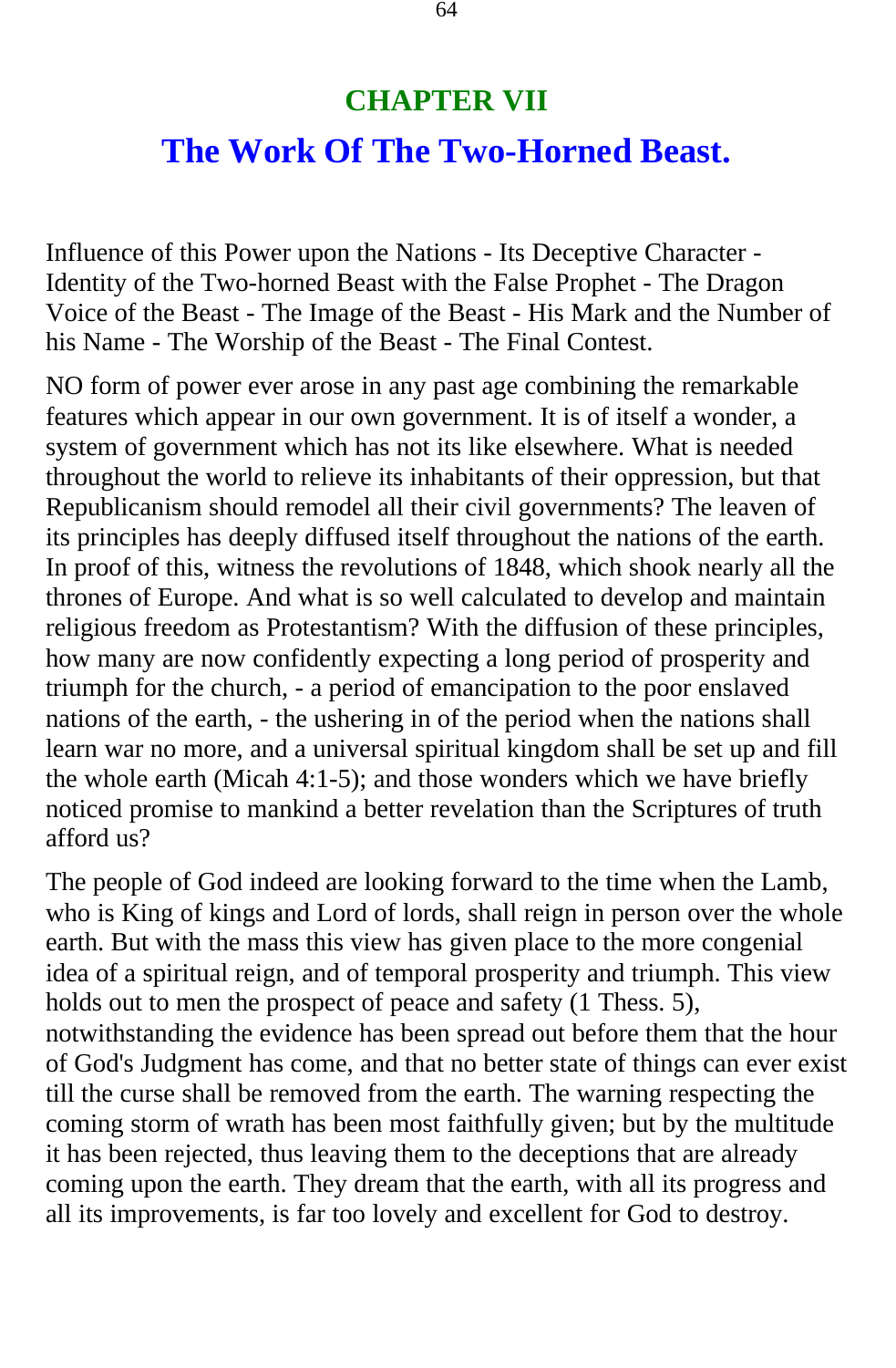Peace and safety is the delusive dream in which men indulge while the wrath of God hangs over them.

We regard the two-horned beast, then, as the symbol of a civil and religious power, differing in many respects from those which have preceded it. It is in appearance the mildest form of power that ever existed; but it is, after having deceived the world with its wonders, to exhibit all the tyranny of the first beast. If the right of private judgment be allowed by the Protestant Church, why does she expel men from her communion for no greater crime than that of attempting to obey God in something wherein his word may not be in accordance with her creed? Read Charles Beecher's work, "The Bible a Sufficient Creed. " Why are men, for no other crime than looking for Jesus Christ, expelled from the churches of those who profess to love his appearing?

To these and many other questions of a similar character, we can only answer, that the lamb is such only in pretension; he is dragon in character. His ostensible appearance is that of a lamb; but the power which he exercises is that of a dragon. The true kingdom of the Lamb, the King of kings, is not set up on the earth until the destruction of all the wicked powers that now bear rule. Then the Jubilee will end the bondage of the saints. God speed the right!

A further view of the two-horned beast may be obtained by comparing his history with that of the false prophet. The two-horned beast is represented as working miracles in the sight of the first beast. Rev. 13:14. The same is affirmed respecting the false prophet. Chap. 19:20. The nations of the earth are deceived by these miracles, and caused to worship the image of the first beast, and to receive his mark. The same work is ascribed to the false prophet. Still further, we may say that the Bible gives us the origin of the two-horned beast, but does not under that name give us his final destiny. The origin of the false prophet is not given under that name, but his destiny is clearly revealed. Rev. 19:20; 20:10. Inasmuch as their work is identical, and they act their part at the same time, we cannot doubt their identity. This is positive proof that the two-horned beast is, from the time of its rise, a power contemporary with the first beast, and not the first beast in another form. What power has ever risen in the past history of the world that could answer the description of this lamb-dragon, or false prophet? If Satan has been permitted to make use of paganism, as an instrument of oppression and deception, and also of papacy, which is Christianity in a corrupt form, why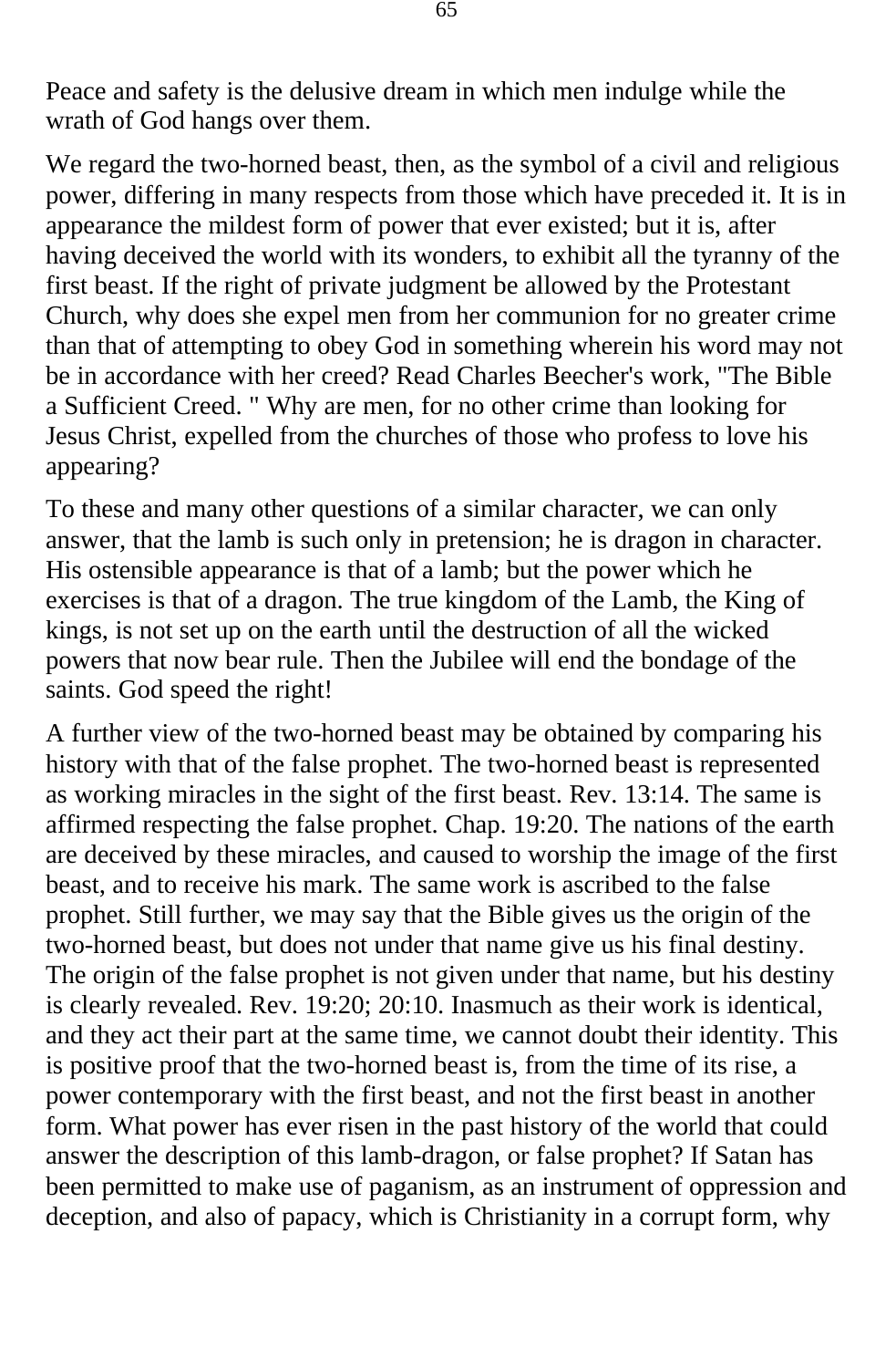may he not make use of Protestantism also, when it becomes corrupt, as, if possible, a more efficient means of deception than either of the former?

Has not the Protestant Church acted the part of the false prophet most effectually in promising to the world a thousand years of peace and prosperity before the day of wrath? She has prophesied this out of her own heart, for God has ever spoken the reverse. 2 Tim. 3; Dan. 7; Matt. 13; 2 Thess. 2. The Protestant Churches as a body now proclaim this doctrine as expressing the great object for which they labor, - temporal prosperity and triumph in a world that has ever rejected Christ.

Mohammedanism is not this false prophet; for it is introduced in the prophecy under the symbol of locusts, and its power departed with the hour, day, month, and year of the second woe. Rev. 9. But the two-horned beast, or false prophet, acts as an accomplice of the papacy in Satan's great work of final deception, and unites in the great conflict against the King of kings. Rev. 19.

The work of deception prepares the way for the dragon voice of the beast. He says "to them that dwell on the earth, that they should make an image to the beast which had a wound by a sword, and did live. " And thus it would seem that the history of this symbol is in part, at least, twice presented, each time ending with its oppressive acts, first, with its power represented by horns like a lamb, and subsequently exercising all the dragonic power of the first beast; and, secondly, as a power working miracles to deceive the dwellers upon the earth; and when this deception is accomplished, it is to cause them to unite in making an image that should have power to put every one to death who would not worship it. In noticing the prophetic history of the first beast, we called attention to the fact that the prediction respecting the time when all that dwell upon the earth whose names are not written in the book of life shall worship the beast, has never yet met its fulfillment; and we would here express the conviction that this prophecy relates to the time when the two-horned beast is to speak as a dragon, and to exercise all the power of the first beast. In that hour of strong temptation, we may expect to see all the dwellers upon the earth united in the worship of the beast.

The beast was the papacy clothed with power to put to death the saints of God. Rev. 13:5-8; Dan. 7:23-26. An image to the beast, then, must be another ecclesiastical body clothed with power and authority to put the saints to death. This can refer to nothing else but the corrupt and fallen Protestant Church. If it be asked whence the beast receives this power, we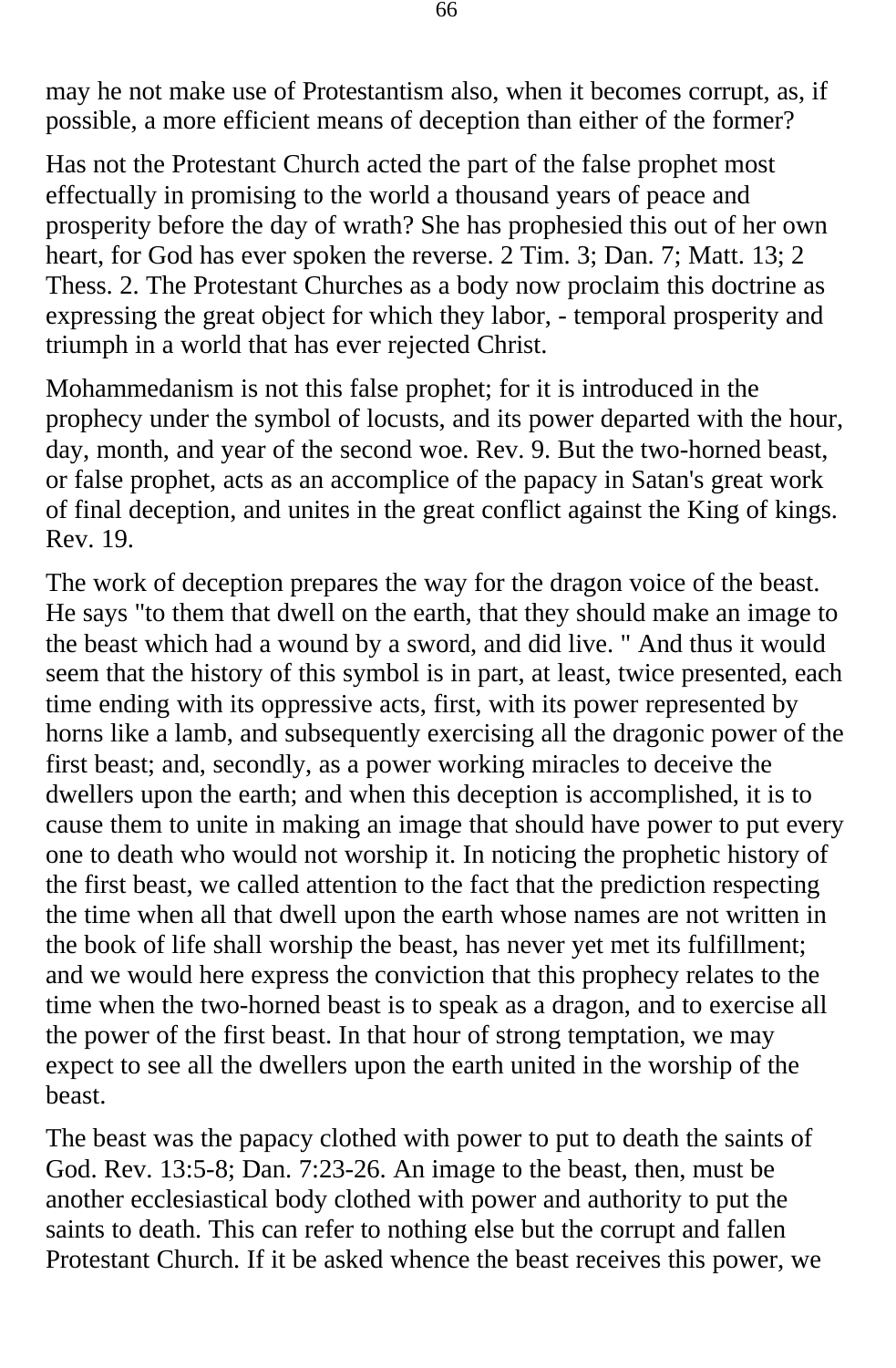can only answer that, by permission of God, the dragon, that old serpent, called the Devil and Satan, is without doubt the very being who communicates this power to the beast. The kingdoms of the world are claimed by him, and the right to give them to whom he will. Luke 4:5, 6. Should it be objected that the world is too much enlightened to submit to such deception, or to unite in such a work of persecution, we answer that the word of God gives us this prophecy in clear language; and it is with reference to this scene of danger that the third angel utters his solemn warning. Look at the Jewish Church, and mark how soon after they had rejected the Messiah at his first coming, they put him to a cruel death, and also slew many of his apostles and saints. They said, indeed (Matt. 23), that had they lived in the days of their fathers they would not have been partakers with them in the blood of the prophets; but when their "hour and the power of darkness" came upon them, how completely did it show them to be under the power of Satan. Luke 22:53; John 7:30.

The rejection of the truth of God leaves men the captives of Satan, and the subjects of his deception. 2 Thess. 2:9-12. The greater the light which men reject, the greater the power of deception and of darkness which will come upon them. The advent message has been given in our own land, and by the mass rejected, and no greater, and indeed no other, light can ever be given to those who have turned away from that. The third angel gives us warning of the danger which is now before us. The warning precedes the danger, that we, by seasonable admonition, may make our escape.

Another religious power enforces the claims of the first beast and his image, and causeth the world to receive his mark. What is this mark of the beast? - It is the mark of that beast to whom the image was made - the first beast. Rev. 19:20; 16:2. But it is enforced by the two-horned beast; hence we understand it is an institution of the papacy, enforced by Protestantism. The beast and his image unite in this thing, in opposition to the saints, who are engaged in keeping the commandments of God. Have we an institution of the papal apostasy which the civil power supports, and to which the religious world pay homage? - We have. It is found in the weekly Sabbath, which the "man of sin" has placed in the stead of the Sabbath of the fourth commandment. If we turn to the law of God, we shall find that the fourth commandment alone points out Jehovah, the first three forbid the worship of false gods, and blasphemy, and the last six pertain wholly to our duty to our fellow-men. Not one of these nine commandments point out the true God. But the Sabbath commandment points out the true God as that being who in six days created heaven and earth, and rested upon the seventh. By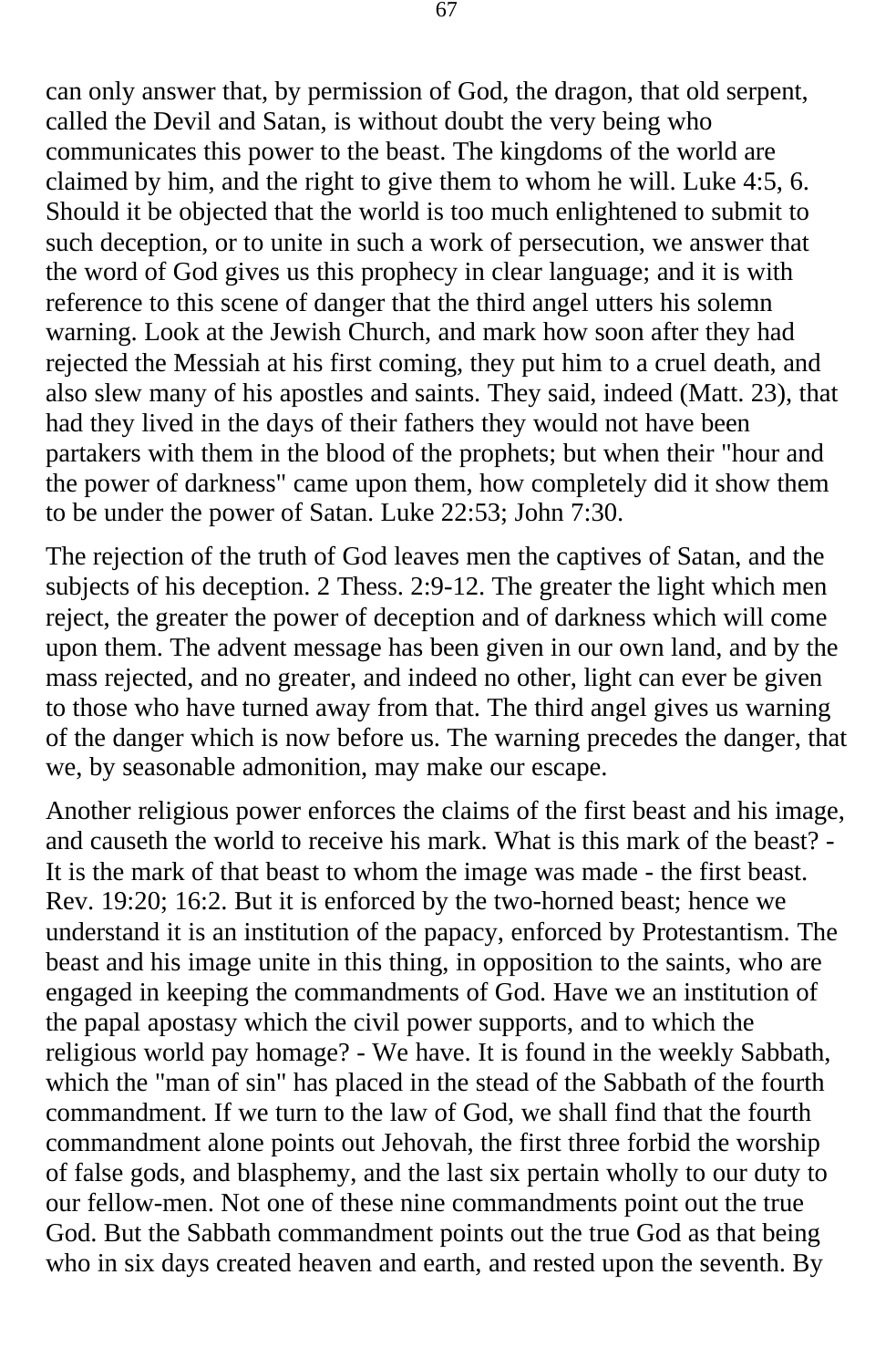the observance of the sanctified rest-day of the creator, he is acknowledged as the true God, in distinction from every object upon which the eye can rest, in the heavens above or in the earth beneath. The being that created all these things is God. Such is the teaching of the fourth commandment.

But the Scriptures plainly predict that the man of sin should exalt himself above all that is called God, or that is worshiped, and should "THINK TO CHANGE TIMES AND LAWS. " 2 Thess. 2; Dan. 7:25. It is not said that he should be able to change them; but he should think to do it; or, as the Catholic version reads, "He shall think himself ABLE to change times and laws. " They are not the times and laws of men which he thinks to change, for these he might be able to change, as other powers have done; but it is an act of arrogance in which he does not succeed. The times and laws of God are doubtless intended. This apostasy began in the apostolic age (2 Thess. 2:7), and it has resulted in the perfect development of the man of sin, and of his blasphemous acts, among which we may name the change of the fourth commandment. No one can produce any other authority for changing the Sabbath than Romish traditions.

Listen to the following cutting reproof from a Romanist:-

"The word of God commandeth the seventh day to be the Sabbath of our Lord, and to be kept holy; you [Protestants] without any precept of Scripture, change it to the first day of the week, only authorized by our traditions. Divers English Puritans oppose against this point, that the observation of the first day is proved out of the Scripture, where it is said the first day of the week. Acts 20:7; 1 Cor. 16:2; Rev. 1:10. Have they not spun a fair thread in quoting from these places? If we should produce no better for purgatory and prayers for the dead, invocation of the [saints, and](#page-89-0) the like, they might have good cause indeed to laugh us to scorn. "**\*13** 

Notwithstanding the fourth commandment in the plainest terms enjoins the observance of the sanctified rest-day of the Lord, almost all the world now wonders after the beast, and observe the pagan festival of Sunday, which the great apostasy has substituted for the holy Sabbath. By the observance of the Sabbath, men acknowledge the great Creator as their God; but when they understandingly choose in its stead the Sabbath of the man of sin, they acknowledge him as above all that is called God, or that is worshiped, and as able to change the times and laws of God. There is no evading the point. If we observe the Sabbath of the Lord, and that of the apostasy also, we only make the man of sin equal with God. But when we profane the Lord's Sabbath, and observe in its stead the Romish festival of Sunday, we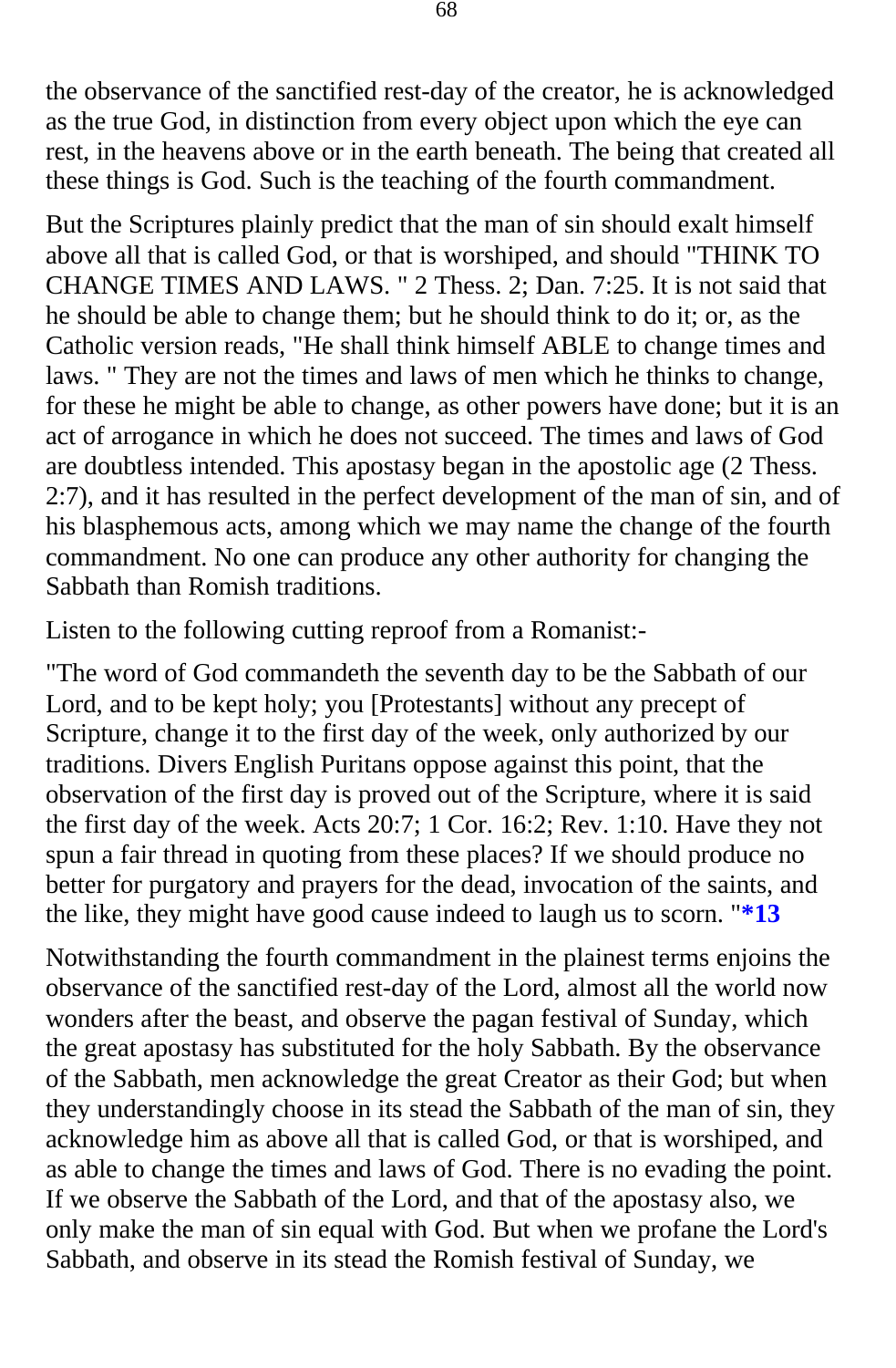acknowledge the papacy to be above God, and able to change his times and laws. We speak of those who have the light of truth and act contrary to it. Those who have never yet understood that the observance of Sunday is a tradition of the fathers which makes void the fourth commandment, are not referred to. It is the bringing of this Sabbath of the apostasy to the test that will constitute it the mark of that power that should think to change times and laws. There is no other papal institution that directly sets aside one of the ten commandments, that the whole Protestant world observes. This mark is very conspicuous in the forehead or hand, and signifies not a literal mark, but a public profession, or act, that all may see or know.

The number of the name of the beast is also to be enforced as a test of submission to him. This name, which is said to be that of a man, is seen, without doubt, in the title of "Vicar of the Son of God, " which the pope has caused to be inscribed upon his mitre. It is written in Latin, and the numeral letters employed make the sum of 666. The design of this test is to cause men to acknowledge the authority of the papacy.

The manner in which the Protestant Church would enforce the Sabbath of the man of sin, had it the power, is well expressed by a distinguished clergyman.

Says Dr. Durbin. "I infer, therefore, that the civil magistrate may not be called upon to enforce the observance of the Sabbath, as required in the spiritual kingdom of Christ; but when Christianity becomes the moral and spiritual life of the State, the State is bound, through her magistrates, to prevent the open violation of the holy Sabbath, as a measure of selfpreservation. She cannot, without injuring her own vi[tality and](#page-89-0) incurring the divine displeasure, be recreant to her duty in this matter. **\*14** 

It is proper that we should speak with carefulness of that which relates to the events of the future. That the scene described in the conclusion of Rev. 13 pertains to the time of trouble before us, such as never was, we have no doubt. It is also evident that in the providence of God the line of separation between the worshipers of the beast and his image on the one hand, and those who keep the commandments of God and the faith of Jesus on the other, will be most distinct and visible. The third angel's proclamation will prepare the people of God for the coming crisis; and the formation of the image and the reception of the mark will prepare all the various classes of adherents to the beast, to receive the vials of the wrath of God, the seven last plagues. The image of the beast, as we have seen, is made up of apostate religious bodies. The name of the beast, as given in verse 1, is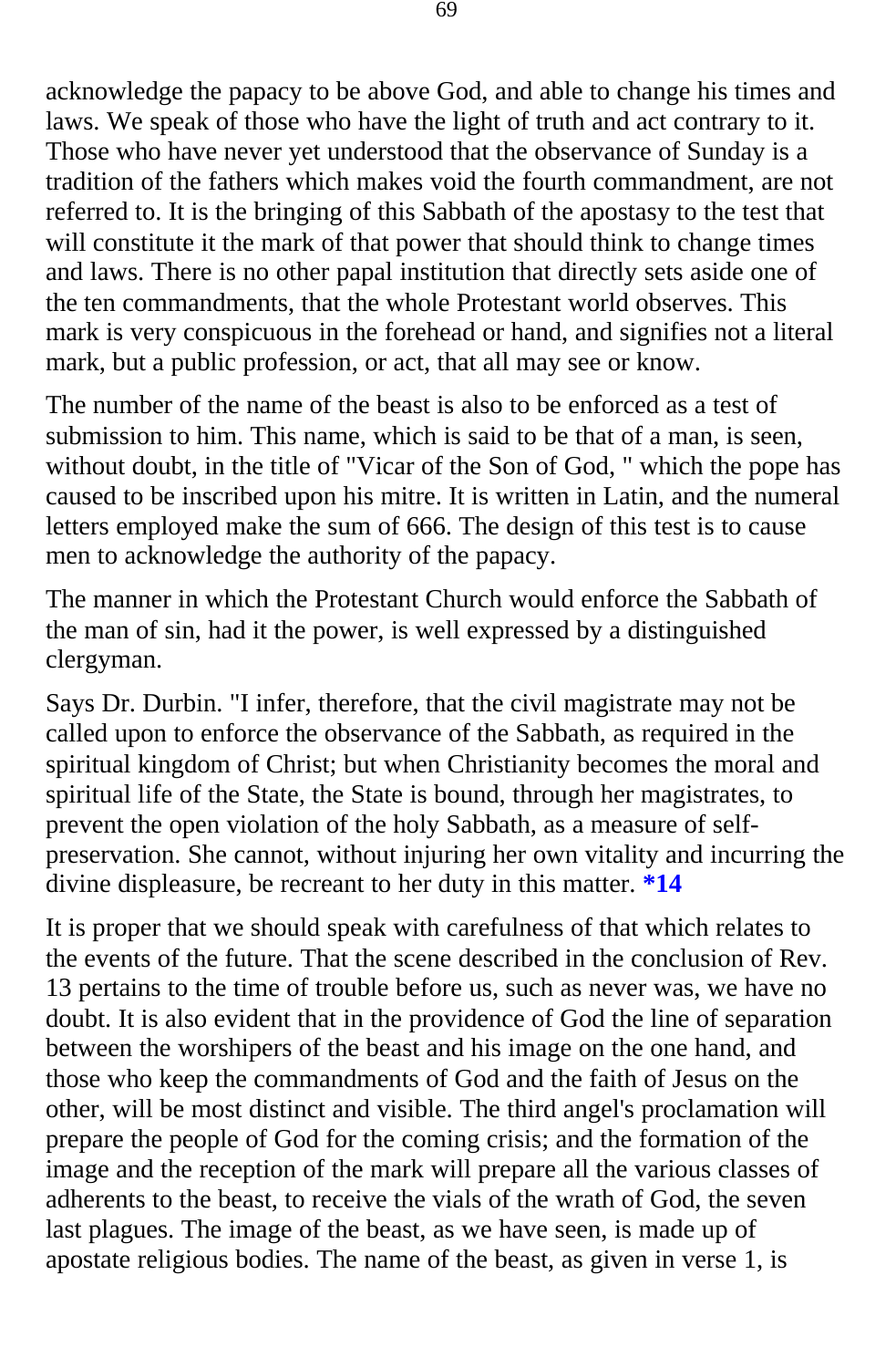"Blasphemy. " **\*15** The mark will determine to which class each individual belongs. We [have seen t](#page-89-0)he cause of danger fully laid open before us in Rev. 13. We now turn to the voice of warning as presented in chap. 14:9-11.

The warning of danger is a warning which refers directly to the scene of trouble described in Rev. 13:11-18. This warning shows that that trouble is yet to come. Its fearful character may be learned from the thrilling and dreadful import of the angel's message. The Bible nowhere else depicts such dreadful wrath. On one side stands the decree of the beast, who is to exercise all the power of the first beast before him, that all who will not worship the image and receive his mark shall be put to death; on the other hand stands the solemn warning of the third angel. Here, then is the strait before us. We can worship the beast and his image, and as the penalty, drink the wine of the wrath of God, or we can refuse, and peril our lives here, that we may obey God.

This message will draw a line between the worshipers of God and the worshipers of the beast and his image; for on either hand it reveals a dreadful penalty, and leaves no chance for half-way work. Those who disregard this warning will be found with the worshipers of the beast and his image, and will drink of the wine of the wrath of God. Those who heed this warning will obey God at the risk of their lives. The one class is designated by the mark of the beast, the other class is seen in the patience of the saints, keeping the commandments of God. That the law of God should thus be made a great testing truth to draw a line between the subjects of the fourth and fifth kingdoms, is an idea not unworthy of the God of the Bible. That the commandments of God are the great subject of controversy between the dragon and the remnant of the seed of the woman, is plain from Rev. 12:17. The issue of this struggle cannot be a matter of doubt; for, as in all past ages those who have had the ark of God and have kept his commandments have triumphed, even so will it be now.

What, then, is it to worship the beast? for this is a prominent part of the act against which the wrath of God without mixture of mercy is denounced, and, as we have seen, all the world are yet to unite in this act. It is worthy of notice that at the conclusion of this dreadful warning the saints are introduced as keeping the commandments of God and the faith of Jesus. Thus we may understand that the worship of the beast and his image, and the reception of his mark, is the opposite of keeping the commandments of God and the faith of Jesus. And we have seen that one of the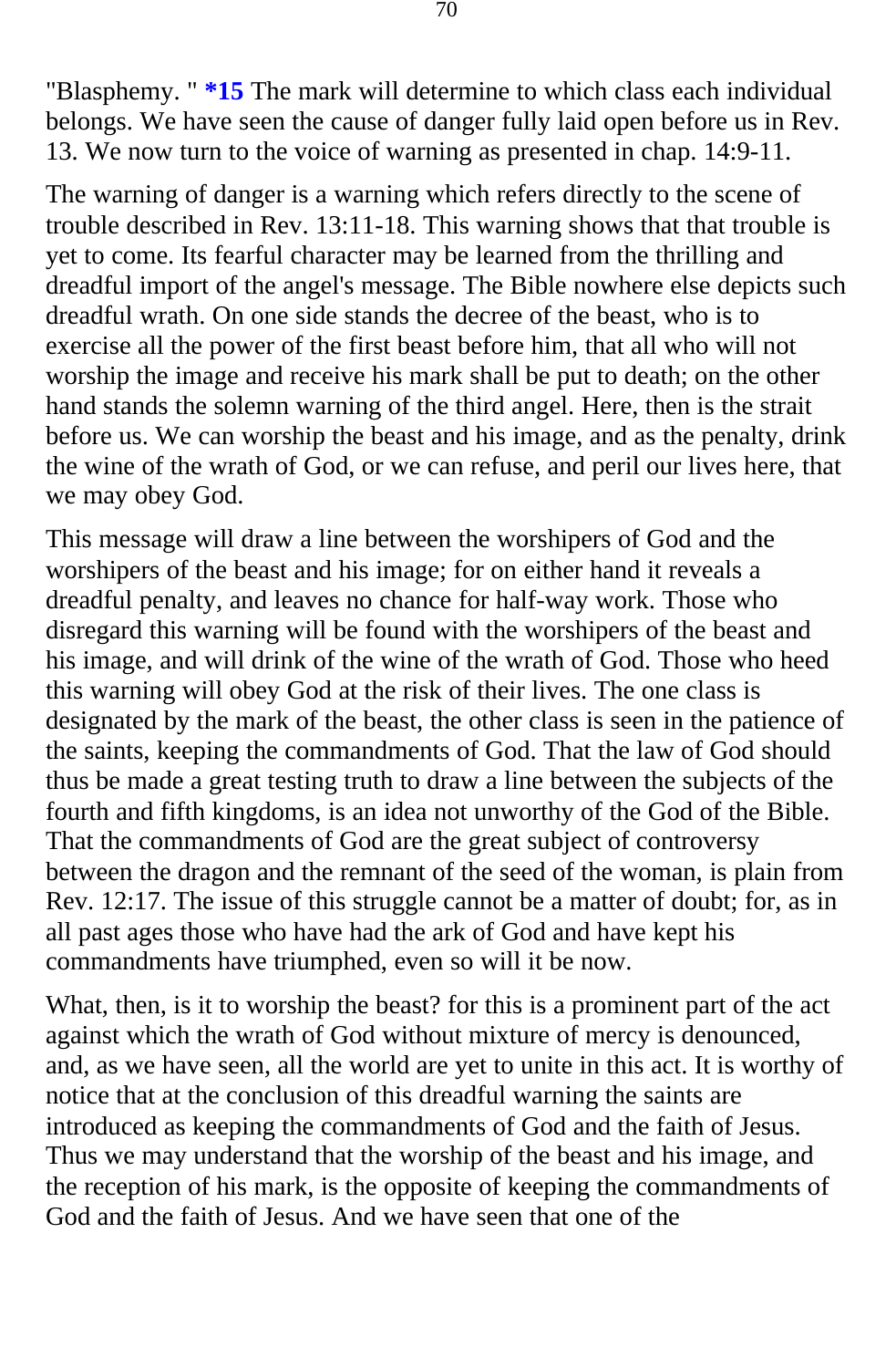commandments of God has been superseded by an institution of the Romish apostasy.

A remark by Prof. Bliss, bearing on this point, is worthy of lasting remembrance; "Whenever any civil or ecclesiastical enactment conflicts with the requisitions of Jehovah, that power is worshiped which is obeyed in preference to the other. `Know ye not, that to whom ye yield yourselves servants to obey, his servants ye are to whom ye obey?' Rom. 6:16. "**\*16**  We have already seen that the conflict is between the command[ments of](#page-89-0) God and the requirements of the beast; and that a papal institution, which has usurped the place of one of the commandments of God, is yet to be made a test by the two-horned beast. It is not difficult, therefore, to see how men will be made to worship the beast; for whenever they obey the requirements of the beast, in the place of the commandments of God, they worship the beast; for they acknowledge him as above the Most High. It is a remarkable fact that the pagan festival of Sunday, which the great apostasy has substituted for the Sabbath of the Bible, is now enforced by law in most of the States of the union. A papal institution which directly contradicts the fourth commandments is thus enforced by a protestant government!

But many of our State governments have already enacted that the Sabbath of the Bible (?) shall be kept on Sunday, and the judges have decided such laws to be constitutional! If the government has a right to nullify the fourth commandment, there is an end to the principle of religious liberty; for it has an equal right to nullify any or all of the others.

It may be proper that we should notice some of the most probable causes that will induce the two-horned beast to create the image, and to require the reception of the mark:-

1. The first which we should name is the work of the spirits in performing miracles, etc. It is certain that this agency, as we have already seen, is to deceive the dwellers upon the earth, and to cause them to make the image which all must worship on pain of death. We may rest assured that this extraordinary development of Satanic power has been reserved by him to act an important part in preparing men for the seven last plagues. If our public men become mediums (and some of them are such already), and our citizens become believers in this new system of divinity, or government is hopelessly in the hands of the Devil. Such a result may be neither improbable nor distant.

2. A second cause, and one, too, which should not be lightly passed over, is this; The preaching of the commandments of God and the faith of Jesus.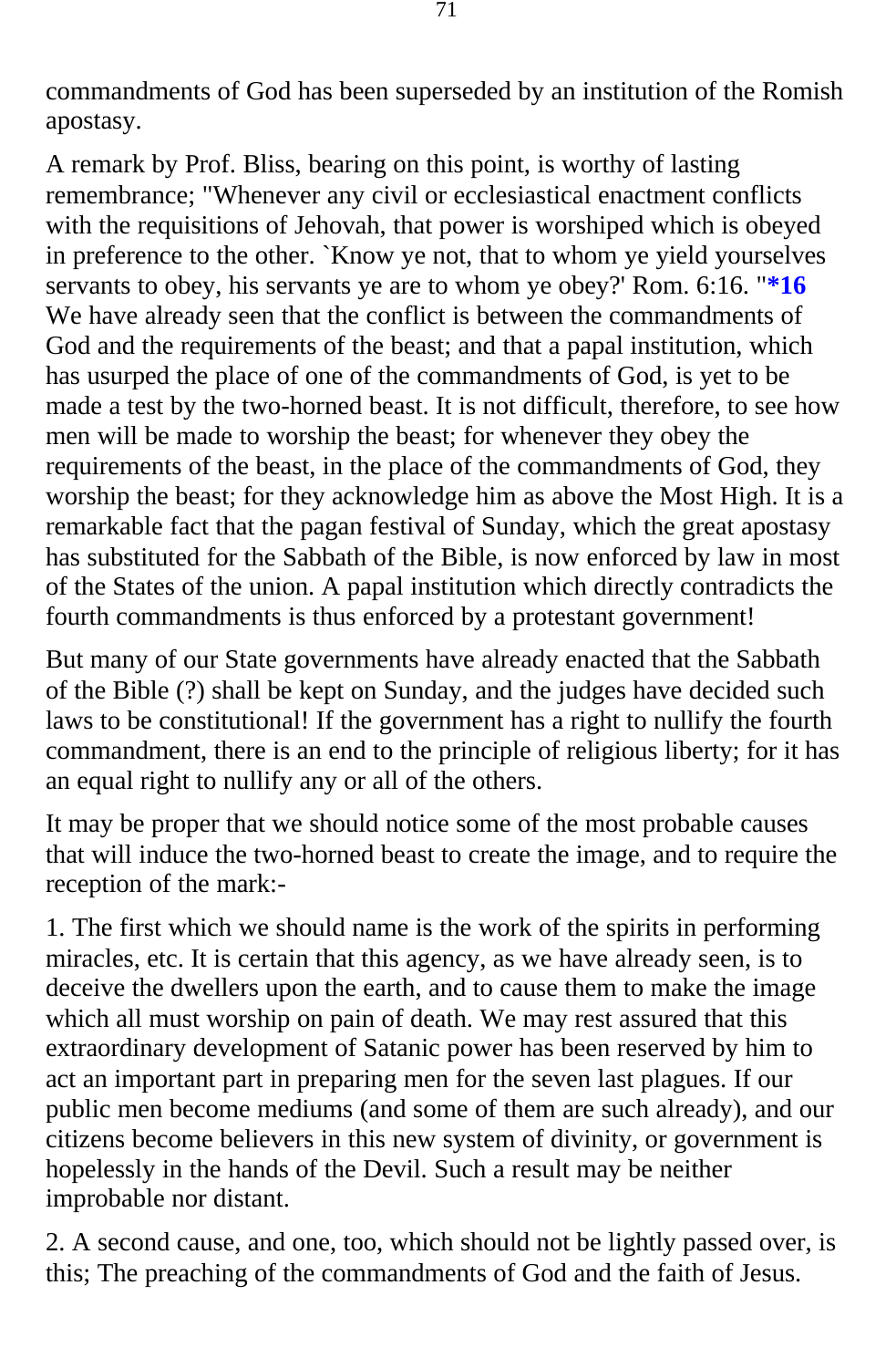This is the cause of the conflict between the dragon and the last fragment of the church. We shall hereafter show that the commandments of God, as distinguished from the faith or testimony of Jesus, mean the ten commandments. The fourth of these commandments the dragon has attempted to change. It is because the saints are keeping all the commandments of God that the dragon makes war upon them. This prophecy (Rev. 12:17) doubtless refers to the scene described in the conclusion of Rev. 13. Mr. Miller remarks respecting this prophecy: "I am therefore constrained to believe this battle of the dragon's la[st power wi](#page-89-0)ll be in America; and if so, it must be mainly in these United States. "**\*17** 

It is because the commandments of God will be vindicated, and the unscriptural character of the Sunday-Sabbath exposed, that the two-horned beast will require all to receive the mark. The lack of scriptural argument has been the chief cause why men have resorted to the argument of fire and fagot to convince dissenters.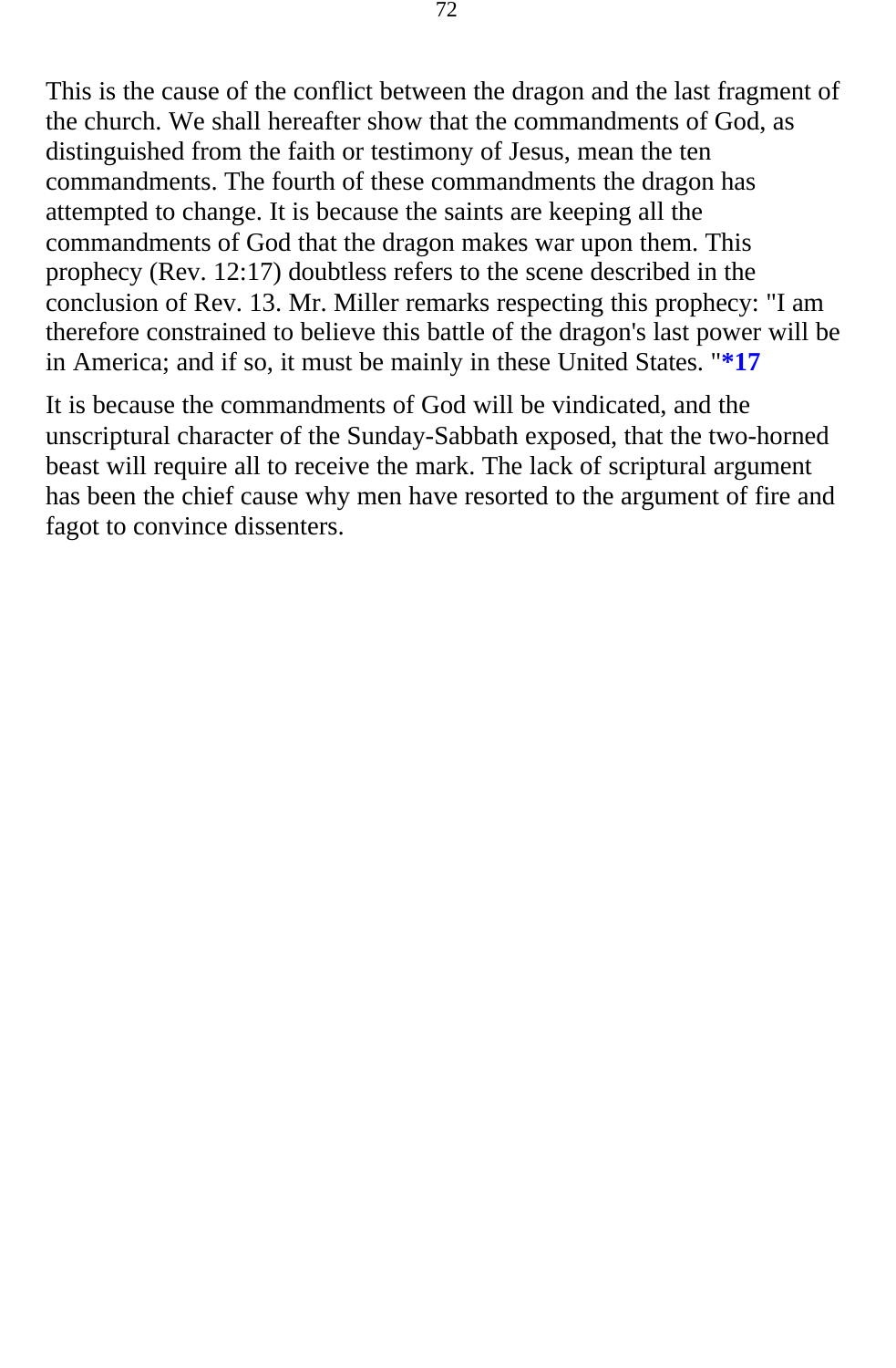### **CHAPTER VIII**

## **The Penalty Threatened By The Third Angel.**

A Fearful Penalty - The Seven Last Plagues - The Third Woe - The Lake of Fire - Limited Duration of Final Conflagration - New Heavens and New Earth - Recompense of the Righteous - Annihilation of the Wicked.

THE fearful penalty connected with the warning of the third angel now claims our attention. It consists of two things: 1. The wine of the wrath of God, poured out without mixture into the cup of his indignation; 2. The torment with fire and brimstone in the presence of the holy angels and of the Lamb. Let us carefully consider each in order. What is the wine of the wrath of God? The next chapter clearly explains this point: "And I saw another sign in heaven, great and marvelous, seven angels having the seven last plagues; for in them is filled up the wrath of God. " And one of the four beasts gave unto the seven angels seven golden vials, full of the wrath of God, who liveth forever and ever. " Verses 1, 7. It follows, therefore, that the wine of the wrath of God is the seven last plagues. The fact will be further apparent as we proceed to show that these plagues are future, and that they do pertain to the future we think can be established beyond controversy.

1. The wrath of God, as threatened by the third angel, is poured out in the seven last plagues; for the first plague is inflicted on the very class that the third angel threatens. Compare Rev. 14:9, 10; 16:1, 2. The fact proves that the plagues must be future when the Third Angel's Message is given; and it also proves the identity of the wrath of God without mixture with the seven last plagues.

2. We have shown that the plagues and the wrath of God without mixture are the same. And wrath without mixture must be wrath with nothing else; that is, wrath without mercy. God has not yet visited the earth with unmixed wrath; nor can he while our great High Priest ministers in the heavenly Sanctuary, and stays the wrath of God by his intercession for sinful men. When the plagues are poured out, mercy has given place to vengeance.

3. Hence it is that the seven angels are represented as receiving the vials of the wrath of God; - the seven last plagues - after the opening of the Temple of God in heaven. If we turn to Rev. 11:15-19, we shall find that the opening of the Temple in heaven is an event that transpires under the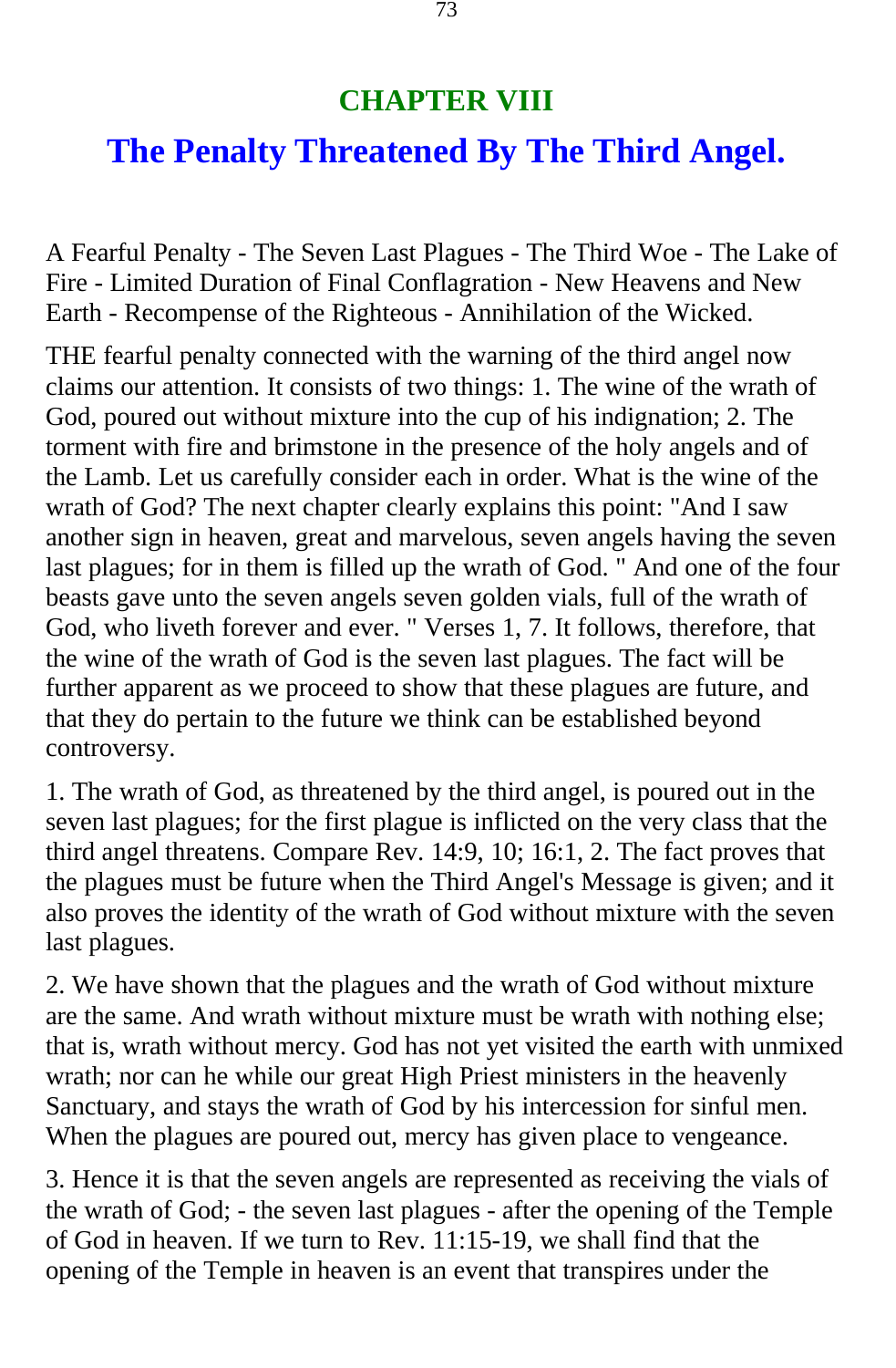sounding of the seventh angel. And that account concludes with a brief statement of the events of the seventh vial, or last plague. Now if we turn to chap. 11:5-8, and 16:1-21, we shall read an expanded view of the facts stated in chap. 11:15-19, and we shall find that the two accounts conclude in the same manner, viz. , with the events of the last plague. These scriptures show that the seven angels do not receive the vials of the wrath of God to pour out upon the earth until the Temple in heaven is opened. That Temple is opened under the voice of the seventh angel. The third woe is by reason of the voice of the seventh angel. Rev. 8:13; 9:12; 11:14. The seven plagues are poured out under the sounding of that angel; hence the plagues are future, and constitute the third woe.

The foregoing reasons establish the fact that the plagues are future. We see no reason why they will not be similar in character to those poured out on Egypt, while their consequence will be far more terrific and dreadful. We will now briefly compare the account of these plagues with other scriptures calculated to shed light upon the subject. The first vial is thus presented: "And the first went and poured out his vial upon the earth; and there fell a noisome and grievous sore upon the men which had the mark of the beast, and upon them which worshiped his image. " Rev. 16:2.

This may be best understood by referring to Ex. 9:8-11. "And the Lord said unto Moses and unto Aaron, Take to you handfuls of ashes of the furnace, and let Moses sprinkle it toward the heaven in the sight of Pharaoh. And it shall become small dust in all the land of Egypt, and shall be a boil breaking forth with blains upon man and upon beast, throughout all the land of Egypt. And they took ashes of the furnace and stood before Pharaoh; and Moses sprinkled it up toward heaven; and it became a boil breaking forth with blains upon man and beast. And the magicians could not stand before Moses because of the boil; for the boil was upon the magicians, and upon all the Egyptians. "

Why will not the antitype be as real and literal? The wine of the wrath of God unmixed with mercy must be far more dreadful than the judgment inflicted on Egypt. The second and third vials are thus presented: "And the second angel poured out his vial upon the sea; and it became as the blood of a dead man; and every living soul died in the sea. And the third angel poured out his vial upon the rivers and fountains of waters; and they became blood. And I heard the angel of the waters say, Thou art righteous, O Lord, which art, and wast, and shalt be, because thou hast judged thus: for they have shed the blood of saints and prophets, and thou hast given them blood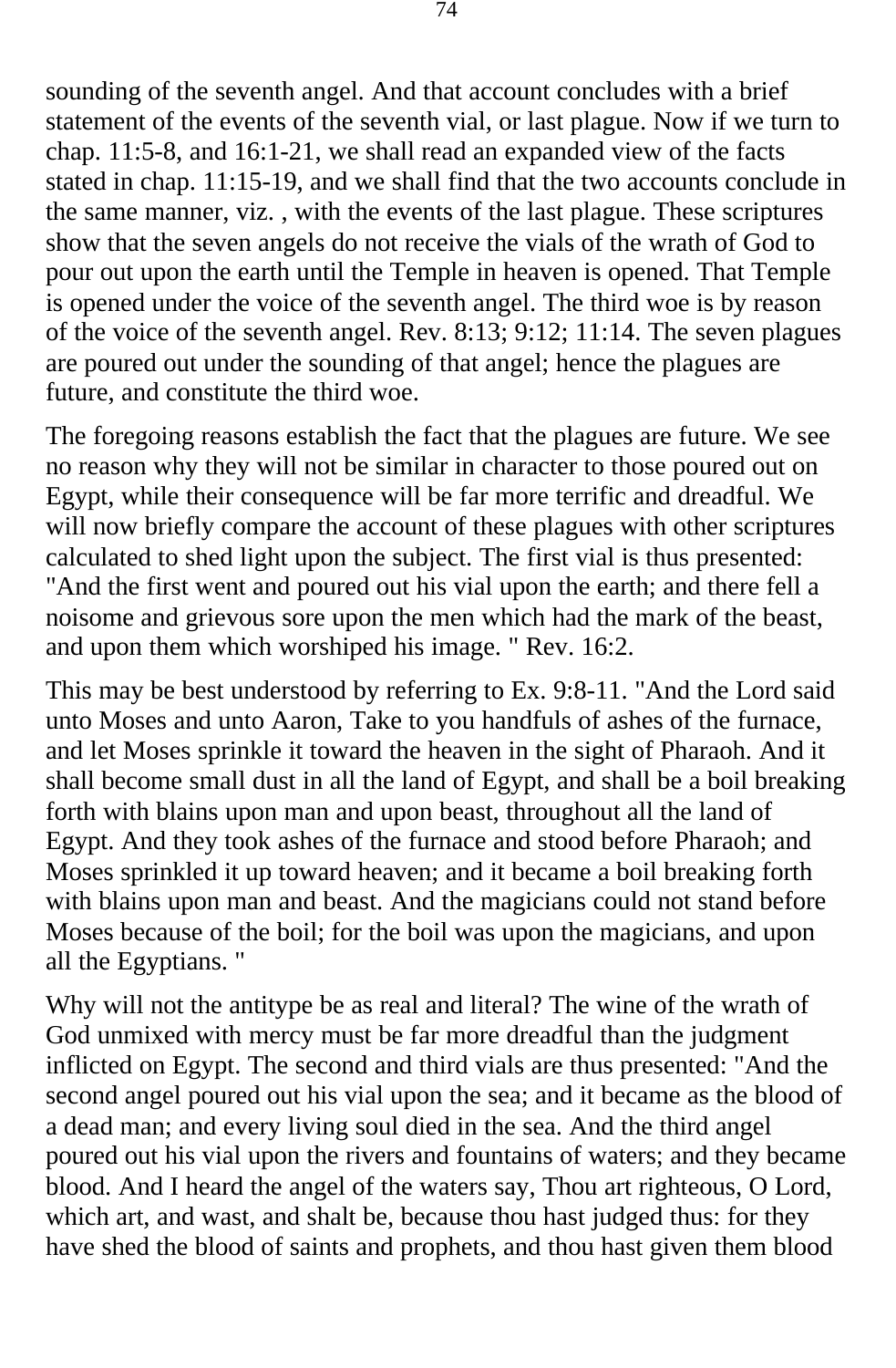to drink; for they are worthy. And I heard another out of the altar say, Even so, Lord God Almighty, true and righteous are thy judgments. " Rev. 16:3- 7.

As an illustration of these plagues, read Ex. 7:17-21: "Thus saith the Lord, In this thou shalt know that I am the Lord; behold, I will smite with the rod that is in mine hand upon the waters which are in the river, and they shall be turned to blood. And the fish that is in the river shall die, and the river shall stink; and the Egyptians shall loathe to drink of the water of the river. And the Lord spake unto Moses, Say unto Aaron, Take thy rod, and stretch out thine hand upon the waters of Egypt, upon their streams, upon their rivers, and upon their ponds, and upon all their pools of water, that they may become blood; and that there may be blood throughout all the land of Egypt, both in vessels of wood and in vessels of stone. And Moses and Aaron did so, as the Lord commanded; and he lifted up the rod, and smote the waters that were in the river, in the sight of Pharaoh, and in the sight of his servants; and all the waters that were in the river were turned to blood. And the fish that was in the river died; and the river stank, and the Egyptians could not drink of the water of the river: and there was blood throughout the land of Egypt.

The third vial is a retribution for the blood of the saints. As the blood of all the righteous that had been slain upon the earth came upon that generation which rejected Christ at his first advent (Matt. 23:34-36), so also may it be now. It should be remembered that these fearful judgments are inflicted in consequence of the acts described in the conclusion of Rev. 13. "And the fourth angel poured out his vial upon the sun; and power was given unto him to scorch men with fire. And men were scorched with great heat, and blasphemed the name of God, which hath power over these plagues; and they repented not to give him glory. And the fifth angel poured out his vial upon the seat of the beast; and his kingdom was full of darkness; and they gnawed their tongues for pain, and blasphemed the God of heaven, because of their pains and their sores, and repented not of their deeds. " Rev. 16:8- 11.

The scorching of the fire in the midst of their trouble will be terrible in the extreme. Ex. 10:21-23 will illustrate the fifth vial: "And the Lord said unto Moses, Stretch out thine hand toward heaven, that there may be darkness over the land of Egypt, even darkness which may be felt. And Moses stretched forth his hand toward heaven; and there was a thick darkness in all the land of Egypt three days; they saw not one another, neither rose any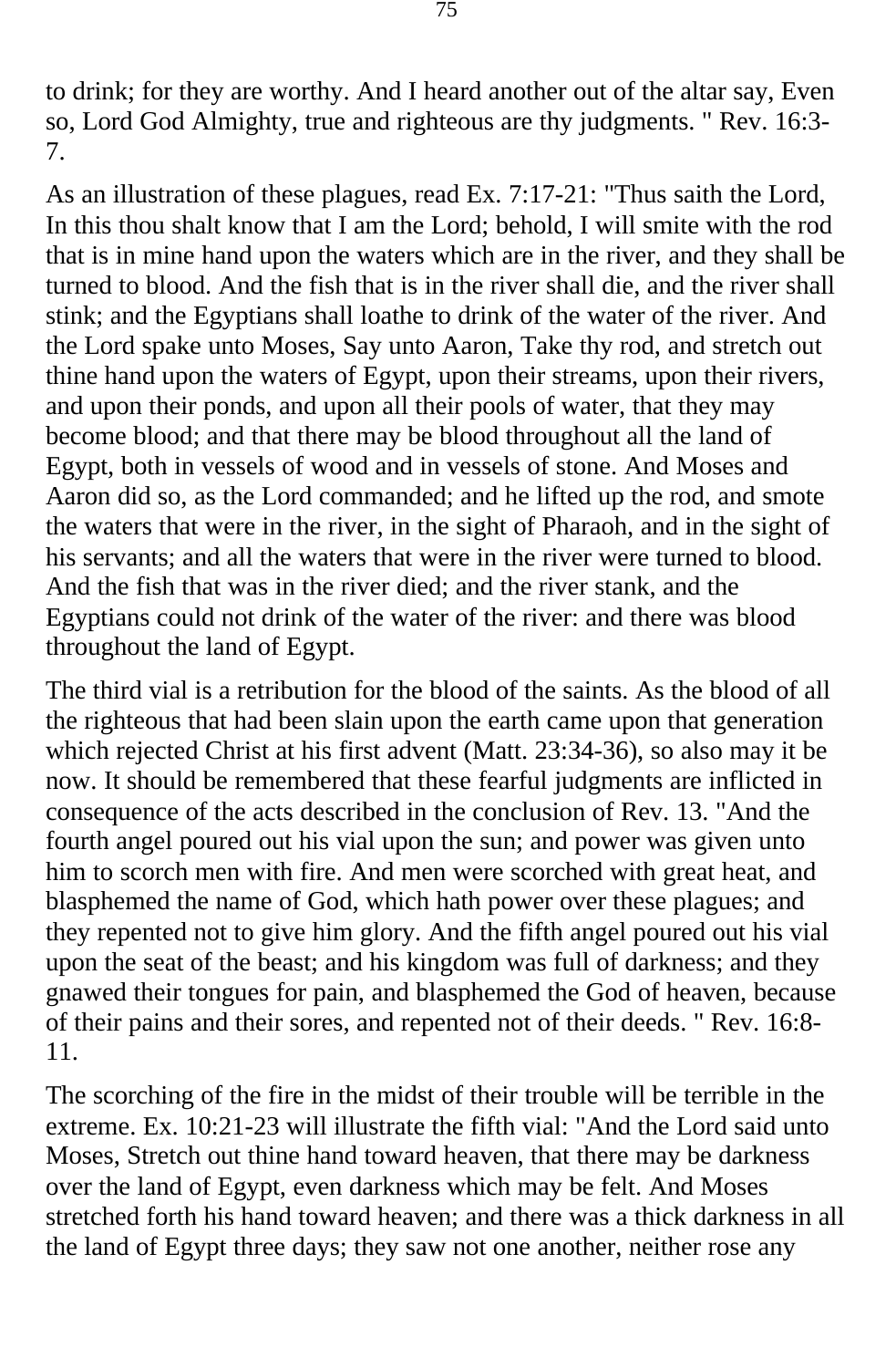from his place for three days; but all the children of Israel had light in their dwellings. "

On this subject, Litch remarks: "What a terrible scene! with all their grievous sores, blood to drink - stagnant blood - and putrid fish filling the waters, scorched with burning heat; and then, to crown the whole, the kingdom of Anti-christ is to be full of darkness. Oh, what a picture of woe! Reader, make haste to escape it! `Watch ye, therefore, and pray always, that ye may be accounted worthy to escape all these things that shall come to pass, and stand before the Son of man. ' "

And the sixth angel poured out his vial upon the great river Euphrates; and the water thereof was dried up, that the way of the kings of the East might be prepared. And I saw three unclean spirits like frogs come out of the mouth of the dragon, and out of the mouth of the beast, and out of the mouth of the false prophet. For they are the spirits of devils, working miracles, which go forth unto the kings of the earth and of the whole world, to gather them to the battle of that great day of God Almighty. Behold, I come as a thief. Blessed is he that watcheth, and keepeth his garments, lest he walk naked, and they see his shame. And he gathered them together into a place called in the Hebrew tongue Armageddon. " Rev. 16:12-16.

The effect of the sixth vial will be, first, to prepare the way for the kings of the East to come up to the great battle; and, secondly, to send forth the spirits of devils to deceive, by miracles, the kings of the whole earth, and their armies, and to gather them.

The battle of the great day of God Almighty is very fully described in Jer.  $25: -$ 

"For thus saith the Lord God of Israel unto me, Take the wine cup of this fury at my hand, and cause all the nations, to whom I send thee, to drink it. And they shall drink, and be moved, and be mad, because of the sword that I will send among them. Then I took the cup at the Lord's hand, and made all the nations to drink, unto whom the Lord had sent me. " "And all the kings of the North, far and near, one with another, and all the kingdoms of the world, which are upon the face of the earth; and the king of Sheshach shall drink after them. " Therefore, prophesy thou against them all these words, and say unto them, The Lord shall roar from on high, and utter his voice from his holy habitation; he shall mightily roar upon his habitation; he shall give a shout as they that tread the grapes, against all the inhabitants of the earth. A noise shall come even to the ends of the earth; for the Lord hath a controversy with the nations; he will plead with all flesh; he will give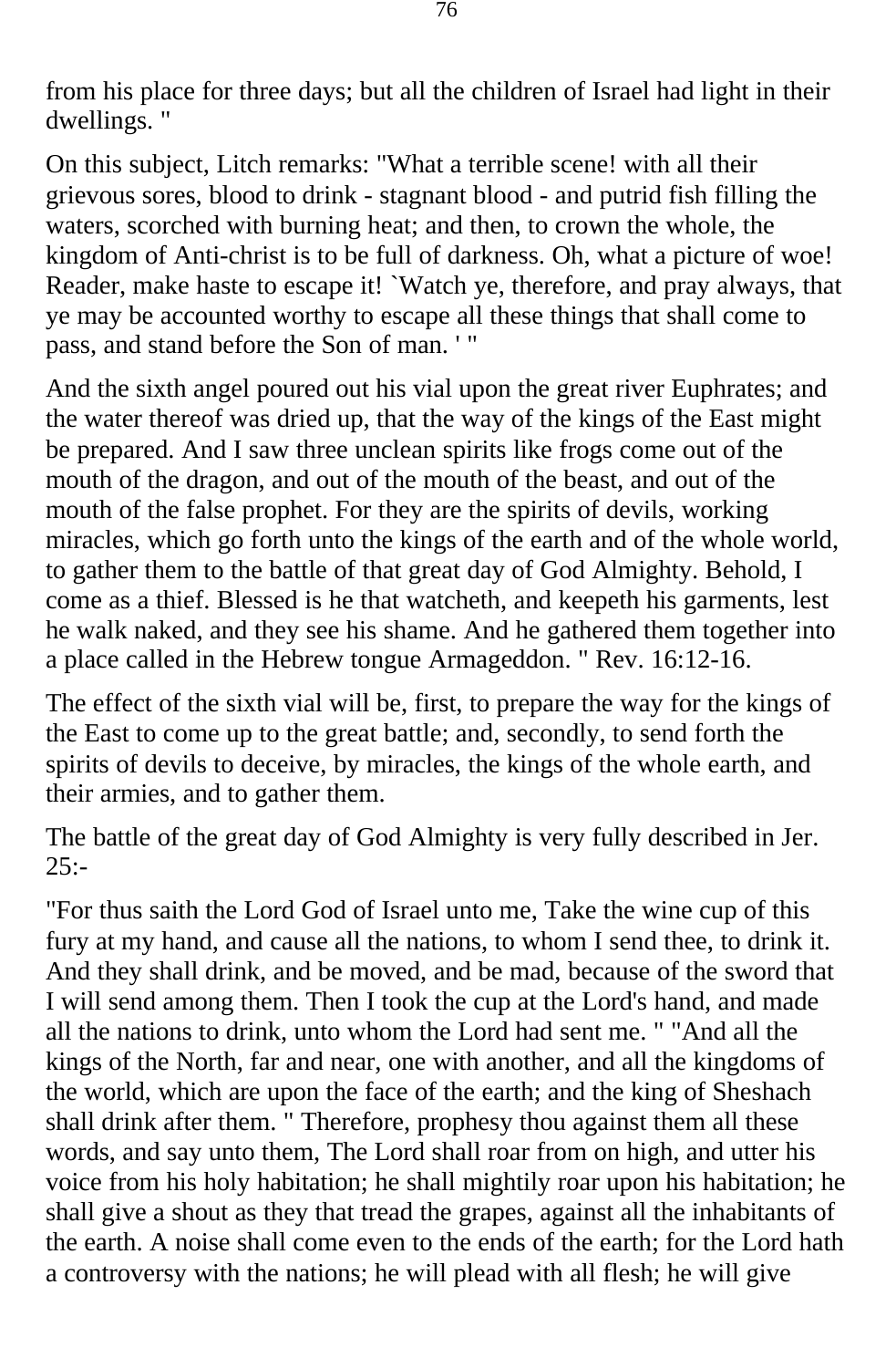them that are wicked to the sword, saith the Lord. Thus saith the Lord of hosts, Behold, evil shall go forth from nation to nation, and a great whirlwind shall be raised up from the coasts of the earth. And the slain of the Lord shall be at that day from one end of the earth even unto the other end of the earth; they shall not be lamented, neither gathered, nor buried; they shall be dung upon the ground. " Verses 15-17, 26, 30-33.

The coming of Christ as a thief (see Matt. 24:42-44) does not take place until after the sixth vial is poured out. The gathering of the nations to the great battle, which is accomplished by the spirits, is brought to view in many scriptures. Joel 3:1, 2, 9-16; Zeph. 3:8; Rev. 19:19-21.

The present development of the spirits of devils in our land, we do not regard as anything but their preparatory work; for there is always a period in which Providence is preparing those agents which are to fulfill prophecy; but the fulfillment of prophecy begins at the point where the agents are prepared to act the predicted part. Thus Rome, though it constituted the fourth empire, was founded when Babylon, the first empire, was in the height of its glory. But when Greece, the third empire, had fulfilled its part, Rome was prepared to act the part assigned it in prophecy. It is thus that we understand the work of the spirits. Under the sixth plague, the spirits will be prepared to act the part predicted in verse 13.

"And the seventh angel poured out his vial into the air; and there came a great voice out of the Temple of heaven, from the throne, saying, It is done. And there were voices, and thunders, and lightnings; and there was a great earthquake, such as was not since men were upon the earth, so mighty an earthquake, and so great. And the great city was divided into three parts, and the cities of the nations fell; and great Babylon came in remembrance before God, to give unto her the cup of wine of the fierceness of his wrath. And every island fled away, and the mountains were not found. And there fell upon men a great hail out of heaven, every stone about the weight of a talent; and men blasphemed God because of the plague of the hail; for the plague thereof was exceeding great. " Verses 17-21.

The voice from the temple may be illustrated by the following texts: "The Lord, also, shall roar out of Zion, and utter his voice from Jerusalem; and the heavens and the earth shall shake; but the Lord will be the hope of his people, and the strength of the children of Israel. " Joel 3:16. "Therefore, prophesy thou against them all these words, and say unto them, The Lord shall roar from on high, and utter his voice from his holy habitation; he shall mightily roar upon his habitation; he shall give a shout as they that tread the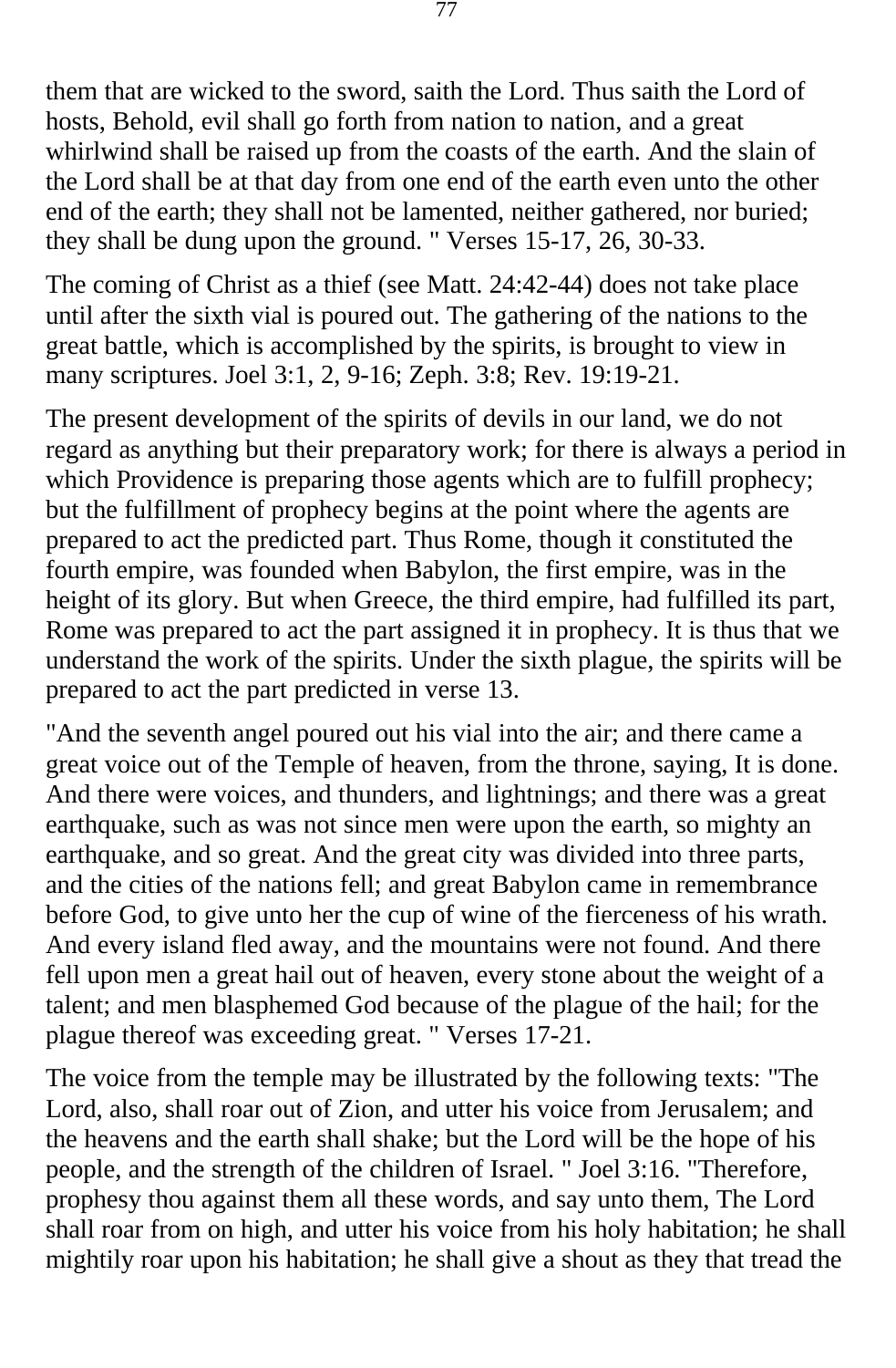grapes, against all the inhabitants of the earth. A noise shall come even to the ends of the earth; for the Lord hath a controversy with the nations; he will plead with all flesh; he will give them that are wicked to the sword, saith the Lord. " Jer. 25:30, 31.

The great earthquake may also be found spoken of in other scriptures: "The earth is utterly broken down, the earth is clean dissolved, the earth is moved exceedingly. The earth shall reel to and fro like a drunkard, and shall be removed like a cottage; and the transgression thereof shall be heavy upon it; and it shall fall, and not rise again. " Isa. 24:19, 20. "And the heaven departed as a scroll when it is rolled together; and every mountain and island were moved out of their places. " Rev. 6:14; 11:19.

The great hail out of heaven is well illustrated by the following scriptures: "And the Lord said unto Moses, Stretch forth thine hand toward heaven, that there may be hail in all the land of Egypt, upon man, and upon beast, and upon every herb of the field, throughout the land of Egypt. And Moses stretched forth his rod toward heaven; and the Lord sent thunder and hail, and the fire ran along upon the ground; and the Lord rained hail upon the land of Egypt. So there was hail, and fire mingled with the hail, very grievous, such as there was none like it in all the land of Egypt since it became a nation. And the hail smote throughout all the land of Egypt all that was in the field, both man and beast; and the hail smote every herb of the field, and brake every tree of the field. " Ex. 9:22-25. "Hast thou entered into the treasures of the snow, or hast thou seen the treasures of the hail, which I have reserved against the time of trouble, against the day of battle and war?" Job. 38:22, 23. "Judgment, also, will I lay to the line, and righteousness to the plummet; and the hail shall sweep away the refuge of lies, and the waters shall overflow the hiding-place. " Isa. 28:17.

Such is a brief view of the dread realities of the seven last plagues, - the third woe! How fearful will be the events of that woe! May God count us worthy to escape the things coming on the earth, and to stand before the Son of man.

The seven last plagues are poured out on the living wicked; but the second part of the penalty affixed to the warning of the third angel, is not inflicted until the end of the thousand years, when all the wicked are raised and suffer together. This part of the penalty we will now consider.

"He shall be tormented with fire and brimstone in the presence of the holy angels, and in the presence of the Lamb; and the smoke of their torment ascendeth up forever and ever, " etc. The final perdition of ungodly men in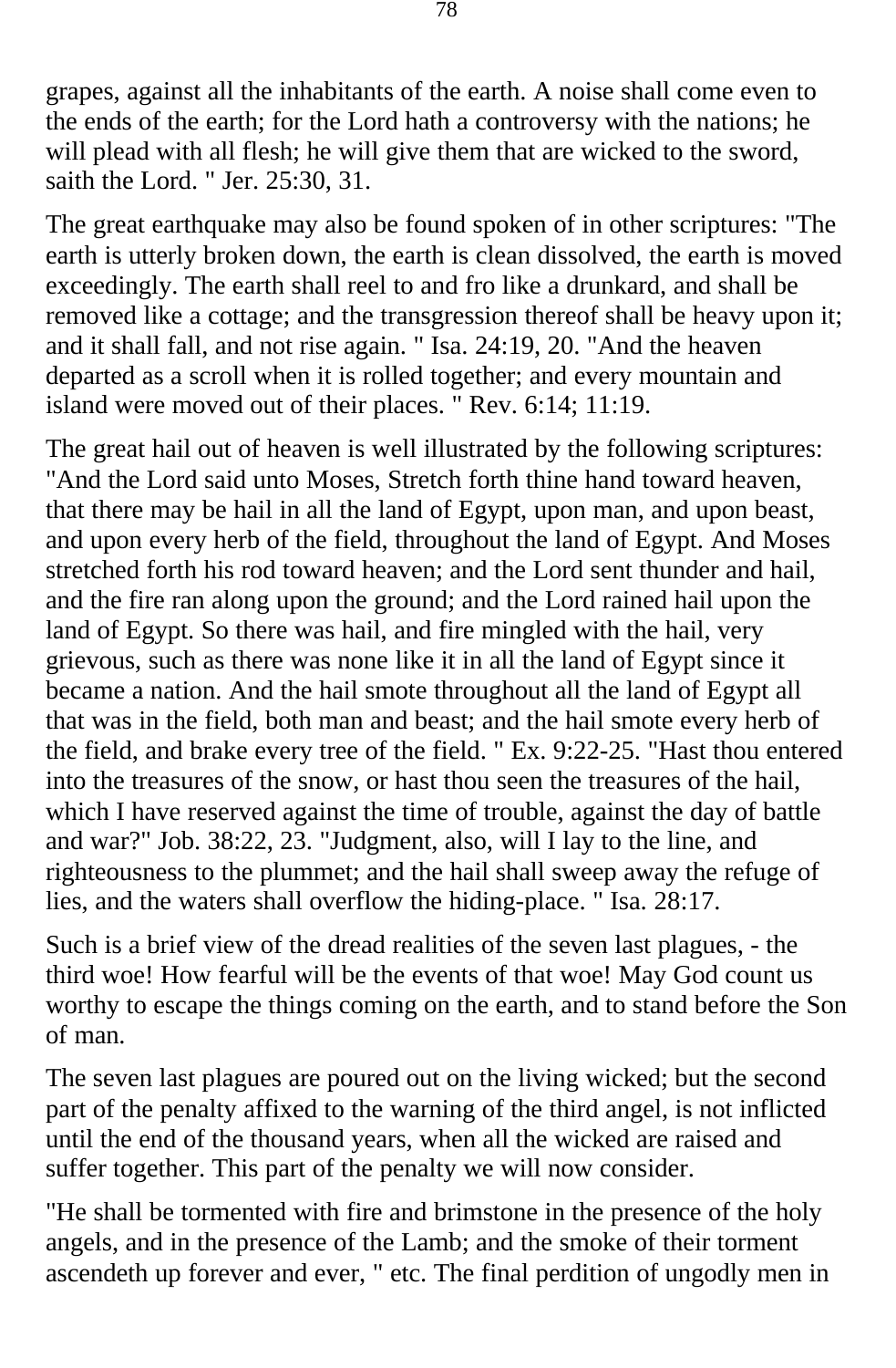the lake of fire is without doubt the subject of these awful words. That we may rightly understand this text, we call attention to several important facts:-

1. The punishment of the wicked will be inflicted upon them on this earth; for the final conflagration of our globe is to constitute the lake of fire in which they are to be rewarded, each according to his works. "Behold, the righteous shall be recompensed in the earth; much more the wicked and the sinner. " Prov. 11:31. "But the heavens and the earth, which are now, by the same word are kept in store, reserved unto fire against the day of Judgment and perdition of ungodly men" 2 Peter 3:7. "But the fearful and unbelieving, and the abominable, and murderers, and whoremongers, and sorcerers, and idolaters, and all liars, shall have their part in the lake which burneth with fire and brimstone; which is the second death. " Rev. 21:8. "For behold, the day cometh that shall burn as an oven; and all the proud, yea, and all that do wickedly, shall be stubble; and the day that cometh shall burn them up, said the Lord of hosts, that it shall leave them neither root nor branch. " Mal. 4:1. "And when the thousand years are expired, Satan shall be loosed out of his prison, and shall go out to deceive the nations which are in the four quarters of the earthy, Gog and Magog, to gather them together to battle; the number of who is as the sand of the sea. And they went up on the breadth of the earth, and compassed the camp of the saints about, and the beloved city; and fire came down from God out of heaven and devoured them. " Rev. 20:7-9.

2. The prophet Isaiah (chap. 34) describes the final conflagration of our globe in language which is a complete parallel to that of the third angel in describing the punishment of the wicked. Those who contend that Isaiah refers only to ancient Idumea, must admit that the period of time described in this strong language must finally come to an end. And those who admit that Isaiah, in the language we are about to quote, refers to the conflagration of our earth, will find in what follows, ample proof that that scene will finally close.

"For it is the day of the Lord's vengeance, and the year of recompenses for the controversy of Zion. And the streams thereof shall be turned into pitch, and the dust thereof into brimstone, and the land thereof shall become burning pitch. It shall not be quenched night nor day; the smoke thereof shall go up forever; from generation to generation it shall lie waste; none shall pass through it forever and ever. " Isa. 34:8-10.

3. But this terrific scene of final conflagration is not to last throughout unlimited duration. For the earth having been burned, and all its elements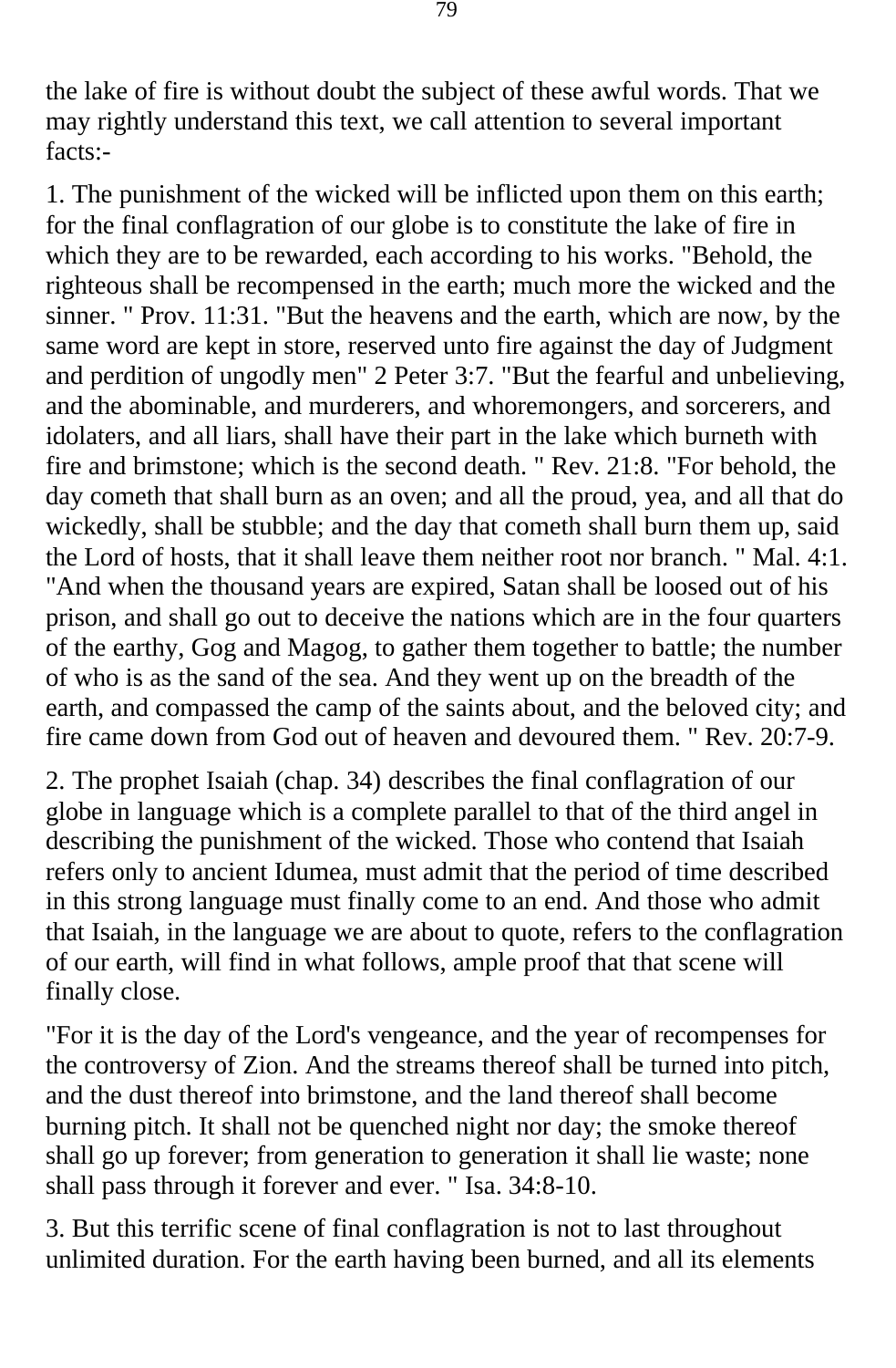melted, new heavens and a new earth are to follow, as the present earth succeeded to that which was destroyed by water. And in the earth thus made new the righteous are to be recompensed. "But the day of the Lord will come as a thief in the night; in the which the heavens shall pass away with a great noise, and the elements shall melt with fervent heat, the earth also; and the works that are therein shall be burned up. Seeing then that all these things shall be dissolved, what manner of persons ought ye to be in all holy conversation and godliness; looking for and hasting unto the coming of the day of God, wherein the heavens being on fire shall be dissolved, and the elements shall melt with fervent heat? Nevertheless, we, according to his promise, look for new heavens and a new earth, wherein dwelleth righteousness. " 2 Pet. 3:10-13. "And I saw a new heaven and a new earth; for the first heaven and the first earth were passed away; and there was no more sea. " Rev. 21:1.

4. Thus, however dreadful and long-continued the punishment of the wicked will be (for each is to be punished according to his deserts), that punishment will finally result in the utter destruction of all transgressors. All the wicked will God destroy. Ps. 145:20. They shall die the second death. Rev. 21:8; Rom. 6:23; Eze. 18:4, 20. They shall perish, being consumed into smoke. Ps. 37:10, 20, 38. They shall be punished with everlasting destruction, being burned up in unquenchable fire. 2 Thes. 1:9; Matt. 3:12. And thus, having been consumed, root and branch, they shall be as though they had not been. Mal. 4:1. Obadiah 16.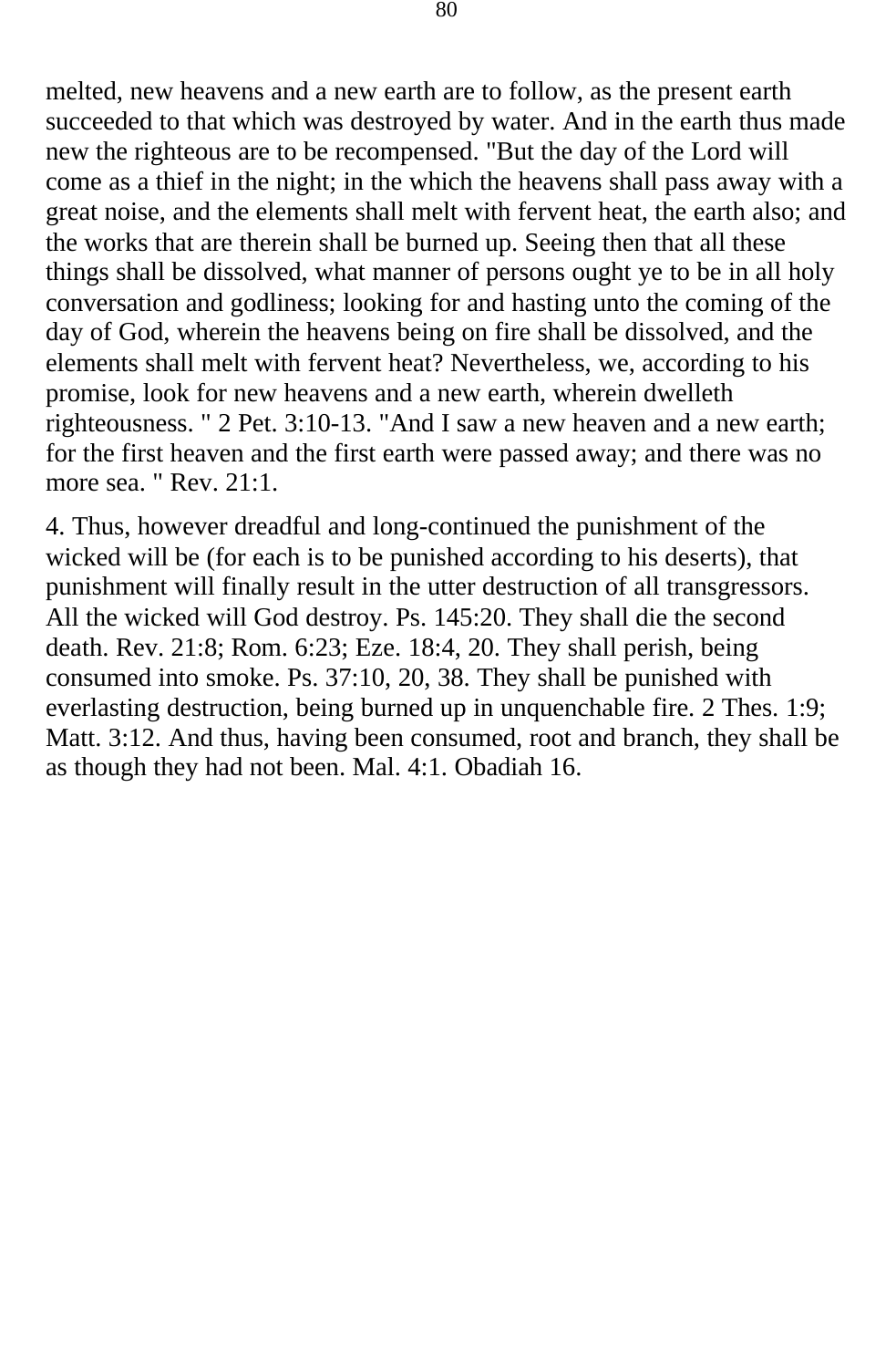# **CHAPTER IX Chronology Of The Third Angel.**

The Patience of the Saints - The Commandments of God - Opening of the Temple in Heaven - The Wrath of God without Mixture - The Faith of Jesus - Practical Duties - The Time of Trouble - The Triumph of the Saints - Conclusion.

WE will now briefly refer to several important facts that prove that the present is the period in which the warning of the third angel is to be given. We have proved that the proclamations of the first and second angels belong to that generation that is to witness the final overthrow of all earthly powers, and the sublime scenes of the second advent; and that the present is that generation that shall witness these fearful events. We have also shown that the two former proclamations have already been made, and consequently the warning of the third angel is the great theme which should now arrest the attention of every mind. The chronology of this message seems to be distinctly marked by the fact that it is given in the period of the "patience of the saints, " which follows the proclamation of the two former messages. "Here is the patience of the saints; here are they that keep the commandments of God, and the faith of Jesus. " Verse 12. And this period of the saints' patience is marked by a most important fact, viz. , the keeping of the commandments of God and the faith of Jesus. We wish to call attention to several points:-

1. We have shown that the First Angel's Message refers to the solemn proclamation of the immediate second advent; consequently the period of patience here brought to view must be the same as that which in many scriptures is located immediately preceding the second advent. A few text must suffice as examples: "Cast not away therefore your confidence, which hath great recompense of reward. For ye have need of patience, that after ye have done the will of God, ye might receive the promise. For yet a little while, and he that shall come will come, and will not tarry. Now the just shall live by faith; but if any man draw back, my soul shall have no pleasure in him. But we are not of them who draw back unto perdition, but of them that believe to the saving of the soul. " Heb. 10:35-39.

"Be patient, therefore, brethren, unto the coming of the Lord. Behold, the husbandman waiteth for the precious fruit of the earth, and hath long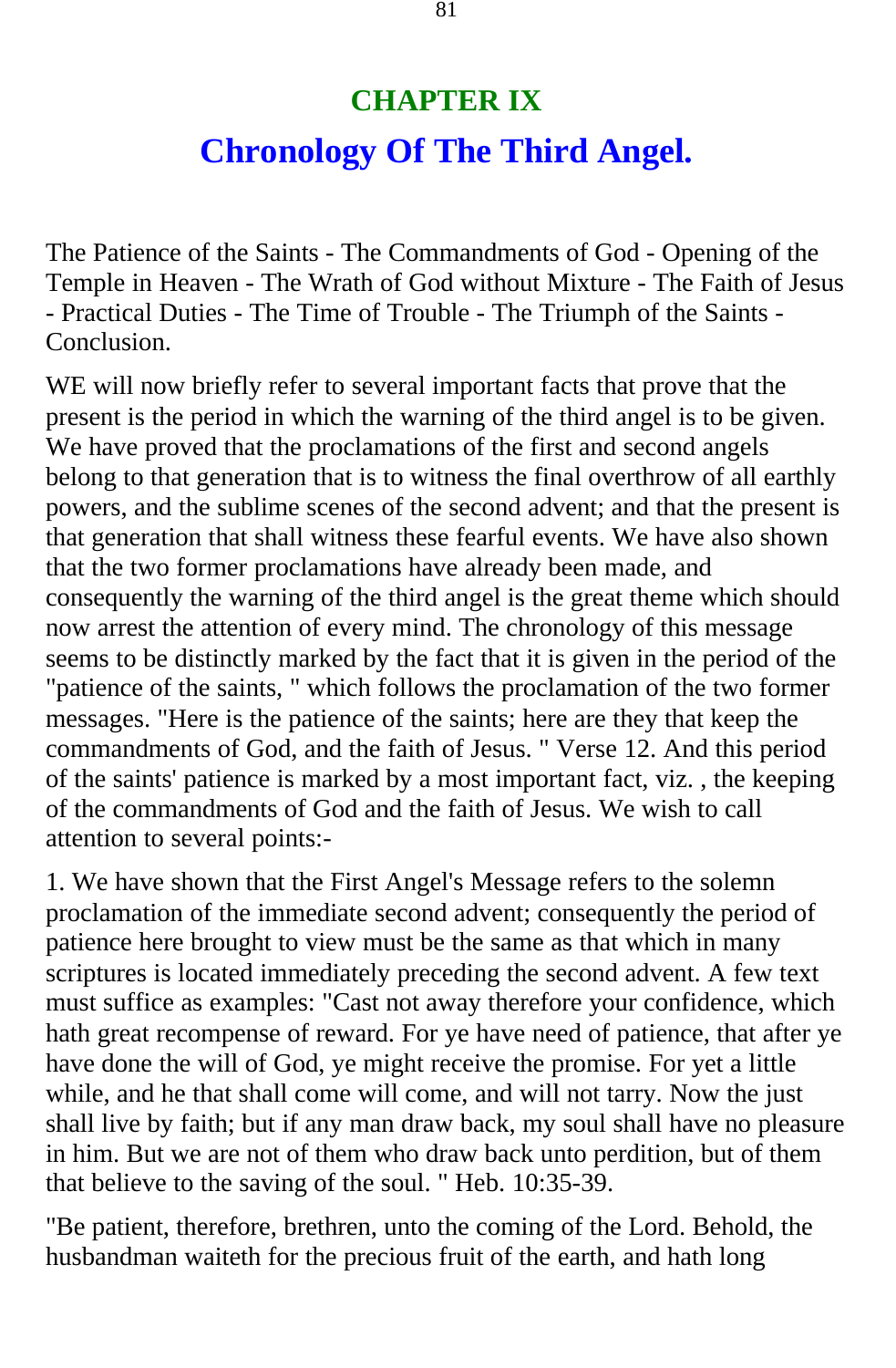patience for it, until he receive the early and later rain. Be ye also patient; stablish your hearts; for the coming of the Lord draweth nigh. Grudge not one against another, brethren, lest ye be condemned; behold, the Judge standeth before the door. Take, my brethren, the prophets, who have spoken in the name of the Lord, or an example of suffering affliction and of patience. " James 5:7-10.

"Because thou hast kept the word of my patience, I also will keep thee from the hour of temptation, which shall come upon all the world, to try them that dwell upon the earth. Behold, I come quickly; hold that fast which thou hast, that no man take thy crown. " Rev. 3:10, 11.

"And it shall be said in that day, Lo, this is our God; we have waited for him, and he will save us; this is the Lord; we have waited for him, we will be glad and rejoice in his salvation. " Isa. 25:9.

2. The period of the saints' patience, here brought to view, is distinguished by the fact that they are keeping the commandments of God, and the faith of Jesus. It should be distinctly noticed that the commandments here brought to view are not the commandments of Christ. There may be a certain sense in which all the precepts of the Saviour may be called the commandments of God; that is, if viewed as proceeding from the sovereign authority of the Father; but when the commandments of God are spoken of in distinction from the testimony of faith of Jesus, there is but one thing to which reference can be made; viz. , the commandments which God gave in person, - the ten commandments. See John 15:10: "If ye keep my commandments, ye shall abide in my love; even as I have kept my Father's commandments, and abide in his love. And thus we find the law of God, which he proclaimed in person, referred to in the New Testament as the "commandments of God, " or as the "commandments. "

"And he said unto him, Why callest thou me good? there is none good but one, that is God; but if thou wilt enter into life, keep the commandments. He saith unto him, Which? Jesus said, Thou shalt do no murder, Thou shalt not commit adultery, Thou shalt not steal, Thou shalt not bear false witness, Honor thy father and thy mother, and Thou shalt love thy neighbor as thyself. " Matt. 19:17-19.

"And they returned and prepared spices and ointments; and rested the Sabbath-day according to the commandment. " Luke 23:56.

"Think not that I am come to destroy the law, or the prophets: I am not come to destroy, but to fulfill. For verily I say unto you, Till heaven and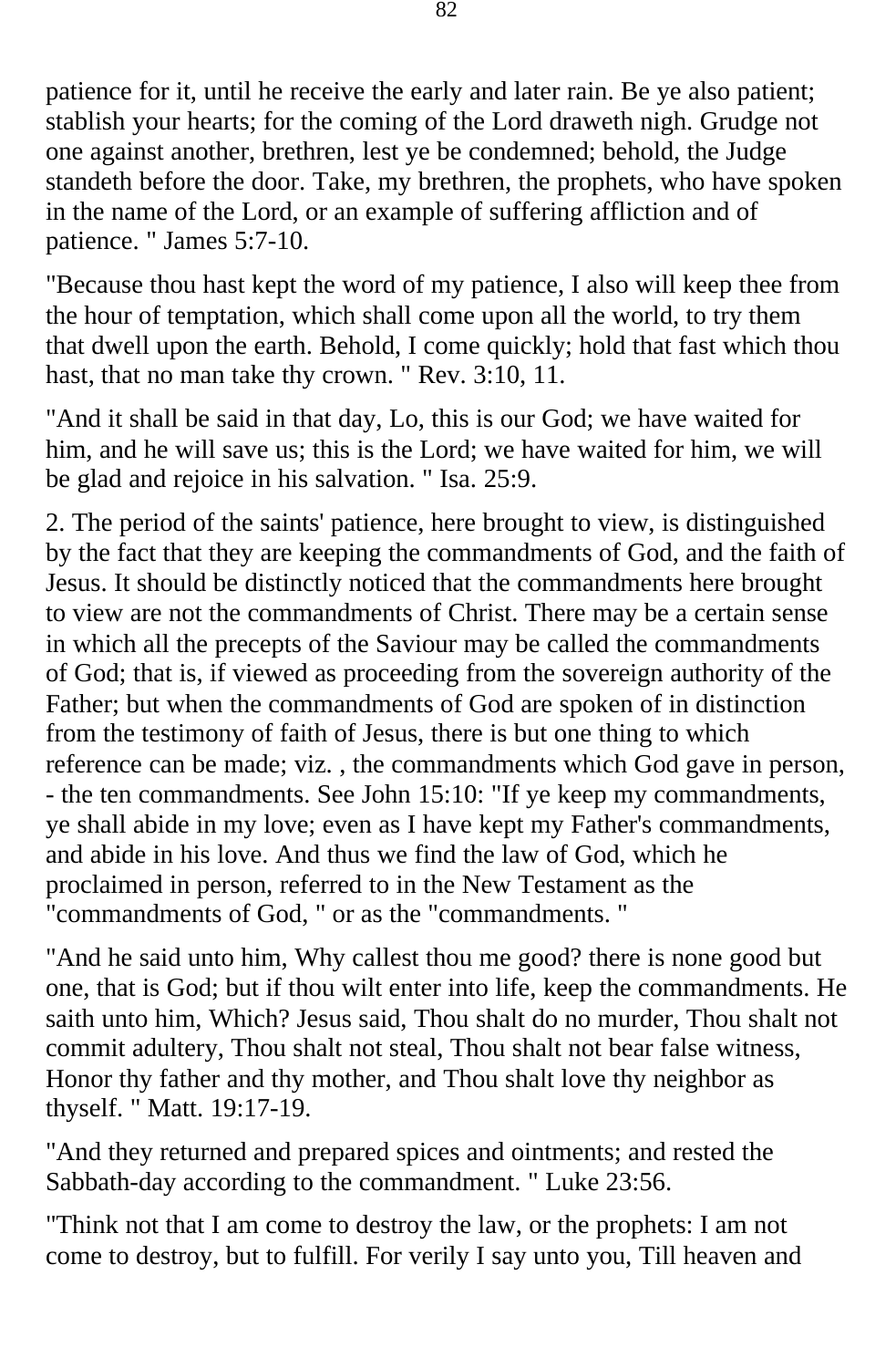earth pass, one jot or one tittle shall in no wise pass from the law, till all be fulfilled. Whosoever therefore shall break one of these least commandments and shall teach men so, he shall be called the least in the kingdom of heaven; but whosoever shall do and teach them, the same shall he called great in the kingdom of heaven, " Matt. 5:17-19.

"Honor thy father and thy mother; which is the first commandment with promise; that it may be well with thee, and thou mayest live long on the earth. " Eph. 6:2, 3.

"But he answered and said unto them, Why do ye also transgress the commandment of God by your tradition? For God commanded, saying, Honor thy father and mother; and he that curseth father or mother, let him die the death. But ye say, Whosoever shall say to his father or his mother, It is a gift by whatsoever thou mightest be profited by me; and honor not his father or his mother, he shall be free. Thus have ye have made the commandment of God of none effect by your tradition. " Matt. 15:3-6.

"What shall we say then? Is the law sin? God forbid. Nay, I had not known sin but by the law; for I had not known lust, except the law had said, Thou shalt not covet. But sin, taking occasion by the commandment, wrought in me all manner of concupiscence. For without the law, sin was dead. For I was alive without the law once; but when the commandment came, sin revived, and I died. And the commandment, which was ordained to life, I found to be unto death. For sin, taking occasion by the commandment, deceived me, and by it slew me. Wherefore, the law is holy; and the commandment holy, and just, and good. Was then that which is good made death unto me? God forbid. But sin, that it might appear sin, working death in me by that which is good; that sin by the commandment might become exceeding sinful. For we know that the law is spiritual; but I am carnal, sold under sin. " Rom. 7:7-14.

It is a fact beyond dispute that the fourth commandment, some ages since, was changed from the rest-day of the Lord to the pagan festival of Sunday. This change was made in express contradiction of the Holy Scriptures, which everywhere recognize the seventh day as the only weekly Sabbath of the Lord. It was accomplished by the great apostasy, which Daniel predicted should "think to change times and laws. " This power is essentially the same as the beast which was to be worshiped by all the world. And it is a fact of deep interest that this commandment, which has been so long trodden down, is now being vindicated, and the people of God are striving to keep it with the other nine. Thanks be to God that he is preparing the remnant for their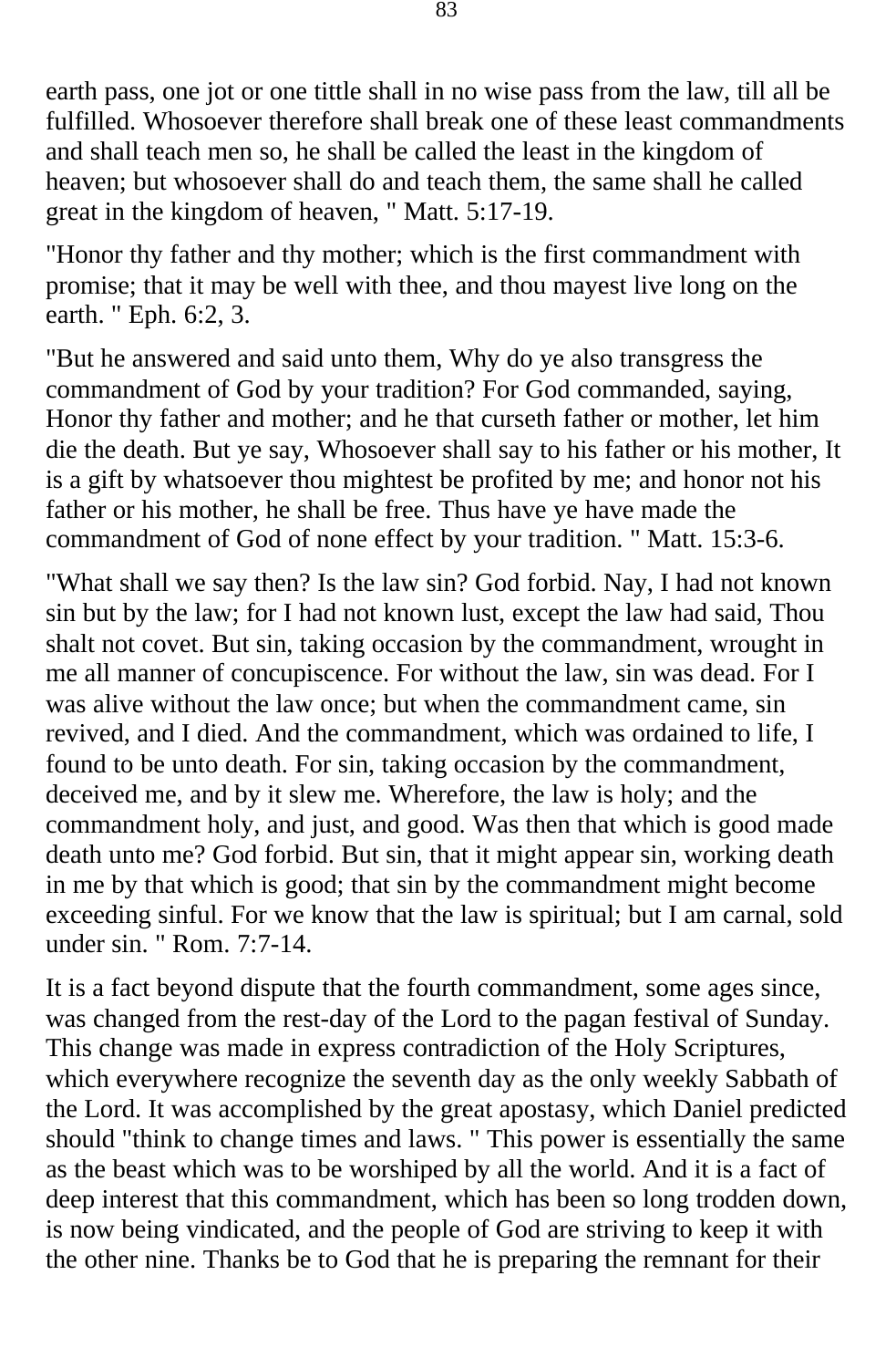final conflict with the dragon, and for admittance through the gates into the holy city. Rev. 12:17; 22:14. The vindication of the fourth commandment in opposition to the Sabbath of the apostasy, and the preaching of all the commandments of God, is a striking testimony that the present is the period of the saints' patience, and of the warning of the third angel.

3. The opening of the holiest of all in the Temple in heaven, by which the ark is seen, is an event that takes place under the sounding of the seventh angel. And as the ministration of our great [High Priest](#page-89-0) is changed to that apartment at the termination of the 2300 days, **\*18** we understand that the opening of the Temple is marked by the termination of that period, as presented by the proclamation of the first angel. The entrance of our high Priest into the most holy place to minister before the ark of God, call the attention of the church to the commandments of God contained within that ark. The commandments of God have been shining out from the heavenly Sanctuary since that time.

The period between our Lord's entrance into the holiest of all to cleanse the Sanctuary (Heb. 9:23) and complete his great work of ministration, and the close of that period as marked by the seven angels' coming out of the Temple to pour out the vials of the wrath of God upon the earth. (Rev. 15:5, 6), we understand to be the period of the saints' patience. It is the days of the voice of the seventh angel in which the mystery of God is being finished; that is, the period when human probation is brought to a close. Besides the fact of the termination of the 2300 days, which marks the opening of the Temple in heaven, the anger of the nations is an important testimony that we are now in the days of the voice of the seventh angel. Rev. 11:18. The present time is, therefore, the proper period for the last message of mercy to perishing men; and it is marked by the actual presentation of that voice of warning, and of the commandments of God, and the faith of Jesus.

4. Another important fact that determines the chronology of the third angel is that the seven last plagues are poured out upon those who reject his warning, the first plague being inflicted upon the very class which the third angel threatens. The seven last plagues are the wine of the wrath of God, poured out without mixture into the cup of his indignation. We have already seen that they are not inflicted until the work of mercy for man is accomplished. The third angel warns us respecting this outpouring of the exterminating wrath of God, and consequently gives the latest message of mercy. The mystery of God, or work of salvation for sinful men, (Eph. 3) is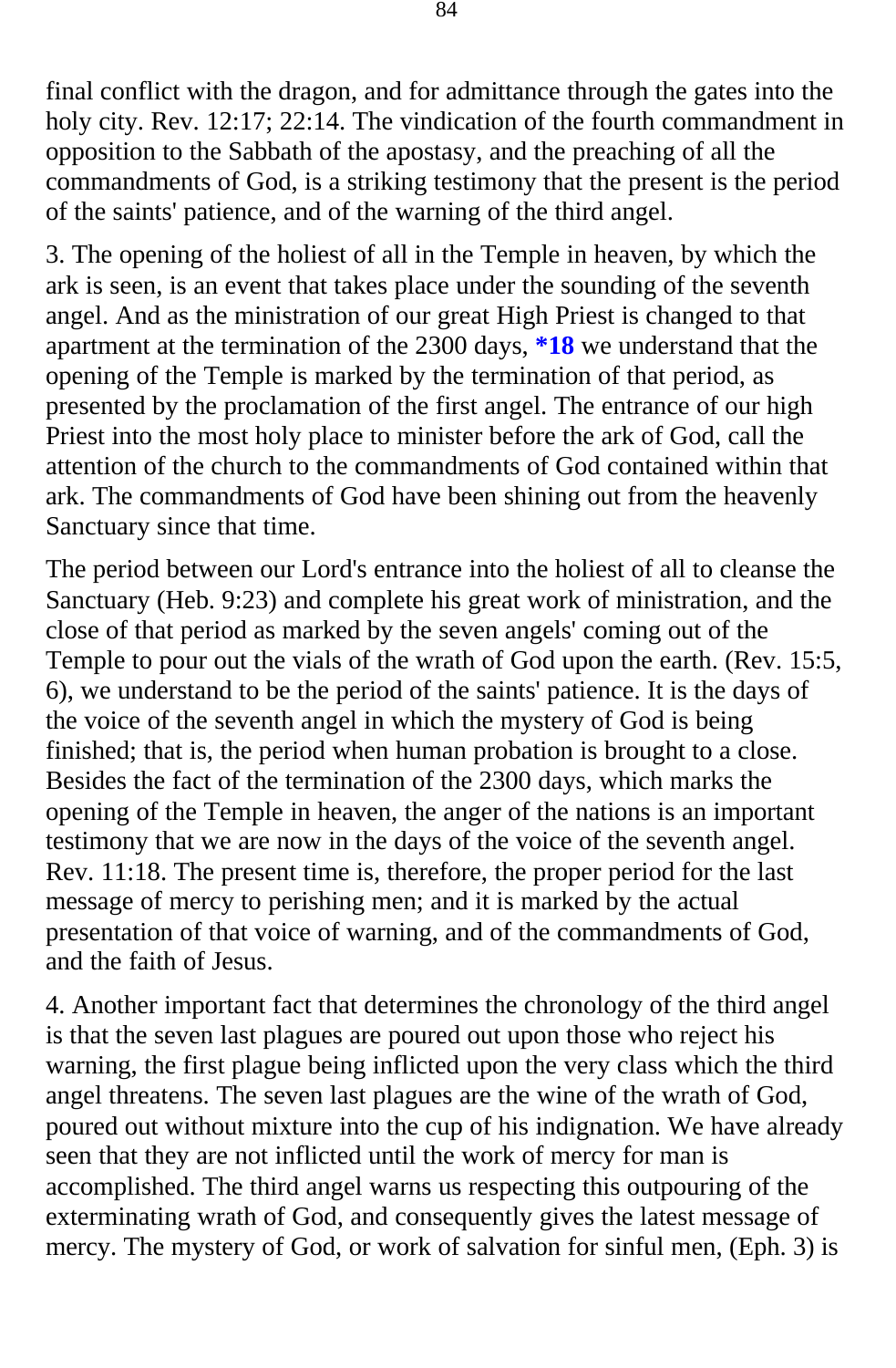finished in the days of the voice of the seventh angel, when he begins to sound (Rev. 10); and as the third angel has the last warning of mercy before the vials of God's wrath are poured out, it follows that it must be given in the days when the seventh angel begins to sound. It is likewise evident that the conclusion of the work of our great High Priest in the heavenly Sanctuary must also take place in the days when the seventh angel begins to sound; for it is then that the mystery of God is finished.

The reason why the third woe, or seven last plagues, does not commence at once when the seventh angel begins to sound, is the fact that a period of days is occupied in finishing the mystery of God. In this period the warning of the third angel is given, that every one who has an ear to hear may escape the vials of the wrath of God; and in this period, also, the Saviour completes his work in the Sanctuary in heaven. This being accomplished, the vials of the wrath of God are poured out upon the defenseless heads of the wicked. We think, therefore, that the evidence is conclusive that the present is the time for the warning of the third angel. A false fulfillment of prophecy cannot occur at the time when the true should be expected. It is certain that one of the commandments of God has long been trodden down by the beast, and that in this thing almost the whole world has wondered after the beast. This commandment, as well as all the others, is now being vindicated, that the remnant may be prepared for their final conflict with the dragon. May God interest the hearts of all his people in this work.

We have already briefly spoken of the commandments of God; a few words should be devoted to the faith of Jesus. This term is used in distinction from the commandments of God. What, therefore, shall we understand by the "faith of Jesus"? We think that it cannot refer to a particular degree or kind of faith which the Saviour exercised in the performance of his miracles; for it appears that he wrought these by the power which he had already received from his Father. Matt. 8:2, 3; Mark 1:40, 41; Luke 5:23, 24. The world itself was made by him. John 1. He had ample power, therefore, to perform every miracle which he wrought. There is but one other thing to which this term can refer; viz. , the precepts and doctrines of our Lord, as recorded in the New Testament. Thus, "the faith of the gospel" (Phil. 1:27) must refer to the precepts and doctrines of the gospel. "The faith" to which a multitude of the priests were obedient (Acts 6:7), which was resisted by Elymas, the sorcerer (Acts 13:8), which was committed to the apostles for the obedience of all nations (Rom. 1:5). which Paul testifies that he had kept (2 Tim. 4:7), and which is to be earnestly maintained, as once delivered to the saints (Jude 3), must refer, we think, to the precepts and doctrines of the everlasting gospel.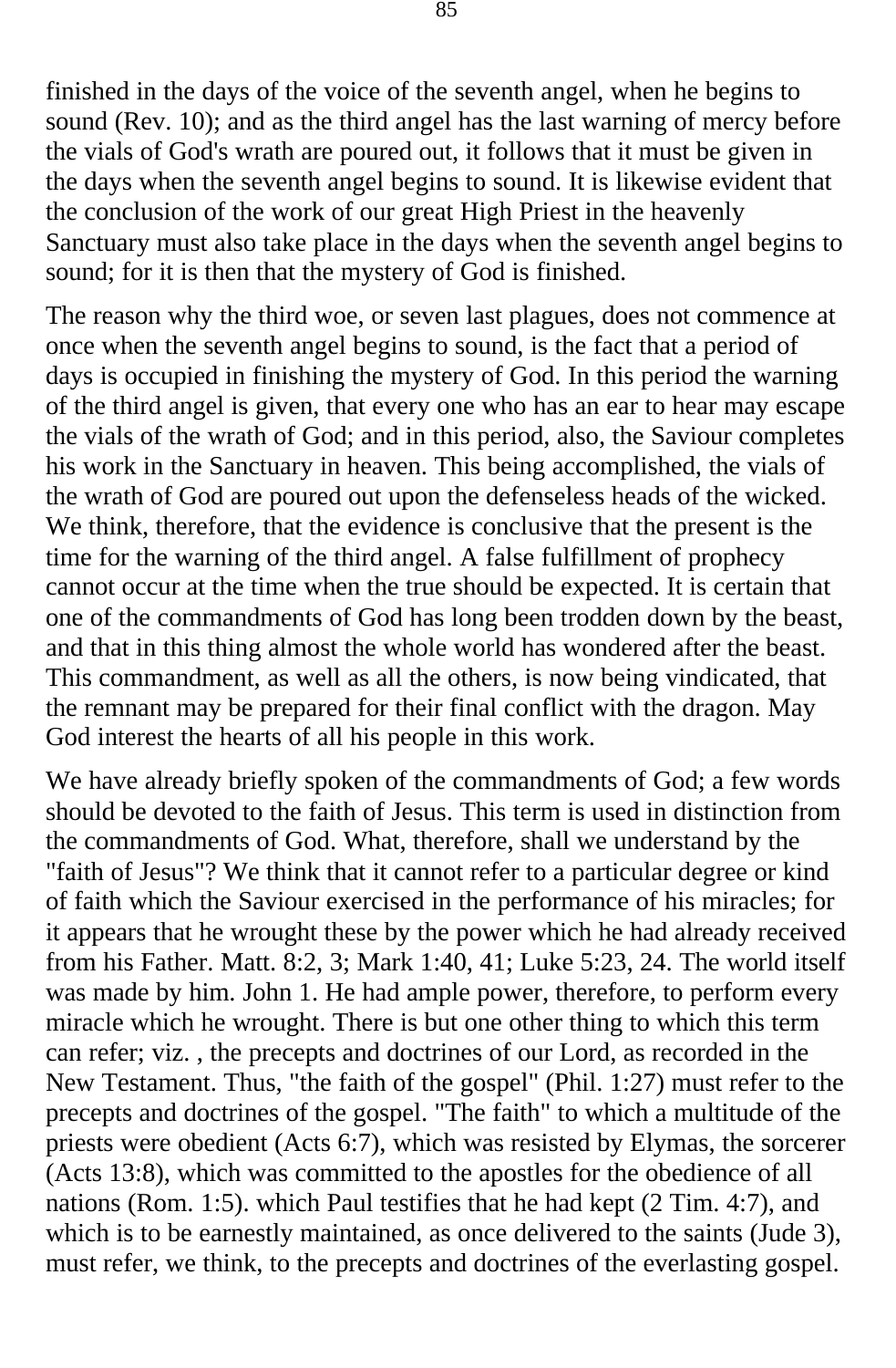That the faith of Jesus is used in this sense in Rev. 2:13, we think cannot be denied. "Thou holdest fast my name, " says Jesus, "and hast not denied my faith. " That this is the sense in which it is used in Rev. 14:12, is further evident from the fact that it is spoken of as being kept in the same manner that the commandments of God are kept.

It remains that we notice a few of the most important practical duties that devolve upon us at the present time:-

1. First of all we would mention holy living. God has committed to our trust the most precious truths, and he holds us responsible for the light with which we are intrusted. "Let your light so shine before men, that they may see your good works, and glorify your Father which is in heaven. " Matt. 5:16. The sanctifying effect of the truth must be witnessed in us by others, if we would do them good. Especially must we watch unto prayer. Watchfulness and prayer are mighty weapons with which to resist the Devil. Their importance may be seen from the following scriptures:-

"Be sober, be vigilant; because your adversary, the Devil, as a roaring lion, walketh about, seeking whom he may devour; whom resist, steadfast in the faith, knowing that the same afflictions are accomplished in your brethren that are in the world. " 1 Pet. 5:8, 9. "Praying always with all prayer and supplication in the Spirit, and watching thereunto with all perseverance and supplication for all saints. " Eph. 6:18. "And I say unto you, Ask, and it shall be given you; seek, and ye shall find; knock, and it shall be opened unto you. For every one that asketh, receiveth; and he that seeketh, findeth; and to him that knocketh it shall be opened. " Luke 11:9, 10. "If any man offend not in word, the same is a perfect man, and able also to bridle the whole body. " James 3:2. "But the end of all things is at hand: be ye therefore sober, and watch unto prayer. " 1 Pet. 4:7. "But I say unto you, That every idle word that men shall speak, they shall give account thereof in the day of Judgment; for by thy words thou shalt be justified, and by thy words thou shalt be condemned. " Matt. 12:36, 37.

2. Growth in grace. It is greatly to be feared that the importance of this is too much lost sight of. If we would be final overcomers and stand upon Mount Zion, we must be daily overcoming the great foe of our souls. The long-suffering of God is meant for our salvation. Let us most faithfully improve the gracious opportunity now granted us to perfect holiness in the fear of the Lord.

"BUT growth in grace, and in the knowledge of our Lord and Saviour Jesus Christ. " 2 Pet. 3:18. "Follow peace with all men, and holiness, without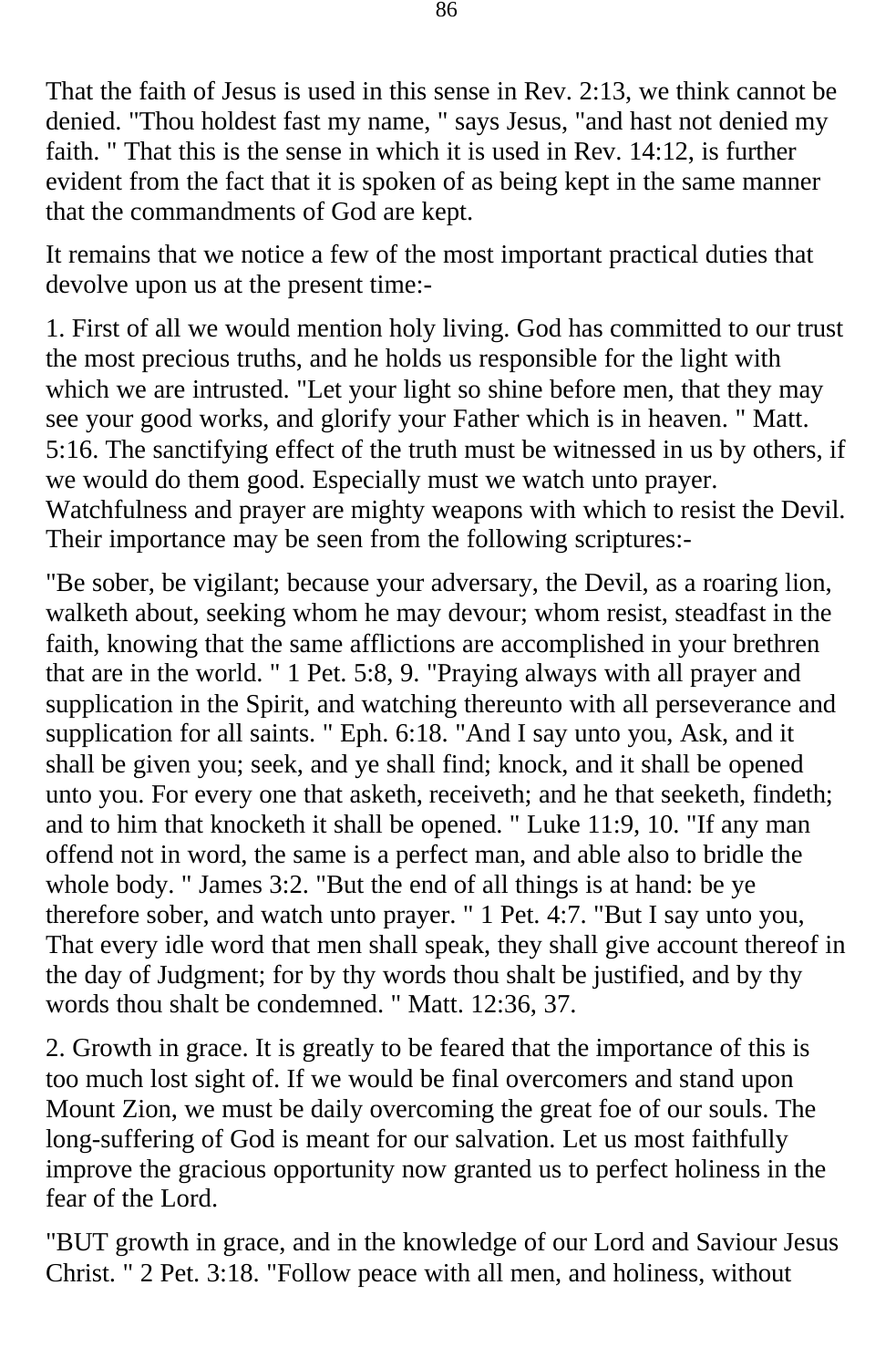which no man shall see the Lord. " Heb. 12:14. "But as He which hath called you is holy, so be ye holy in all manner of conversation; because it is written, Be ye holy; for I am holy. " 1 Pet. 1:15, 16.

3. The duty of searching the Scriptures. This is solemnly enjoined by our Lord. John 5:39. Without this, we cannot obey the precept of Peter. "Be ready always to give an answer to every man that asketh you a reason of the hope that is in you, with meekness and fear. " 1 Pet. 3:15. The sword of the Spirit, the word of God, is an important part of the armor which God has prepared for us. Eph. 6. It is certain that events before us are such that every person will be tested. If the truth of God is understood, appreciated, and loved by us, we must examine the Scriptures for ourselves. If it is not loved, the time is not distant when we shall be sifted out. Everything is before us to deceive and lead astray. The spirits of evils are about to perform the most extraordinary miracles. They will do this, professing to be the spirits of our departed friends. Hence the great importance of a thorough knowledge of the Bible doctrine of the sleep of the dead. The Lord would not have us ignorant concerning them which are asleep.

4. The duty of sacrificing to sustain the cause of God. There is no plainer duty in the Scriptures. Ourselves, our time, our means, all that we have, all that we are, belong to God alone. Those who go out to preach the word of God are called upon to make the greatest sacrifice. All are not called to do this; but those who are not, if they love Christ and the truth, will gladly sustain those who are thus thrust out . Let not the cause of truth suffer for the means to sustain it. Read Rom. 12:1; 2 Cor. 8; Luke 12:33, 34; 1 John 2:15; Matt. 6:19-34.

5. The duty of waiting and watching for our Lord's return. Let this ever be our position, and let all our words and acts be in accordance with our profession, that the end of all things is at hand. "Watch ye, therefore; for ye know not when the Master of the house cometh, at even, or at midnight, or at the cock-crowing, or in the morning; lest coming suddenly he find you sleeping. And what I say unto you I say unto all, Watch. " Mark 13:35-37. "But ye, brethren, are not in darkness, that that day should overtake you as a thief. Ye are all the children of light, and the children of the day: we are not of the night, nor of darkness. Therefore let us not sleep, as do others; but let us watch and be sober. " 1 Thess. 5:4-6. "And unto them that look for him shall he appear the second time without sin unto salvation. " Heb. 9:28. "Let your loins be girded about, and your lights burning; and ye yourselves like unto men that wait for their Lord, when he shall return from the wedding;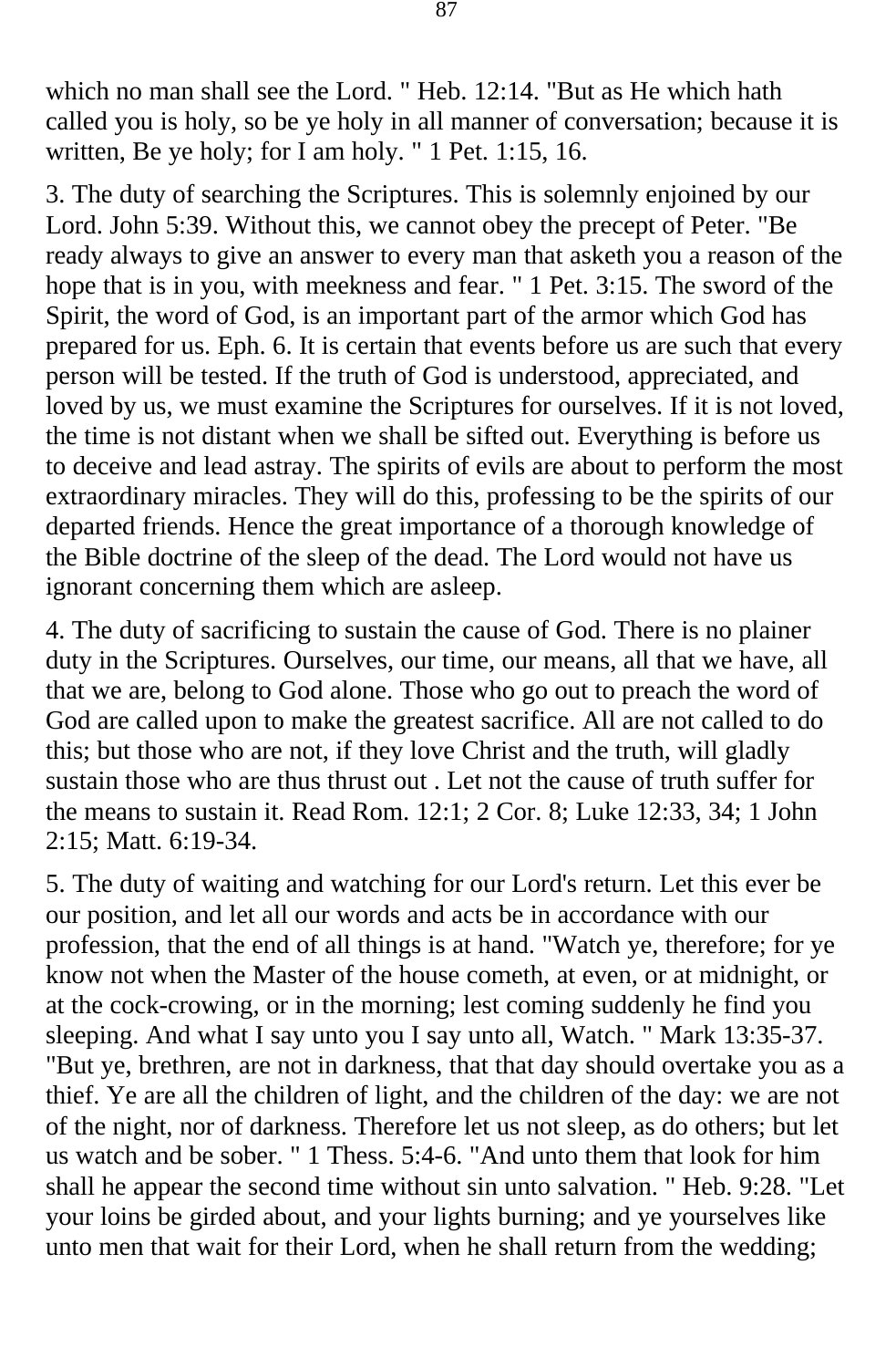that when he cometh and knocketh, they may open unto him immediately. Blessed are those servants, whom the Lord when he cometh shall find watching; verily I say unto you, that he shall gird himself, and make them to sit down to meat, and will come forth and serve them. " Luke 12:35-37.

6. Finally, let us indeed be Bible Christians. Let the commandments of God and the faith of Jesus be the continual rule of our lives, and the governing principle of our conduct. May the great Head of the church help us all to perfect holiness in the fear of the Lord.

#### CONCLUSION.

WE have now briefly and imperfectly surveyed this most important subject. Sufficient evidence has been adduced, we think, to satisfy the honest inquirer that we occupy one of the most solemn and interesting periods in the history of the church. The first and second proclamations of Rev. 14 are in the past, and the warning voice of the third angel is now addressed to us; the fearful scenes of Rev. 13:13-17 are about to open upon us; and last of all, the seven last plagues are soon to be poured out upon those who, regarding the decree of the beast more than the warning of the third angel, shall be found worshiping the beast and his image, and possessing his mark. Who among us will be able to meet the fearful test between the warning of the third angel and the decree of the beast? Let him that thinketh he standeth, take heed lest he fall.

The situation of the church when the decree goes forth that all shall worship the image of the beast on pain of death, will be precisely that of the three Hebrew worthies whom Nebuchadnezzar commanded to worship the golden image. Read carefully Dan. 3. God saved them by direct interposition. He has promised thus to interpose for his people; but it will not be until the time of trouble, such as never was, has fully opened upon the world. With this fearful prospect of the coming storm before us, we may well appreciate the words which follow the warning of the third angel. "And I heard a voice from Heaven, saying unto me, Write, Blessed are the dead which die in the Lord from henceforth. Yea, saith the Spirit, that they may rest from their labors, and their works do follow them. " Rev. 14:13. The following scriptures will show us why those are pronounced blessed who now fall asleep in Christ, and will also show the situation of the saints at the time when God delivers them:-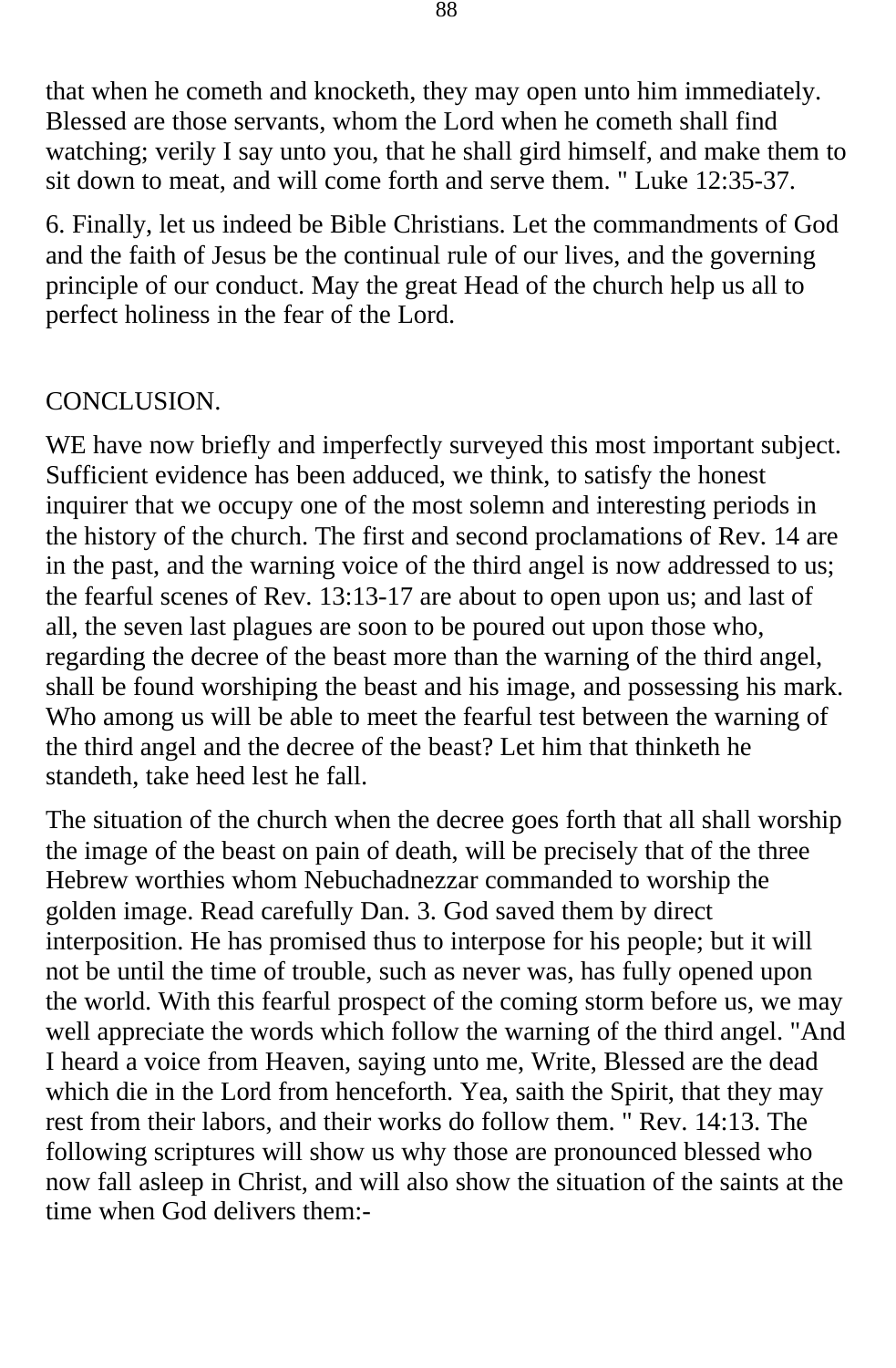"And at that time shall Michael stand up, the great Prince which standeth for the children of thy people; and there shall be a time of trouble, such as never was since there was a nation even to that same time; and at that time thy people shall be delivered, every one that shall be found written in the book. " Dan. 12:1. "Alas! for that day is great, so that none is like it: it is even the time of Jacob's trouble; but he shall be saved out of it. " Jer. 30:7. "Oh that thou wouldest hide me in the grave, that thou wouldest keep me secret, until thy wrath be past, that thou wouldest appoint me a set time, and remember me! Job 14:13. "When I heard, my belly trembled; my lips quivered at the voice; rottenness entered into my bones, and I trembled in myself, that I might rest in the day of trouble: when he cometh up onto the people, he will invade them with his troops. " Hab. 3:16. "And the Lord said, Hear what the unjust judge saith.

And shall not God avenge his own elect, which cry day and night unto him, though he bear long with them? I tell you that he will avenge them speedily. Nevertheless when the Son of man cometh, shall he find faith on the earth?" Luke 18:6-8.

Finally, we see the unclean spirits preparing for the great battle. We see the preparation for the law which shall compel all men to observe Sunday. We see the papal power awakening to declare itself infallible, and to claim anew the power to rule over the kingdoms of the earth. We hear the voice of alarm of the third angel, and we already see many thousands in response to his warning turning to the observance of God's commandments. These things are striking signs of the great day of God now just before us.

The conflict with the beast and his image is inevitable; but the issue of this conflict is not a matter of doubt. God will interpose to save his people. Though the last act of Satan be to unite all the wicked of the earth in the worship of the beast, and to attempt the utter extermination of the saints, yet God has said that the saints shall triumph!

"And I saw as it were a sea of glass mingled with fire; and them that had gotten the victory over the beast, and over his image, and over his mark, and over the number of his name, stand on the sea of glass, having the harps of God. And they sing the song of Moses the servant of God, and the song of the Lamb, saying, Great and marvelous are thy works, Lord God Almighty; just and true are thy ways, thou King of saints. " Rev. 15:2, 3.

Glorious indeed will be the triumph of the saints! Reader, may it be your lot to join in singing that song of victory upon the sea of glass.